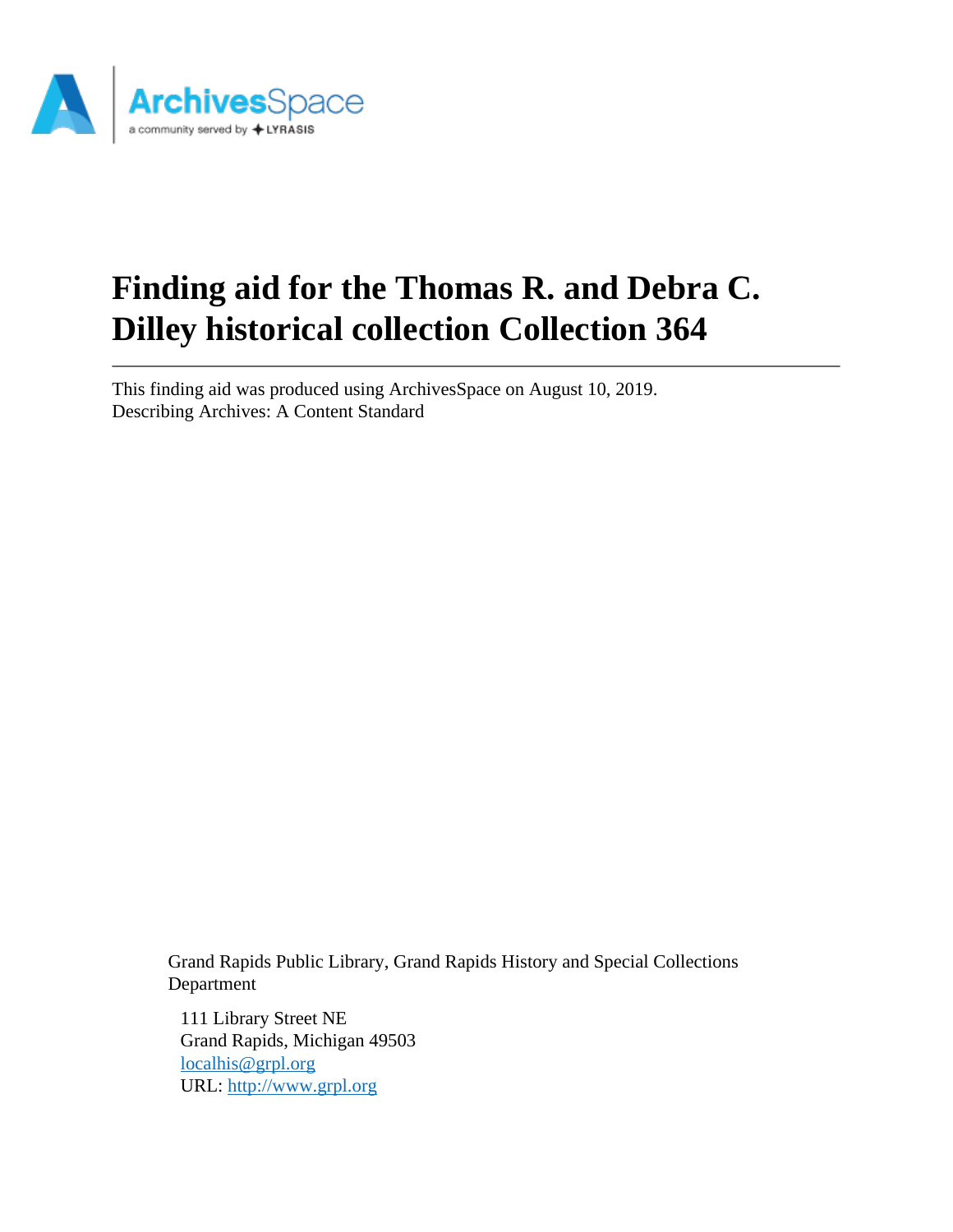## <span id="page-1-0"></span>**Table of Contents**

| Subseries A. Stereocards 164 Stereograph photographs, Grand Rapids, Michigan area, 1865-1910. |    |
|-----------------------------------------------------------------------------------------------|----|
|                                                                                               |    |
|                                                                                               |    |
|                                                                                               |    |
|                                                                                               |    |
|                                                                                               |    |
|                                                                                               |    |
|                                                                                               |    |
|                                                                                               |    |
|                                                                                               |    |
|                                                                                               |    |
|                                                                                               |    |
| Subseries J. Kent County                                                                      | 49 |
|                                                                                               |    |
|                                                                                               |    |
|                                                                                               |    |
|                                                                                               | 54 |
|                                                                                               |    |
|                                                                                               |    |
|                                                                                               |    |
|                                                                                               |    |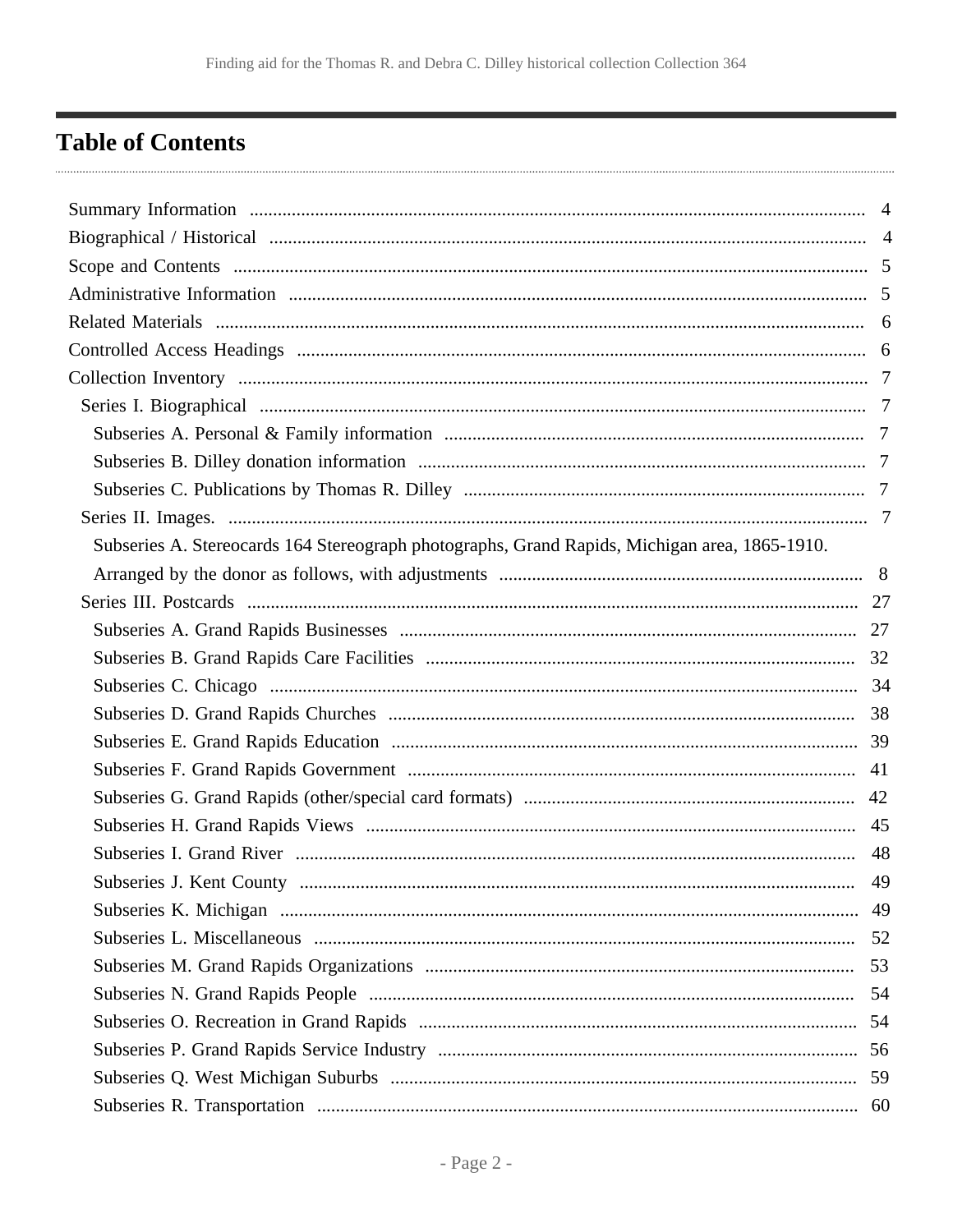| 78 |
|----|
| 78 |
| 78 |
| 79 |
| 80 |
| 82 |
| 83 |
| 83 |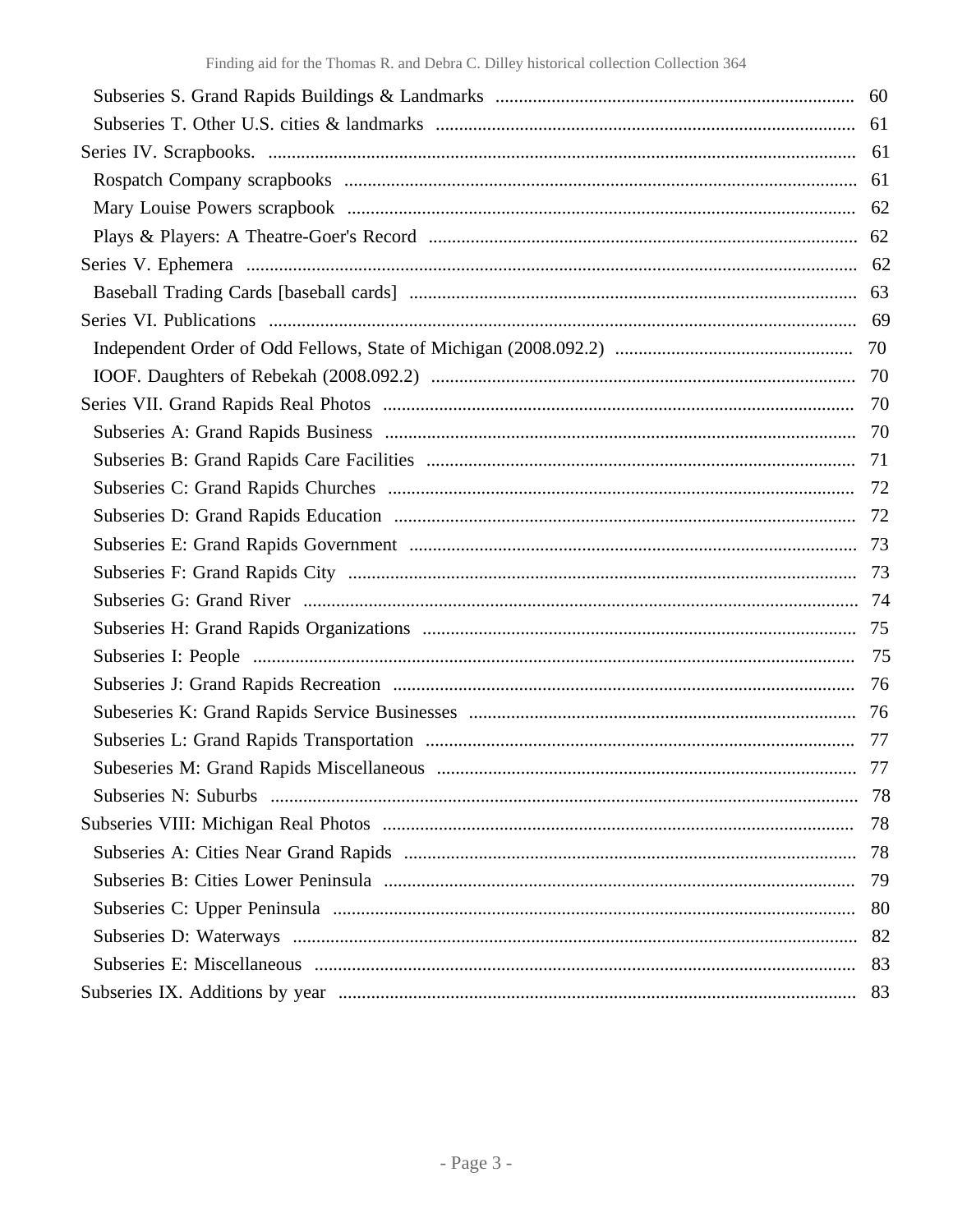## <span id="page-3-0"></span>**Summary Information**

| <b>Repository:</b>                                              | Grand Rapids Public Library, Grand Rapids History and Special<br><b>Collections Department</b>                                                                                                                                                                                                                                                                                                                                                                                                                                                                                                                                                                                                                                                                                                                                                                                                                                      |  |
|-----------------------------------------------------------------|-------------------------------------------------------------------------------------------------------------------------------------------------------------------------------------------------------------------------------------------------------------------------------------------------------------------------------------------------------------------------------------------------------------------------------------------------------------------------------------------------------------------------------------------------------------------------------------------------------------------------------------------------------------------------------------------------------------------------------------------------------------------------------------------------------------------------------------------------------------------------------------------------------------------------------------|--|
| Creator - col:                                                  | Dilley, Debra C                                                                                                                                                                                                                                                                                                                                                                                                                                                                                                                                                                                                                                                                                                                                                                                                                                                                                                                     |  |
| <b>Creator</b> - col:                                           | Dilley, Thomas R                                                                                                                                                                                                                                                                                                                                                                                                                                                                                                                                                                                                                                                                                                                                                                                                                                                                                                                    |  |
| <b>Title:</b>                                                   | Thomas R. and Debra C. Dilley historical collection                                                                                                                                                                                                                                                                                                                                                                                                                                                                                                                                                                                                                                                                                                                                                                                                                                                                                 |  |
| ID:                                                             | Collection 364                                                                                                                                                                                                                                                                                                                                                                                                                                                                                                                                                                                                                                                                                                                                                                                                                                                                                                                      |  |
| <b>ID</b> [Archivists<br><b>Toolkit</b><br>Database::RESOURCE]: | 369                                                                                                                                                                                                                                                                                                                                                                                                                                                                                                                                                                                                                                                                                                                                                                                                                                                                                                                                 |  |
| Date:                                                           | circa 1850s-2000s                                                                                                                                                                                                                                                                                                                                                                                                                                                                                                                                                                                                                                                                                                                                                                                                                                                                                                                   |  |
| <b>Physical Description:</b>                                    | 6 Linear Feet 15 boxes                                                                                                                                                                                                                                                                                                                                                                                                                                                                                                                                                                                                                                                                                                                                                                                                                                                                                                              |  |
| Language of the<br><b>Material:</b>                             | English                                                                                                                                                                                                                                                                                                                                                                                                                                                                                                                                                                                                                                                                                                                                                                                                                                                                                                                             |  |
| Abstract:                                                       | This collection is named for the donors/collectors and reflects their<br>historical interests and expertise. The collection provides diverse visual<br>and written information on the history of the Greater Grand Rapids,<br>Michigan community. Some of the stereographic photographs (ca.<br>1865-1910) included in the collection, may also be found in the books<br>written by Thomas R. Dilley on this historical graphic format. Other<br>original or copy photographs document numerous events, people and<br>organizations, such as area buildings, parades, Franklin and Eleanor<br>Roosevelt's visit to Grand Rapids, old transportation forms, weather<br>events, historic businesses and portrait photographs. The scrapbooks<br>found here were created by different individuals or organizations, and<br>cover topics such as manufacturers labels, theater productions and area<br>University of Michigan students. |  |

**^** [Return to Table of Contents](#page-1-0)

## <span id="page-3-1"></span>**Biographical / Historical**

The Dilleys are strong supporters of the documentation and communication of local history. Since 2006, Thomas Dilley has authored two books about Grand Rapids and Kent County, Michigan postcards, and another about stereocard views of the same area, using images in these publications from his personal collection, as well as the GRPL Postcard Collection (078) and the GRPL Stereocard Collection (076).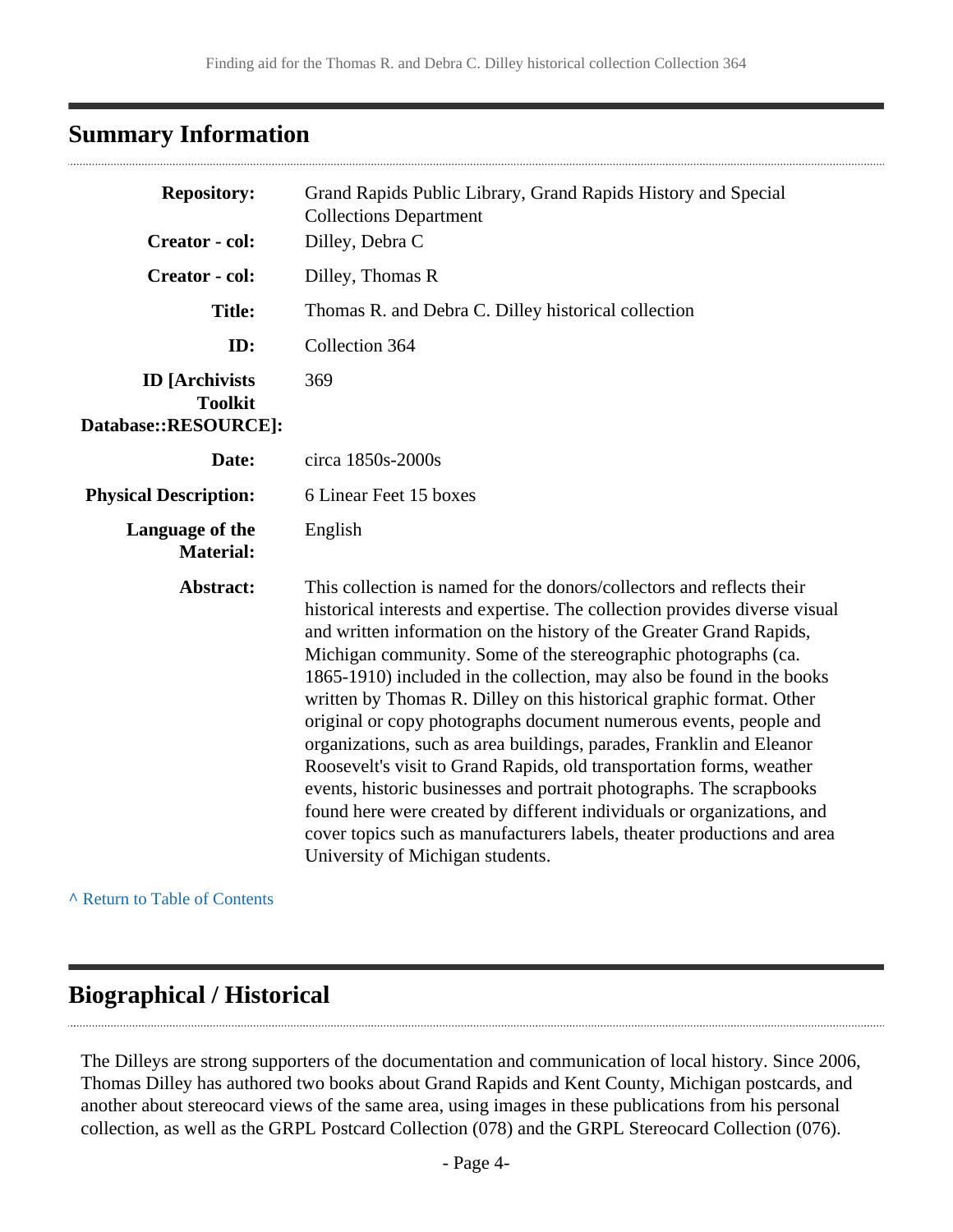The Dilley's images may one day be included in this Dilley Collection where they can be routinely shared with area citizen and other researchers.

In addition to the historical materials which they have begun adding to their archival collection, they actively participate in a number of related local organizations. They are members of the Grand Rapids Historical Society, with Thomas currently on the board. Thomas is active in the West Michigan Postcard Collection. Thomas also serves on the Grand Rapids Public Library Foundation Board. The Dilley's monetary donations to the Foundation have supported acquisitions of additional title for the Furniture Design Book Collection. They have also provided archival supplies, such as plastic sleeves for the ever growing GRPL Postcard Collection. Thomas is a member of the Grand Rapids Historical Commission.

**^** [Return to Table of Contents](#page-1-0)

### <span id="page-4-0"></span>**Scope and Contents**

The Thomas R. and Debra Dilley Collection at the Grand Rapids Public Library is a relatively new collection, which is expected to provide information on the donors and their family history as Grand Rapids residents. Original and copied materials collected by Thomas and Debra Dilley and given to the Grand Rapids Public Library, primarily from 2006 to present, are documented here. Some earlier gift items are housed in other GRPL collections.

A large portion of the collection is expected to be the historical materials collected by the Dilley's which document the Greater Grand Rapids area. This collecting reflects the particular interests and expertise of the donors, in particular Thomas Dilley, as demonstrated by his publications on area postcard and stereographic photo views.

The Dilley's have been supporters of the Grand Rapids History & Special Collections department, even before their collection was defined. A number of postcards were given in the post, which are currently part of the GRPL Postcard Collection. Those images can be traced through that collection using the Dilley accession (gift) numbers in that collection.

**^** [Return to Table of Contents](#page-1-0)

## <span id="page-4-1"></span>**Administrative Information**

### **Publication Statement**

Grand Rapids Public Library, Grand Rapids History and Special Collections Department

111 Library Street NE Grand Rapids, Michigan 49503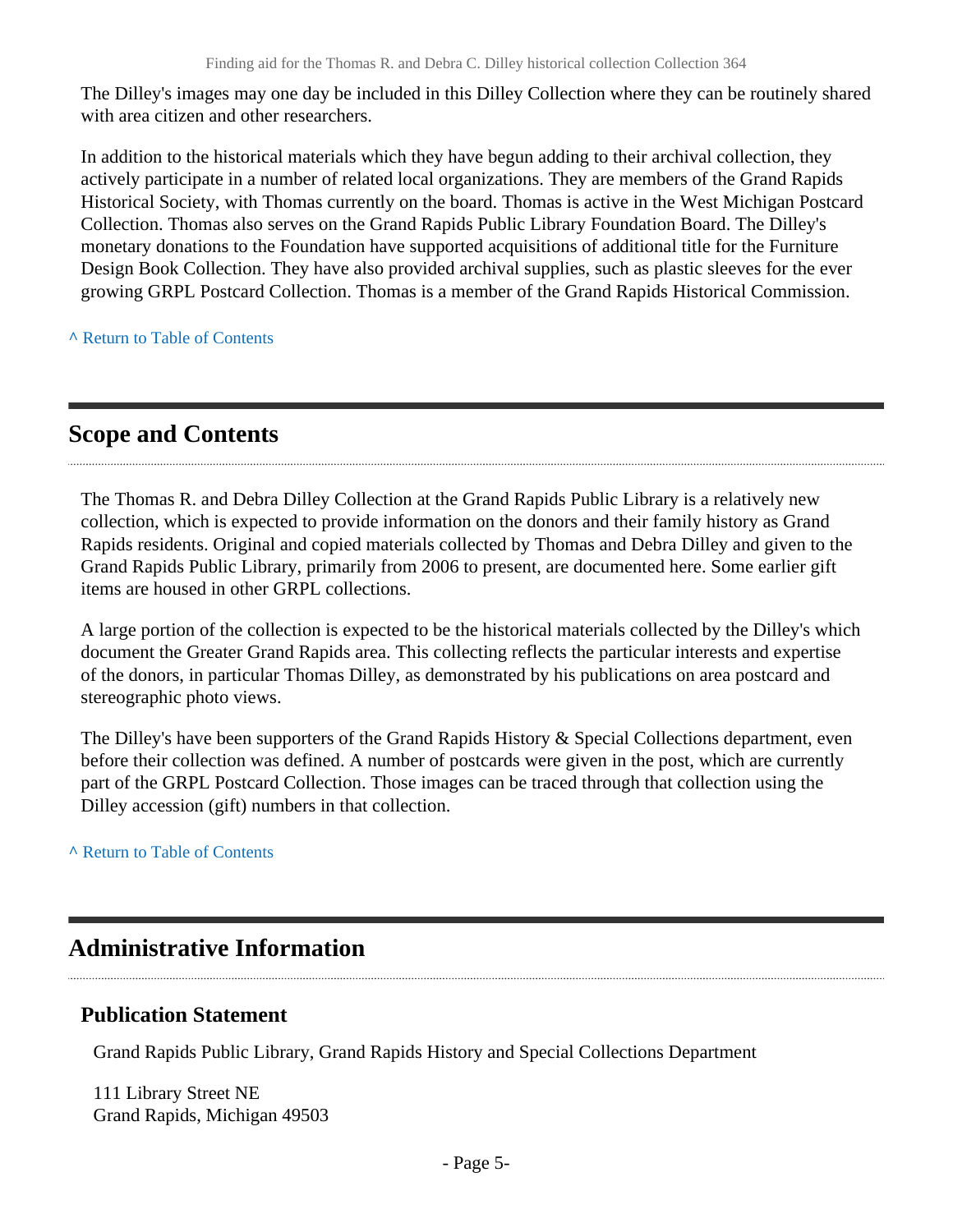[localhis@grpl.org](mailto:localhis@grpl.org) URL:<http://www.grpl.org>

### **Immediate Source of Acquisition**

Thomas R. Dilley, accession numbers 2007.101, P2007.083.1-3, 2008.092.1-2, 2008.092.3 (8/18/2009).

### **Processing Information**

Processing projects

Additional housing desirable for stereographic photos, to further protect images during handling.

Search Coll. 232 for furniture illustrations and stock numbers which correspond with the unidentified furniture trade literature received under 2008.092.2

Rospatch label scrapbooks. Take color digital photos of each page for documentation of placement and condition. Explore reformatting options against possible future drying of or discoloration from the adhesive.

**^** [Return to Table of Contents](#page-1-0)

## <span id="page-5-0"></span>**Related Materials**

### **Related Materials**

Coll. 078 2001.075 + 2001.075B (No inventory) 2006.046B

Coll. 232 2006.046

Coll. 360 Clark Copies of postcards.???

Coll. 366 Peninsular Club

**^** [Return to Table of Contents](#page-1-0)

## <span id="page-5-1"></span>**Controlled Access Headings**

• Kent County (Mich.) -- History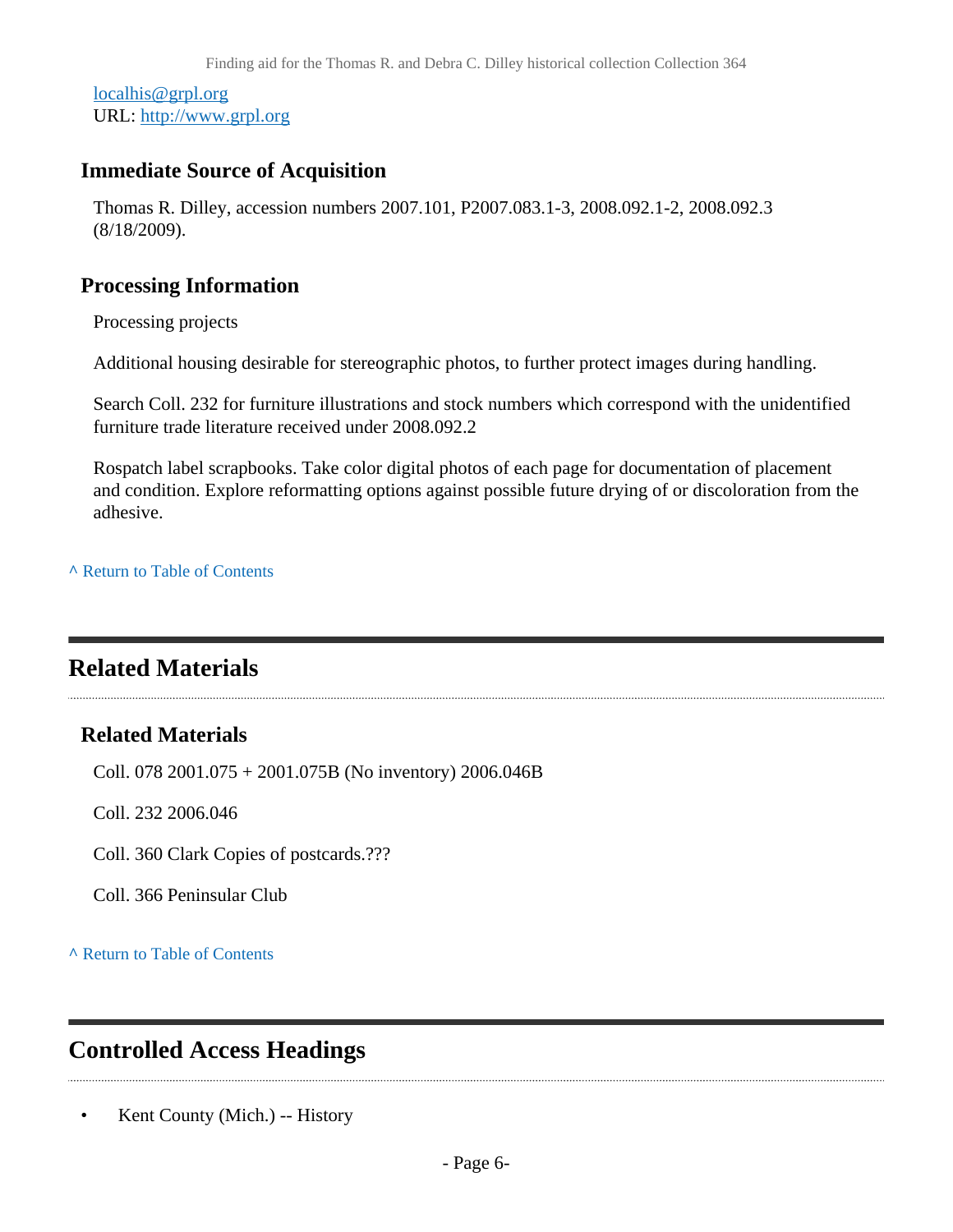- photographs
- Grand Rapids (Mich.) -- History
- Postcards -- Michigan
- **Stereographs**
- postcards

## <span id="page-6-0"></span>**Collection Inventory**

### <span id="page-6-1"></span>**Series I. Biographical**

### <span id="page-6-2"></span>**Subseries A. Personal & Family information**

| <b>Title/Description</b>                                                           | <b>Instances</b>        |          |
|------------------------------------------------------------------------------------|-------------------------|----------|
| Photographs: See 297-9.5-4, GR Press photo associated with a<br>newspaper article. | <b>Box</b><br>297-9.5-4 |          |
| Newspaper clippings RE Dilley                                                      | Box 1                   | folder 1 |
|                                                                                    |                         |          |

### <span id="page-6-3"></span>**Subseries B. Dilley donation information**

| <b>Title/Description</b>                              | <i><u><b>Instances</b></u></i> |          |  |
|-------------------------------------------------------|--------------------------------|----------|--|
| Documentation of Dilley's funding of Furniture Design | Box 1                          | folder 2 |  |
| Collection book purchase. 16 titles.                  |                                |          |  |

### <span id="page-6-4"></span>**Subseries C. Publications by Thomas R. Dilley**

#### **General**

Additional articles and copies of Dilley's books are located in Collections 076 and 078.

| <b>Title/Description</b>                                                                                                                                 | <b>Instances</b> |          |
|----------------------------------------------------------------------------------------------------------------------------------------------------------|------------------|----------|
| Grand Rapids in Vintage postcards, 1890-1940 / Thomas R.<br>Dilley. Postcard History Series. Arcadia. 2005. (P2007.083.1,<br>added 11/5/2007)            | Box 1            | folder 3 |
| Grand Rapids: community and industry / Thomas R. Dilley.<br>Postcard History Series. Charleston, S.C. : Arcadia, 2006.<br>(P2007.083.2, added 11/5/2007) | Box 1            | folder 4 |
| Grand Rapids in Stereographs, 1860-1900 / Thomas R. Dilley.<br>Charleston, S.C. : Arcadia Press, 2007. (P2007.083.3, added<br>11/5/2007)                 | Box 1            | folder 5 |

#### **^** [Return to Table of Contents](#page-1-0)

#### <span id="page-6-5"></span>**Series II. Images.**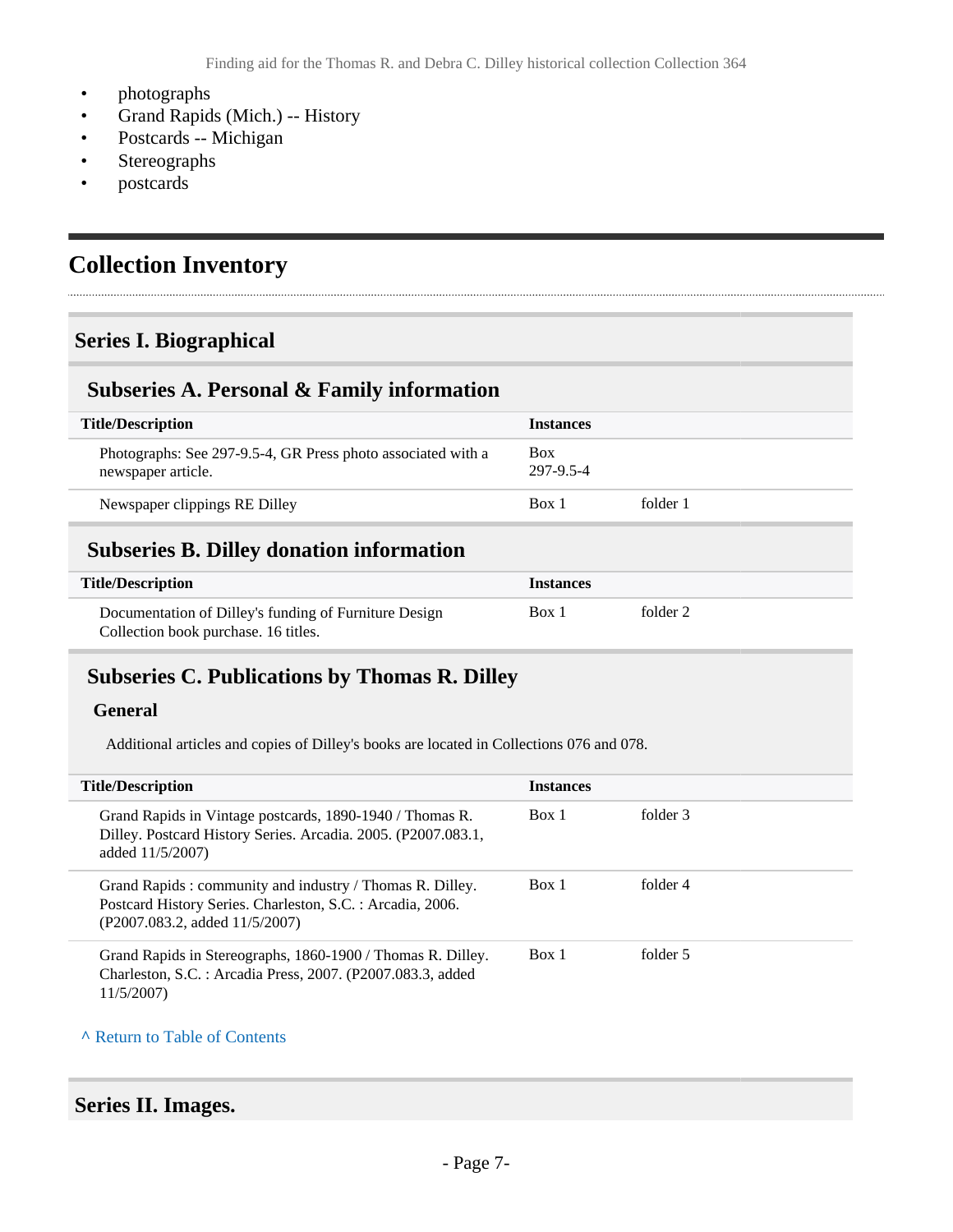### <span id="page-7-0"></span>**Subseries A. Stereocards 164 Stereograph photographs, Grand Rapids, Michigan area, 1865-1910. Arranged by the donor as follows, with adjustments**

#### **Scope and Contents**

Note: Some items in this series are lithographs of the actual photographic slides. These were roughly contemporary and were probably produced in response to strong demand after the log jam.

### **Churches (12; nos. 1-12)**

| <b>Title/Description</b>                                   | <b>Instances</b> |
|------------------------------------------------------------|------------------|
| 1. St. James                                               | Box 6            |
| 2. St. James. Interior                                     | Box 6            |
| 3. First Methodist, S.E. Corner of Division & Fountain St. | Box 6            |
| 4. St. Marks, Division                                     | Box 6            |
| 5. St. Marks, Division                                     | Box 6            |
| 6. Unknown Church                                          | Box 6            |
| 7. First Methodist, S.E. Corner Division and fountain      | Box 6            |
| 8. Old Fountain Street (Baptist) Church                    | Box 6            |
| 9. Fountain St. Church. Interior                           | Box 6            |
| 10. Fountain St. Church. Interior                          | Box 6            |
| 11. St. Andrews Cathedral. Interior.                       | Box 6            |
| 12. St. Pauls Church. Interior                             | Box 6            |

### **East Grand Rapids (6 ; nos. 13-18)**

| <b>Title/Description</b>                                                                             | <b>Instances</b> |
|------------------------------------------------------------------------------------------------------|------------------|
| 13. Reeds Lake Steamboat Dock, looking east                                                          | Box 6            |
| 14. Edward Lowe Residence, nearing completion, 1907.<br>Holmdene, later part of Aquinas College.     | Box 6            |
| 15. View of Reed's Lake shore, with boats, fencing and<br>constructions.                             | Box 6            |
| 16. Reeds Lake Boat Docks and Pavilion at western Shore /<br>C.E. Walter, photographer               | Box 6            |
| 17. Boats at Reed's Lake dock, including steamship, Major<br>A.B. Watson / C.E. Walter, photographer | Box 6            |
| 18. Reeds Lake shore thru trees                                                                      | Box 6            |
|                                                                                                      |                  |

**Cascade, Michigan (1; no. 19)**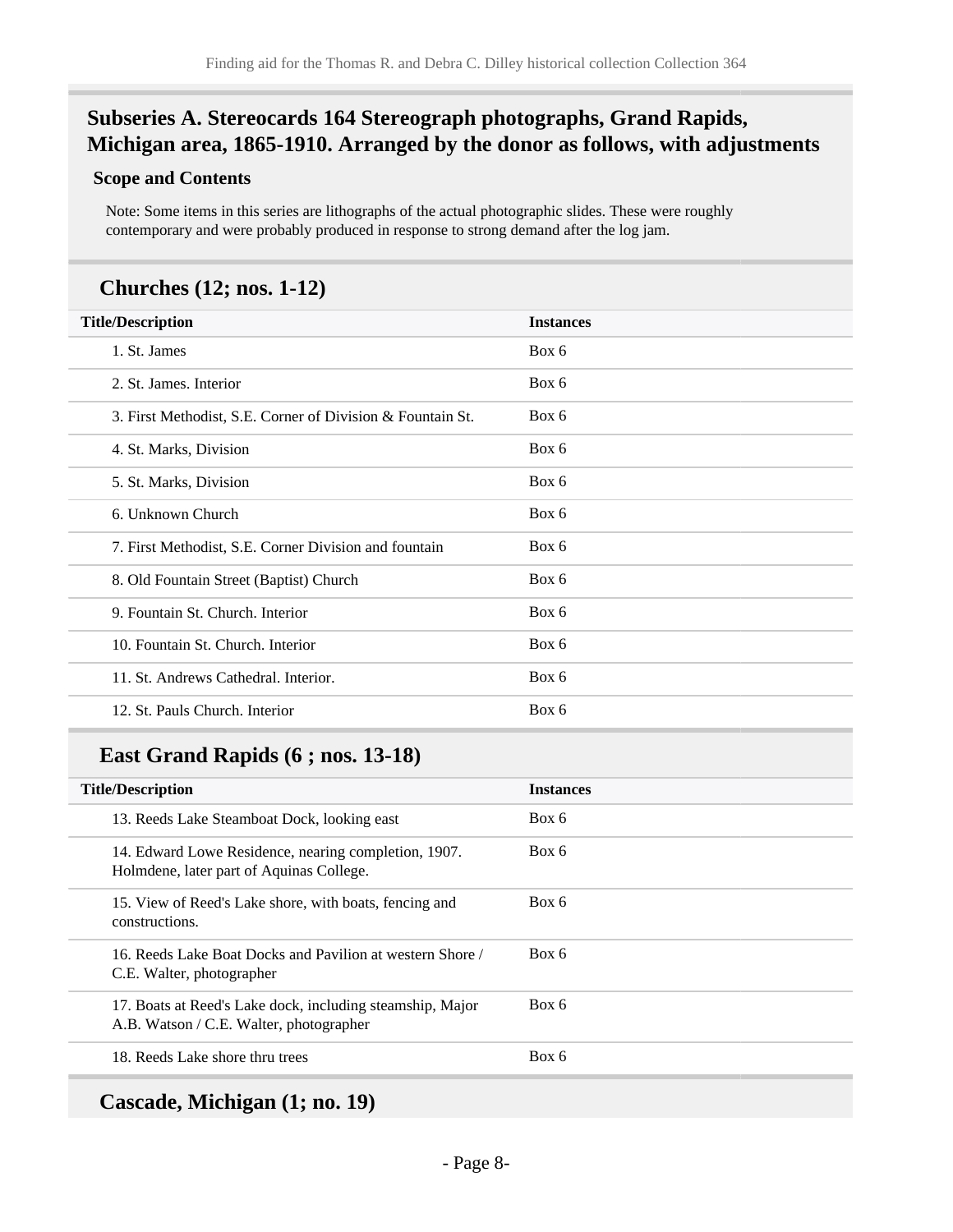| <b>Title/Description</b>                                 | <i><u><b>Instances</b></u></i> |
|----------------------------------------------------------|--------------------------------|
| 19. Turtle Rock, Thornapple River, Cascade, Mich. / C.W. | Box 6                          |
| Walter, photographer, 1880 (1)                           |                                |

### **Buildings Downtown (11; nos. 20-30)**

| <b>Title/Description</b>                                                                                    | <b>Instances</b> |
|-------------------------------------------------------------------------------------------------------------|------------------|
| 20. Grand Rapids Press Building, corner Sheldon & Fulton St.,<br>1906.                                      | Box 6            |
| 21. Federal Building decorated for the Centennial, 1876, Ionia<br>between Peal & Lyon Sts.                  | Box 6            |
| 22. Ledyard Building, corner of Pearl & Ottawa, 1875                                                        | Box 6            |
| 23. Building with clock tower, corner of Pearl St. & Monroe<br>Ave., in Campau Square, 1875.                | Box 6            |
| 24. Kent County Jail, Louis St., looking west, 1870. Mansard<br>roof                                        | Box 6            |
| 25. Sweet's Hotel, corner Monroe Ave., & Pearl St., 1875                                                    | Box 6            |
| 26. Morton House Hotel, Monroe Ave., at Ionia, 1985                                                         | Box 6            |
| 27. Peterch(?) Corner [Check for correct description]                                                       | Box 6            |
| 28. Sweets Hotel, Monroe Ave. & Pearl St., Dup. Of 25 above                                                 | Box 6            |
| 29. Clock Tower building, Dup. Of 23 above.                                                                 | Box 6            |
| 30. Federal Court House & Post Office, Ionia Ave., between<br>Lyon & Pearl Sts. Different view of 21 above. | Box 6            |

## **Business (6; nos. 31-36)**

1876

| <b>Title/Description</b>                                                                                        | <b>Instances</b> |
|-----------------------------------------------------------------------------------------------------------------|------------------|
| 31. Grand Rapids Chair Co., factory                                                                             | Box 6            |
| 32. Redmond Opera house players. Four men posed with<br>scenery background. / Barrows' Photographic Landscapes. | Box 6            |
| 33. Machine Shop Section, Hall St. Car Barns, Hall at<br>Division, 1900                                         | Box 6            |
| 34. Michigan Scenery: road through the lumbering woods<br>(no. 43) / by M. Hiler Lowell.                        | Box 6            |
| <b>General</b>                                                                                                  |                  |
| Appears to be part of a set titled: Views of the<br>Lumbering in Michigan by the Wonderly Lumbering<br>Co.      |                  |
| 35. Berkey & Gay Furniture Co., Interior Display Rooms,                                                         | Box 6            |

- Page 9-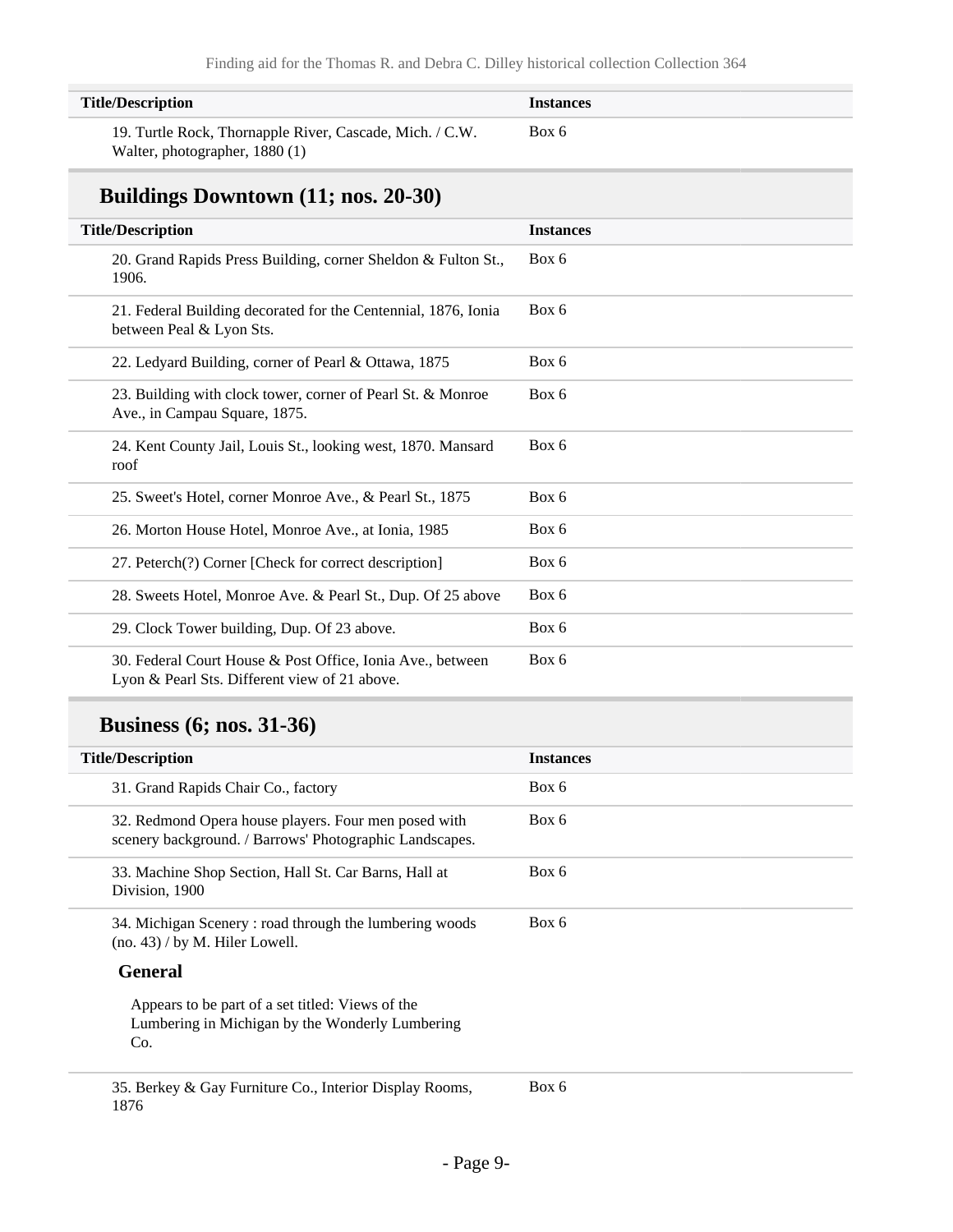| 36. Crescent Mills of Voigt Milling Co., 1883                                                                                                              | Box 6            |
|------------------------------------------------------------------------------------------------------------------------------------------------------------|------------------|
| Downtown (nos. 37-66)                                                                                                                                      |                  |
| <b>Title/Description</b>                                                                                                                                   | <b>Instances</b> |
| 37. Grand Rapids view, taken from the Grand Rapids High<br>School tower, looking southwest, 1880                                                           | Box 6            |
| <b>General</b>                                                                                                                                             |                  |
| Fountain St. Baptist Church lower right, portion of Park<br>Congregational Church near Fountain St. Park, center<br>left.                                  |                  |
| 38. Grand Rapids view, taken from the Grand Rapids High<br>School tower, looking west, 1880                                                                | Box 6            |
| <b>General</b>                                                                                                                                             |                  |
| Fountain St. Baptist Church center left. Grand River<br>visible in the background.                                                                         |                  |
| 39. Duplicate of 38.                                                                                                                                       | Box 6            |
| 40. Duplicate of 38 & 39.                                                                                                                                  | Box 6            |
| 41. Grand Rapids view, taken from the Grand Rapids High<br>School tower, looking west, 1880                                                                | Box 6            |
| <b>General</b>                                                                                                                                             |                  |
| Double towers of St. Mark's Church are just left of the<br>center of the photo, at the end of Pearl St., with the<br>Federal Building just right of center |                  |
| 42. Grand Rapids view, taken from the Grand Rapids High<br>School tower, looking northwest.                                                                | Box 6            |
| 43. Grand Rapids view, taken from the Grand Rapids High<br>School tower, looking south                                                                     | Box 6            |
| <b>General</b>                                                                                                                                             |                  |
| Park Congregational Church lower right facing Fulton<br>St. Park.                                                                                          |                  |
| 44. Grand Rapids view, taken from the Grand Rapids High<br>School tower, looking northwest                                                                 | Box 6            |
| 45. Duplicate of 44                                                                                                                                        | Box 6            |
| 46. Canal St. (later N. Monroe) looking north from Campau<br>Square, 1875                                                                                  | Box 6            |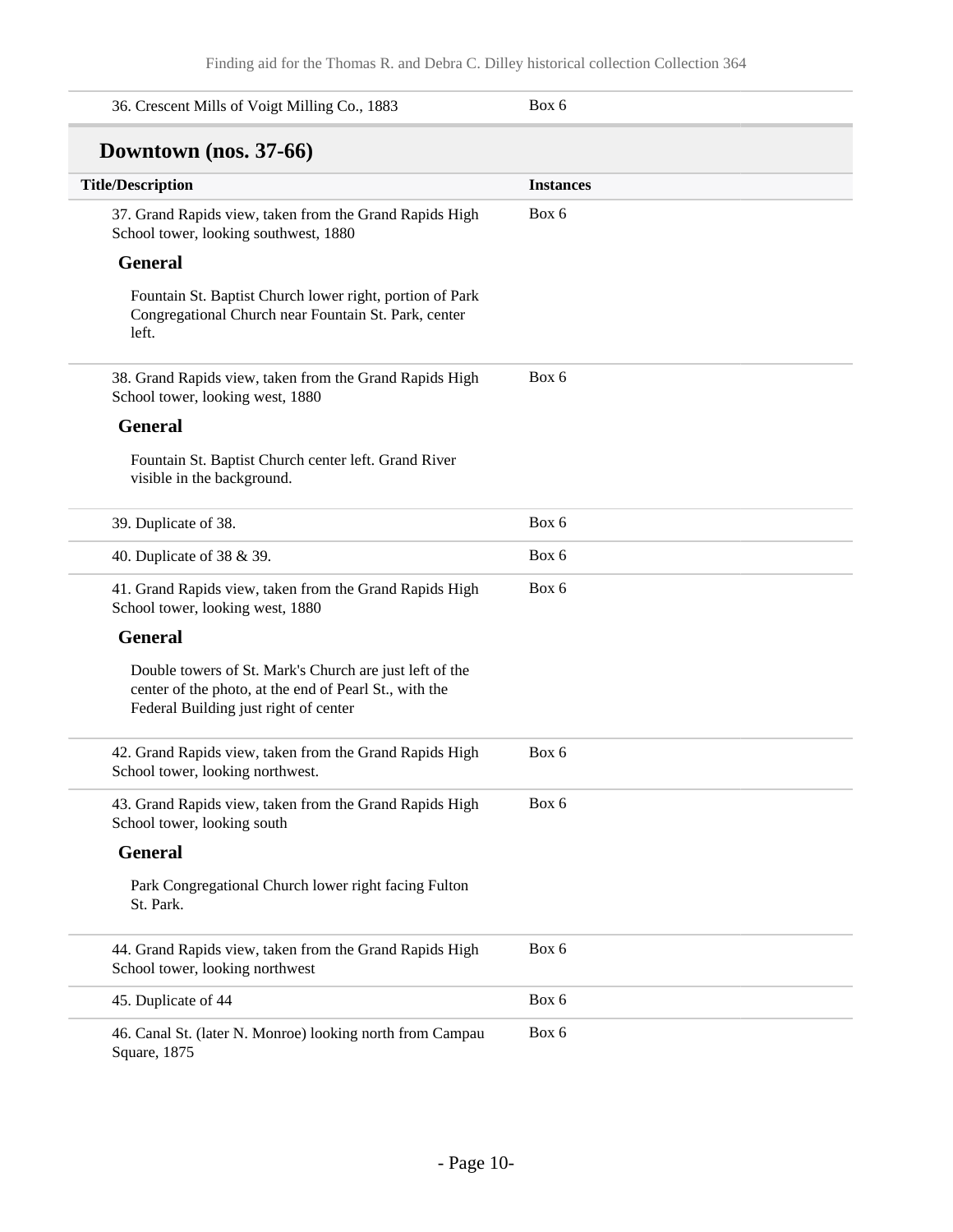#### **General**

View toward right (east) side of street, with Pearl St. crossing in the foreground.

| 47. Canal St. (later N. Monroe) looking north from Campau<br>Square, 1875                                                                                                                                                                                                                                                                                                         | Box 6 |
|-----------------------------------------------------------------------------------------------------------------------------------------------------------------------------------------------------------------------------------------------------------------------------------------------------------------------------------------------------------------------------------|-------|
| <b>General</b>                                                                                                                                                                                                                                                                                                                                                                    |       |
| View toward left(west) side of street, with Pearl St.<br>crossing in the foreground. Sweet's Hotel on left with<br>striped awnings.                                                                                                                                                                                                                                               |       |
| 48. Monroe Ave. looking northwest toward Campau Square<br>from Ionia Avenue.                                                                                                                                                                                                                                                                                                      | Box 6 |
| <b>General</b>                                                                                                                                                                                                                                                                                                                                                                    |       |
| Morton House at right with stripped awnings. Horse<br>drawn trolley in foreground.                                                                                                                                                                                                                                                                                                |       |
| 49. Pearl Street looking east from the Grand River.                                                                                                                                                                                                                                                                                                                               | Box 6 |
| <b>General</b>                                                                                                                                                                                                                                                                                                                                                                    |       |
| The clock tower building in Campau Square is seen near<br>the center of the image on the right side of Pearl.                                                                                                                                                                                                                                                                     |       |
| 50. Fulton Street Park / Veterans Park.                                                                                                                                                                                                                                                                                                                                           | Box 6 |
| <b>General</b>                                                                                                                                                                                                                                                                                                                                                                    |       |
| Bird's eye from across Fulton St. looking northeast<br>with Park Congregational Church right on the park,<br>and the Grand Rapids High School building seen in<br>the far background top left in the image. The Ryerson<br>Library Building / Grand Rapids Public Library would<br>be constructed on the first street north of Fulton, on the<br>far side of the Park in 1902/04. |       |
| 51. Monroe Ave. view northwest from Commerce?<br>(Division?) St. toward Campau Square, during the Centennial<br>Celebrations of 1876. Centennial arches in the distance in<br>Campau Square.                                                                                                                                                                                      | Box 6 |
| 52. Pearl Street looking east from the Grand River.                                                                                                                                                                                                                                                                                                                               | Box 6 |
| <b>General</b>                                                                                                                                                                                                                                                                                                                                                                    |       |
| Sweet's Hotel at Pearl and Canal St. (later Monroe Ave.<br>N.) seen at left, with the towers of St. Mark's Church<br>just visible at the end of Pearl St. at Division.                                                                                                                                                                                                            |       |
| 53. Monroe Ave., view northwest from Ionia, with the Morton<br>House at right.                                                                                                                                                                                                                                                                                                    | Box 6 |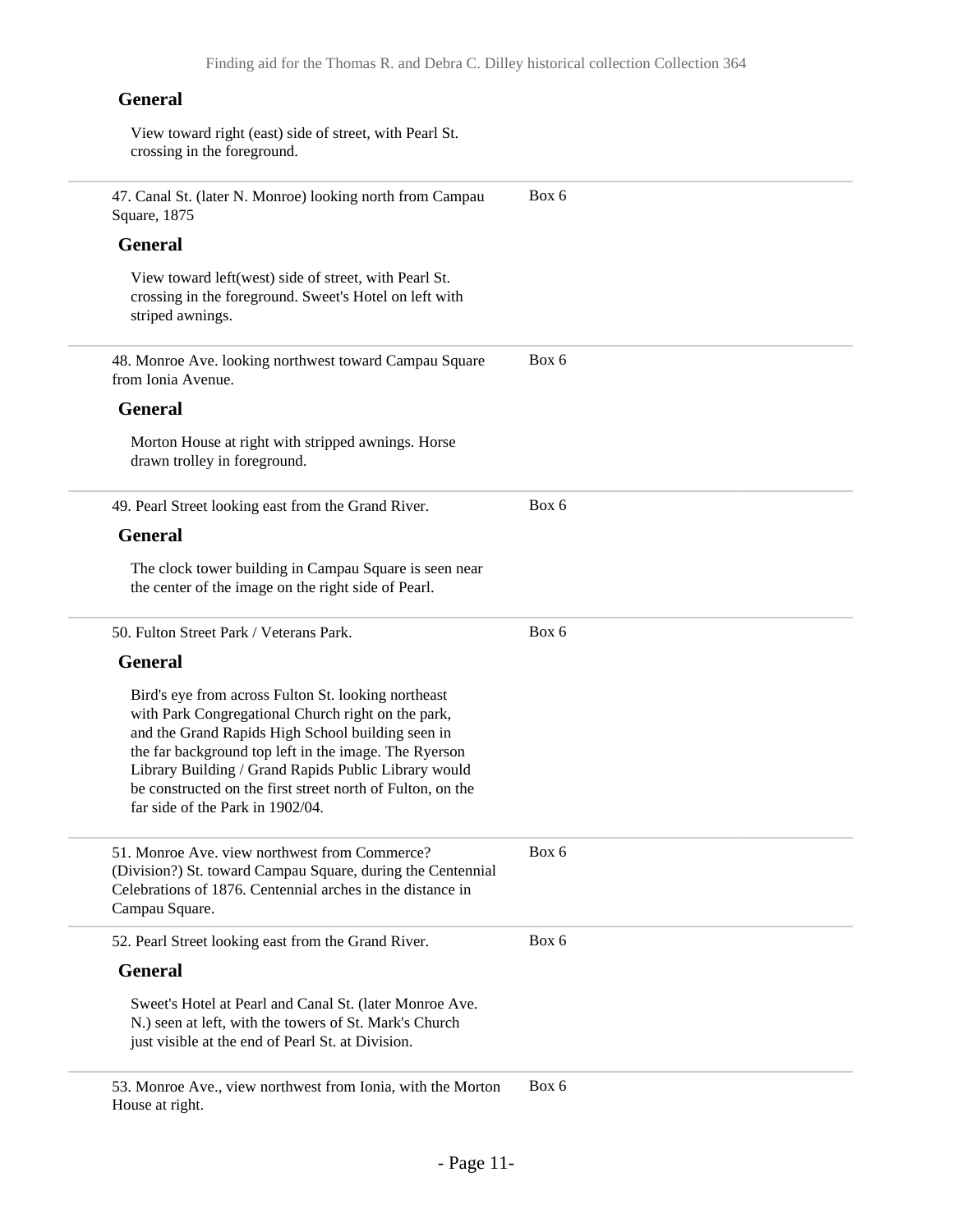| Box 6 |
|-------|
| Box 6 |
| Box 6 |
| Box 6 |
| Box 6 |
| Box 6 |
| Box 6 |
| Box 6 |
| Box 6 |
| Box 6 |
| Box 6 |
| Box 6 |
| Box 6 |
|       |

## **Floods (15; 66A to 79)**

| <b>Title/Description</b>                                                                                                        | <b>Instances</b> |
|---------------------------------------------------------------------------------------------------------------------------------|------------------|
| 66a. Bissell Factory from Bridge St. Bridge.                                                                                    | Box 6            |
| 67. Looking East from Leonard St. School Grounds.<br>Residential                                                                | Box 6            |
| 68. Broadway looking north from Bridge St.                                                                                      | Box 6            |
| 69. Allandale Lumber Co. Wood Yard (Allendale)                                                                                  | Box 6            |
| 70. Front St. south of Pearl St. looking east.                                                                                  | Box 6            |
| <b>General</b>                                                                                                                  |                  |
| Removing blockade on the elevated? Shows people<br>walking on temporary raised board walkways.                                  |                  |
| 70a Broadway Relief Station. Shows people in boats in front<br>of unidentified buildings.                                       | Box 6            |
| 71. West Leonard St. looking east from Quarry St.                                                                               | Box 6            |
| 72. City Telephone Building and others along the Grand River<br>partially under water with water to the bottom of the ? Bridge. | Box 6            |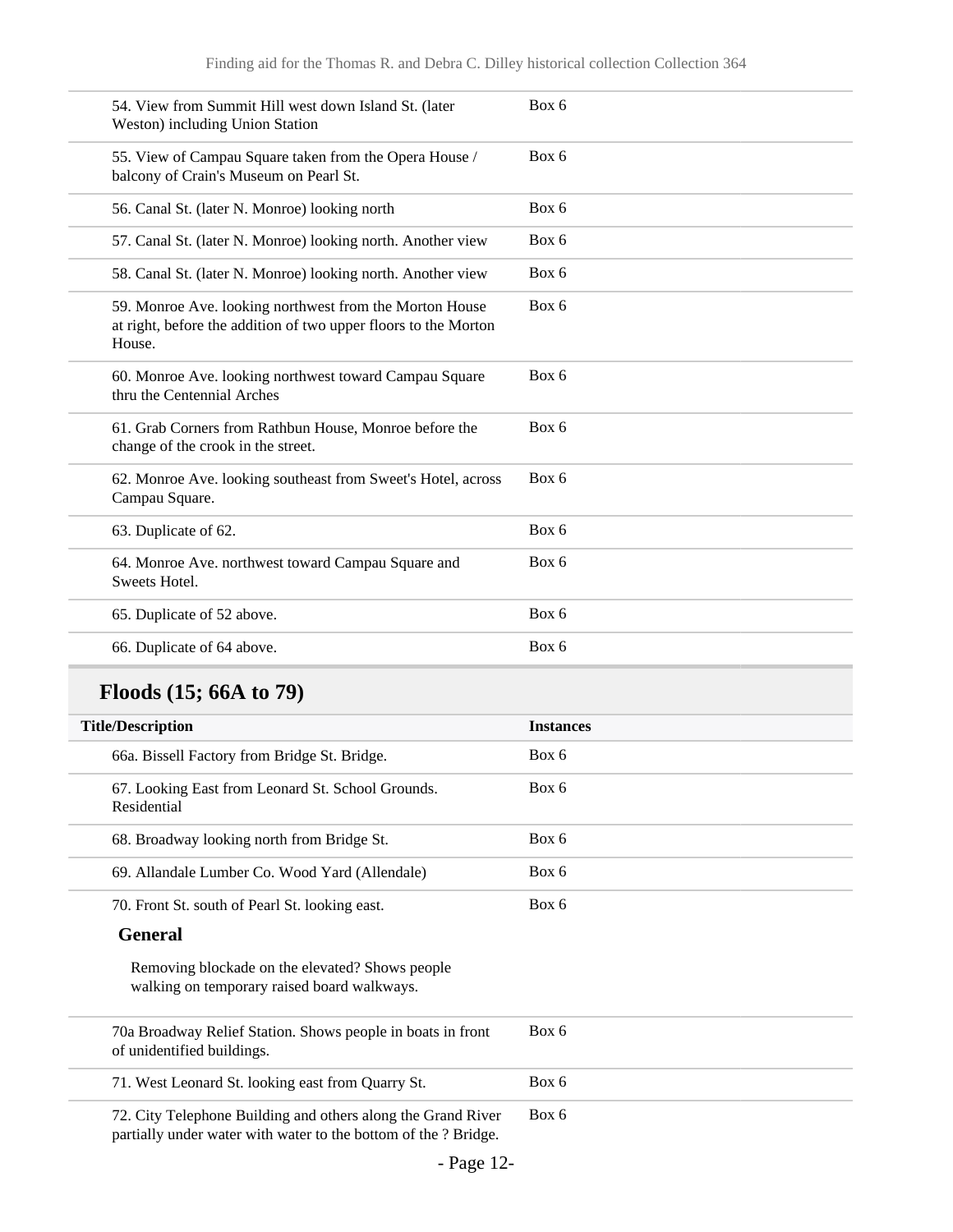| 73. Grand Rapids Chair Co., looking north from Gc.T.R.R.(?)                           | Box 6 |
|---------------------------------------------------------------------------------------|-------|
| 74. Second St. looking east from Stocking St.                                         | Box 6 |
| 75. West Bridge St. looking West, with railway tower.                                 | Box 6 |
| 76. Pere Marquette Railroad vards south Bridge St.                                    | Box 6 |
| 77. Factory buildings north of Pearl St., east side of Grand<br>River. Barrows photo. | Box 6 |
| 78. Variant of image above. Barrows photo.                                            | Box 6 |
| 79. First St. looking East from Stocking St. Freight House in<br>foreground.          | Box 6 |

## **Grand River & River Road ( 10; 80-89)**

| <b>Title/Description</b>                                                                                                 | <b>Instances</b> |
|--------------------------------------------------------------------------------------------------------------------------|------------------|
| 80. North Park. East front of North Park Pavilion / C.E.<br>Walters, photographer.                                       | Box 6            |
| 81. North Park Pavilion from across the Grand River, 1908.                                                               | Box 6            |
| 82. View of River Road, 1880.                                                                                            | Box 6            |
| 83. View of River Road and Grand River, south and west of<br>downtown, 1880.                                             | Box 6            |
| 84. View of River road, 1890. Junction of the Black Hills<br>Road and the River Road.                                    | Box 6            |
| 85. View of River Road, downtown in far distance, 1880                                                                   | Box 6            |
| 86. View from the river road looking on upper point of Robar<br>Island to the city.                                      | Box 6            |
| 87. River Road with downtown in the far distance                                                                         | Box 6            |
| 88. Dr. Samuel Graves family on the banks of the Grand<br>River.                                                         | Box 6            |
| <b>General</b>                                                                                                           |                  |
| Graves was the paster of the Fountain St. Church,<br>and the brother-in-las of Schuyler C. Baldwin, the<br>photographer. |                  |
| 89. River Road, looking west downriver, west of Grand<br>Rapids, 1880. Looking to the Plaster Mills.                     | Box 6            |
| Log Jam, $1883(17; 90 \text{ to } 106)$                                                                                  |                  |
| <b>Title/Description</b>                                                                                                 | <b>Instances</b> |
| 90. Bridge St. Bridge, 1883 / Barrows.                                                                                   | Box 6            |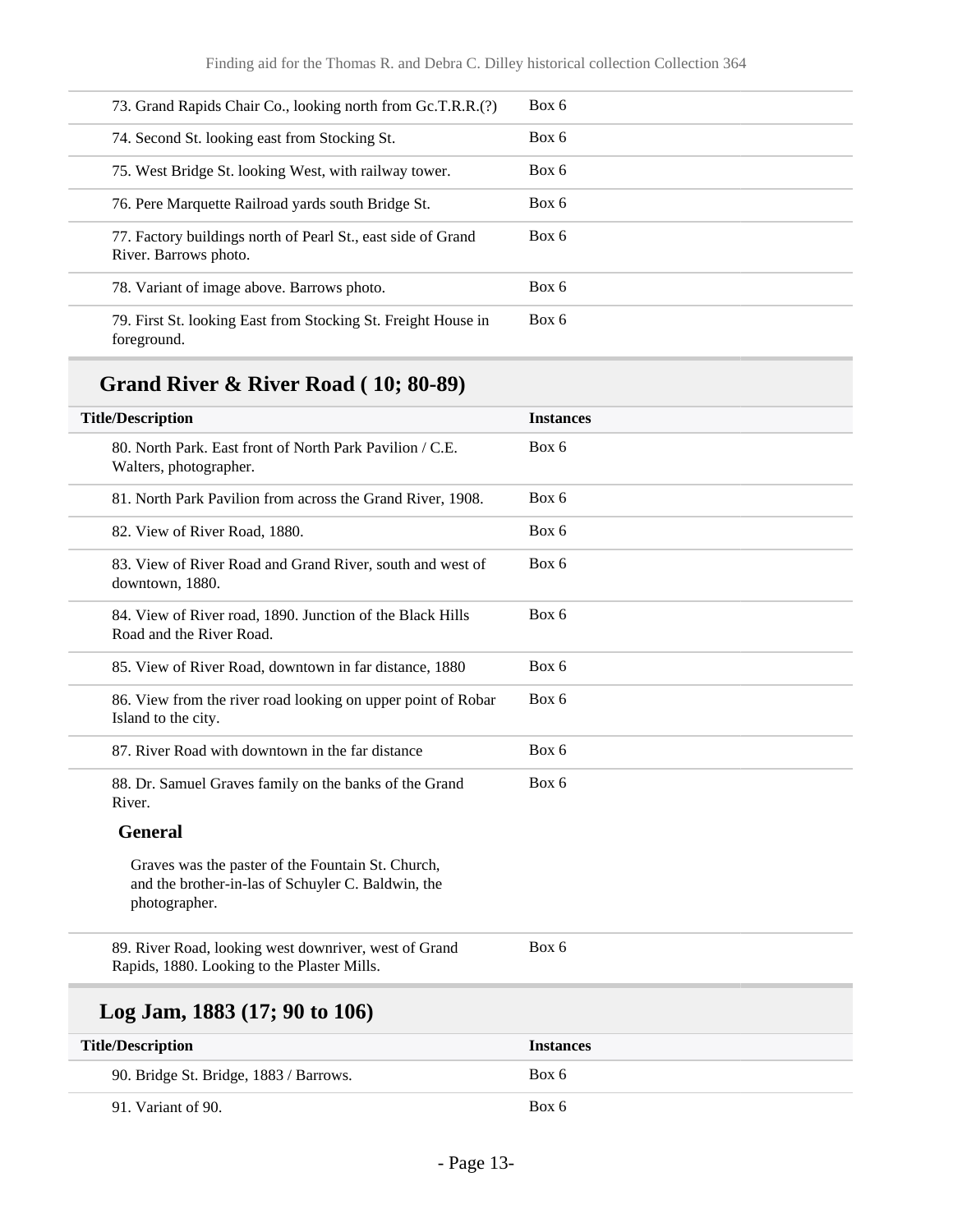| 92. Log Jam south of downtown. Section of ruined railroad<br>bridge on top of logs, July 26, 1883.                                                                             | Box 6 |
|--------------------------------------------------------------------------------------------------------------------------------------------------------------------------------|-------|
| 93. Ruined Detroit & Milwaukee railroad bridge / Barrows.                                                                                                                      | Box 6 |
| 94. Duplication of 93.                                                                                                                                                         | Box 6 |
| 95. Dam on Grand River, from Front St. / Barrows.                                                                                                                              | Box 6 |
| 96. Log jam at the Detroit and Milwaukee RR Bridge, prior to<br>break / Barrows.                                                                                               | Box 6 |
| 97. Duplication of 96.                                                                                                                                                         | Box 6 |
| 98. Detroit & Milwaukee railroad bridge after break / Barrow.                                                                                                                  | Box 6 |
| 99. Log Jam at the Detroit, Grand Haven & Milwaukee<br>railroad bridge, prior to the break. / B.D. Jackson,<br>photographer. Part of a set, listed on the reverse of the card. | Box 6 |
| 100. Log jam, south and west of downtown, after the break.<br>Section of ruined Grand Rapids & Indiana Railroad bridge<br>shown / Barrows.                                     | Box 6 |
| 101. View of Leonard St. Bridge, after the log jam / Barrows.                                                                                                                  | Box 6 |
| 102. Detroit & Milwaukee Railroad bridge / Barrows.                                                                                                                            | Box 6 |
| 103. Duplicate of 102.                                                                                                                                                         | Box 6 |
| 104. Logs in the Grand River north of the Leonard St. Bridge.<br>C.C. Comstock mills probably on the right, east bank, 1880.                                                   | Box 6 |
| 105. Logs in the Grand River, from the Pearl St. bridge.<br>Bridge St. Bridge in distance, 1883.                                                                               | Box 6 |
| 106. Logs in Grand River north of Bridge St. Bridge, with<br>support standing isolated in the water.                                                                           | Box 6 |

## **Soldier's Home (3; 107-109)**

| <b>Title/Description</b>                                               | <b>Instances</b> |
|------------------------------------------------------------------------|------------------|
| 107. Michigan Soldiers Home. Main Building, 1885 / C.E.<br>Walter      | Box 6            |
| 108. Michigan Soldiers Home. Women's Annex, 1885 / C.E.<br>Walter.     | Box 6            |
| 109. Michigan Soldiers Home. Civil War Monument, 1880/<br>C.W. Walter. | Box 6            |
|                                                                        |                  |

## **Streets (4; 110-113)**

| <b>Title/Description</b>                              | <b>Instances</b> |
|-------------------------------------------------------|------------------|
| 110. Jefferson Avenue, 1875.                          | Box 6            |
| 111. Fountain Street, looking east from Lafayette St. | Box 6            |

112. Fulton Street, looking east from College Ave., 1875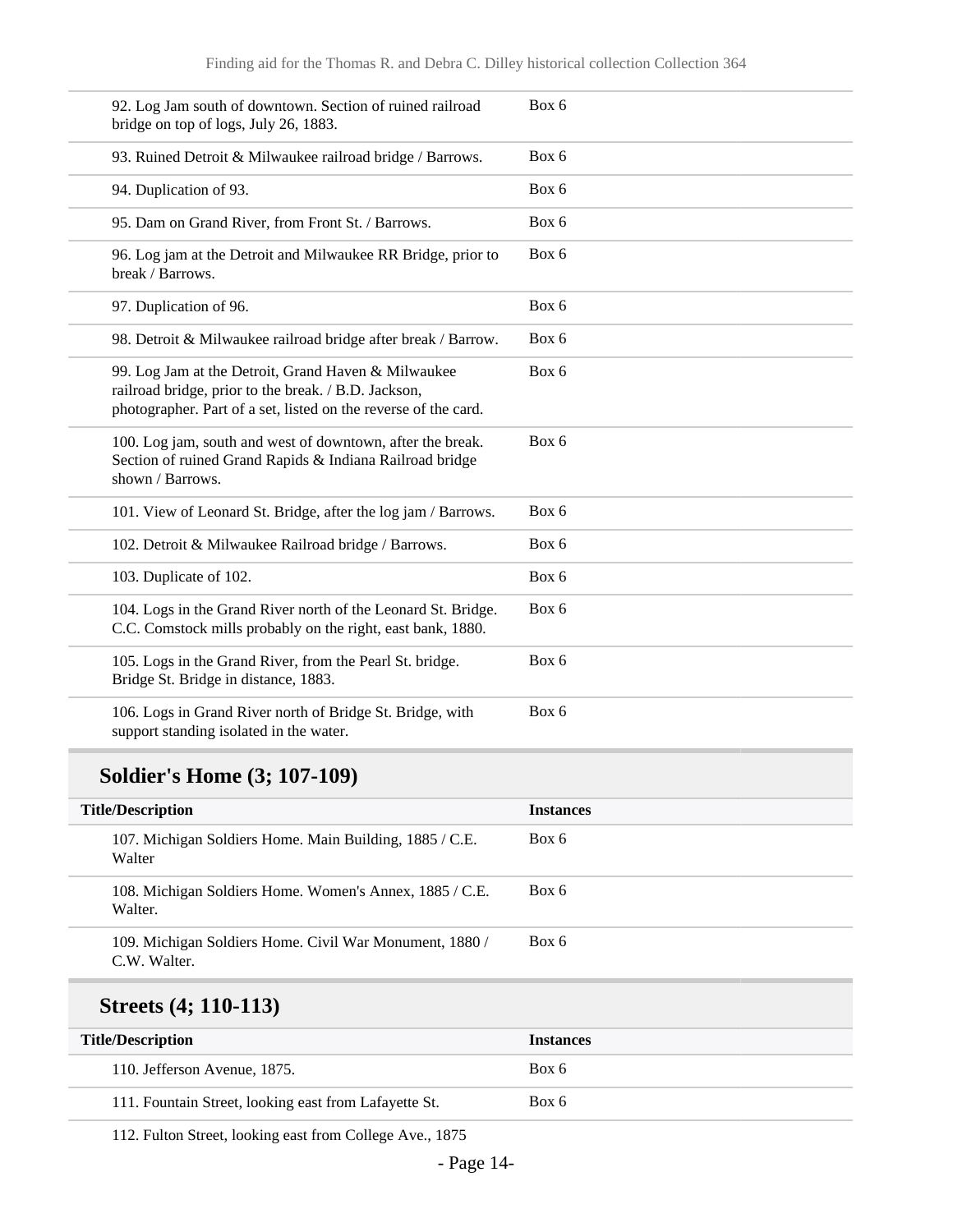### Box 6 113. Jefferson Ave., looking north toward downtown? 1880. Partial view of unidentified residence Box 6 **Grand Rapids Miscellaneous (6; 114-119) Title/Description Instances** 114. View of downtown Grand rapids from Bronson St. 1870 **General** I.G. Tompkins. No. 7, views of the Valley City. Shows a man standing on a bluff, with back to the camera, looking down at the bird's eye view of the city. Box 6

| 115. City Reservoir, distant view of hill.                                                 | Box 6 |
|--------------------------------------------------------------------------------------------|-------|
| 116. City Reservoir, 1880. View of water crater with<br>residential area in the background | Box 6 |
| 117. Crosby Family burial site. Oak Hill Cemetery, Grand<br>Rapids. 1885.                  | Box 6 |
| 118. Cave Entrance to Gypsum Mine, 1880 / C.E. Walter.<br>Plaster cave.                    | Box 6 |
| 119. Farmer's Market, 1880. Distant view. Fruit market, foggy<br>morning.                  | Box 6 |

### **Houses (13 ; 120-132)**

| <b>Title/Description</b>                                                                                                                       | <b>Instances</b> |
|------------------------------------------------------------------------------------------------------------------------------------------------|------------------|
| 120. William Widdicomb House, Fountain St. Exterior view<br>from right                                                                         | Box 6            |
| 121. William Widdicomb House, Fountain St. View of front<br>facade                                                                             | Box 6            |
| 122. William Widdicomb House, Fountain St. Exterior view<br>from right, nearer view.                                                           | Box 6            |
| 123. William Widdicomb House, Fountain St. Duplicate of<br>121.                                                                                | Box 6            |
| 124. William Widdicomb House, Fountain St. View from the<br>left with drive.                                                                   | Box 6            |
| 125. William Widdicomb House, Fountain St. Front view with<br>people on the right porch, and infant center front in the yard.                  | Box 6            |
| 126. Unknown home with fence, Mansard roof.                                                                                                    | Box 6            |
| 127. Philander Livey House, 833 Lake Drive, 1880                                                                                               | Box 6            |
| 128. View of homes on the west side of the Grand River.<br>Left house has Mansard roof, right house has 4 pillars with<br>triangular pediment. | Box 6            |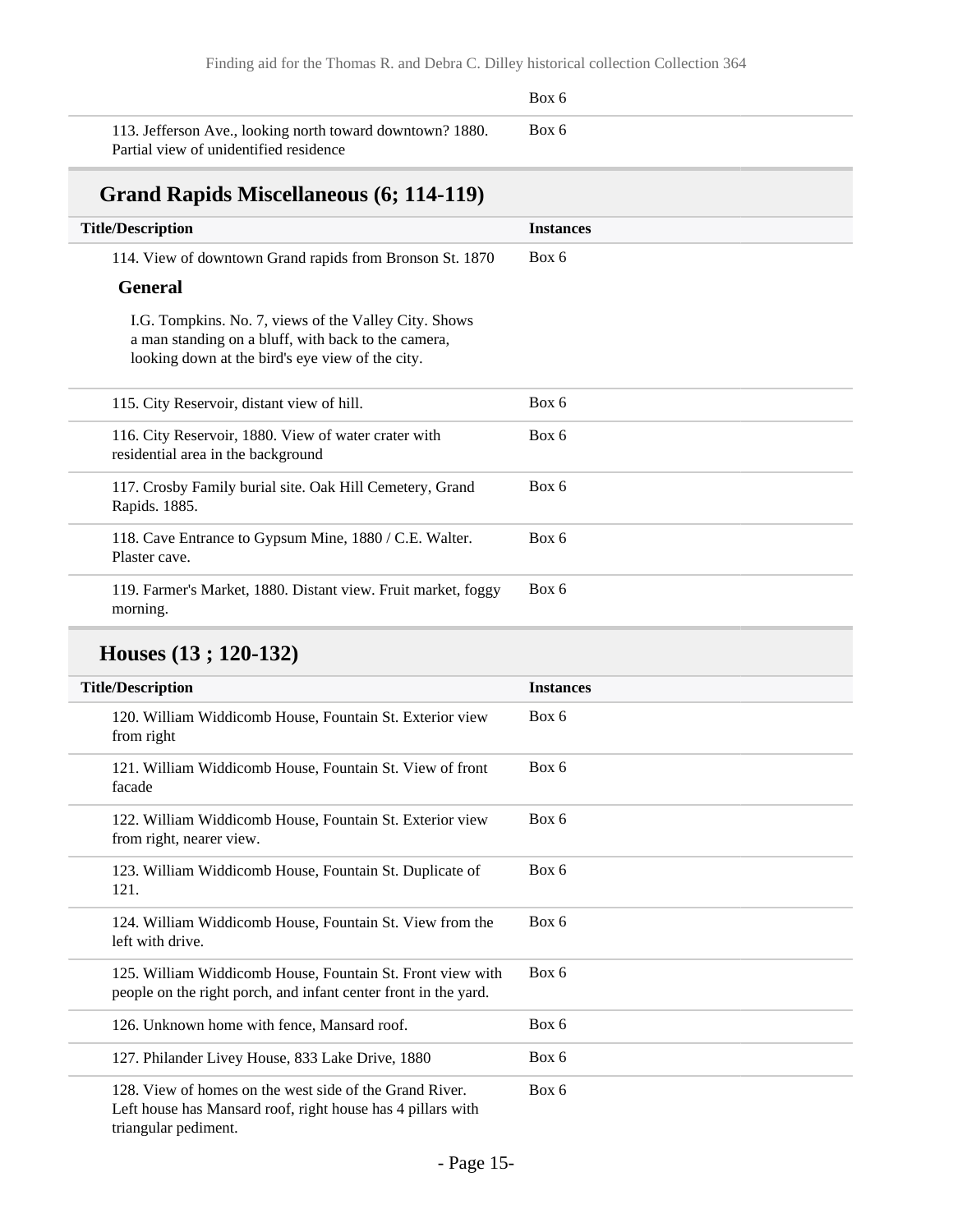| 129. Unknown house with Mansard roof, center entrance with<br>portico, and double windows with short balcony on either side<br>of entrance. People on front porch. | Box 6 |
|--------------------------------------------------------------------------------------------------------------------------------------------------------------------|-------|
| 130. Unknown house, Italianate, with covered entrance steps<br>and two large windows to the left of the entrance.                                                  | Box 6 |
| 131. Frank Gilbert House. Vine covered Porte Couchere on<br>side of house.                                                                                         | Box 6 |
| 132. John Ball Farm. Plain house with short entrance porch<br>and farm fence/gate.                                                                                 | Box 6 |
|                                                                                                                                                                    |       |

### **Railroad (2; 133-134)**

| <b>Title/Description</b>                                                    | <b>Instances</b> |  |
|-----------------------------------------------------------------------------|------------------|--|
| 133. Detroit & Milwaukee Railroad Terminal, Grand Rapids,<br>1883. Barrows. | Box 6            |  |
| 134. Same as 134. Lithograph.                                               | Box 6            |  |

### **John Ball Park (5 ; 135-139)**

| <b>Title/Description</b>                                                                             | <b>Instances</b> |
|------------------------------------------------------------------------------------------------------|------------------|
| 135. Floral Arch / C.W. Walter, photographer. 1880.                                                  | Box 6            |
| 136. Grotto at entrance to park / C.E. Walter, photographer,<br>1880.                                | Box 6            |
| 137. Floral Arch / C.W. Walter, photographer, 1880.                                                  | Box 6            |
| 138. Michigan Arch / C.W. Walter, photographer                                                       | Box 6            |
| 139. Gardens, including stairs up the hills, fences, bike rack /<br>C.E. Walter, photographer. 1880. | Box 6            |

### **Parks (6 ; 140-145)**

| <b>Title/Description</b>                                                                                                                                                            | <b>Instances</b> |
|-------------------------------------------------------------------------------------------------------------------------------------------------------------------------------------|------------------|
| 140. Dudley Waters Estate, Fulton and College, with archery<br>target / Schuyler Baldwin, photographer, 1880.                                                                       | Box 6            |
| 141. Dudley Waters Estate, Fulton and College, Grounds with<br>park bench / Baldwin, 1880                                                                                           | Box 6            |
| <b>General</b>                                                                                                                                                                      |                  |
| Note: See 176-1-23. Images in this packet are identified<br>only as "gardens", but include a duplicate of this image,<br>which may make these items images of the Waters<br>Estate. |                  |
| 142. Grand Rapids view from eastern heights / I.G. Tompkins,                                                                                                                        | Box 6            |

142. Grand Rapids view from eastern heights / I.G. Tompkins, photographer, 1870. Survey instrument in the foreground with houses as the base of the hill.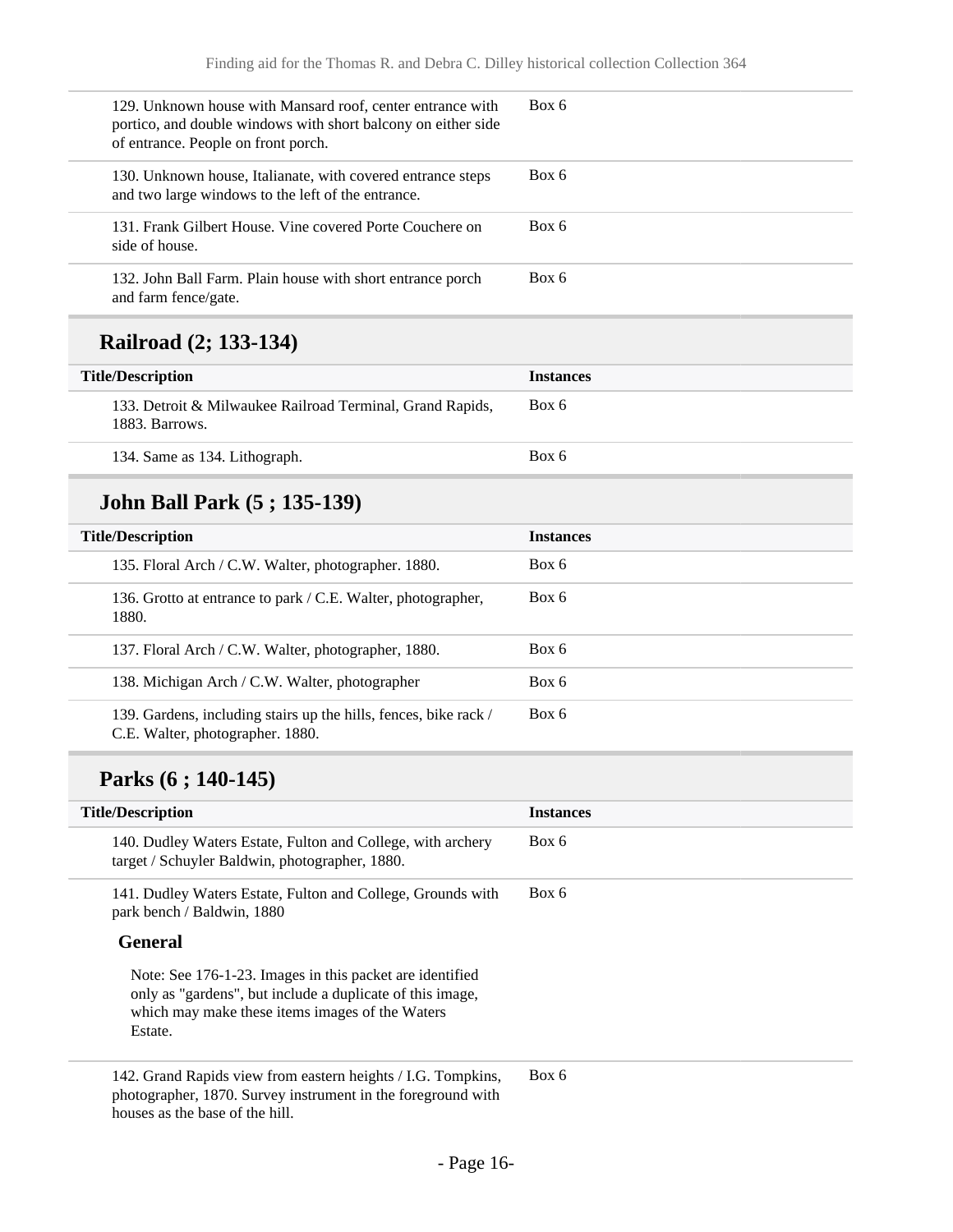| 143. Bucolic scene with a cow, and interesting tree structure.<br>1885.  | Box 6 |
|--------------------------------------------------------------------------|-------|
| 144. Plaster Creek south of Grand Rapids, 1885.                          | Box 6 |
| 145. Fulton Street Park Fountain with fence surround /<br>Baldwin, 1880. | Box 6 |

## **C.E. Walter (12; 146-157)**

| <b>Title/Description</b>                                                                                                                                | <b>Instances</b> |
|---------------------------------------------------------------------------------------------------------------------------------------------------------|------------------|
| 146. Whitehall, Michigan, 1880.                                                                                                                         | Box 6            |
| 147. The Oldest Inhabitant. 1880. A woman and a man<br>standing in the snow near a bell on a pole, at the end of a log<br>structure.                    | Box 6            |
| 148. Little Fishermaidens, 1880. Five girls wearing hat wading<br>in a river near a covered bridge.                                                     | Box 6            |
| 149. Eavesdroppers dropped. A man lying on the ground at the<br>base of a barn, with two children looking down at him front<br>the hay loft door.       | Box 6            |
| 150. "Little Playmates" Unidentified children, 1880                                                                                                     | Box 6            |
| 151. Children's Tea Party, 1880. Five girls seated or standing<br>near a table. The girl left offers a morsel to a dog seated in a<br>begging position. | Box 6            |
| 152. Making Maple Sugar, 1880. Children and adults in a<br>woods with kegs and a fire.                                                                  | Box 6            |
| 153. Winter Scene. "A Frosty Morning".                                                                                                                  | Box 6            |
| 154. Floral arrangements. 1880 Two vases of floral and table<br>decorations with lace curtains behind.                                                  | Box 6            |
| 155. Two women. "The first love letter" Two young ladies,<br>inside, one seated with the letter and one standing, looking<br>over her shoulder.         | Box 6            |
| 156. Raising a log barn, 1880. Man with a hook standing on a<br>log wall in progress and horse center left.                                             | Box 6            |
| 157. Children crossing a creek, 1880. "Calves crossing the<br>stream" Two young people barefoot on stepping stones in the<br>creek.                     | Box 6            |

## **Unknown images, perhaps Grand Rapids or other locale (4; 158-161)**

| <b>Title/Description</b>                                                                                                                            | <b>Instances</b> |
|-----------------------------------------------------------------------------------------------------------------------------------------------------|------------------|
| 158. Church interior. "Lord is my strength" banner hanging<br>over the front stage of an unidentified church / L.V. Moulton,<br>photographer, 1880. | Box 6            |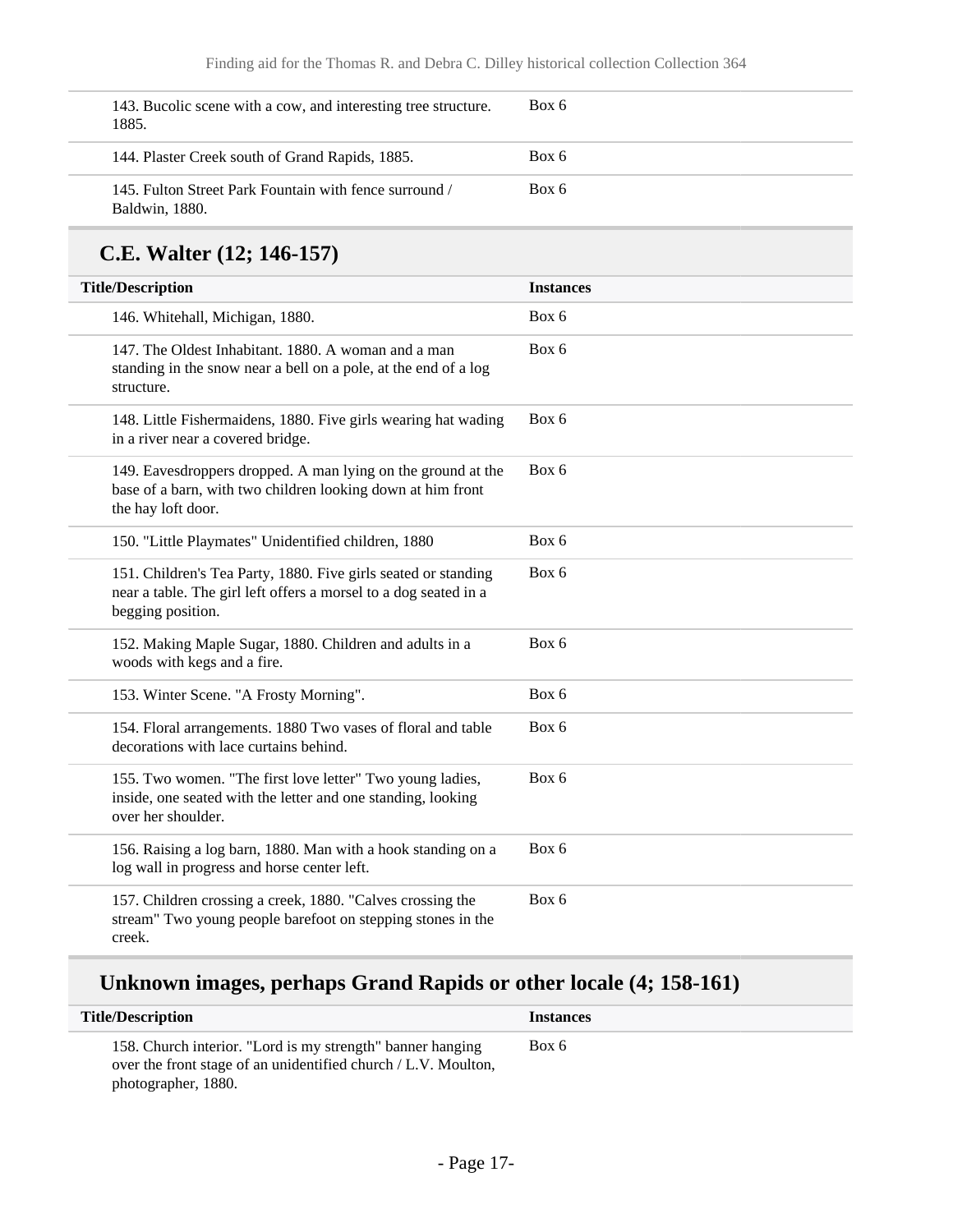| 159. River view with logs in the foreground. Possibly the<br>Grand River, Grand Rapids, but the structures on the far side<br>are not identified. | Box 6 |
|---------------------------------------------------------------------------------------------------------------------------------------------------|-------|
| 160. Factory buildings in a flood scene. Possibly the Grand<br>River, Grand Rapids, but the structures are not identified.                        | Box 6 |
| 161. "A New Farm" Remains of a fire and/or logging<br>operation. A man sits on a log a right.                                                     | Box 6 |

### **Bonus items. (3; 162-164)**

| <b>Title/Description</b>                                                                                                                   | <b>Instances</b> |
|--------------------------------------------------------------------------------------------------------------------------------------------|------------------|
| 162. Grand Rapids Views. Congregational Church. Girl<br>standing at the fence surrounding the church.                                      | Box 6            |
| 163. Residence of F.W. Holmes. Two story house with two<br>women standing at the entrance porch and three males in the<br>yard front left. | Box 6            |
| 164. "Lee from East" Bird's eye view down a hill to an<br>unidentified settlement.                                                         | Box 6            |

### **Subseries B. Photograph Albums**

| <b>Title/Description</b>                                                                                                                                                                                                                                                                                                                              | <b>Instances</b> |  |
|-------------------------------------------------------------------------------------------------------------------------------------------------------------------------------------------------------------------------------------------------------------------------------------------------------------------------------------------------------|------------------|--|
| Photo Album. Small with worn blue/green buckram. ca. 1900.<br>Personal family album with candid photos of people and<br>scenes. Photographer and identity of people in images are<br>unknown. Image at page 21 might be of Highland Park, Grand<br>Rapids, but bears no marking. Photo on page 47 says "Helen<br>Mine." (2008.092.2), added 1/2/2008) | Box 11           |  |
| Photo Album. ca. 1880? Michigan scenes, including Mackinac<br>Island, early Sault St. Marie Canal and other Upper Peninsula<br>views, other other unknown scenes. (2008.092.2, added<br>1/2/2008                                                                                                                                                      | Box 5            |  |

#### **^** [Return to Table of Contents](#page-1-0)

### **Subseries C. Loose photographs and photograph sets - originals**

#### **Scope and Contents**

Note: This is not necessarily a pure separation of original and copy photos, as some earlier copy photos are included here. But, where physical evidence or knowledge of originals within other GRPL archival collections presents the item as an obvious recent copy photo, these have been placed in the copy section.

| <b>Title/Description</b>                                                                                                   | <b>Instances</b>  |
|----------------------------------------------------------------------------------------------------------------------------|-------------------|
| Automotive Maintenance Association. (1), Second Annual<br>Picnic, July 23, 1931 at Lone Pine Inn / Photo by Royal Gillette | drawer FFIX-<br>Ð |
| Photo Studio. (2009.056, added 5/27/2009)                                                                                  |                   |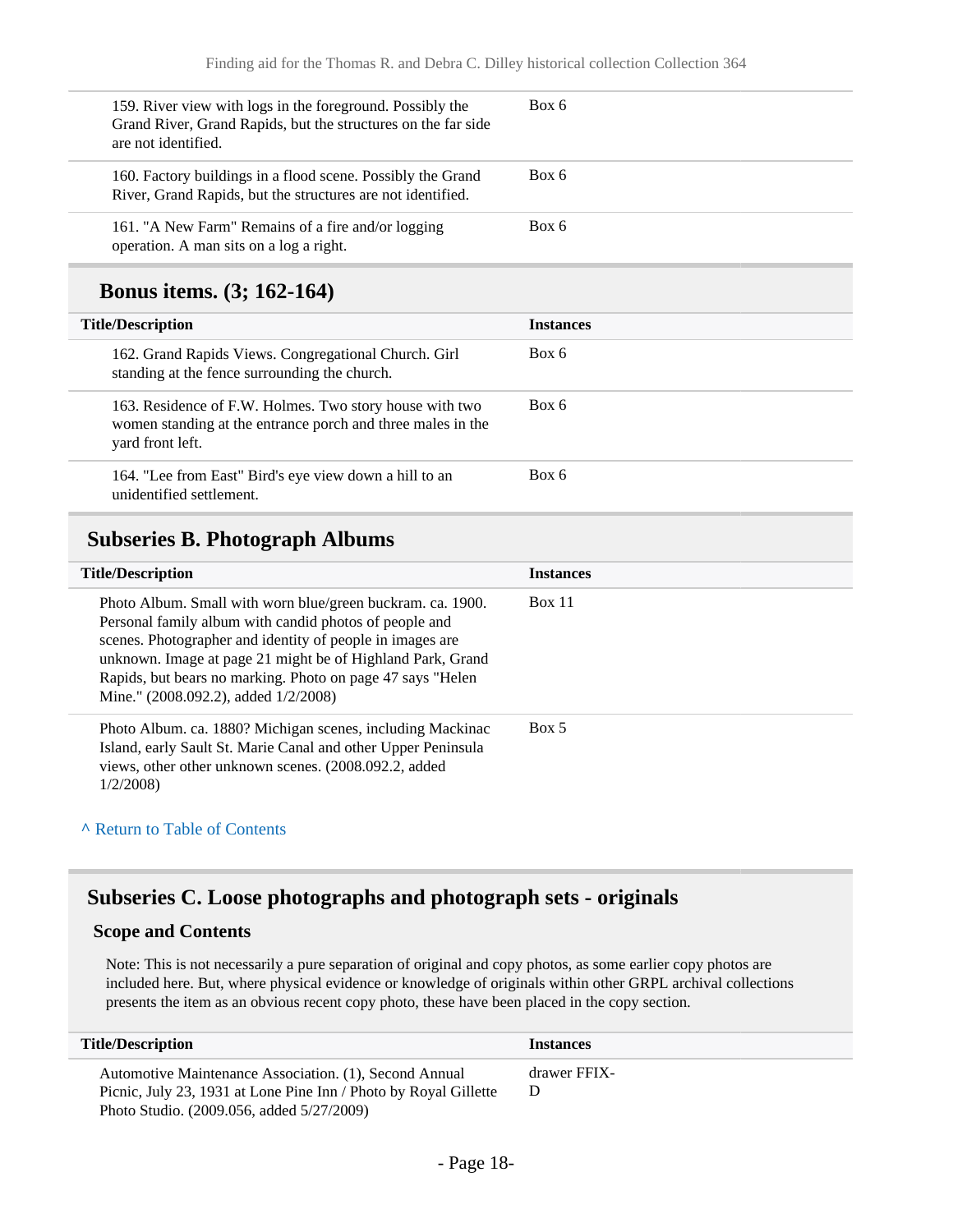| Blanchard, Mich. shoreline view with wave. By Leon Foster?<br>$(1)$ Dilley no. 137                                                                                                   | Box 8 |
|--------------------------------------------------------------------------------------------------------------------------------------------------------------------------------------|-------|
| Central Avenue School, 5th Grade. June 18, 1907. (1) Dilley no.<br>109                                                                                                               | Box 8 |
| Citizens Bank Building / Thomas R. Dilley, photographer. April<br>1975. (2) Dilley nos. 36 and 37                                                                                    | Box 8 |
| Couple Gear Freight Wheel Co., flat bed truck. (1) Dilley no. 27                                                                                                                     | Box 8 |
| Datema Homestead, 818 Eleventh St. N.W. (1) Dilley no. 033                                                                                                                           | Box 8 |
| Dutmers Advertising Distributing Service (1) Dilley no. 113                                                                                                                          | Box 8 |
| Elon G. Eaton House, corner of Jefferson Ave. & Ferry St.,<br>n.d. / Schuyler C. Baldwin, photographer. (1) Dilley no. 133                                                           | Box 8 |
| C.J. Farley Store (3 items) Dilley no. 107                                                                                                                                           | Box 8 |
| Ferry: "S.S. Grand Rapids," Grand Trunk Milwaukee Car Ferry<br>Co., Grand Trunk-Pennsylvania Route.' (1) Dilley no. 20                                                               | Box 8 |
| First Methodist Church, S.E., Schuyler C. Baldwin,<br>photographer. (1) Dilley no. 134                                                                                               | Box 8 |
| 1904 Flood (7/8) Dilley nos. 99-106.                                                                                                                                                 | Box 8 |
| Grand Rapids & Indiana Railroad steam engines, at GR&I<br>Logan Street crossing (Second Ave Junction), ca. 1917. (4)<br>Dilley no. 12.                                               | Box 8 |
| Group of Employees, Grand Rapids Hardware Co. 560. (1)<br>Dilley no. 77.                                                                                                             | Box 8 |
| Grand Trunk Western Railroad, locomotives. Camera Shop,<br>1958 (5) Dilley no. 19                                                                                                    | Box 8 |
| Harmony Band, Grand Rapids (1) Henry Meyer, clarinet, first<br>one, second row from the bottom. Gerrit Bergsma, bass horn,<br>second in bottom row. Dilley no. 75                    | Box 8 |
| Harry Carey in "Satan Town" Pathepicture publicity photo.<br>HC4-59. (1) Dilley no. 136                                                                                              | Box 8 |
| Herpolsheimers Building, Division Street at Monroe and Fulton.<br>Construction photos, 1948/1949 (13) Dilley no. 119                                                                 | Box 8 |
| Herpolsheimer's proposed renovation for building between<br>Louis and Ottawa and Ottawa and Fulton. (4) Dilley no. 121 and<br>122                                                    | Box 8 |
| Holland, Michigan (1) Scrub Streets for Festival May 14, 1947.<br>Chicago Bureau number. CT248935. Acme Newspictures photo,<br>Division of NEA Service, Inc. Tribune Tower, Chicago. | Box 8 |
| Immanuel Lutheran Church, Division and Michigan, 1856. (1)<br>Kreuger photo. (2008.092.2)                                                                                            | Box 8 |
| Jennett Residence/Farm. (1) Dilley no. 52.                                                                                                                                           | Box 8 |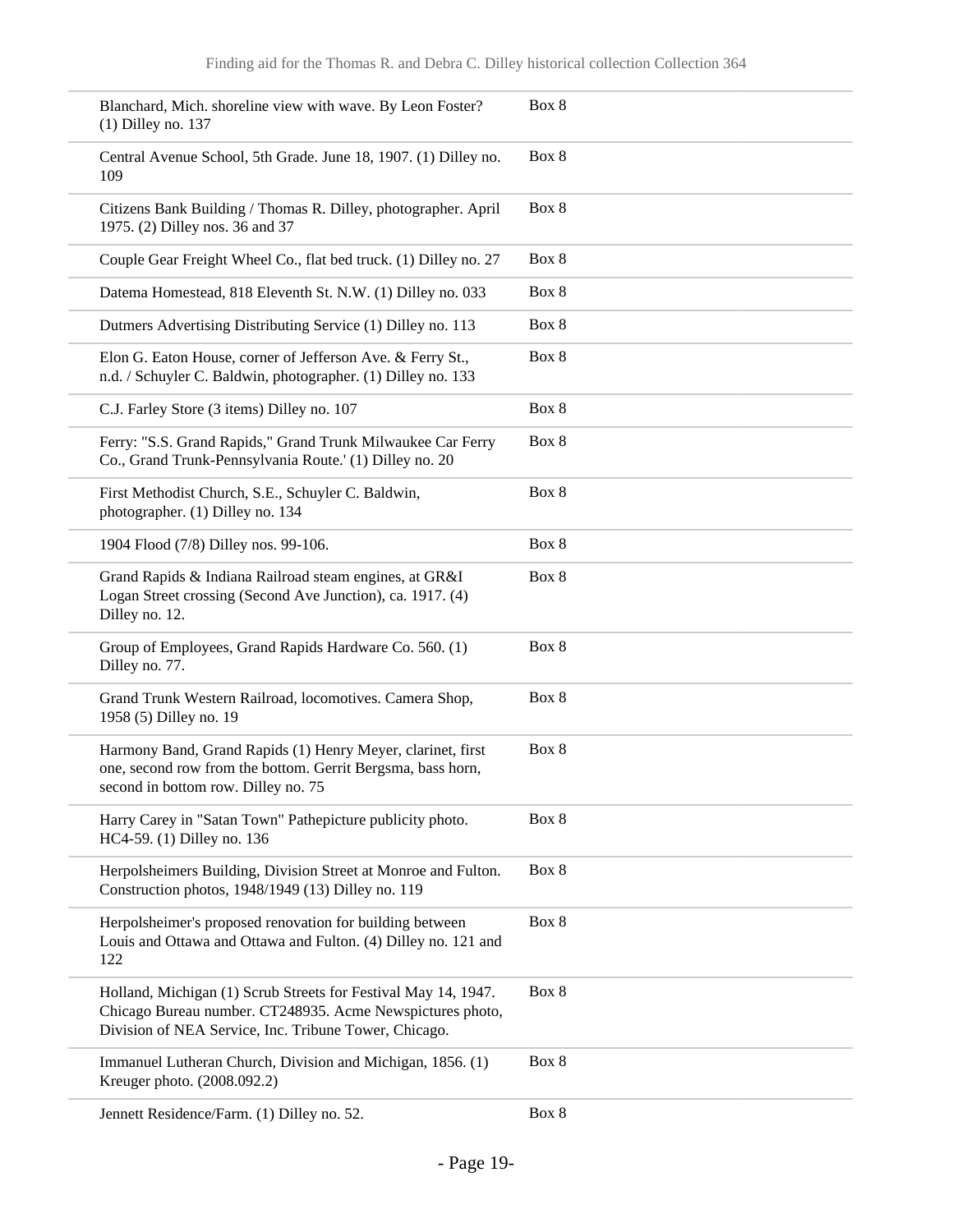| John Ball Park Swimming Pool, 1915. (1) Dilley no. 074                                                                                                                                                | Box 7 | folder 1  |
|-------------------------------------------------------------------------------------------------------------------------------------------------------------------------------------------------------|-------|-----------|
| H. Leonard & Son (6) Conference Display photos, Civic<br>Auditorium. Robinson Studio. Dilley No. 87                                                                                                   | Box 9 | folder 1  |
| Investigative photograph of railroad crossing on Leonard Street,<br>looking west (C&O Main Line), March 8, 1954 (2) Robinson<br>Studio photos/Howard E. Bolton, photographer. Dilley no. 85<br>and 86 | Box 9 | folder 2  |
| Man (identified as Frank McKay) standing beside a Packard in<br>front of a furniture warehouse                                                                                                        | Box 9 | folder 4  |
| Michigan Masonic Home, ca. 1895 (1) Dilley no. 79.                                                                                                                                                    | Box 9 | folder 5  |
| Dam at Middleville, Mi. (2) Dilley no. 18 and 78                                                                                                                                                      | Box 9 | folder 6  |
| Grand Rapids Camera Club outing: 10 automobiles parked in<br>front of the Ryerson Library Building. Dilley no. 80                                                                                     | Box 9 | folder 9  |
| North Park, pavilion (2) "Pictures from Mr. Plumb" Dilley no. 3<br>and 4                                                                                                                              | Box 9 | folder 10 |
| Interior snapshot, color, of Thomas R. Dilley, left and "Miss<br>Jean" of the old Romper Room children TV program. Fall 2007.<br>$(1)$ Dilley no. 48                                                  | Box 9 | folder 16 |
| Franklin & Eleanor Roosevelt visit to Grand Rapids (5) Dilley<br>no. 47                                                                                                                               | Box 9 | folder 17 |
| Rowe Hotel (early). Northwest Corner of Michigan St and<br>Monroe Ave. Dilley no. 13                                                                                                                  | Box 9 | folder 18 |
| South High Faculty, 1915/1916 (1) Camera Shop photo. (1)<br>Dilley no. 108.                                                                                                                           | Box 9 | folder 19 |
| Steamers (1): City of Grand Rapids, at a dock with numerous<br>people. Dilley no. 54.                                                                                                                 | Box 9 | folder 20 |
| Vandenberg Center Construction, December 1964 (7) Dilley no.<br>55.1-7                                                                                                                                | Box 9 | folder 23 |
| Voigt House (2) 1970s Grand Rapids Public Museum publicity<br>photos, interior and exterior. Dilley no. 82                                                                                            | Box 9 | folder 24 |
| 1937 General Motors Panel Truck (Model T-14A) in front of<br>Windmill Floral, 1436 Wealthy St., S.E. Neg. no 13012, 1937.<br>$(1)$ Dilley no. 112                                                     | Box 9 | folder 26 |
| Windstorm or tornado damage, 1912 (2) Dilley No. 45 and 46                                                                                                                                            | Box 9 | folder 27 |
| Womens City Club Building, Fulton & Lafayette (1),<br>photograph by Thomas R. Dilley. Dilley no. 096                                                                                                  | Box 9 | folder 28 |
| Myra R. Wonderly, Carrie Cobb and "Larry." Image of two<br>young women in a carriage, drawn by the horse Larry. Location<br>believed to be Ramona Park. (1) 2008.092.2                                | Box 9 | folder 29 |
|                                                                                                                                                                                                       |       |           |

## **Baseball**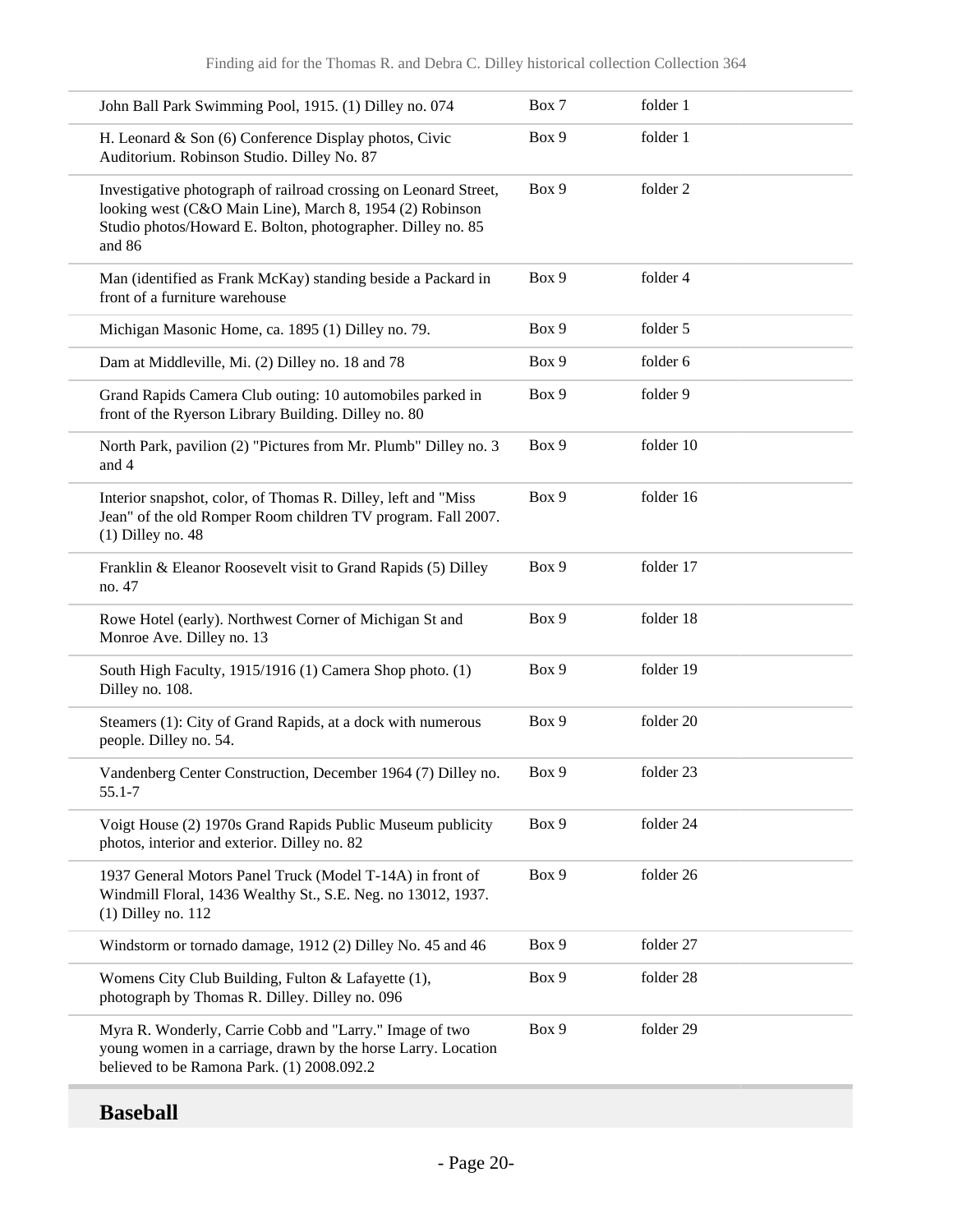| <b>Instances</b> |
|------------------|
| Box 8            |
| Box 8            |
|                  |
| <b>Instances</b> |
| Box 8            |
| Box 8            |
|                  |
|                  |

| <b>Title/Description</b>                                                                                          | <b>Instances</b> |
|-------------------------------------------------------------------------------------------------------------------|------------------|
| 256 W. Fulton. Ca. 1920s or 1930s. Dilley no. 28                                                                  | Box 8            |
| Michigan Soldiers Home, ca. 1937. Dilley no. 29                                                                   | Box 8            |
| 1-3-5-7-9 Fountain N.W. Michigan Trust Co. Includes<br>Benjamin Franklin Fuel billboard. ca. 1930s. Dilley no. 30 | Box 8            |
| 41 Jefferson Ave. S.E., ca. 1930's. Westminster Presyterian<br>Church to the left. Dilley no. 31                  | Box 8            |
| Delos Blodgett Residence, East Fulton. Dilley no. 32                                                              | Box 8            |

## **Grand Rapids Views**

| <b>Title/Description</b>                                                                                                                                                                                                                          | <b>Instances</b> |
|---------------------------------------------------------------------------------------------------------------------------------------------------------------------------------------------------------------------------------------------------|------------------|
| Group of eight photographs fixed to album page. Side A: four<br>photos of Grand Rapids area, three of John Ball Park, one of<br>Michigan Veterans Home. Side B: Four photos of parade on<br>Mitchell Street in Petoskey, Michigan. Dilley no. 071 | Box 8            |
| Early Grand Rapids & Grand River Views, n.d. 2008.092.3                                                                                                                                                                                           | Box 8            |
| McMullin Building, Division St. (Dilley no. 39)                                                                                                                                                                                                   | Box 8            |
| Raniville building, Pearl Street at Grand River, site of Amway<br>Grand Plaza Hotel (Dilley no. 41)                                                                                                                                               | Box 8            |
| Fisher-Drummond and other stores, cars, ca. 1960s Dilley no.<br>40                                                                                                                                                                                | Box 8            |
| Hotel Pantlind from Campau Square. View down Pearl west<br>to structures behind the Pantlind. (former Sweet's Hotel) ca.<br>1907. Dilley no. 5                                                                                                    | Box 8            |
| Grandville Ave. Businesses include: C.H. Jongejan's Drug<br>Store, Harm Ritsema and others. Dilley no. 7                                                                                                                                          | Box 8            |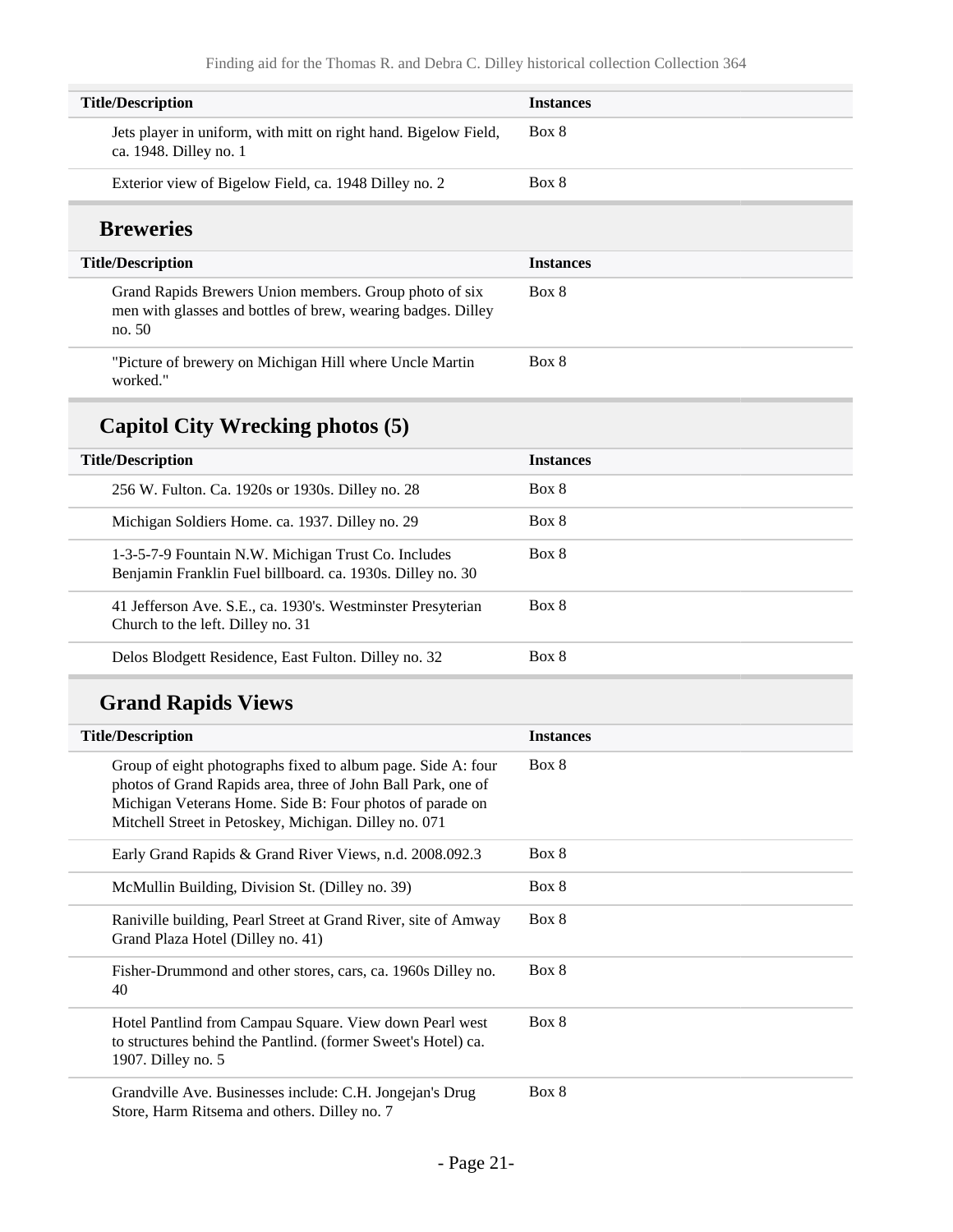| View looking south on Ionia, corner of Weston St., view of<br>William Alden Smith block (now gone) and Clark Block.<br>April 1975, photo by Thomas R. Dilley. Dilley no. 35 | Box 8 |
|-----------------------------------------------------------------------------------------------------------------------------------------------------------------------------|-------|
| Pump Station at Monroe and Coldbrook, n.d. Dilley no. 43                                                                                                                    | Box 8 |
| View northwest across the Grand River from Belknap<br>Lookout Park. Dilley no. 44                                                                                           | Box 8 |
| Ledyard Building, view of upper stories, southwest corner of<br>Ottawa Ave and Pearl St, April 1975. Photo by Thomas R.<br>Dilley. Dilley no. 34                            | Box 8 |
| Eastern facade of Wurzburg Department Store Building,<br>Monroe and Ionia. Photo by Thomas R. Dilley, April 1975.<br>Dilley no. 38                                          | Box 8 |
| Grand River at Ionia (1) Dilley no. 49                                                                                                                                      | Box 8 |

## **Grand River views (4)**

| <b>Title/Description</b>                                                                                                                    | <b>Instances</b> |
|---------------------------------------------------------------------------------------------------------------------------------------------|------------------|
| Fox Typewriter / Bicycle factory on western edge of River,<br>dam, bridges, other structures. Dilley no. 58                                 | Box 8            |
| House boat. ca. 1902. Dilley no. 17                                                                                                         | Box 8            |
| Bird's eye view across the river to the West Side, July 7, 1926.<br>Includes Interurban Bridge, Powers & Walker Casket Co.<br>Dilley no. 42 | Box 8            |
| "Grand Rapids, Michigan, 1940". Two boys posing along the<br>banks of the Grand River. Dilley no. 93.                                       | Box 8            |

### **Loretta Cooper images (name written on verso)**

| <b>Title/Description</b>      |                                                                                                                | <b>Instances</b> |          |  |
|-------------------------------|----------------------------------------------------------------------------------------------------------------|------------------|----------|--|
| (tentative ID) Dilley no. 144 | U.S. Lifesaving Service Station at Mackinac City, Mi.                                                          | Box 7            | folder 2 |  |
| Mi. Dilley no. 143            | Ship wreck. Believed to be Lake Michigan coast near Holland,                                                   | Box 7            | folder 2 |  |
| Holland, Mi. Dilley no. 139   | Ships D.F. Perry left and Skidoo right, perhaps docked in                                                      | Box 9            | folder 3 |  |
|                               | Ship D.F. Perry at a dock, Holland, Mi. Dilley no. 142                                                         | Box 9            | folder 3 |  |
| 1925 Dilley no. 138           | Identified as a floundering ship off Holland, Mich. pier, ca.                                                  | Box 9            | folder 3 |  |
|                               | View of Lake Macatawa, Holland, Michigan. Titled: "Fishing"<br>for the drown, July 2, $[19]09"$ Dilley no. 140 | Box 9            | folder 3 |  |
| no. 141                       | Officers and men of U.S. Life Saving Service, ca. 1915 Dilley                                                  | Box 9            | folder 3 |  |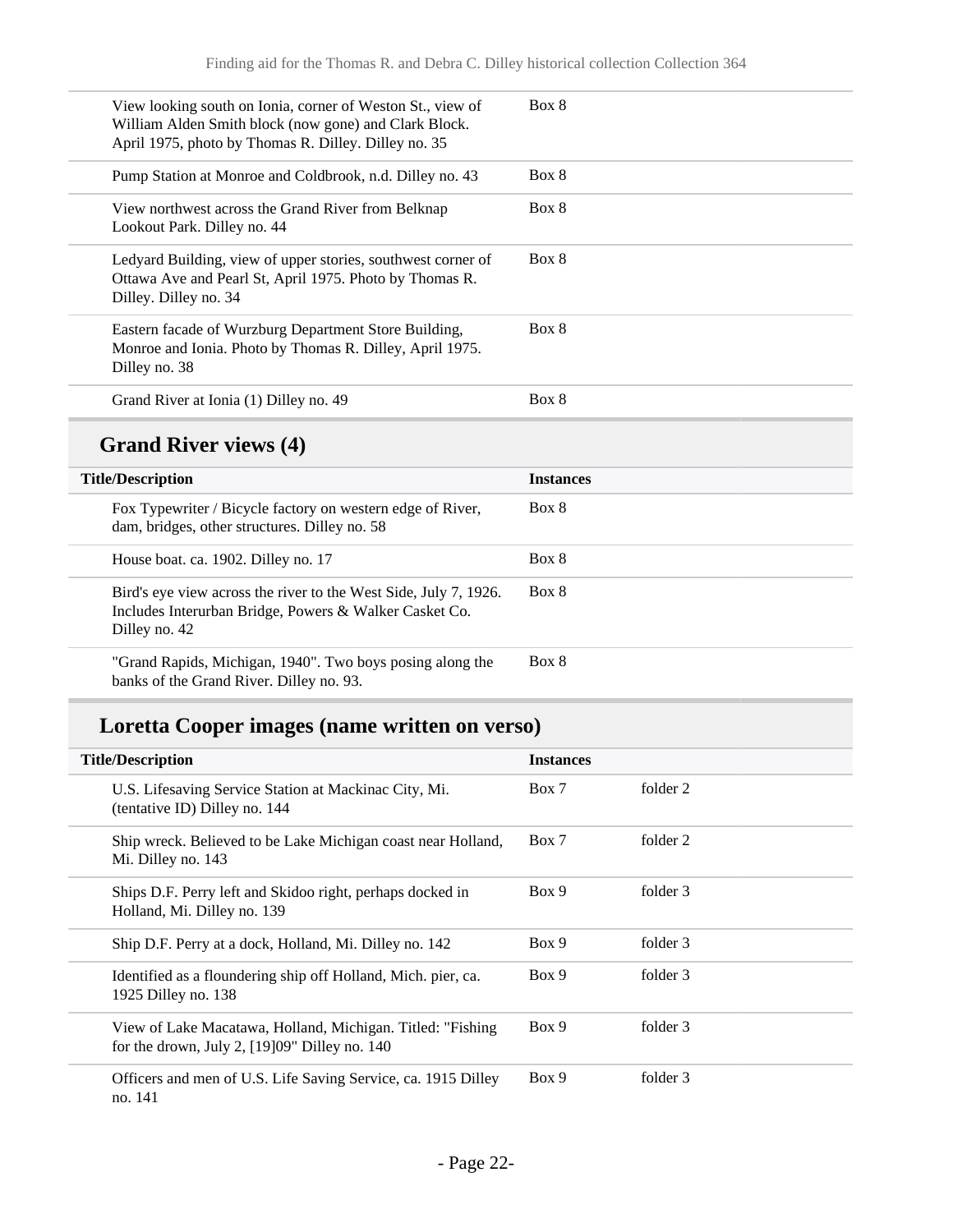| <b>Military</b> (2) |  |
|---------------------|--|
|---------------------|--|

| <b>Title/Description</b>                                                                                                                                                     | <b>Instances</b> |          |
|------------------------------------------------------------------------------------------------------------------------------------------------------------------------------|------------------|----------|
| Two drummers from the 2nd Infantry, Grand Rapids, in<br>uniform, standing with their drums in front of a tent. Large<br>drum has the unit ID with "F. Millard" Dilley no. 61 | Box 9            | folder 7 |
| World War I era military unit. Interior group photo of 13 men<br>in uniform. Camera Club photo no. 26597. Dilley no. 69.                                                     | Box 9            | folder 7 |

## **Monroe Ave. Views (2)**

| <b>Title/Description</b>                                                                                                                     | <b>Instances</b> |          |
|----------------------------------------------------------------------------------------------------------------------------------------------|------------------|----------|
| Monroe Ave, looking toward Sweet's Hotel. Street crowded<br>with people with crowds and flags flying. Noble photo. Dilley<br>no. 051         | Box 9            | folder 8 |
| 122-124 Monroe Ave., 1960s color snapshot. Includes Shaws<br>Jewelry, Bazley Meats, La Parent Academy of Beauty, city<br>bus. Dilley no. 26. | Box 9            | folder 8 |

## **Oct. 1927 snapshots (3)**

| <b>Title/Description</b>                                                                                                                          | <b>Instances</b> |           |
|---------------------------------------------------------------------------------------------------------------------------------------------------|------------------|-----------|
| View east up the Crescent Street stairs to the fountain in<br>Crescent Park from Ionia Ave. Oct. 21, 1927. Dilley no. 15                          | Box 9            | folder 11 |
| East bank of the Grand River at Lyon St. toward downtown<br>Grand Rapids, from the opposite side of the river. October 22,<br>1927. Dilley no. 14 | Box 9            | folder 11 |
| Railroad bridge across the Grand river, taken from Fulton St.<br>Bridge. October 22, 1927. Dilley no. 16.                                         | Box 9            | folder 11 |

## **Parades (6)**

| <b>Title/Description</b>                                                                                                                                                                                                                    | <b>Instances</b> |           |
|---------------------------------------------------------------------------------------------------------------------------------------------------------------------------------------------------------------------------------------------|------------------|-----------|
| Parade Units in Grand Rapids, Mi. (5) / Hesselink & Phillips,<br>photographers, G.R.                                                                                                                                                        | Box 9            | folder 12 |
| <b>General</b>                                                                                                                                                                                                                              |                  |           |
| Note: All of these items have an incorrect pencil note on<br>the back identifying them as Holland, instead of Grand<br>Rapids. Images include Ryerson Library, Auxiliary of<br>the TCSH Local No. 44, DeGood Transfer Co. Dilley<br>no. 072 |                  |           |
| Admiral Dewey Parade, 1898. View of a band unit on the<br>street in front of Grand Rapids City Hall. Dilley no. 60                                                                                                                          | Box 9            | folder 12 |
|                                                                                                                                                                                                                                             |                  |           |

## **Police. (1)**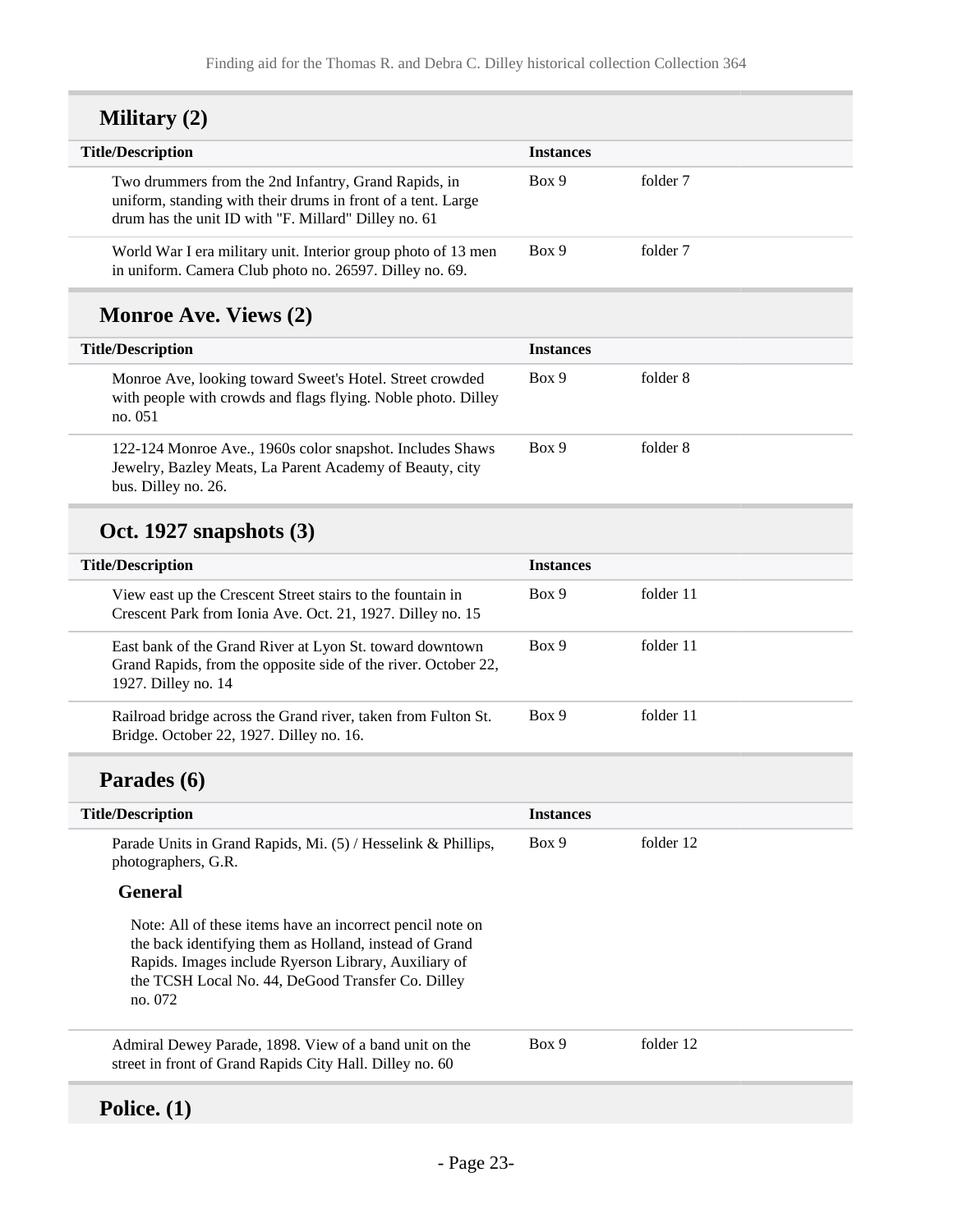| <b>Title/Description</b>                                                                                       | <b>Instances</b> |
|----------------------------------------------------------------------------------------------------------------|------------------|
| Box 9<br>Grand Rapids Motorcycle Squad member, identified as "Leon,<br>the younger of the boys." Dilley no. 21 | folder 13        |

### **Portrait Photos. Unidentified (9)**

| <b>Title/Description</b>                                                                                                                                                              | <b>Instances</b> |           |
|---------------------------------------------------------------------------------------------------------------------------------------------------------------------------------------|------------------|-----------|
| Man in suit, seated. Wing's Photograph Gallery, 52 Canal St.<br>Dilley no. 124                                                                                                        | Box 9            | folder 14 |
| Man in suit standing with left hand on chair. Max P. Thiele,<br>photographer, 62 Canal St. Dilley no. 125                                                                             | Box 9            | folder 14 |
| Girl toddler standing. Reynders' Photograph Gallery, 126 &<br>128 Canal St. Dilley no. 126                                                                                            | Box 9            | folder 14 |
| Two girls. One standing and toddler seated on a stool.<br>Minkler, photographer, 114 Canal St. Dilley no. 127                                                                         | Box 9            | folder 14 |
| Man with beard. Kramer, photographer, 324 S. Division St.<br>Dilley no. 128.                                                                                                          | Box 9            | folder 14 |
| Woman with lace around her high color. Wilkie G. Coss,<br>successor to Arthur & Philbric Studio, 21 Canal St.                                                                         | Box 9            | folder 14 |
| Boy in a hat with a scarf tie, with left arm leaning on a chair.<br>Young photographer, 84 Monroe St. & 39 N. Ionia St. Verso<br>has: Fay Aleumbrack, Tyearsold, 1875? Dilley no. 130 | Box 9            | folder 14 |
| Boy with a scarf tie, with right arm leaning on a chair.<br>Brothers & Co., photographer, 17 & 19 West Bridge St. Dilley<br>no. 131                                                   | Box 9            | folder 14 |
| Infant girl seated in a chair. S. Wing, photographer, 62 Canal<br>St. Dilley no. 132.                                                                                                 | Box 9            | folder 14 |

## **Ramona Park / Reeds Lake**

| <b>Title/Description</b>                                                                                                                   | <b>Instances</b> |           |
|--------------------------------------------------------------------------------------------------------------------------------------------|------------------|-----------|
| Mystic Shoot, roller coaster, at Reeds Lake, 1924. Dilley no.<br>56                                                                        | Box 9            | folder 15 |
| Ramona "Big Tourist Boat at Reeds Lake in 1924" Dilley no.<br>57                                                                           | Box 9            | folder 15 |
| Manhattan Beach, Reeds Lake, July 16, no year. Small<br>snapshot formerly in a photo album. Dilley no. 25                                  | Box 9            | folder 15 |
| S.S. Ramona Steamer at Reeds Lake dock, East Grand Rapids.<br>1950 color photo with Gordon, Carolyn and Bill Wing family.<br>Dilley no. 98 | Box 9            | folder 15 |

## **Streetcars and streetcar drivers (4)**

#### **Title/Description Instances**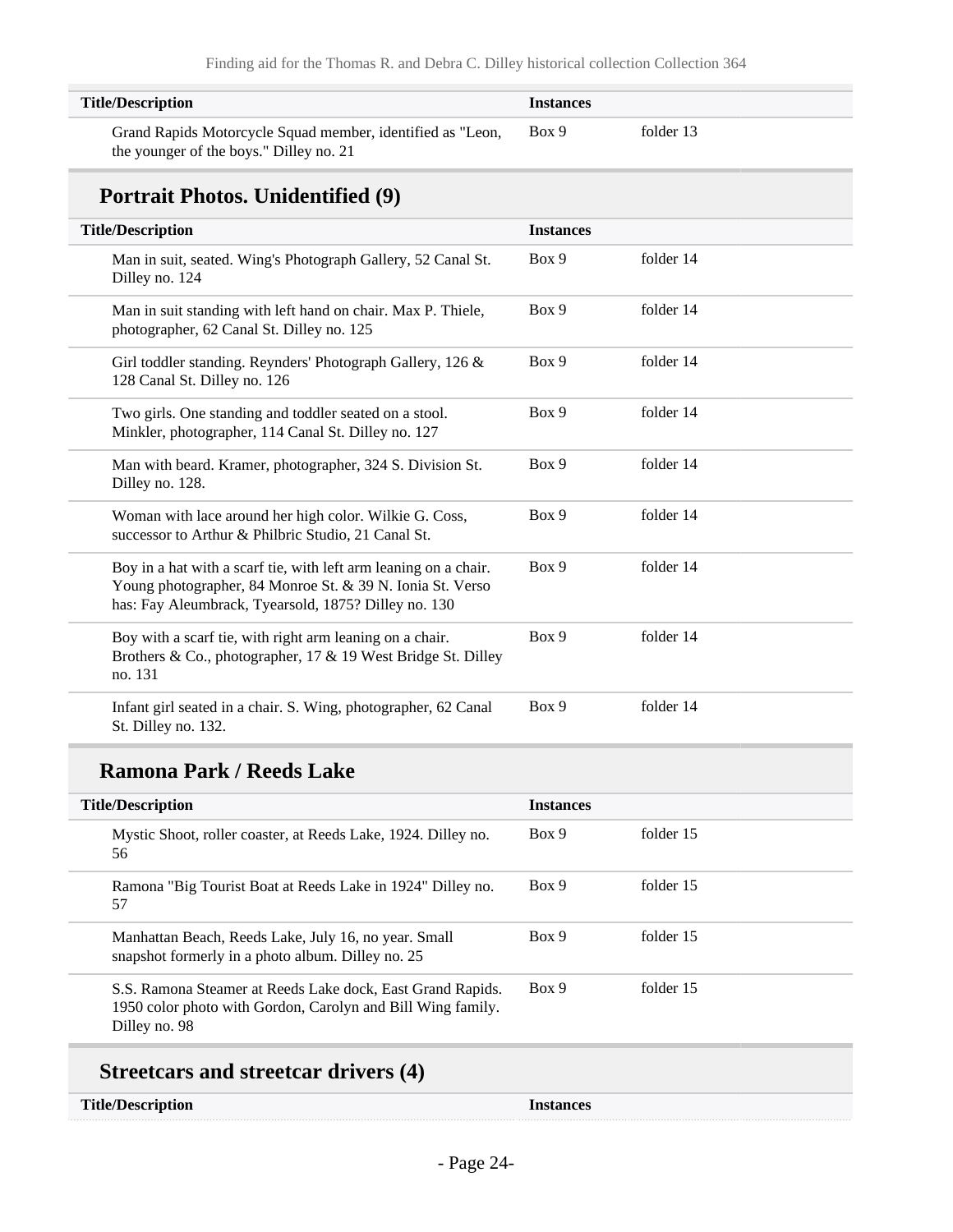| Conductors. Eight men in uniform standing near the entrance<br>to a brick building. Dilley no. 59                                                     | Box 9 | folder 21 |
|-------------------------------------------------------------------------------------------------------------------------------------------------------|-------|-----------|
| Electric streetcar in Campau Square. Verso ID has: Grand<br>Rapids R.R. "J. Morgan Smith," 1935. Abandoned 1936.<br>Dilley no. 10                     | Box 9 | folder 21 |
| Nos. 137, Franklin, W. Leonard, with driver inside and<br>conductor standing outside. Motorman is William Warcham<br>Munger, 1851-1930. Dilley no. 11 | Box 9 | folder 21 |
| Car no. 254. Division St. and Plainfield Ave. With motorman<br>and conductor / Theile's photography, 62 Canal St. Mounted<br>on card. Dilley no. 67   | Box 9 | folder 21 |

## **Toy Vehicles and children (2)**

| <b>Title/Description</b>                                                                                                                                                                                               | <b>Instances</b> |           |
|------------------------------------------------------------------------------------------------------------------------------------------------------------------------------------------------------------------------|------------------|-----------|
| Boy seated in a toy model airplane on a sidewalk, with<br>label "Miss Grand Rapids, 1925." Original photo folder has:<br>Harold Hanson, Delberg & Dorothy son (Uncle Edd's boy)<br>Photographer unknown. Dilley no. 65 | Box 9            | folder 22 |
| Unidentified child in goat cart with "Grand Rapids 1924" on<br>the front of the cart.                                                                                                                                  | Box 9            | folder 22 |
|                                                                                                                                                                                                                        |                  |           |

### **Walkathon Derby, Coliseum, Grand Rapids, Mich.**

| <b>Title/Description</b>                                                                                          | <b>Instances</b> |           |
|-------------------------------------------------------------------------------------------------------------------|------------------|-----------|
| "Near the End of the Race". Group photo of participants<br>standing outside a building. Kline Photo. Dilley no. 9 | Box 9            | folder 25 |
| Team 4. Anne Benson, Atlanta, Ga. and Jerry Reynolds,<br>Grand Rapids. Kline Photo. Dilley no. 22                 | Box 9            | folder 25 |

#### **^** [Return to Table of Contents](#page-1-0)

## **Subseries D. Loose photographs and photograph sets - copy photographs.**

| <b>Title/Description</b>                                                                                         | <b>Instances</b> |          |
|------------------------------------------------------------------------------------------------------------------|------------------|----------|
| Aerial. Grand Rapids. ca. 1945 (1) Includes McKay Tower, rail<br>yards, Michigan Trust building. Dilley no. 123. | Box 10           | folder 1 |
| Center Theatre, Monroe Ave., 1948-1949. Dilley no. 120 (1)                                                       | Box 10           | folder 3 |
| Civic Auditorium Construction (5) Dilley no. 118.1-5                                                             | Box 10           | folder 4 |
| Grand Rapids View: Canal St. (lower North Monroe) at Pearl St.<br>1875. Dilley no. 76.                           | Box 10           | folder 5 |
| Grand Trunk Western Terminal, ca. 1928. (11) Dilley no 115<br>$(A-K)$                                            | Box 10           | folder 7 |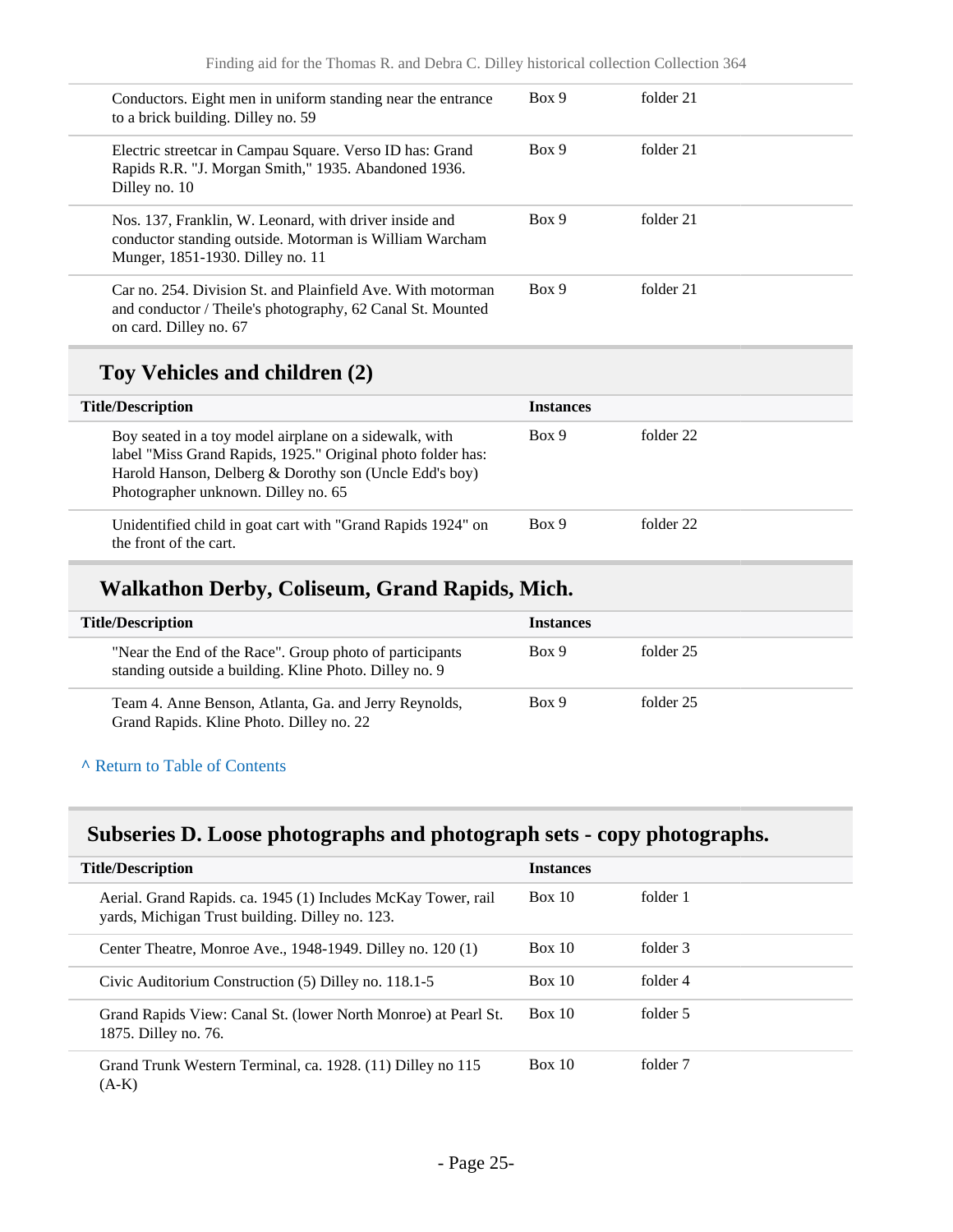| Box 10           | folder 8  |
|------------------|-----------|
| <b>Box 10</b>    | folder 9  |
| Box 10           | folder 10 |
| Box $10$         | folder 11 |
| <b>Box 10</b>    | folder 12 |
| Box $10$         | folder 15 |
| Box 10           | folder 16 |
| Box $10$         | folder 17 |
| Box 5            |           |
| Box 7            | folder 3  |
|                  |           |
| <b>Instances</b> |           |
| Box $10$         | folder 2  |
| <b>Box 10</b>    | folder 2  |
|                  |           |
| <b>Instances</b> |           |
| <b>Box 10</b>    | folder 6  |
| Box $10$         | folder 6  |
|                  |           |
|                  |           |
|                  |           |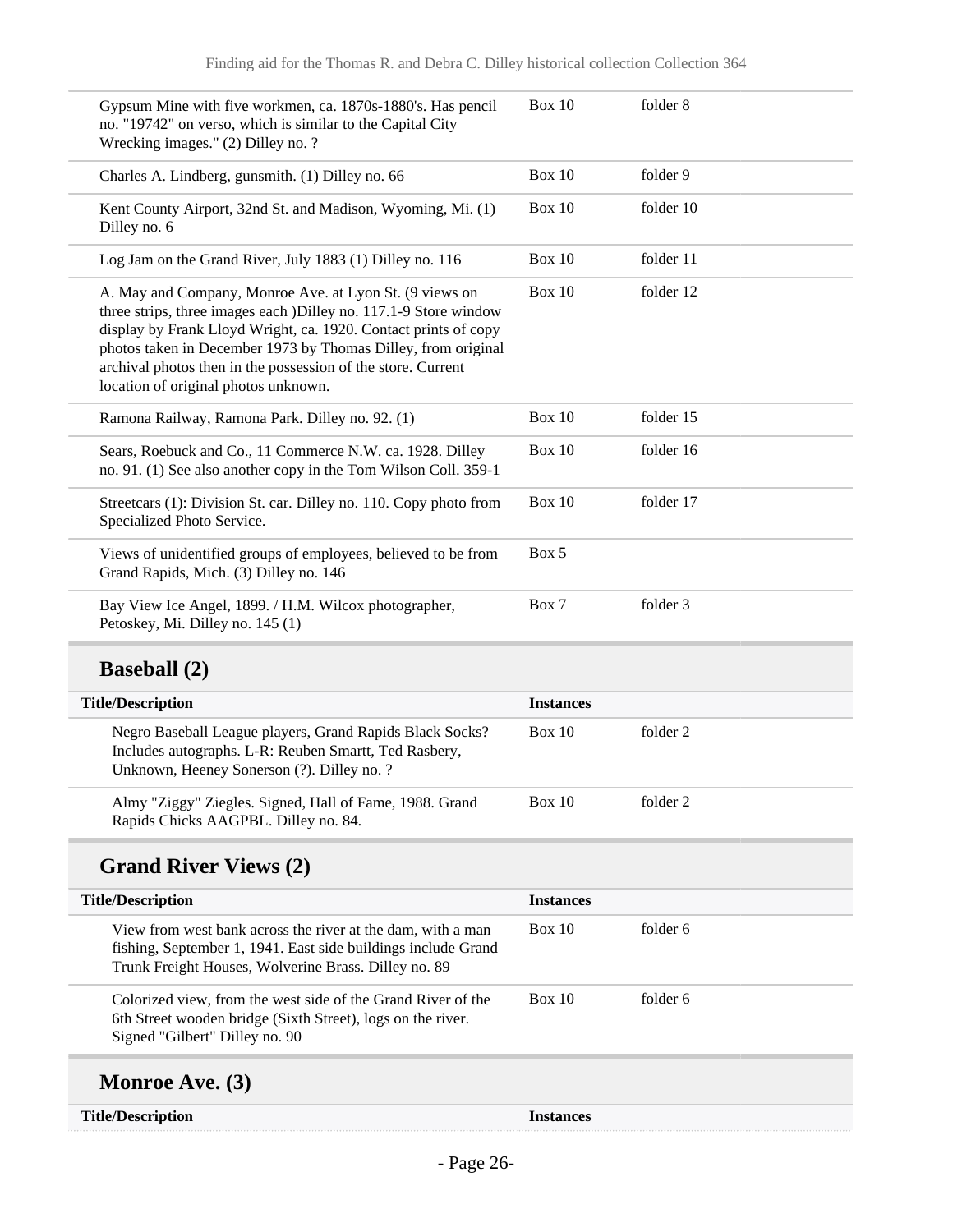| View northwest to Sweets Hotel with Wealthy Scribner<br>streetcar no. 233 on the street. Dilley no. 88                                                           | Box 10 | folder 13 |  |
|------------------------------------------------------------------------------------------------------------------------------------------------------------------|--------|-----------|--|
| View northwest toward the Pantlind, with Richmans,<br>Sears and Houseman right. Flecks, Kresge's, Trankla, and<br>Woolworths on the opposite side. Dilley no. 94 | Box 10 | folder 13 |  |
| Rainy Monroe Avenue view in Campau Square. ca. 1920s?<br>Dilley no. 64.                                                                                          | Box 10 | folder 13 |  |

### **Railroads & Locomotives (5)**

| <b>Title/Description</b>                                                                                                                                                 | <b>Instances</b> |           |  |
|--------------------------------------------------------------------------------------------------------------------------------------------------------------------------|------------------|-----------|--|
| Detroit, Grand Haven & Milwaukee RR Bridge over the<br>Grand River, Grand Rapids, looking toward the East bank,<br>July 26, 1883. Grainy fuzzy copy print. Dilley no. 83 | Box 10           | folder 14 |  |
| Locomotive inside a building identified as the Wyoming<br>Roundhouse. Verso note: Pere Marquette #10. First diesel on<br>PM. Wyoming, 1960. Dilley no. 24.               | Box 10           | folder 14 |  |
| Chesapeake & Ohio #361 Locomotive. Sept. 16, 1946. Copy<br>print date June 1967. Dilley no. 23.                                                                          | Box 10           | folder 14 |  |
| Pere Marquette Wyoming Shops. Aerial View, ca. 1935.<br>Copy photo provided by Gordon L. Lydekson, Grand Trunk<br>Western Photo Collection. Dilley no. 95.               | Box 10           | folder 14 |  |
| Unidentified railway yard said to include a Grand Trunk<br>Western locomotive. Copy print from Gordon Lydekson,<br>original source unknown.                              | Box 10           | folder 14 |  |

#### **^** [Return to Table of Contents](#page-1-0)

### **Subseries E. Glass Negatives or Slides**

| <b>Title/Description</b>                                                                                                                                                                                  | <b>Instances</b> |               |  |
|-----------------------------------------------------------------------------------------------------------------------------------------------------------------------------------------------------------|------------------|---------------|--|
| Grand Rapids furniture factory, dry kilns, lumber piles, August<br>1930. Photographer, New York State Education Department,<br>Visual Instruction Division. Negative B13712 (2 copies). Dilley<br>no. 114 | Box 11.5         | folder $1, 2$ |  |

**^** [Return to Table of Contents](#page-1-0)

#### **^** [Return to Table of Contents](#page-1-0)

### <span id="page-26-0"></span>**Series III. Postcards**

### <span id="page-26-1"></span>**Subseries A. Grand Rapids Businesses**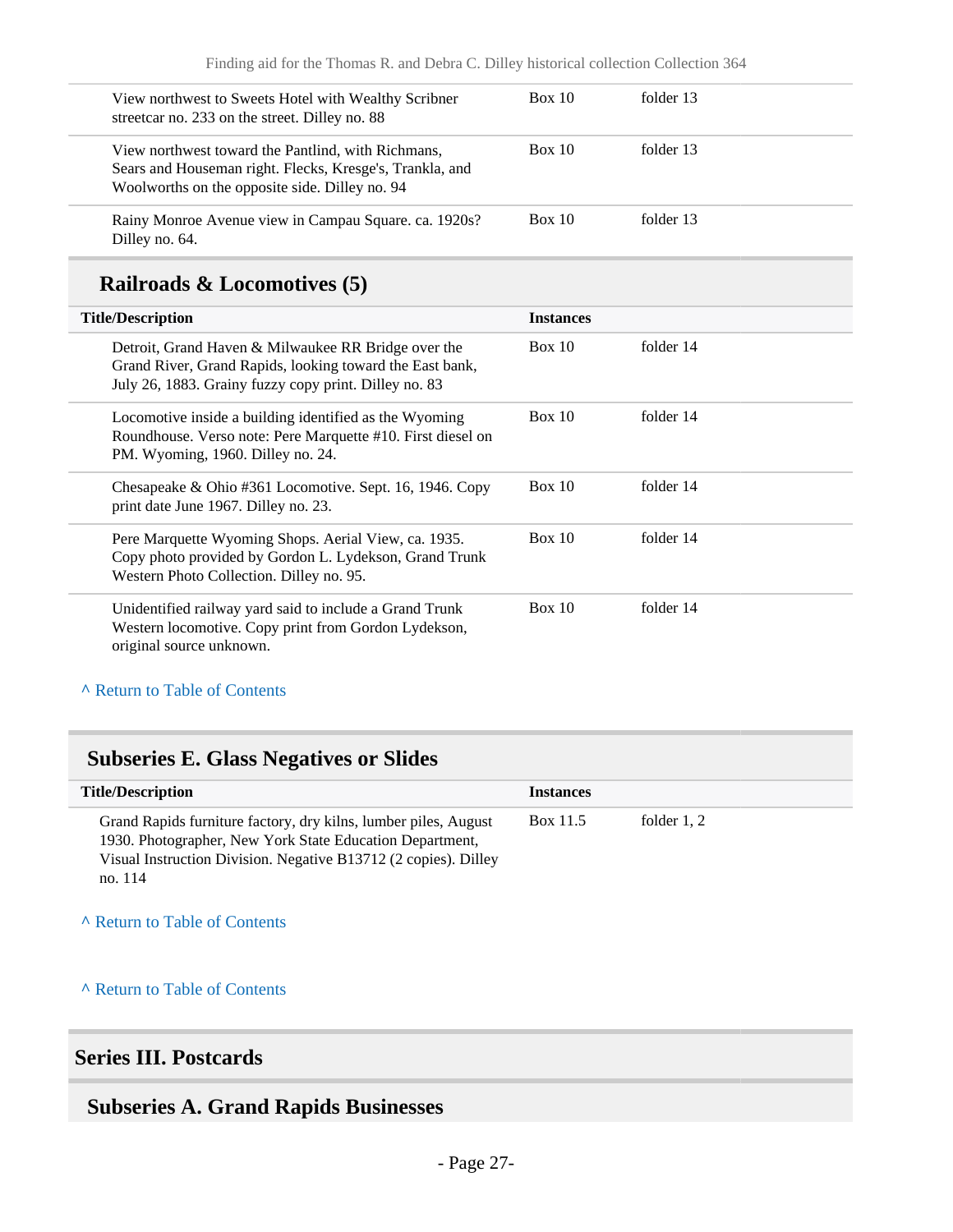| <b>Mfg. Brewing</b>           |                  |                     |
|-------------------------------|------------------|---------------------|
| <b>Title/Description</b>      | <b>Instances</b> |                     |
| Fox Deluxe                    | <b>Box 31</b>    | Folder 1            |
| <b>Grand Rapids Brewing</b>   | <b>Box 31</b>    | Folder 1            |
| <b>Mfg. Furniture</b>         |                  |                     |
| <b>Title/Description</b>      | <b>Instances</b> |                     |
| American Seating              | <b>Box 31</b>    | Folder <sub>2</sub> |
| Berkey & Gay                  | <b>Box 31</b>    | Folder <sub>2</sub> |
| Century                       | <b>Box 31</b>    | Folder <sub>2</sub> |
| G.R. Chair                    | <b>Box 31</b>    | Folder <sub>2</sub> |
| G. R. Fancy Furniture         | <b>Box 31</b>    | Folder <sub>2</sub> |
| Gunn                          | <b>Box 31</b>    | Folder <sub>2</sub> |
| Imperial                      | <b>Box 31</b>    | Folder <sub>3</sub> |
| Luce                          | <b>Box 31</b>    | Folder 3            |
| Macey                         | <b>Box 31</b>    | Folder <sub>3</sub> |
| Michigan Chair                | <b>Box 31</b>    | Folder 4            |
| Nelson Mutter                 | <b>Box 31</b>    | Folder 4            |
| Oriel Cabinet                 | <b>Box 31</b>    | Folder 4            |
| Phoenix                       | <b>Box 31</b>    | Folder 4            |
| Royal                         | <b>Box 31</b>    | Folder 5            |
| Sligh                         | <b>Box 31</b>    | Folder 5            |
| Stickley                      | <b>Box 31</b>    | Folder 5            |
| Widdicomb                     | <b>Box 31</b>    | Folder 5            |
| Panorama, Furniture Factories | <b>Box 46</b>    | Folder 13           |
| Furniture, interior rooms     | <b>Box 45</b>    | Folder 16           |

## **Mfg. Misc.**

| <b>Title/Description</b> | <b>Instances</b> |                     |
|--------------------------|------------------|---------------------|
| Alabastine               | <b>Box 31</b>    | Folder 6            |
| <b>Bissell</b>           | <b>Box 31</b>    | Folder 6            |
| <b>Blackmer</b>          | <b>Box 31</b>    | Folder 6            |
| Brown & Sehler           | <b>Box 31</b>    | Folder <sub>7</sub> |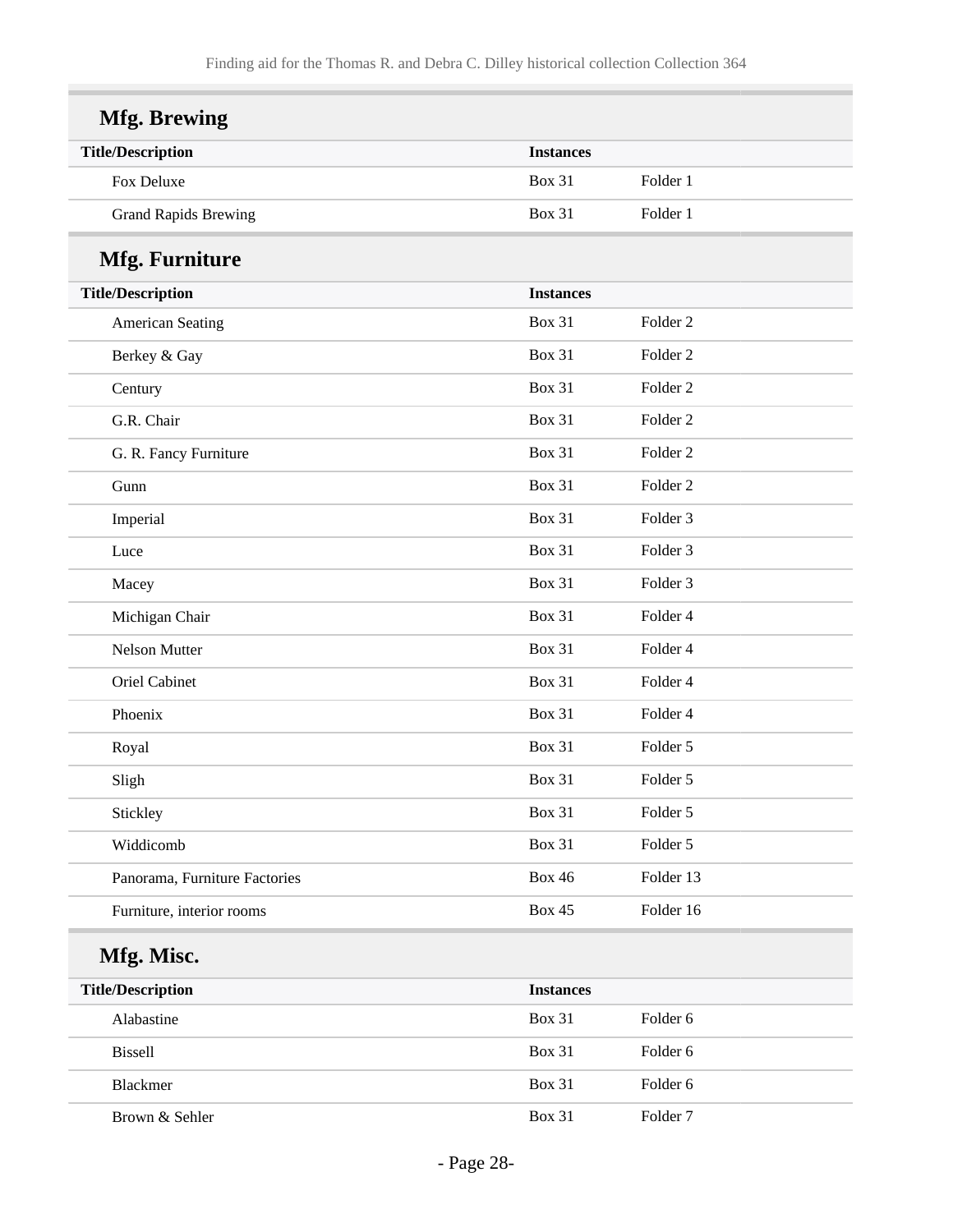| Cargill                 | <b>Box 31</b> | Folder <sub>7</sub> |
|-------------------------|---------------|---------------------|
| H. J. Cheney            | <b>Box 31</b> | Folder <sub>7</sub> |
| Dexter Lock             | <b>Box 31</b> | Folder <sub>7</sub> |
| <b>General Motors</b>   | <b>Box 31</b> | Folder <sub>7</sub> |
| G.R. Refrigeration      | <b>Box 31</b> | Folder 7            |
| G. J. Johnson Cigar     | <b>Box 31</b> | Folder <sub>7</sub> |
| Luxalbra                | <b>Box 31</b> | Folder <sub>7</sub> |
| Michigan Hardware       | <b>Box 31</b> | Folder <sub>7</sub> |
| Reid-Buckley            | <b>Box 31</b> | Folder <sub>7</sub> |
| <b>Reynolds Metals</b>  | $Box\ 31$     | Folder 7            |
| Riverside Lumter        | <b>Box 31</b> | Folder <sub>7</sub> |
| J. W. York              | <b>Box 31</b> | Folder <sub>7</sub> |
| Valley City Milling Co. | <b>Box 46</b> | Folder 33           |

## **Offices**

| <b>Title/Description</b>           | <b>Instances</b> |                     |
|------------------------------------|------------------|---------------------|
| Fine Arts                          | <b>Box 31</b>    | Folder <sub>8</sub> |
| <b>Furniture Temple</b>            | <b>Box 31</b>    | Folder <sub>8</sub> |
| Klingmans                          | <b>Box 31</b>    | Folder 9            |
| <b>Leonard Fountain Exposition</b> | <b>Box 31</b>    | Folder 9            |
| Mfg. Building                      | <b>Box 31</b>    | Folder 10           |
| Mfg. Furniture Exposition          | <b>Box 31</b>    | Folder 10           |
| <b>Waters Furniture Exposition</b> | <b>Box 31</b>    | Folder 10           |
| Michigan Trust                     | <b>Box 31</b>    | Folder 11           |
| <b>Board of Trade</b>              | <b>Box 31</b>    | Folder 12           |
| <b>Chamber of Commerce</b>         | <b>Box 31</b>    | Folder 12           |
| Gilbert                            | <b>Box 31</b>    | Folder 12           |
| Murray                             | <b>Box 31</b>    | Folder 12           |
| Vandenberg Center                  | <b>Box 31</b>    | Folder 12           |
| <b>Promotional</b>                 |                  |                     |
| <b>Title/Description</b>           | <b>Instances</b> |                     |
| Agricultural: Drake & Erickson     | <b>Box 31</b>    | Folder 13           |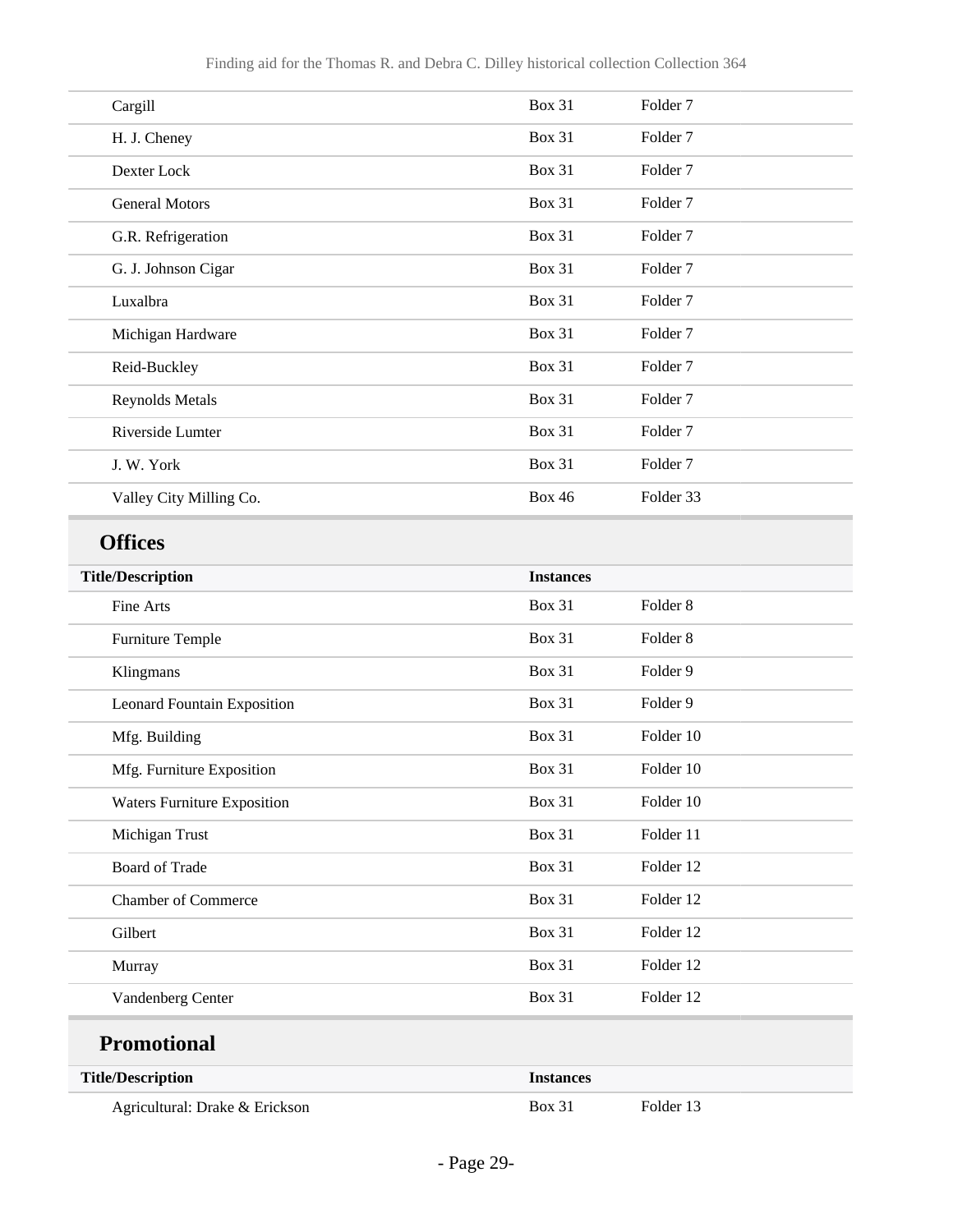| Agricultural: W.H. Irwin            | <b>Box 31</b> | Folder 13 |
|-------------------------------------|---------------|-----------|
| Agricultural: Leonard-Emery         | <b>Box 31</b> | Folder 13 |
| Agricultural: Wm. K. Munson         | <b>Box 31</b> | Folder 13 |
| Agricultural: Henry Smith Florist   | <b>Box 31</b> | Folder 13 |
| Agricultural: E.L. Wellman          | <b>Box 31</b> | Folder 13 |
| Agricultural: Woodside Nursery      | <b>Box 31</b> | Folder 13 |
| Apparel Related: Afendoulis Tux     | <b>Box 31</b> | Folder 14 |
| Apparel Related: Benjamins Inc      | <b>Box 31</b> | Folder 14 |
| Apparel Related: Carrel V. Co.      | <b>Box 31</b> | Folder 14 |
| Apparel Related: G.R. Hosiery       | <b>Box 31</b> | Folder 14 |
| Apparel Related: G.R. Shoe & Rubber | <b>Box 31</b> | Folder 14 |
| Apparel Related: Greulich Co.       | <b>Box 31</b> | Folder 14 |
| Apparel Related: Hirth & Krause     | <b>Box 31</b> | Folder 14 |
| Apparel Related: Petot & Timmons    | <b>Box 31</b> | Folder 14 |
| Apparel Related: Sheldon Tux        | <b>Box 31</b> | Folder 14 |
| <b>Banks: Citizens Finance</b>      | <b>Box 31</b> | Folder 15 |
| Banks: G.R. Savings                 | <b>Box 31</b> | Folder 15 |
| <b>Banks: Michigan Trust</b>        | <b>Box 31</b> | Folder 15 |
| <b>Banks: Old National</b>          | <b>Box 31</b> | Folder 15 |
| James Bayne Co                      | <b>Box 31</b> | Folder 15 |
| Cargill Co                          | <b>Box 31</b> | Folder 16 |
| Cigars                              | <b>Box 31</b> | Folder 16 |
| Corl-Knott                          | <b>Box 31</b> | Folder 17 |
| Diamond Store                       | <b>Box 31</b> | Folder 17 |
| Dutch Drawing                       | <b>Box 31</b> | Folder 18 |
| Friedrich's Music                   | <b>Box 31</b> | Folder 19 |
| G. R. Notion & Crockery             | <b>Box 31</b> | Folder 19 |
| Herpolsheimers                      | <b>Box 31</b> | Folder 20 |
| Houseman & Jones                    | <b>Box 31</b> | Folder 20 |
| Judson Grocer                       | <b>Box 31</b> | Folder 21 |
| Milling: Valley City                | <b>Box 31</b> | Folder 22 |
| Milling: Voigt                      | <b>Box 31</b> | Folder 22 |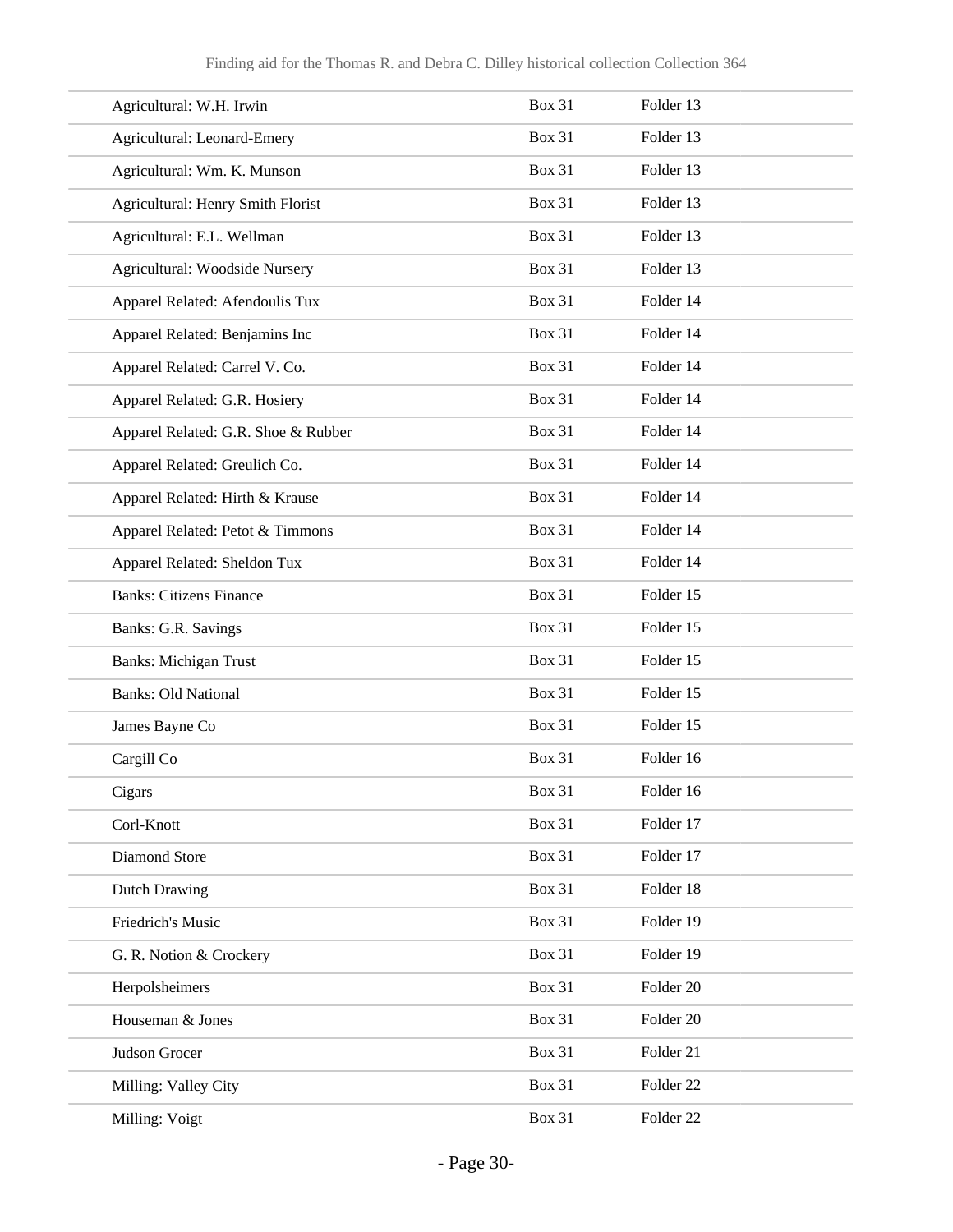| Theater: Pictures of coming attractions | Box 31        | Folder 23 |  |
|-----------------------------------------|---------------|-----------|--|
| <b>Miscellaneous</b>                    | <b>Box 31</b> | Folder 24 |  |
| <b>Miscellaneous</b>                    | <b>Box 31</b> | Folder 25 |  |

## **Retail**

| ixclail                                         |                  |                      |
|-------------------------------------------------|------------------|----------------------|
| <b>Title/Description</b>                        | <b>Instances</b> |                      |
| City Market - 109 Market Ave N.W.               | <b>Box 31</b>    | Folder 27            |
| Herpolsheimers - Old location, Monroe at Ottawa | <b>Box 31</b>    | Folder <sub>28</sub> |
| Corl-Knott                                      | <b>Box 31</b>    | Folder 29            |
| <b>Leonard Crockery</b>                         | <b>Box 31</b>    | Folder <sub>29</sub> |
| <b>Steketees</b>                                | <b>Box 31</b>    | Folder <sub>29</sub> |
| <b>Ball Park Floral</b>                         | <b>Box 31</b>    | Folder 30            |
| <b>Central Storage</b>                          | <b>Box 31</b>    | Folder 30            |
| Heyman Co                                       | <b>Box 31</b>    | Folder 30            |
| Hill Bakery                                     | <b>Box 31</b>    | Folder 30            |
| Houseman & Jones Clothing                       | <b>Box 31</b>    | Folder 30            |
| H. Leonard & Sons                               | <b>Box 31</b>    | Folder 30            |
| Wealthy St. Floral                              | <b>Box 31</b>    | Folder 30            |
| M.B. Wheeler Electric                           | <b>Box 31</b>    | Folder 30            |
| Woodhouse Co                                    | <b>Box 31</b>    | Folder 30            |
| Worden Grocer                                   | <b>Box 31</b>    | Folder 30            |
| <b>Beall Bros</b>                               | <b>Box 31</b>    | Folder 31            |
| Alfred K. Boss                                  | <b>Box 31</b>    | Folder 31            |
| Dancers' Corner                                 | <b>Box 31</b>    | Folder 31            |
| Donovans                                        | <b>Box 31</b>    | Folder 31            |
| Carl Forslund                                   | <b>Box 31</b>    | Folder 31            |
| <b>Foster Stevens</b>                           | <b>Box 31</b>    | Folder 31            |
| Heystek & Canfield                              | <b>Box 31</b>    | Folder 31            |
| G. H. Johnson Cigar                             | <b>Box 31</b>    | Folder 31            |
| W. W. Kimball                                   | <b>Box 31</b>    | Folder 31            |
| Kresge Co                                       | <b>Box 31</b>    | Folder 31            |
| May & Sons                                      | <b>Box 31</b>    | Folder 31            |
| F. H. McGough & Son                             | <b>Box 31</b>    | Folder 31            |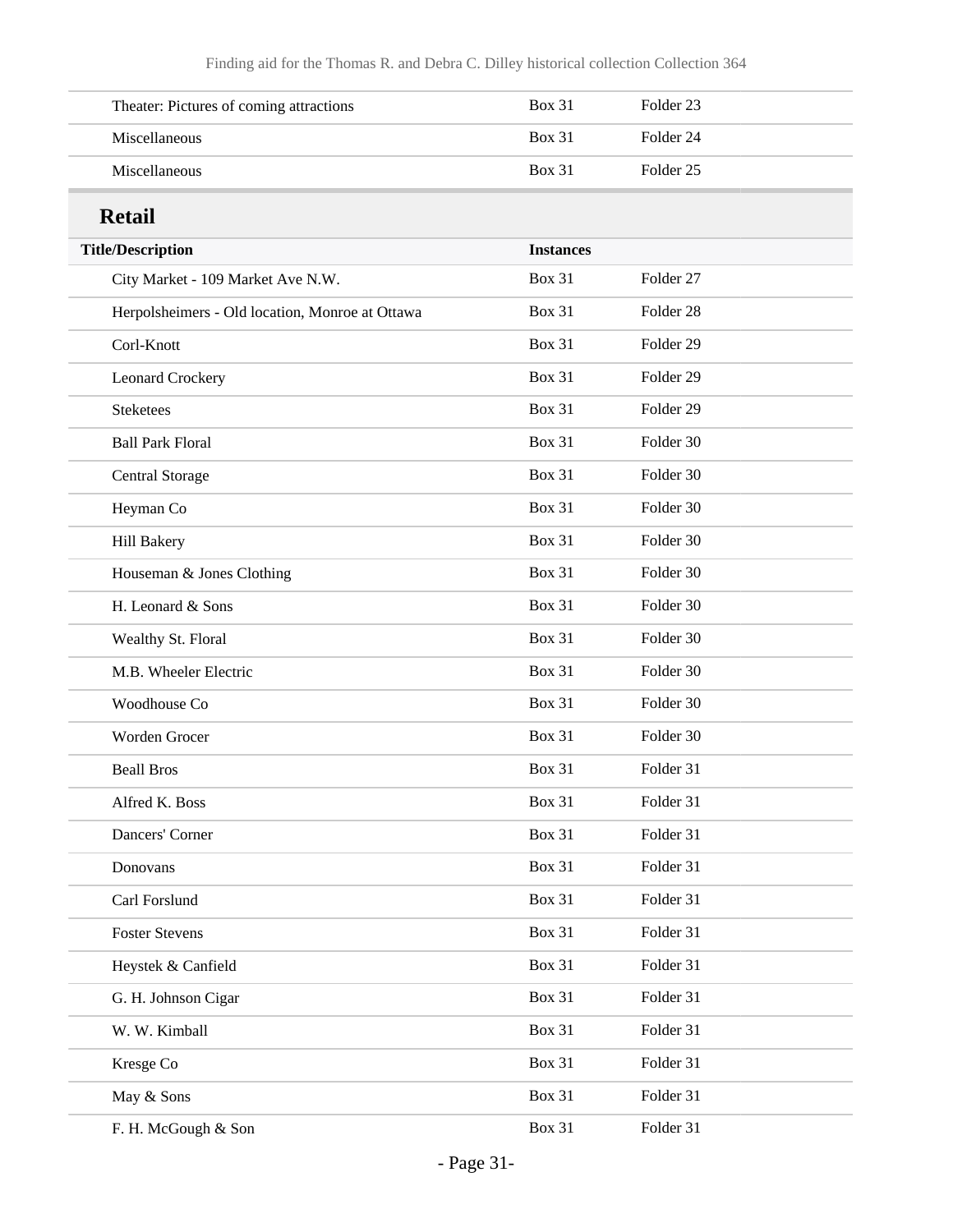| Michigan Trailer                               | $Box\ 31$     | Folder 31 |  |
|------------------------------------------------|---------------|-----------|--|
| Rason & Dows                                   | <b>Box 31</b> | Folder 31 |  |
| Henry Riechel's Drug                           | <b>Box 31</b> | Folder 31 |  |
| Rogers Plaza                                   | <b>Box 31</b> | Folder 31 |  |
| Woodland Mall                                  | <b>Box 31</b> | Folder 31 |  |
| Wurzburgs                                      | <b>Box 31</b> | Folder 31 |  |
| Young & Chaffee                                | <b>Box 31</b> | Folder 31 |  |
| Ideal Clothing Co. G.R. : Simplicity Co., n.d. | Box 1         | folder 6  |  |

#### **General**

Shows a woman wearing blue with white strip overalls with jacket. Prints from scanned postcards. 2007.101

### **Misc.**

| <b>Title/Description</b>                                                                                                                                  | <b>Instances</b> |                     |
|-----------------------------------------------------------------------------------------------------------------------------------------------------------|------------------|---------------------|
| Acknowledgements of funds or goods received or shipped.<br>Some addresses are companies, some are individuals                                             | <b>Box 31</b>    | Folder 26           |
| Cards with - Order blanks, Advertising, Invitations, Hand-<br>written text, Recipes, Questionnaire, Requests for information,<br>Schedules, Sale notices, | <b>Box 32</b>    | Folder 1            |
| Notices of appointments giving date, time, persons                                                                                                        | <b>Box 32</b>    | Folder <sub>2</sub> |

## <span id="page-31-0"></span>**Subseries B. Grand Rapids Care Facilities**

### **Medical**

| <b>Title/Description</b>             | <b>Instances</b> |                     |
|--------------------------------------|------------------|---------------------|
| Blodgett                             | <b>Box 32</b>    | Folder 3            |
| <b>Burleson</b>                      | <b>Box 32</b>    | Folder 4            |
| Ferguson                             | <b>Box 32</b>    | Folder 4            |
| <b>Butterworth</b>                   | <b>Box 32</b>    | Folder 5            |
| <b>Butterworth Hospital</b>          | Box 45           | Folder <sub>7</sub> |
| Pine Rest                            | <b>Box 32</b>    | Folder 5            |
| Christian Psycopathic                | <b>Box 32</b>    | Folder <sub>6</sub> |
| St. Mary's                           | <b>Box 32</b>    | Folder <sub>7</sub> |
| <b>United Benevolent Association</b> | <b>Box 32</b>    | Folder 8            |
| <b>City Hospital</b>                 | <b>Box 32</b>    | Folder <sub>8</sub> |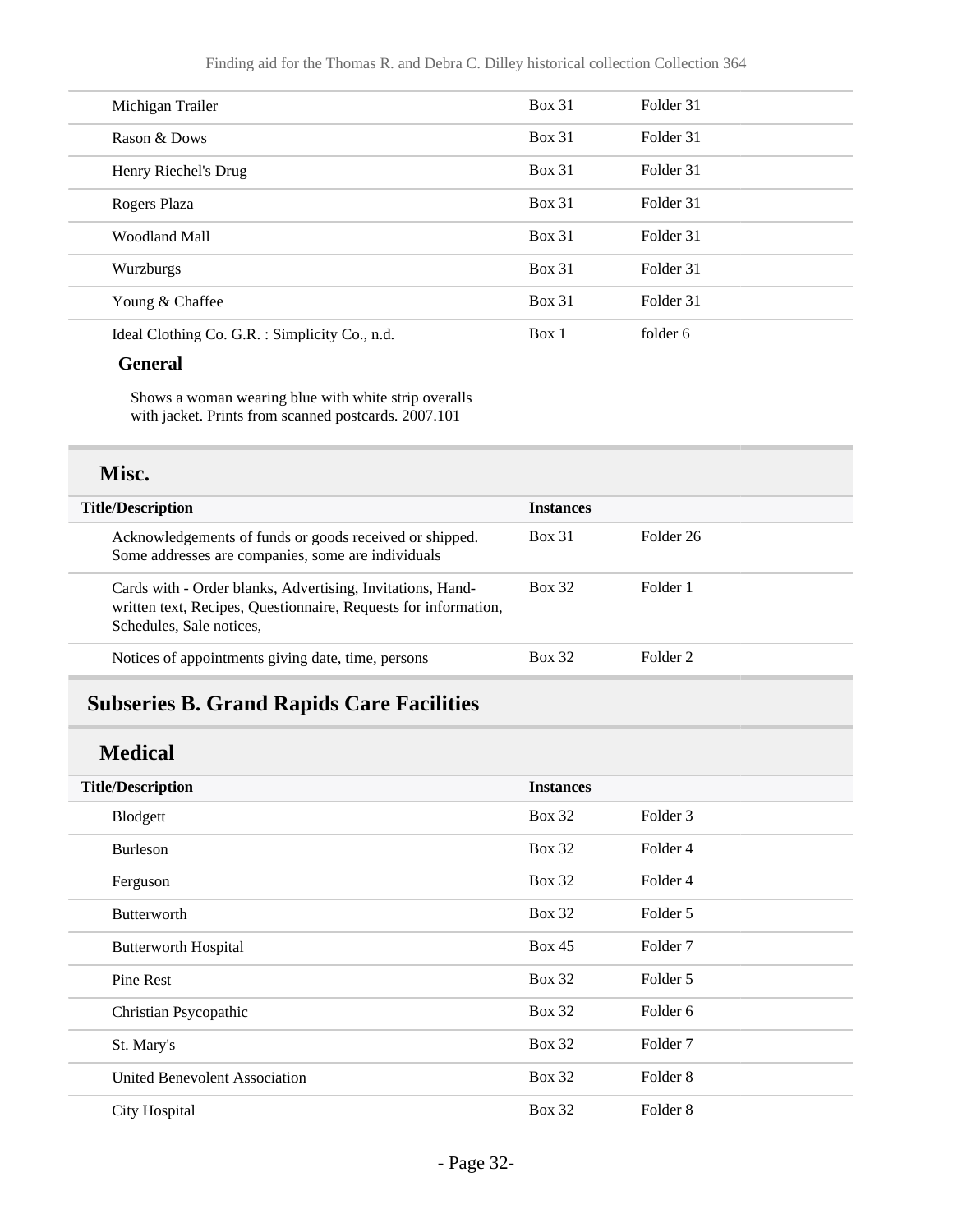| Daniels Neuropathic | <b>Box 32</b> | Folder 8 |
|---------------------|---------------|----------|
| <b>DeVoire</b>      | <b>Box 32</b> | Folder 8 |
| G. R. Osteopathic   | <b>Box 32</b> | Folder 8 |
| Keeley Institute    | <b>Box 32</b> | Folder 8 |
| Patterson Institute | <b>Box 32</b> | Folder 8 |
| Sunshine            | <b>Box 32</b> | Folder 9 |

## **Residential**

| <b>Title/Description</b>           | <b>Instances</b> |           |
|------------------------------------|------------------|-----------|
| Children - Blodgett                | <b>Box 32</b>    | Folder 10 |
| Children - St. John's Home         | <b>Box 32</b>    | Folder 11 |
| <b>Clark Home</b>                  | <b>Box 32</b>    | Folder 12 |
| Soldiers' Home Grounds             | <b>Box 32</b>    | Folder 13 |
| Soldiers' Home Hospital            | <b>Box 32</b>    | Folder 14 |
| Soldiers' Home Interiors           | <b>Box 32</b>    | Folder 15 |
| Soldiers' Home Main Building       | <b>Box 32</b>    | Folder 16 |
| Soldiers' Home Main Building       | <b>Box 32</b>    | Folder 17 |
| Soldiers' Home Main Building       | <b>Box 32</b>    | Folder 18 |
| Soldiers' Home People              | <b>Box 32</b>    | Folder 19 |
| Soldiers' Home Secondary Buildings | <b>Box 32</b>    | Folder 20 |
| <b>Brookcrest</b>                  | <b>Box 32</b>    | Folder 21 |
| <b>City Rescue</b>                 | <b>Box 32</b>    | Folder 21 |
| <b>Holland Home</b>                | <b>Box 32</b>    | Folder 21 |
| Isabella House                     | <b>Box 32</b>    | Folder 21 |
| Sisters of the Poor                | <b>Box 32</b>    | Folder 21 |
| Michigan Christian Home            | <b>Box 32</b>    | Folder 21 |
| Olds Manor                         | <b>Box 32</b>    | Folder 21 |
| Pilgrim Manor                      | <b>Box 32</b>    | Folder 21 |
| Porter Hills                       | <b>Box 32</b>    | Folder 21 |
| St. Anns                           | <b>Box 32</b>    | Folder 21 |
| St. Francis Xavier                 | <b>Box 32</b>    | Folder 21 |
| Villa Maria                        | <b>Box 32</b>    | Folder 21 |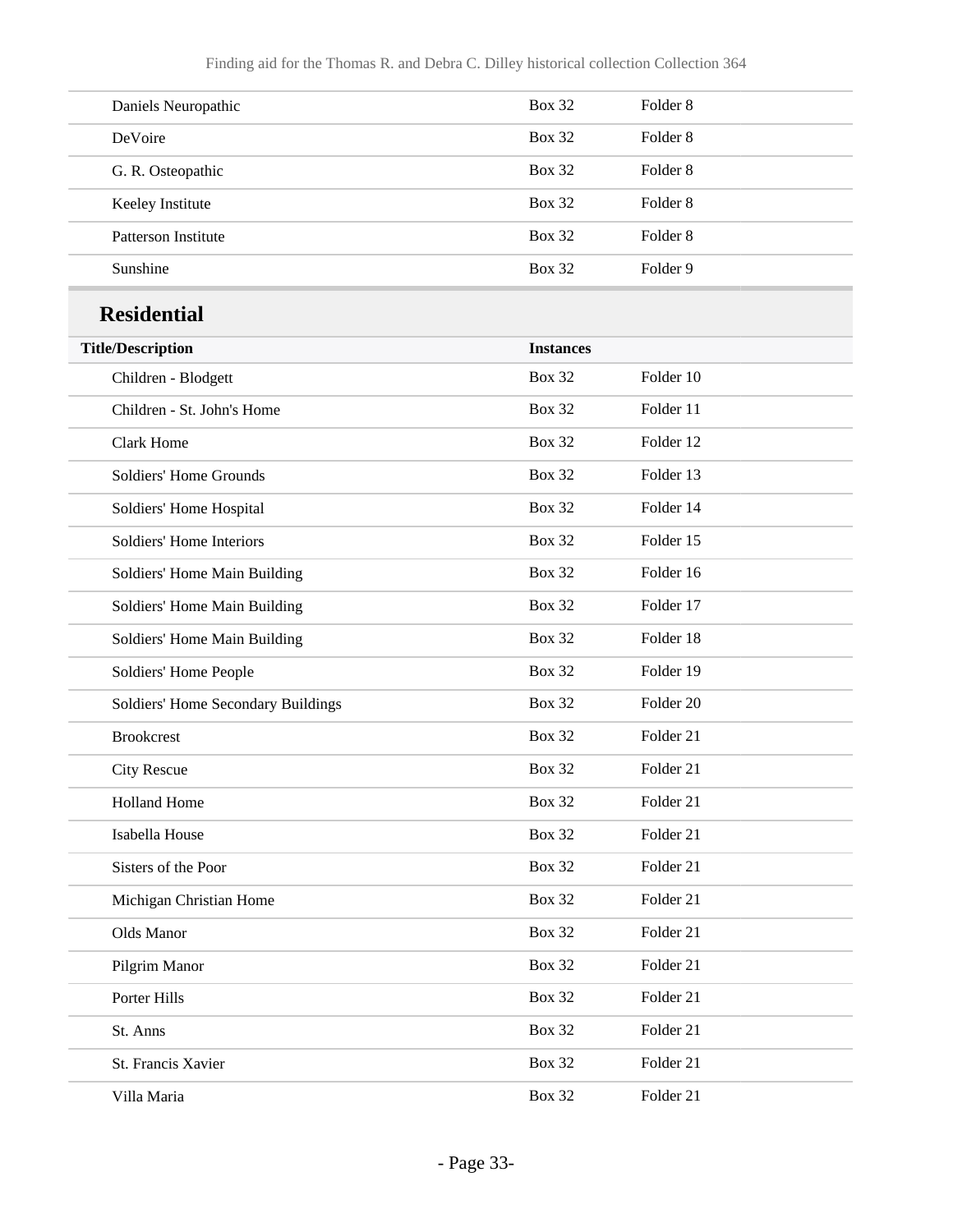## <span id="page-33-0"></span>**Subseries C. Chicago**

| <b>Title/Description</b>              | <b>Instances</b> |                      |
|---------------------------------------|------------------|----------------------|
| Chicago Adams Street                  | <b>Box 43</b>    | folder 1             |
| Chicago American Trust & Savings      | <b>Box 43</b>    | folder 2             |
| Chicago Art Institute                 | <b>Box 43</b>    | folder 3             |
| Chicago Ashland Block                 | <b>Box 43</b>    | folder 4             |
| Chicago Athletic Association Building | <b>Box 43</b>    | folder 5             |
| Chicago Auditorium Hotel              | <b>Box 43</b>    | folder 6             |
| Chicago Auditorium Hotel & annex      | <b>Box 43</b>    | folder 7             |
| Chicago Balaban & Katz Tiali Theatre  | <b>Box 43</b>    | folder 8             |
| Chicago Bandshell                     | <b>Box 43</b>    | folder 9             |
| Chicago The Berghoff Restaurant       | Box 43           | folder 10            |
| Chicago Bismarck Hotel                | <b>Box 43</b>    | folder 11            |
| Chicago Board of Education Building   | <b>Box 43</b>    | folder 12            |
| Chicago The Boston Store              | <b>Box 43</b>    | folder 13            |
| Chicago Carson, Pirie Scott and Co.   | <b>Box 43</b>    | folder 14            |
| Chicago Chamber of Commerce Building  | <b>Box 43</b>    | folder 15            |
| Chicago Chicago Athletic Club         | <b>Box 43</b>    | folder 16            |
| Chicago Chicago Automobile Club       | <b>Box 43</b>    | folder 17            |
| Chicago Chicago Central Aerial Beacon | <b>Box 43</b>    | folder 18            |
| Chicago Chicago Club                  | <b>Box 43</b>    | folder 19            |
| Chicago Chicago Temple                | <b>Box 43</b>    | folder 20            |
| Chicago Chicago Temple                | <b>Box 43</b>    | Folder 21            |
| Chicago Chinatown                     | <b>Box 43</b>    | Folder 22            |
| Chicago City Hall & County Building   | <b>Box 43</b>    | Folder 23            |
| Chicago City Hall & Court House       | Box 43           | Folder 24            |
| Chicago City Hall Square              | <b>Box 43</b>    | Folder <sub>25</sub> |
| Chicago Clark Street                  | <b>Box 43</b>    | Folder 26            |
| Chicago Comiskey Park                 | <b>Box 43</b>    | Folder 27            |
| Chicago Columbus Memorial Building    | Box 43           | Folder 28            |
| Chicago Congress Hotel                | <b>Box 43</b>    | Folder 29            |
| <b>Chicago Congress Street</b>        | <b>Box 43</b>    | Folder 30            |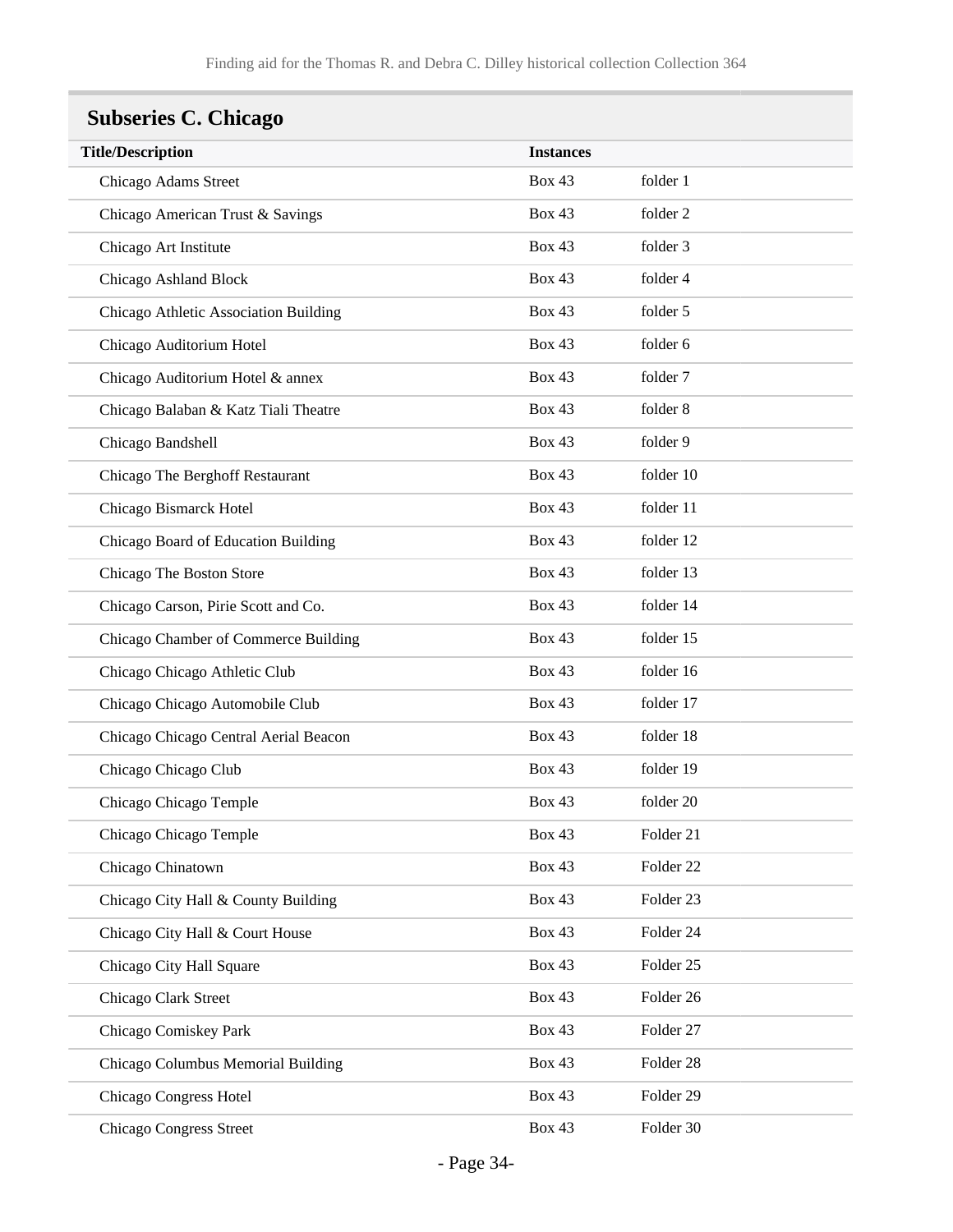| Chicago Conrad Hilton                          | <b>Box 43</b> | Folder 31 |
|------------------------------------------------|---------------|-----------|
| Chicago Continental Companies Building         | <b>Box 43</b> | Folder 32 |
| Chicago Conway Building                        | <b>Box 43</b> | Folder 33 |
| Chicago County Building (new)                  | <b>Box 43</b> | Folder 34 |
| Chicago Cubs, 1907                             | <b>Box 43</b> | Folder 35 |
| Chicago Dearborn Street                        | <b>Box 43</b> | Folder 36 |
| Chicago Dearborn Street                        | <b>Box 43</b> | Folder 37 |
| Chicago Double Decker Bus                      | <b>Box 43</b> | Folder 38 |
| Chicago Downtown                               | <b>Box 43</b> | Folder 39 |
| Chicago Executive House                        | <b>Box 43</b> | Folder 40 |
| Chicago The Fair Building                      | <b>Box 43</b> | Folder 41 |
| Chicago Federal Building                       | <b>Box 43</b> | Folder 42 |
| Chicago First National Bank                    | <b>Box 43</b> | Folder 43 |
| Chicago First Regiment Armory, National Guard  | <b>Box 43</b> | Folder 44 |
| Chicago Fisher Building                        | <b>Box 43</b> | Folder 45 |
| Chicago Gage, Edon Keith, & Ascher Buildings   | <b>Box 43</b> | Folder 46 |
| Chicago Garland Building                       | <b>Box 43</b> | Folder 47 |
| <b>Chicago Goodrich Docks</b>                  | <b>Box 43</b> | Folder 48 |
| Chicago Grand Boulevard                        | <b>Box 43</b> | Folder 49 |
| Chicago Grant Park                             | <b>Box 43</b> | Folder 50 |
| Chicago Great Northern Hotel                   | <b>Box 43</b> | Folder 51 |
| Chicago Great Northern Hotel                   | <b>Box 43</b> | Folder 52 |
| Chicago Halsted St. Bridge                     | Box 43        | Folder 53 |
| Chicago Harris Trust & Savings Bank            | <b>Box 43</b> | Folder 54 |
| Chicago Heisen Building                        | Box 43        | Folder 55 |
| Chicago Heyworth Building                      | <b>Box 43</b> | Folder 56 |
| Chicago Hotel Brevoort                         | <b>Box 43</b> | Folder 57 |
| Chicago Hotel Cass                             | <b>Box 43</b> | Folder 58 |
| Chicago Hotel La Salle                         | Box 43        | Folder 59 |
| Chicago Illinois Athletic Club                 | <b>Box 43</b> | Folder 60 |
| Chicago Illinois Central R.R. Yards & Shipping | <b>Box 43</b> | Folder 61 |
| Chicago Illinois Railway Museum                | Box 43        | Folder 62 |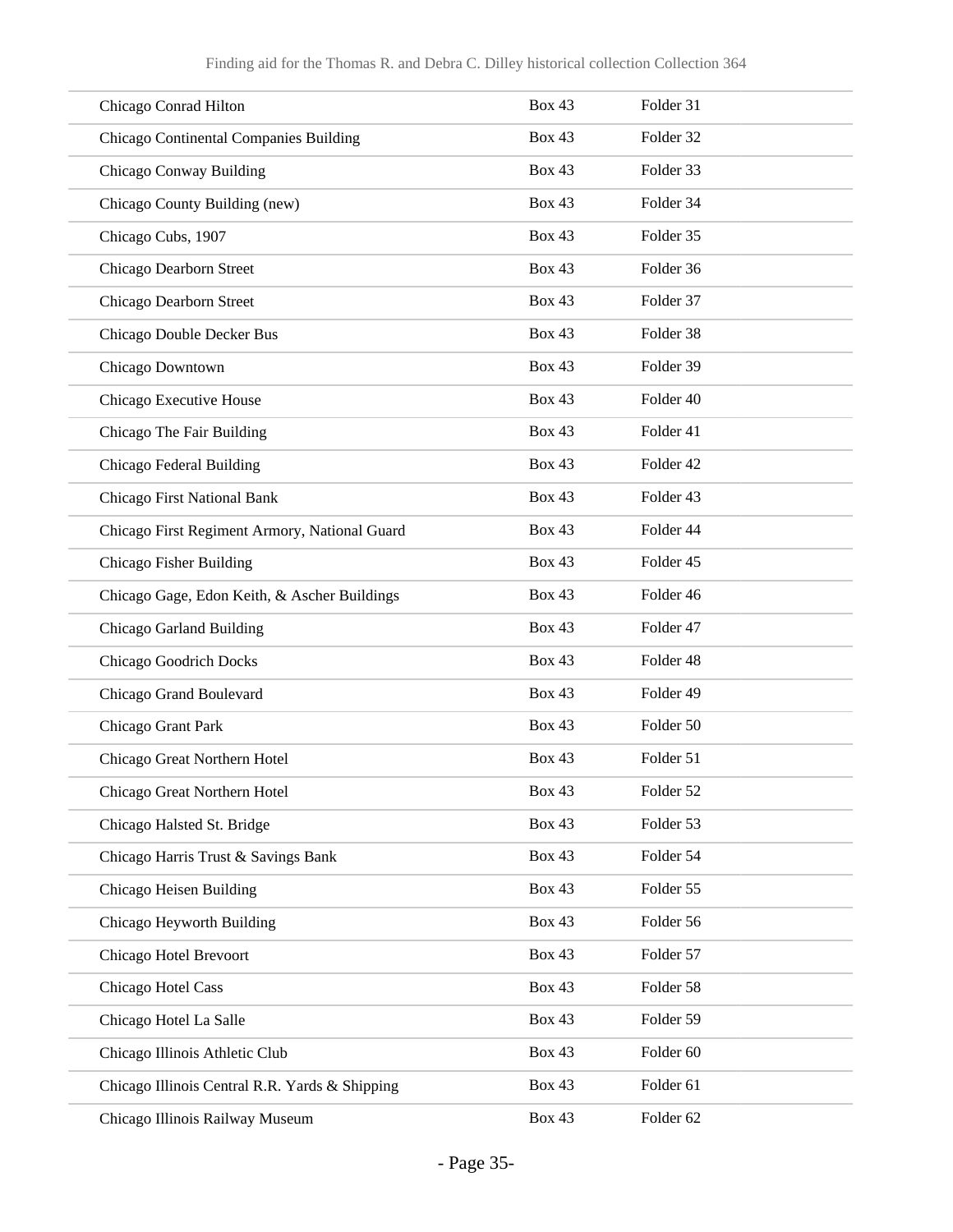| Chicago Insurance Exchange              | <b>Box 43</b> | Folder <sub>63</sub> |
|-----------------------------------------|---------------|----------------------|
| Chicago Jackson Boulevard               | <b>Box 43</b> | Folder <sub>64</sub> |
| Chicago John J. Glessner House          | <b>Box 43</b> | Folder <sub>65</sub> |
| Chicago Kesner Building                 | <b>Box 43</b> | Folder <sub>66</sub> |
| Chicago La Salle Street                 | <b>Box 43</b> | Folder 67            |
| Chicago Lake Michigan                   | <b>Box 43</b> | Folder <sub>68</sub> |
| Chicago Lakeshore Drive                 | <b>Box 43</b> | Folder 69            |
| Chicago Lake View Building              | <b>Box 43</b> | Folder 70            |
| Chicago Lexington Hotel                 | <b>Box 43</b> | Folder 71            |
| Chicago Lytton Building                 | <b>Box 43</b> | Folder <sub>72</sub> |
| Chicago Madison Street                  | <b>Box 43</b> | Folder <sub>73</sub> |
| Chicago Madison Street                  | <b>Box 43</b> | Folder 74            |
| Chicago Majestic Building               | <b>Box 43</b> | Folder 75            |
| Chicago Mandel Brothers                 | <b>Box 43</b> | Folder 76            |
| Chicago Marine Lake                     | <b>Box 43</b> | Folder 77            |
| Chicago Marquette Building              | <b>Box 43</b> | Folder <sub>78</sub> |
| Chicago Marshall Fields & Co.           | <b>Box 43</b> | Folder 79            |
| Chicago Marshall Fields & Co.           | <b>Box 43</b> | Folder 80            |
| Chicago Marshall Fields & Co.           | Box 43        | folder 81            |
| Chicago Masonic Temple                  | <b>Box 43</b> | folder 82            |
| Chicago Masonic Temple                  | <b>Box 43</b> | folder 83            |
| Chicago Masonic Temple                  | <b>Box 43</b> | folder 84            |
| Chicago Masonic Temple (New United)     | <b>Box 43</b> | folder 85            |
| Chicago McClurg Building                | <b>Box 43</b> | folder 86            |
| Chicago McCormick Building              | <b>Box 43</b> | folder 87            |
| Chicago Medinah Temple                  | <b>Box 43</b> | folder 88            |
| Chicago Mentor Building                 | <b>Box 43</b> | folder 89            |
| Chicago Merchandise Mart                | <b>Box 43</b> | folder 90            |
| Chicago Merchants Loan & Trust Building | <b>Box 43</b> | folder 91            |
| Chicago Metropolitan Building           | <b>Box 43</b> | folder 92            |
| Chicago Michigan Avenue                 | <b>Box 43</b> | folder 93            |
| Chicago Michigan Boulevard              | <b>Box 43</b> | folder 94            |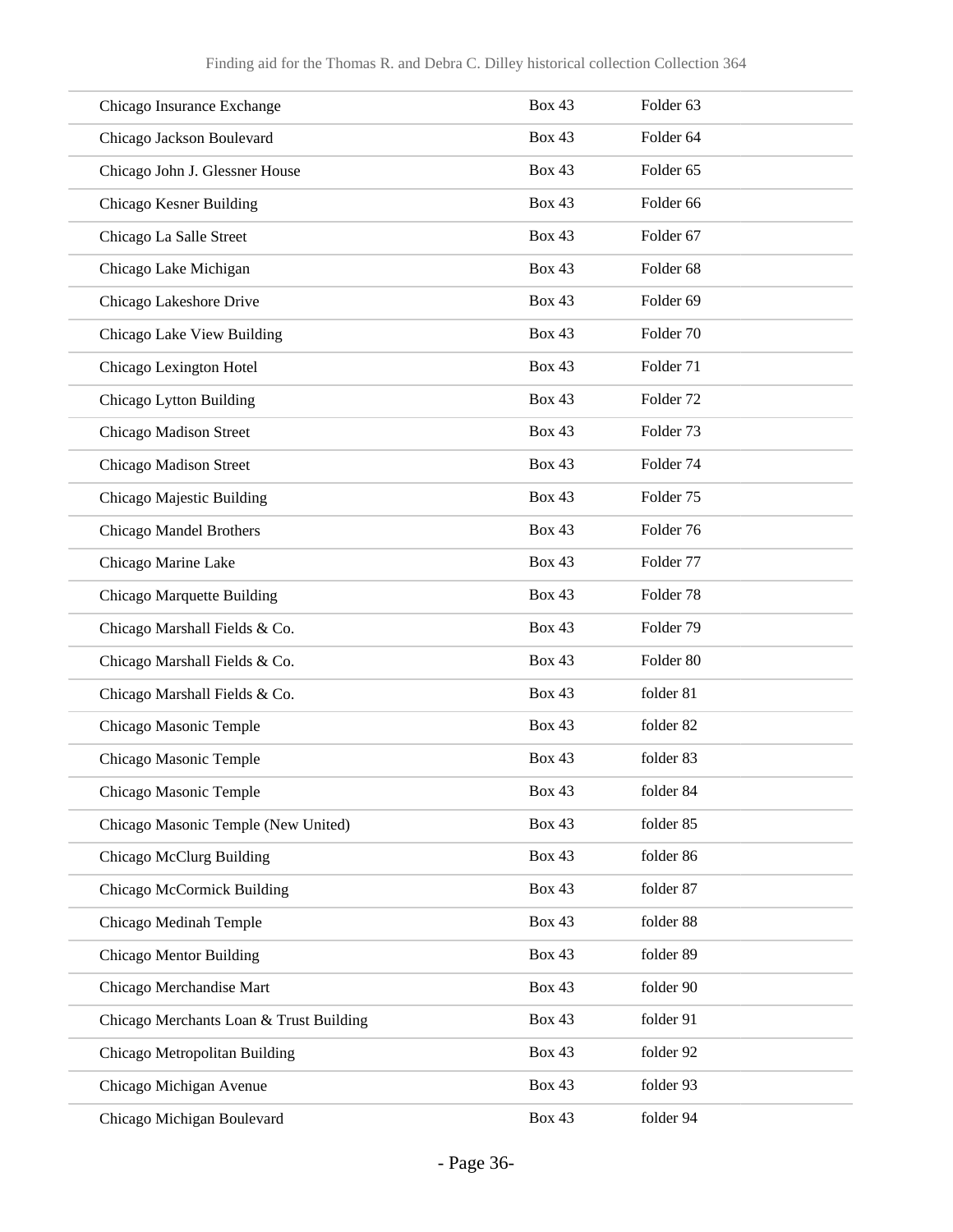| Chicago Monodnok Building                     | <b>Box 43</b> | folder 95  |
|-----------------------------------------------|---------------|------------|
| Chicago Monroe Street                         | <b>Box 43</b> | folder 96  |
| Chicago Montgomery Ward & Co.                 | <b>Box 43</b> | folder 97  |
| Chicago Morrison Hotel                        | <b>Box 43</b> | folder 98  |
| Chicago Municipal Pier                        | <b>Box 43</b> | folder 99  |
| Chicago National Life Insurance Co.           | <b>Box 43</b> | folder 100 |
| Chicago New Brevart Hotel                     | <b>Box 43</b> | folder 101 |
| Chicago New Burnham Building                  | <b>Box 43</b> | folder 102 |
| Chicago New University Club Bldg.             | <b>Box 43</b> | folder 103 |
| Chicago New York Life Building                | <b>Box 43</b> | folder 104 |
| Chicago North American Building               | <b>Box 43</b> | folder 105 |
| Chicago Opera House                           | <b>Box 43</b> | folder 106 |
| Chicago Orchestra Hall                        | <b>Box 43</b> | folder 107 |
| Chicago Mrs. Potter Palmer's Residence        | <b>Box 43</b> | folder 108 |
| Chicago Palmer House                          | <b>Box 43</b> | folder 109 |
| Chicago Palmer House                          | <b>Box 43</b> | folder 110 |
| Chicago Palmolive Building                    | <b>Box 43</b> | folder 111 |
| Chicago People's Gas, Light and Coke Building | <b>Box 43</b> | folder 112 |
| Chicago Pittsfield Tower                      | <b>Box 43</b> | folder 113 |
| Chicago Public Library                        | <b>Box 43</b> | folder 114 |
| Chicago Railway Exchange Building             | <b>Box 43</b> | folder 115 |
| Chicago Randolph Street                       | <b>Box 43</b> | folder 116 |
| Chicago Recreation Pier                       | Box 43        | folder 117 |
| Chicago Republic Building                     | <b>Box 43</b> | folder 118 |
| Chicago Rothschild & Co. Dept. Store          | <b>Box 43</b> | folder 119 |
| Chicago Sherman Hotel                         | <b>Box 43</b> | folder 120 |
| Chicago Shiller Building                      | <b>Box 43</b> | folder 121 |
| Chicago Siegel Cooper & Co. Dept. Store       | <b>Box 43</b> | folder 122 |
| Chicago The States Restaurant                 | <b>Box 43</b> | folder 123 |
| Chicago St. Peter's Church                    | <b>Box 43</b> | folder 124 |
| Chicago State Street                          | <b>Box 43</b> | folder 125 |
| Chicago State Street                          | Box 43        | folder 126 |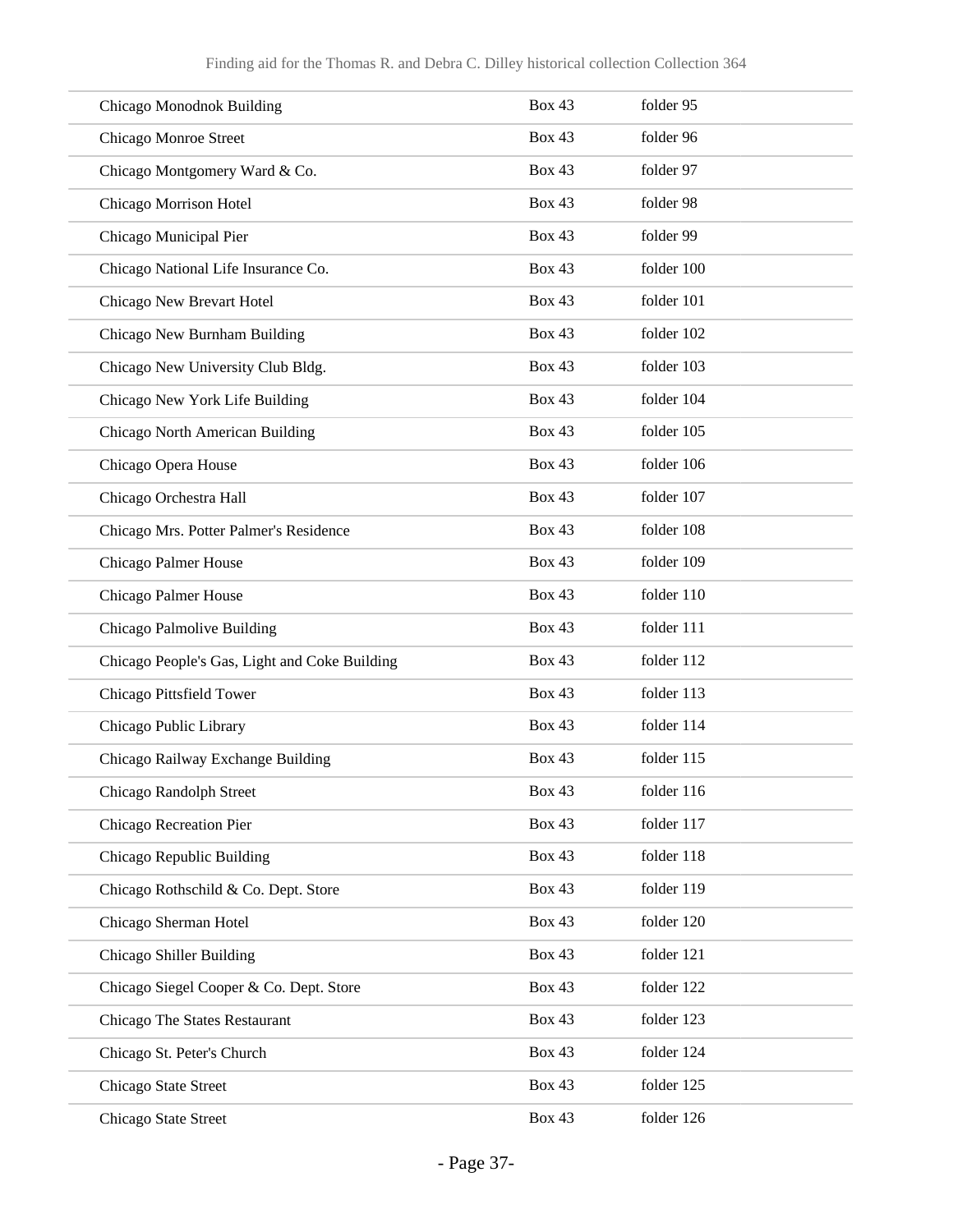| Chicago State Street               | <b>Box 43</b> | folder 127 |
|------------------------------------|---------------|------------|
| Chicago State Street               | <b>Box 43</b> | folder 128 |
| Chicago State Street at Adams St.  | <b>Box 43</b> | folder 129 |
| Chicago State Street at Jackson    | <b>Box 43</b> | folder 130 |
| Chicago State Street at Madison    | <b>Box 43</b> | folder 131 |
| Chicago State Street at Madison    | <b>Box 43</b> | folder 132 |
| Chicago State Street at Madison    | <b>Box 43</b> | folder 133 |
| Chicago State Street at Monroe     | <b>Box 43</b> | folder 134 |
| Chicago State Street at night      | <b>Box 43</b> | folder 135 |
| Chicago State Street at Randolph   | <b>Box 43</b> | folder 136 |
| Chicago State Street at Van Buren  | <b>Box 43</b> | folder 137 |
| Chicago State Street at Washington | <b>Box 43</b> | folder 138 |
| Chicago Steger Building            | <b>Box 43</b> | folder 139 |
| Chicago Stevens Dept. Store        | <b>Box 43</b> | folder 140 |
| Chicago Stevens Hotel              | <b>Box 43</b> | Folder 141 |
| Chicago Stock Yards                | <b>Box 43</b> | Folder 142 |
| Chicago Stratford Hotel            | <b>Box 43</b> | Folder 143 |
| Chicago Straus Building            | <b>Box 43</b> | Folder 144 |
| Chicago The Studebaker             | <b>Box 43</b> | Folder 145 |
| Chicago Tacoma Building            | <b>Box 43</b> | Folder 146 |
| Chicago Theaters                   | <b>Box 43</b> | Folder 147 |
| Chicago Tribune Building           | <b>Box 43</b> | Folder 148 |
| Chicago Unity Building             | <b>Box 43</b> | Folder 149 |
| Chicago University Club            | <b>Box 43</b> | Folder 150 |
| Chicago Views                      | <b>Box 43</b> | Folder 151 |
| Chicago Wabash Ave.                | <b>Box 43</b> | Folder 152 |
| Chicago Washington Park            | <b>Box 43</b> | Folder 153 |
| Chicago Washington St.             | <b>Box 43</b> | Folder 154 |
| Chicago Water Tower                | <b>Box 43</b> | Folder 155 |
| Chicago YMCA Building              | <b>Box 43</b> | Folder 156 |

## **Subseries D. Grand Rapids Churches**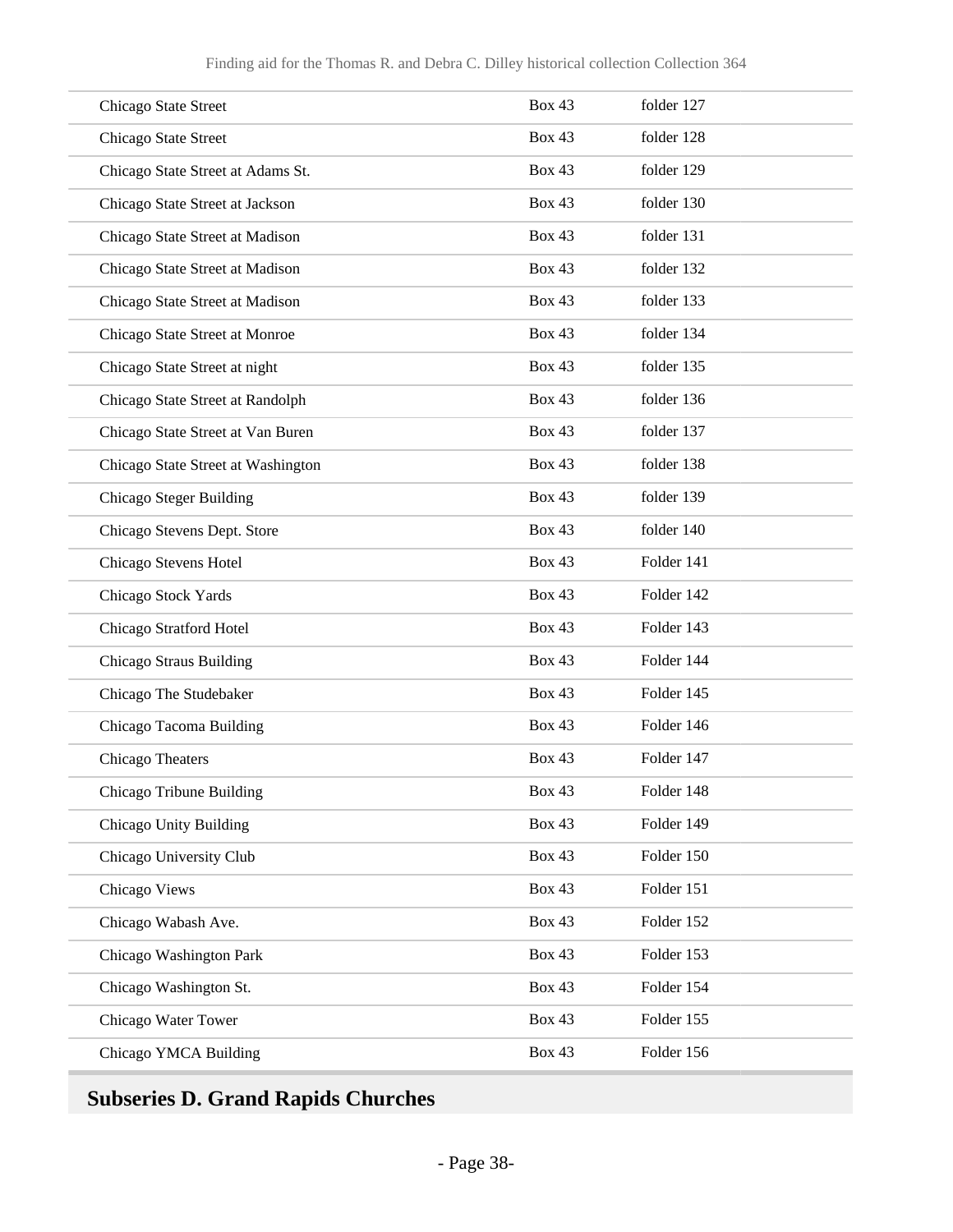| <b>Buildings</b>                               |                  |                      |  |  |
|------------------------------------------------|------------------|----------------------|--|--|
| <b>Title/Description</b>                       | <b>Instances</b> |                      |  |  |
| <b>Baptist</b>                                 | <b>Box 32</b>    | Folder <sub>22</sub> |  |  |
| <b>Christian Science</b>                       | <b>Box 32</b>    | Folder 23            |  |  |
| Congregational                                 | <b>Box 32</b>    | Folder 24            |  |  |
| Episcopal                                      | <b>Box 32</b>    | Folder <sub>25</sub> |  |  |
| <b>Fountain Street</b>                         | <b>Box 32</b>    | Folder <sub>26</sub> |  |  |
| Lutheran                                       | <b>Box 32</b>    | Folder 27            |  |  |
| Methodist / M. E.                              | <b>Box 33</b>    | Folder 1,2           |  |  |
| Presbyterian                                   | <b>Box 33</b>    | Folder <sub>3</sub>  |  |  |
| Reformed                                       | <b>Box 33</b>    | Folder 4             |  |  |
| Roman Catholic                                 | <b>Box 33</b>    | Folder 5             |  |  |
| Roman Catholic                                 | <b>Box 33</b>    | Folder <sub>6</sub>  |  |  |
| Universalist                                   | <b>Box 33</b>    | Folder <sub>7</sub>  |  |  |
| Assembly of God                                | <b>Box 33</b>    | Folder <sub>7</sub>  |  |  |
| <b>Ballard Corners Church of Christ</b>        | <b>Box 33</b>    | Folder <sub>7</sub>  |  |  |
| Banner St. United Brethren                     | <b>Box 33</b>    | Folder <sub>7</sub>  |  |  |
| Church of Christ                               | <b>Box 33</b>    | Folder <sub>7</sub>  |  |  |
| Lafayette Ave                                  | <b>Box 33</b>    | Folder <sub>8</sub>  |  |  |
| Cathedral Church of St. Mark                   | <b>Box 45</b>    | Folder 9             |  |  |
| Souvenir cards, Catholic church & institutions | <b>Box 46</b>    | Folder 21            |  |  |

### **Related, Cemeteries, and Funeral Homes**

| <b>Title/Description</b> |                                                                                                                           | <b>Instances</b> |           |
|--------------------------|---------------------------------------------------------------------------------------------------------------------------|------------------|-----------|
|                          | Combination cards - Convent, Residences, Schools;<br>Parsonages, Choirs, Inspirational messages, Invitations to<br>events | <b>Box 33</b>    | Folder 9  |
|                          | <b>Mount Calvary Cemetery</b>                                                                                             | <b>Box 33</b>    | Folder 10 |
|                          | Greenwood Cemetery                                                                                                        | <b>Box 33</b>    | Folder 10 |
|                          | Metcalf Funeral Home                                                                                                      | <b>Box 33</b>    | Folder 10 |
|                          | Zaagman Funeral Home                                                                                                      | <b>Box 33</b>    | Folder 10 |

### **Subseries E. Grand Rapids Education**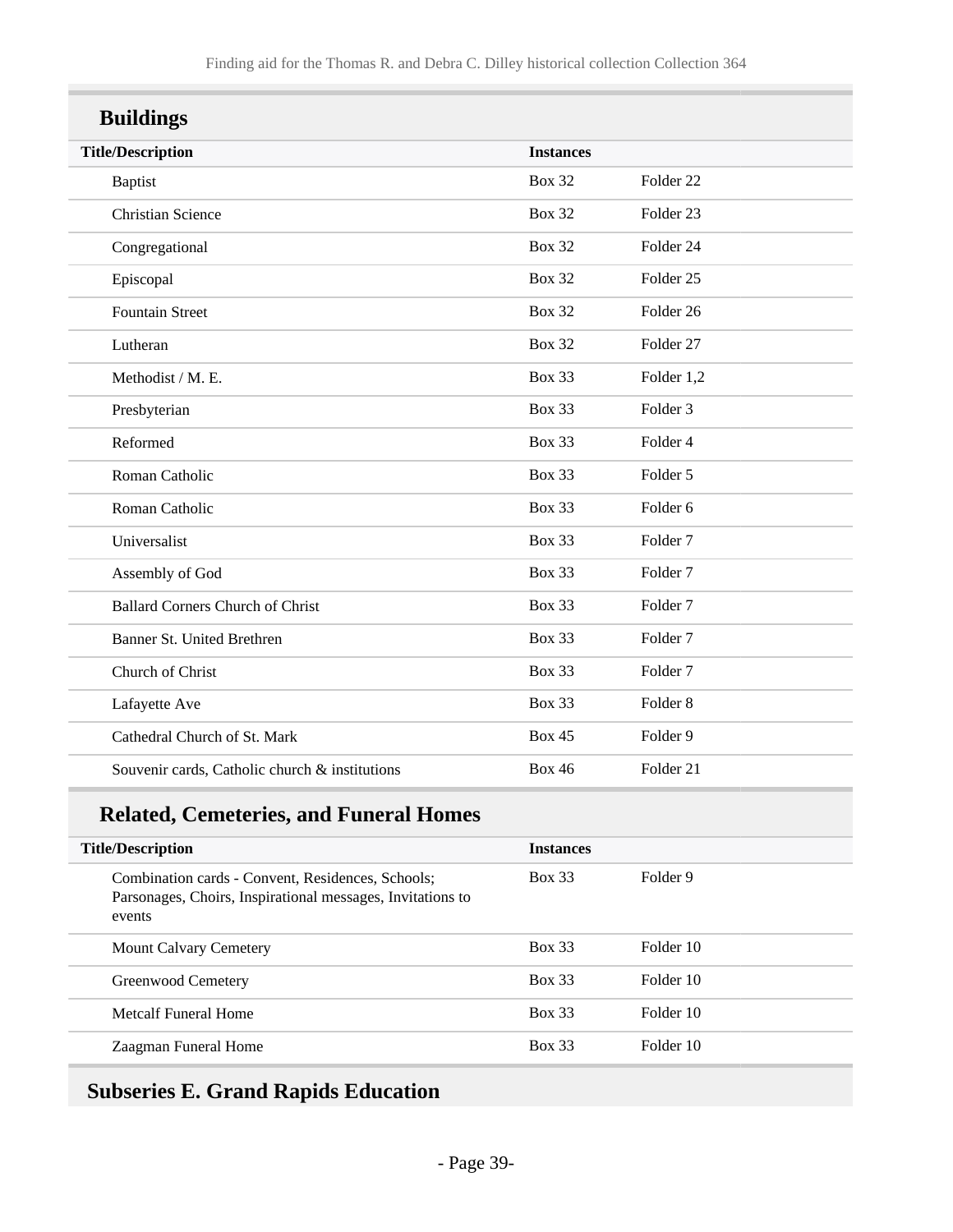| <b>Colleges</b>                                     |                  |                      |
|-----------------------------------------------------|------------------|----------------------|
| <b>Title/Description</b>                            | <b>Instances</b> |                      |
| Aquinas                                             | <b>Box 33</b>    | Folder 11            |
| Calvin                                              | <b>Box 33</b>    | Folder 12            |
| Reformed Bible Institute                            | <b>Box 33</b>    | Folder 13            |
| G. R. Business Institute                            | <b>Box 33</b>    | Folder 14            |
| G. R. Medical College                               | <b>Box 33</b>    | Folder 14            |
| Kindergarten Training School                        | <b>Box 33</b>    | Folder 14            |
| Mich. College of Chiropractic                       | <b>Box 33</b>    | Folder 14            |
| St. Joseph Seminary                                 | <b>Box 33</b>    | Folder 14            |
| Grand Valley State University                       | <b>Box 45</b>    | Folder <sub>26</sub> |
| Kendall School of Design 35th anniversary (ad)      | <b>Box 46</b>    | Folder 5             |
| Art Museum (old); Kendall College of Art and Design | <b>Box 45</b>    | Folder 4             |
| <b>Schools</b>                                      |                  |                      |
| <b>Title/Description</b>                            | <b>Instances</b> |                      |
| Central                                             | <b>Box 33</b>    | Folder 15            |
| Central                                             | <b>Box 33</b>    | Folder 16            |
| Marywood                                            | <b>Box 33</b>    | Folder 17            |
| Union                                               | <b>Box 33</b>    | Folder 18            |
| Buchanan                                            | <b>Box 33</b>    | Folder 19            |
| Burton Jr. High                                     | <b>Box 33</b>    | Folder 19            |
| Creston                                             | Box 33           | Folder 19            |
| Hall St.                                            | Box 33           | Folder 19            |
| Harrison Park                                       | Box 33           | Folder 19            |
| Henry                                               | Box 33           | Folder 19            |
| Lexington                                           | Box 33           | Folder 19            |
| Ottawa Hills                                        | Box 33           | Folder 19            |
| Sigsbee                                             | Box 33           | Folder 20            |
| South                                               | Box 33           | Folder 20            |
| South Division                                      | Box 33           | Folder 20            |
| Stocking                                            | Box 33           | Folder 20            |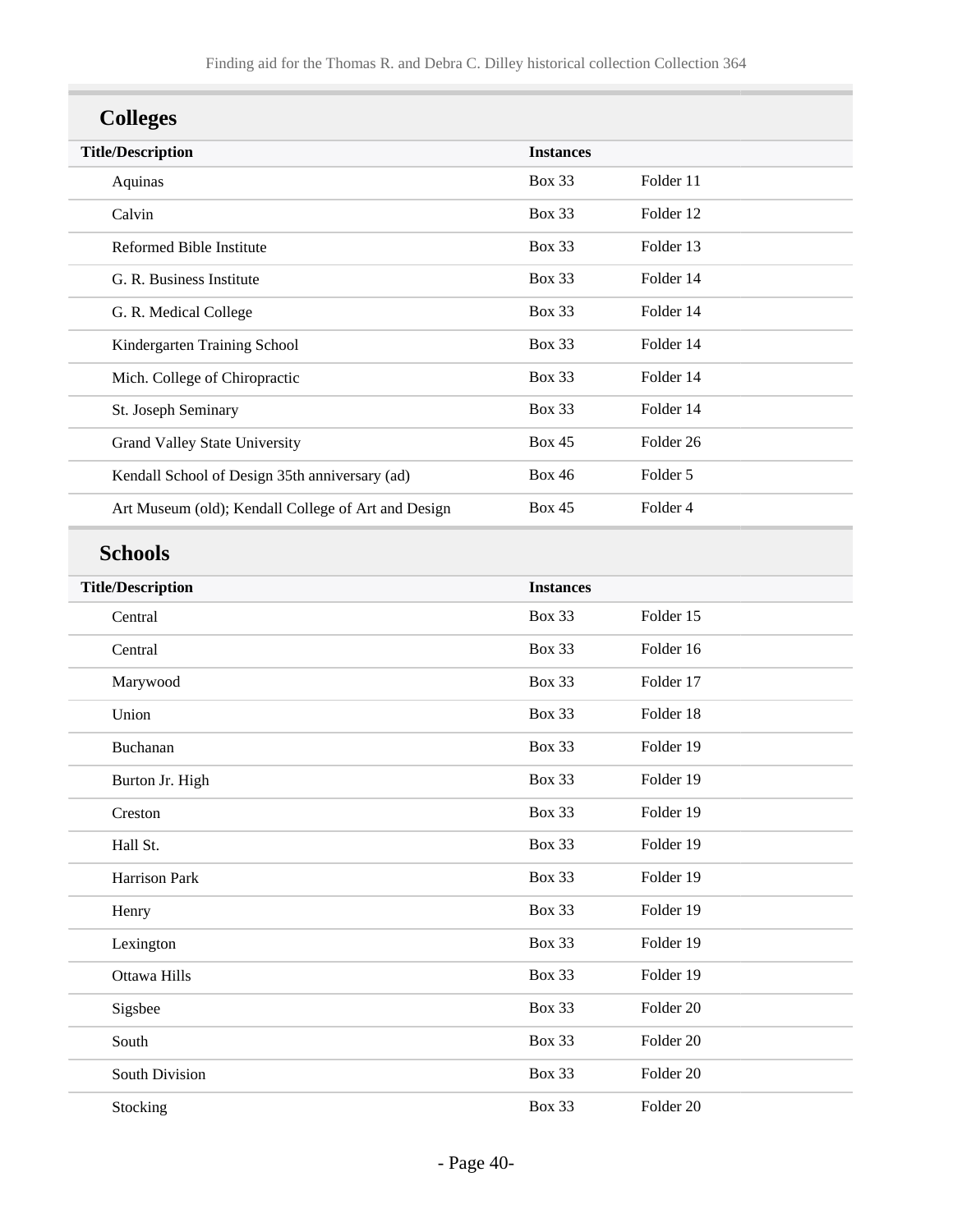| Turner                | $Box\ 33$     | Folder 20            |
|-----------------------|---------------|----------------------|
| West Leonard          | <b>Box 33</b> | Folder 20            |
| G. R. Dancing Academy | Box 33        | Folder 21            |
| Mt. Mercy             | <b>Box 33</b> | Folder 21            |
| St. Andrews           | Box 33        | Folder <sub>21</sub> |
| Villa Maria           | <b>Box 33</b> | Folder 21            |
| Webb's Academy        | <b>Box 33</b> | Folder 21            |

## **Subseries F. Grand Rapids Government**

#### **Buildings**

| ັ                                         |                  |                      |
|-------------------------------------------|------------------|----------------------|
| <b>Title/Description</b>                  | <b>Instances</b> |                      |
| City Hall                                 | <b>Box 33</b>    | Folder <sub>22</sub> |
| City Hall                                 | <b>Box 33</b>    | Folder <sub>23</sub> |
| Coliseum, Civic Auditorium                | <b>Box 33</b>    | Folder 24            |
| Coliseum, Civic Auditorium                | <b>Box 33</b>    | Folder <sub>25</sub> |
| Courthouse                                | <b>Box 33</b>    | Folder 26            |
| Courthouse                                | <b>Box 33</b>    | Folder <sub>27</sub> |
| Grand Rapids courthouse pull-out postcard | <b>Box 46</b>    | Folder <sub>3</sub>  |
| Federal / Post Office                     | <b>Box 33</b>    | Folder <sub>28</sub> |
| <b>Fire Stations</b>                      | <b>Box 33</b>    | Folder 29            |
| Hall of Justice                           | <b>Box 45</b>    | Folder <sub>28</sub> |
| Police                                    | <b>Box 33</b>    | Folder 30            |
|                                           |                  |                      |

### **Libraries**

| <b>Title/Description</b>                                       | <b>Instances</b> |                     |
|----------------------------------------------------------------|------------------|---------------------|
| Ryerson before expansion and some interior shots               | <b>Box 34</b>    | Folder 1            |
| Ryerson before expansion and some interior shots               | <b>Box 34</b>    | Folder <sub>2</sub> |
| Subseries C: Museums                                           |                  |                     |
| Grand Rapids Art Gallery and photos of pictures in the gallery | <b>Box 34</b>    | Folder <sub>3</sub> |
| Furniture - Baker, G.R. Furniture Museum                       | <b>Box 34</b>    | Folder 4            |
| Public, Kent Scientific Museum                                 | <b>Box 34</b>    | Folder 5            |
| Public, exhibits and dioramas                                  | <b>Box 34</b>    | Folder 6            |
| Grand Rapids Public Library Main Building, 1967 addition       | <b>Box 45</b>    | Folder 21           |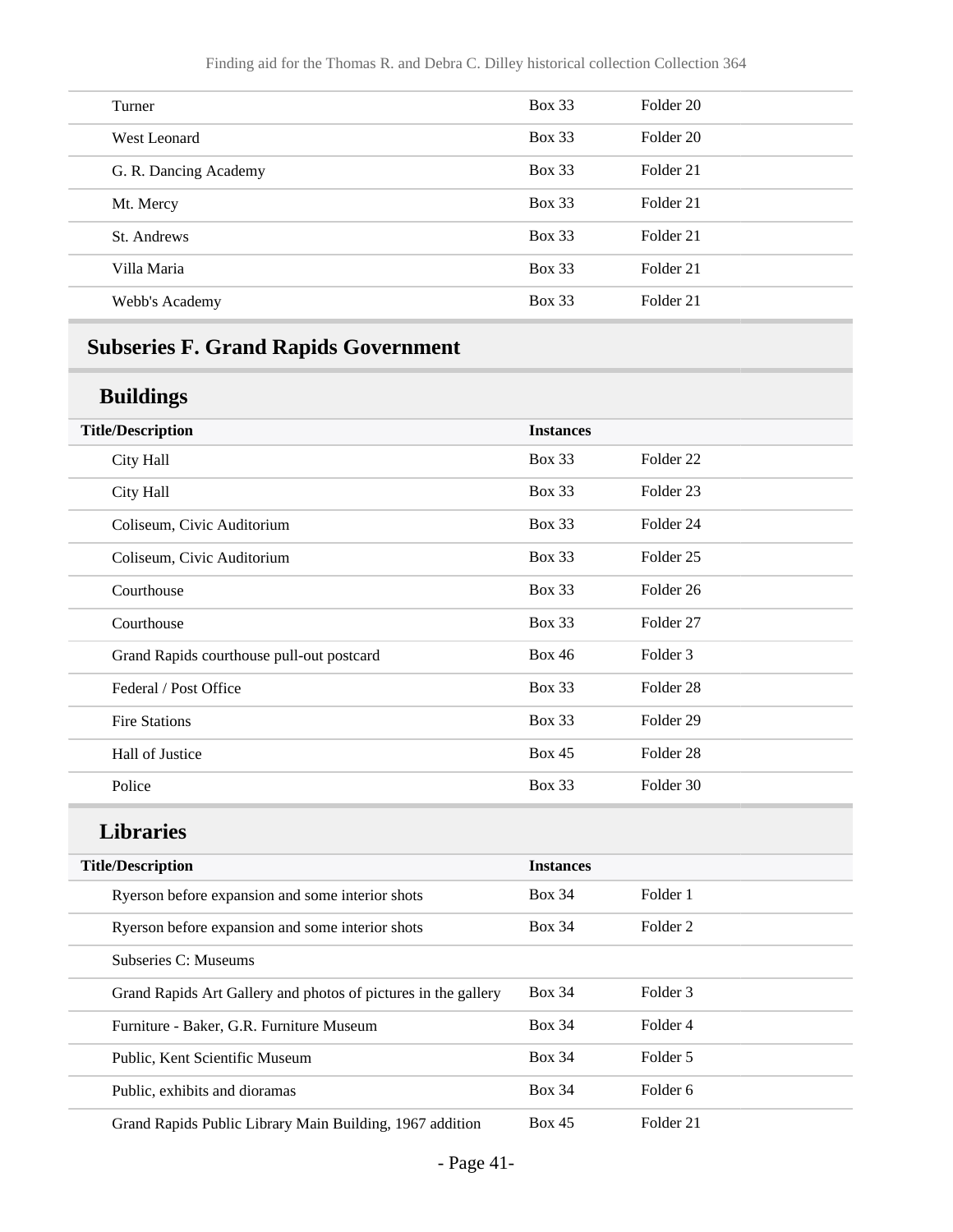| Grand Rapids Public Library historic black and white photos | Box 45           | Folder <sub>23</sub> |
|-------------------------------------------------------------|------------------|----------------------|
| <b>Ryerson Library</b>                                      | <b>Box 38</b>    | Folder 10            |
| <b>Utilities</b>                                            |                  |                      |
| <b>Title/Description</b>                                    | <b>Instances</b> |                      |
| City Waterworks                                             | <b>Box 34</b>    | Folder <sub>7</sub>  |
| Electric Light Plant & Garbage Burner on the Island         | <b>Box 34</b>    | Folder <sub>7</sub>  |
| <b>Filtration Plant</b>                                     | <b>Box 34</b>    | Folder <sub>7</sub>  |
| <b>Pumping Station</b>                                      | <b>Box 34</b>    | Folder <sub>7</sub>  |
|                                                             |                  |                      |

## **Subseries G. Grand Rapids (other/special card formats)**

## **Album & Fold-out postcards**

| <b>Title/Description</b>                                                                                                                                               | <b>Instances</b> |                      |  |
|------------------------------------------------------------------------------------------------------------------------------------------------------------------------|------------------|----------------------|--|
| Album post cards, Grand Rapids                                                                                                                                         | <b>Box 46</b>    | Folder 1             |  |
| Postcards (3): fold out cards: North Park; the Grand River<br>above Grand Rapids; the drive in John Ball Park                                                          | <b>Box 42</b>    | Folder 50            |  |
| Postcards (2): fold out cards: manufactoring center, from<br>Pearl St. Bridge (1907); Campau Square (1907); Grab Corners<br>(1860)                                     | <b>Box 42</b>    | Folder 51            |  |
| Postcards (2): fold out cards: Monument Park & Monroe at S.<br>Division; Monroe St. & Ottawa St.                                                                       | <b>Box 42</b>    | Folder 52            |  |
| Postcards (2): fold out cards: Ye Olde Grille at the Morton<br>House $(2)$                                                                                             | <b>Box 42</b>    | Folder 53            |  |
| Postcards (2): fold out cards, River front East Side; Michigan<br>National Guard Soldier Boys                                                                          | <b>Box 42</b>    | Folder 55            |  |
| Postcards (2): fold out, Burleson Hotel and Sanitorium, ft.<br>Hotel, dining room, and exterior                                                                        | <b>Box 42</b>    | Folder 56            |  |
| Postcards (2): fold out, Campau Square; Majestic Gardens                                                                                                               | <b>Box 42</b>    | Folder 57            |  |
| Postcards (2): fold out, view of Grand Rapids furniture<br>factories (2)                                                                                               | <b>Box 42</b>    | Folder 58            |  |
| Postcards (2): fold out, bird's eye view, including the court<br>house; city hall; Crescent park; Michigan Trust Bldg; post<br>office; St. Mark's; Central high school | <b>Box 42</b>    | Folder 59            |  |
| Postcards (3): fold out, Michigan Soldiers' Home; Saladin<br>Temple Pilgrimage to St. Paul, Imperial Council meeting,<br>1908(2)                                       | <b>Box 42</b>    | Folder 60            |  |
| Postcards (2): fold out cards, Washington St. & College Ave;<br>printed art with mermaid                                                                               | <b>Box 42</b>    | Folder <sub>61</sub> |  |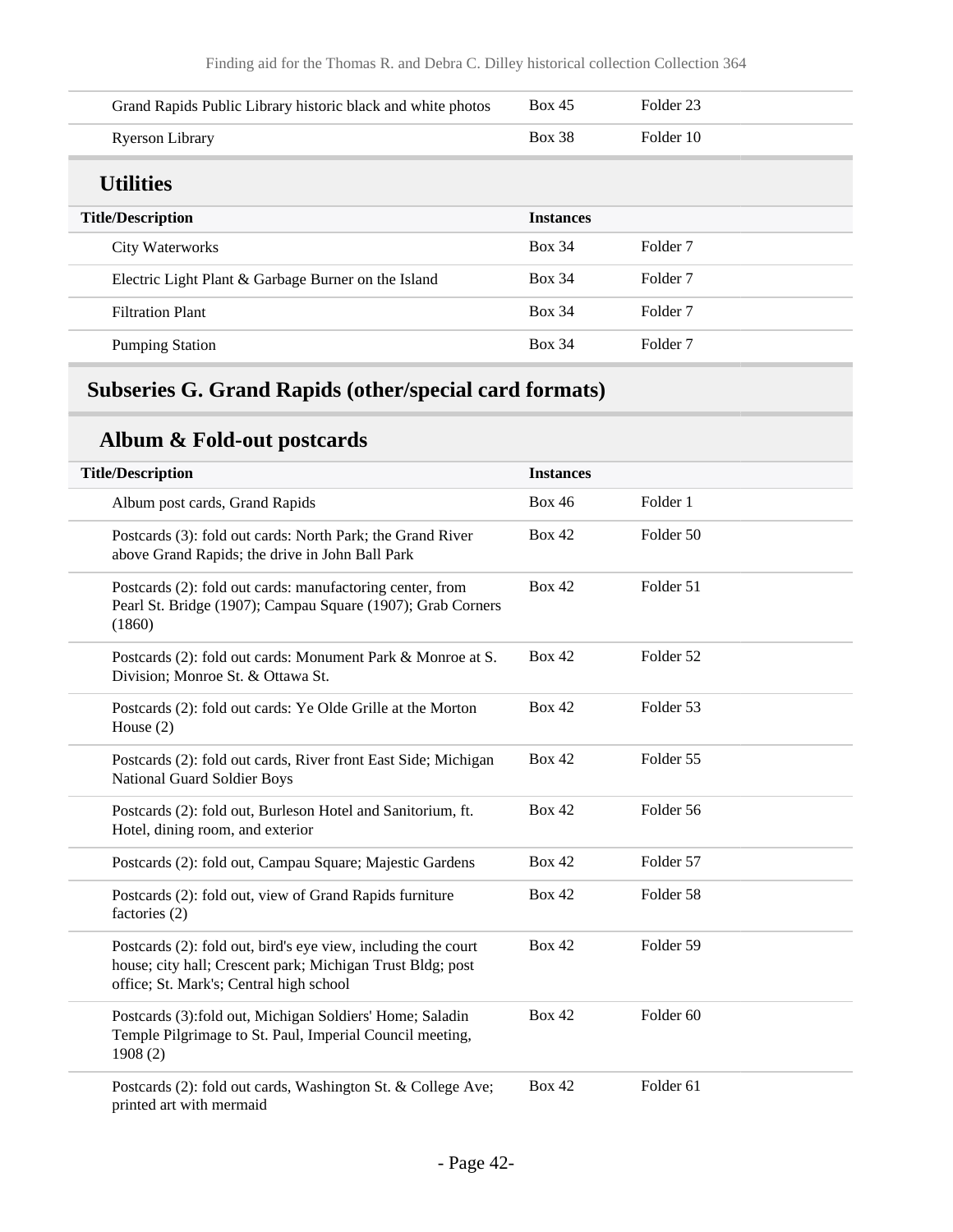| Postcards (2): fold out cards, Cherry St; Campau Square                                                  | <b>Box 42</b>    | Folder <sub>62</sub> |  |
|----------------------------------------------------------------------------------------------------------|------------------|----------------------|--|
| Envelope with fold out Grand Rapids cards (various seasons);<br>Fold out card with pumpkin               | <b>Box 42</b>    | Folder <sub>63</sub> |  |
| Postcards (2): fold out cards of the West Michigan State Fair<br>(2)                                     | <b>Box 42</b>    | Folder 49            |  |
| Postcards (2): card that folds out, dog grabbing seat of a man's<br>pants; sample room of Will P. Canaan | <b>Box 42</b>    | Folder 45            |  |
| "Greetings" postcards                                                                                    |                  |                      |  |
| <b>Title/Description</b>                                                                                 | <b>Instances</b> |                      |  |
| Encouragement to visit G.R. including scenes and text.                                                   | <b>Box 38</b>    | Folder 1             |  |
| Grand Rapids, MI photo card book - "Greetings from Grand<br>Rapids"                                      | <b>Box 46</b>    | Folder <sub>28</sub> |  |
| "Greetings from Michigan" color postcard                                                                 | <b>Box 45</b>    | Folder 27            |  |
| Postcards (4): Greetings from Grand Rapids                                                               | <b>Box 42</b>    | Folder 1             |  |
| Postcards (4): Greetings from Grand Rapids (glitter letters)                                             | <b>Box 42</b>    | folder 2             |  |
| Postcards (4): Greetings from Grand Rapids; landscape &<br>animal scenes                                 | <b>Box 42</b>    | Folder 3             |  |
| Postcards (4): Greetings from Grand Rapids                                                               | <b>Box 42</b>    | Folder 5             |  |
| Postcards (3): Greetings from Grand Rapids                                                               | <b>Box 42</b>    | Folder <sub>7</sub>  |  |
| Postcards (4): Hello/Greetings from Grand Rapids; one shows<br>skyline 1968                              | <b>Box 42</b>    | Folder 6             |  |
| Postcards (4): Scenes of / Greetings from Grand Rapids; one<br>shows Union Station                       | <b>Box 42</b>    | folder 4             |  |

## **Large print & Oversize postcards**

| <b>Title/Description</b> |                                                                                                     | <b>Instances</b> |           |
|--------------------------|-----------------------------------------------------------------------------------------------------|------------------|-----------|
|                          | Large postcard: Follow the crowd to the West Michigan State<br>Fair, 1904                           | Box 42           | Folder 47 |
|                          | Postcards (4): Large print, "Grand Rapids"                                                          | Box 42           | Folder 25 |
|                          | Postcards (2): Large card with residence of Geo. L. Shively;<br>Large card with York's Factory Band | Box 42           | Folder 44 |

## **Leather postcards**

| <b>Title/Description</b>                                                     | <b>Instances</b> |           |
|------------------------------------------------------------------------------|------------------|-----------|
| Leather Postcards (4): Court House; City Hall (2); Ryerson<br>Public Library | Box 42           | Folder 30 |
| Leather Postcards (4): Soldiers' Home; Post Office (2);<br>Morton House      | Box 42           | Folder 31 |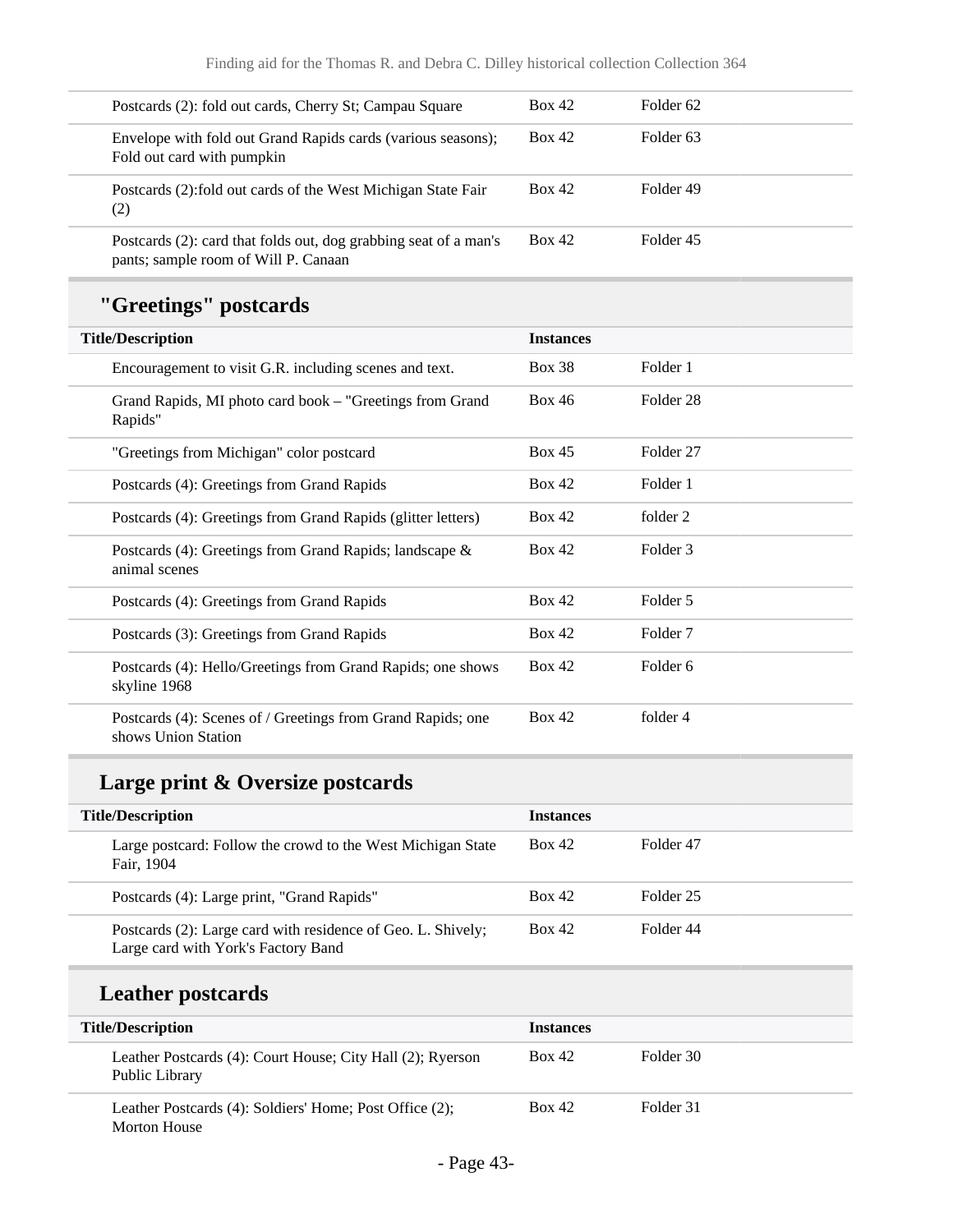| Leather Postcards (3): Police headquarters; Fountain in Fulton<br>St. Park; Bridge St. Bridge                                                    | <b>Box 42</b>    | Folder 33            |
|--------------------------------------------------------------------------------------------------------------------------------------------------|------------------|----------------------|
| Leather Postcards (4): Flowers; Greetings from Grand Rapids                                                                                      | <b>Box 42</b>    | Folder 34            |
| Leather Postcards (4): Flowers; Greetings from Grand Rapids                                                                                      | <b>Box 42</b>    | Folder 35            |
| Leather Postcards (3): Flowers; Greetings from Grand Rapids                                                                                      | <b>Box 42</b>    | Folder 36            |
| Leather Postcards (4) Humorous                                                                                                                   | <b>Box 42</b>    | Folder 37            |
| Leather Postcards (4) Humorous                                                                                                                   | <b>Box 42</b>    | Folder 38            |
| Leather Postcards (4) Humorous                                                                                                                   | <b>Box 42</b>    | Folder 39            |
| Leather Postcards (4) Humorous                                                                                                                   | <b>Box 42</b>    | Folder 40            |
| Leather Postcards (4) Humorous                                                                                                                   | <b>Box 42</b>    | Folder 41            |
| Leather Postcards (2) Humorous                                                                                                                   | <b>Box 42</b>    | Folder 42            |
| Leather Postcards (4) Humorous                                                                                                                   | <b>Box 42</b>    | Folder 43            |
| <b>Miniatures</b>                                                                                                                                |                  |                      |
| <b>Title/Description</b>                                                                                                                         | <b>Instances</b> |                      |
| <b>Grand Rapids miniatures</b>                                                                                                                   | <b>Box 46</b>    | Folder 4             |
| Mr. Rover                                                                                                                                        |                  |                      |
| <b>Title/Description</b>                                                                                                                         | <b>Instances</b> |                      |
| Mr. Rover                                                                                                                                        | <b>Box 46</b>    | Folder 11            |
| Mr. Rover                                                                                                                                        | <b>Box 46</b>    | Folder 12            |
| Mr. Rover about town                                                                                                                             | <b>Box 38</b>    | Folder <sub>8</sub>  |
| Mr Rover - with messages on the back                                                                                                             | <b>Box 38</b>    | Folder 9             |
| <b>Other</b>                                                                                                                                     |                  |                      |
| <b>Title/Description</b>                                                                                                                         | <b>Instances</b> |                      |
| Postcards (3): 2 exaggeration cards; 1 with metal deer head                                                                                      | <b>Box 42</b>    | Folder <sub>26</sub> |
| Postcards (4): Ethnic cartoons: 3 Dutch; 1 African American                                                                                      | <b>Box 42</b>    | Folder 19            |
| <b>Postcards with poems</b>                                                                                                                      |                  |                      |
| <b>Title/Description</b>                                                                                                                         | <b>Instances</b> |                      |
| Postcards (4): Small Grand Rapids photos (black & white)<br>with poems: John Ball Park; Ramona Pavillion; Union Station;<br><b>Monument Park</b> | <b>Box 42</b>    | Folder <sub>8</sub>  |
| <b>Smoochie cards</b>                                                                                                                            |                  |                      |
| <b>Title/Description</b>                                                                                                                         | <b>Instances</b> |                      |
|                                                                                                                                                  |                  |                      |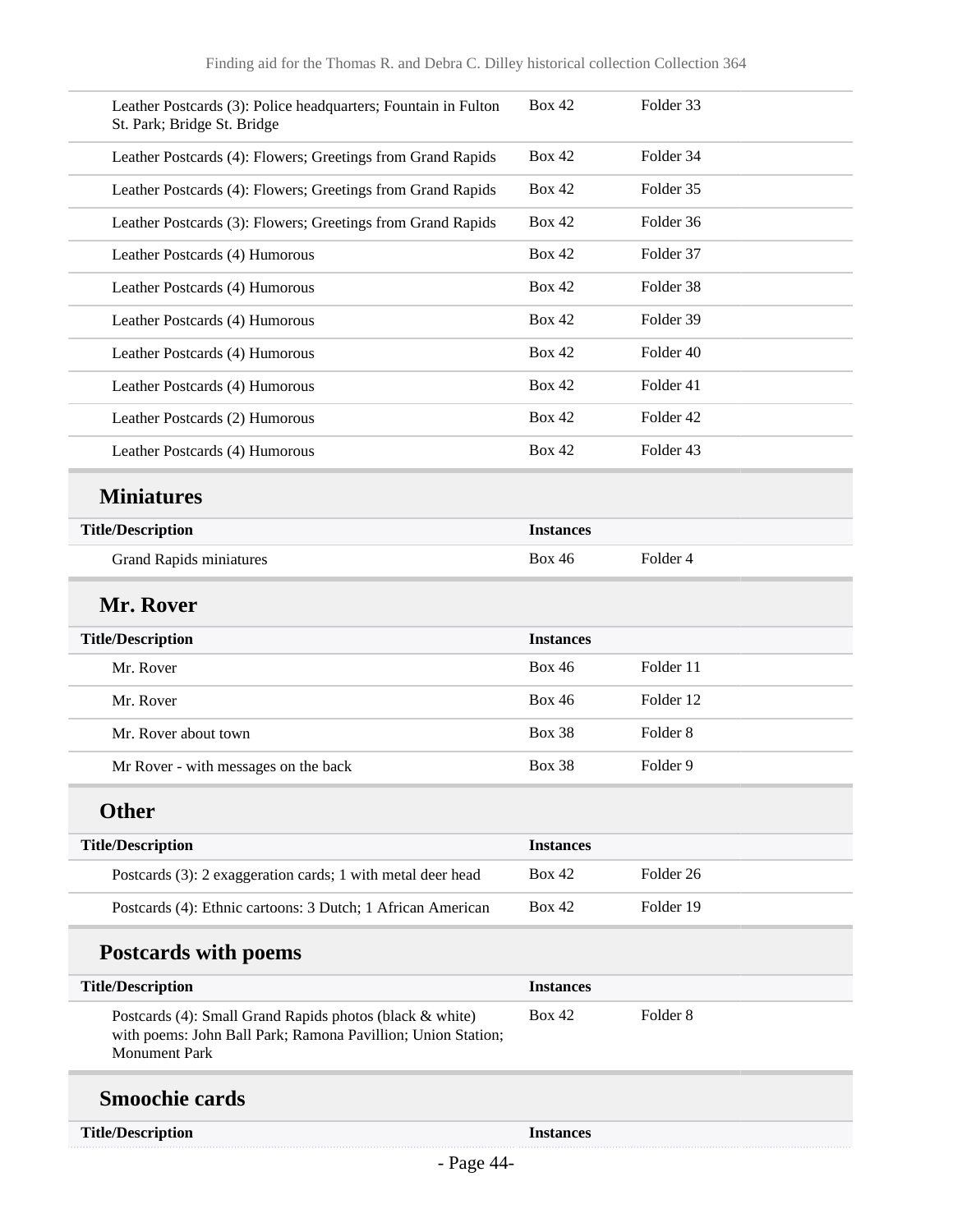| Postcards (4): Smoochie cards; pictures of couples | <b>Box 42</b> | Folder 21 |
|----------------------------------------------------|---------------|-----------|
| Postcards (4): Smoochie cards; pictures of couples | Box 42        | Folder 22 |
| Postcards (4): Smoochie cards; pictures of couples | Box 42        | Folder 23 |
| Postcards (4): Smoochie cards; pictures of couples | Box 42        | Folder 24 |
| Postcards (4) flirty messages                      | Box 42        | Folder 16 |

#### **Souvenir cards**

| <b>Title/Description</b>                    | <b>Instances</b> |                      |
|---------------------------------------------|------------------|----------------------|
| Souvenir mailcards, Grand Rapids            | <b>Box 46</b>    | Folder 15            |
| Souvenir mailcards, Grand Rapids            | <b>Box 46</b>    | Folder 16            |
| Souvenir mailcards, Grand Rapids            | <b>Box 46</b>    | Folder 17            |
| Souvenir mailcards, Grand Rapids            | <b>Box 46</b>    | Folder 18            |
| Souvenir mailcards, Grand Rapids            | <b>Box 46</b>    | Folder 19            |
| Souvenir mailcards, Grand Rapids            | <b>Box 46</b>    | Folder 20            |
| Grand Rapids souvenir mailcards             | <b>Box 46</b>    | Folder <sub>6</sub>  |
| Grand Rapids souvenir mailcards             | <b>Box 46</b>    | Folder <sub>7</sub>  |
| Grand Rapids, Michigan photo souvenir cards | <b>Box 46</b>    | Folder <sub>27</sub> |
| Grand Rapids Michigan, souvenir folder      | <b>Box 46</b>    | Folder <sub>29</sub> |
| Souvenir folder, Grand Rapids               | <b>Box 46</b>    | Folder 30            |
| Souvenir cards, Grand Rapids                | <b>Box 46</b>    | Folder 31            |
| Postcards (4): Shell souvenir cards         | <b>Box 42</b>    | Folder 20            |

# **with banners / envelopes**

| <b>Title/Description</b>                       | <b>Instances</b> |           |
|------------------------------------------------|------------------|-----------|
| Postcards (4): with small envelopes on front   | Box 42           | Folder 9  |
| Postcards (4): with small envelopes on front   | Box 42           | Folder 10 |
| Postcards (4): with small envelopes on front   | Box 42           | Folder 11 |
| Postcards (4): with banners                    | Box 42           | Folder 12 |
| Postcards $(4)$ : with banners – one felt      | Box 42           | Folder 13 |
| Postcards $(4)$ : with banners – one felt      | Box 42           | Folder 14 |
| Postcards (4): with banners                    | Box 42           | Folder 17 |
| Postcards (4): banners; one shows "Market Day" | Box 42           | Folder 15 |

## **Subseries H. Grand Rapids Views**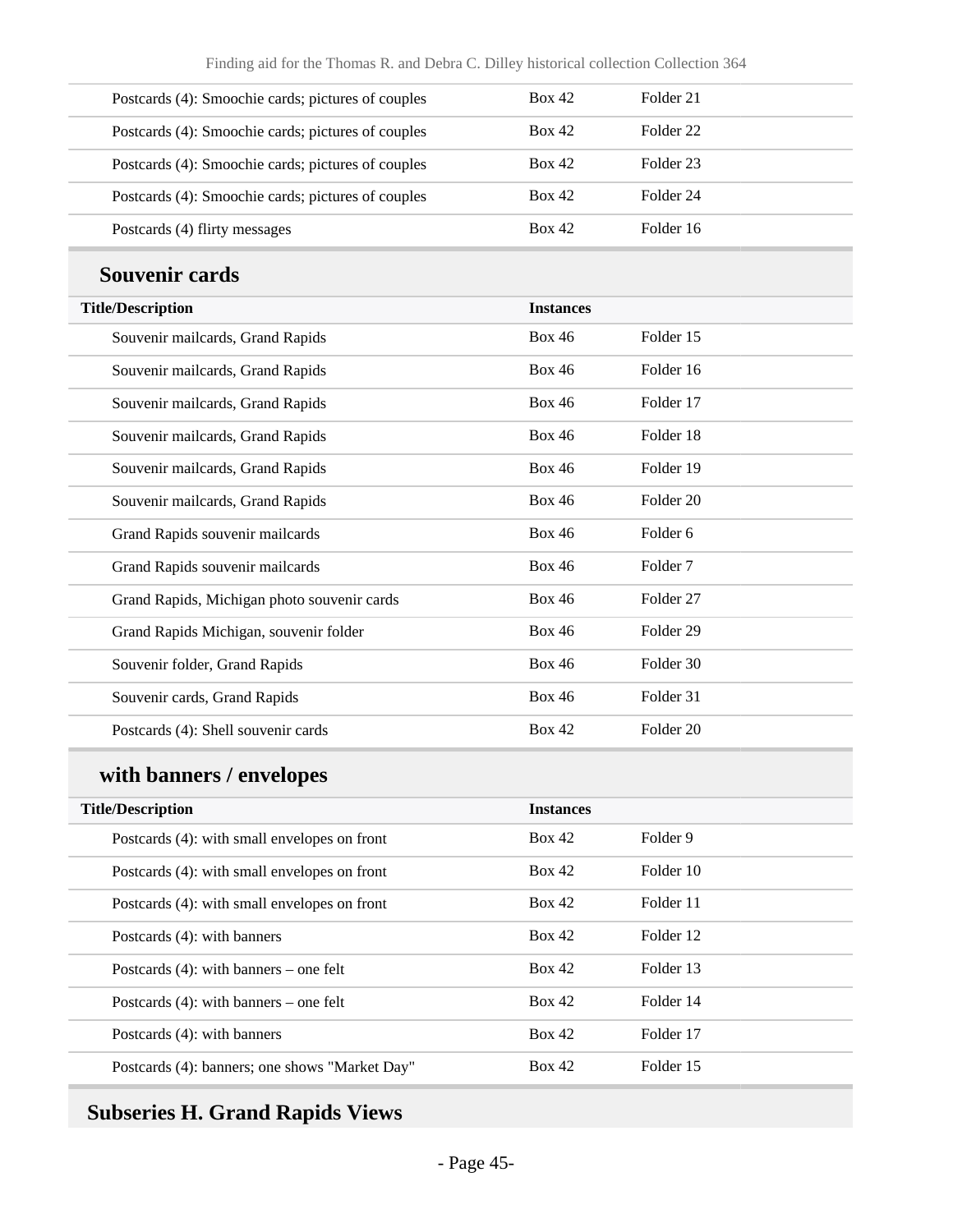| <b>Areas</b>                      |                  |                      |
|-----------------------------------|------------------|----------------------|
| <b>Title/Description</b>          | <b>Instances</b> |                      |
| Campau Square, old                | <b>Box 34</b>    | Folder <sub>8</sub>  |
| Campau Square                     | <b>Box 34</b>    | Folder 9             |
| <b>Madison Square</b>             | <b>Box 34</b>    | Folder 10            |
| Monroe Ave & Center               | <b>Box 45</b>    | Folder 36            |
| <b>Birds-eye Views</b>            |                  |                      |
| <b>Title/Description</b>          | <b>Instances</b> |                      |
| General                           | <b>Box 34</b>    | Folder 11            |
| From Belknap Park                 | <b>Box 34</b>    | Folder 12            |
| Bridge St.                        | <b>Box 34</b>    | Folder 12            |
| <b>Crescent Park</b>              | <b>Box 34</b>    | Folder 12            |
| <b>Lookout Park</b>               | <b>Box 34</b>    | Folder 12            |
| Grand Rapids Panorama             | <b>Box 46</b>    | Folder <sub>8</sub>  |
| River bank panorama, Grand Rapids | <b>Box 46</b>    | Folder 26            |
| River Panorama, Grand Rapids      | <b>Box 46</b>    | Folder <sub>25</sub> |
| Grand Rapids downtown views       | <b>Box 45</b>    | Folder 20            |
| Grand Rapids skyline              | <b>Box 45</b>    | Folder <sub>22</sub> |
| <b>Grand Rapids flood</b>         |                  |                      |
| <b>Title/Description</b>          | <b>Instances</b> |                      |
| Grand Rapids Flood 1904           | <b>Box 45</b>    | Folder 19            |
| <b>Homes</b>                      |                  |                      |
| <b>Title/Description</b>          | <b>Instances</b> |                      |
| Fox Castle                        | <b>Box 34</b>    | Folder 13            |
| Friant                            | <b>Box 34</b>    | Folder 13            |
| Meyer May                         | <b>Box 34</b>    | Folder 13            |
| Oakwood Manor                     | <b>Box 34</b>    | Folder 13            |
| <b>Stratford Arms</b>             | <b>Box 34</b>    | Folder 13            |
| <b>Dudley Waters</b>              | <b>Box 34</b>    | Folder 13            |
| Maj. A.B. Watson                  | <b>Box 34</b>    | Folder 13            |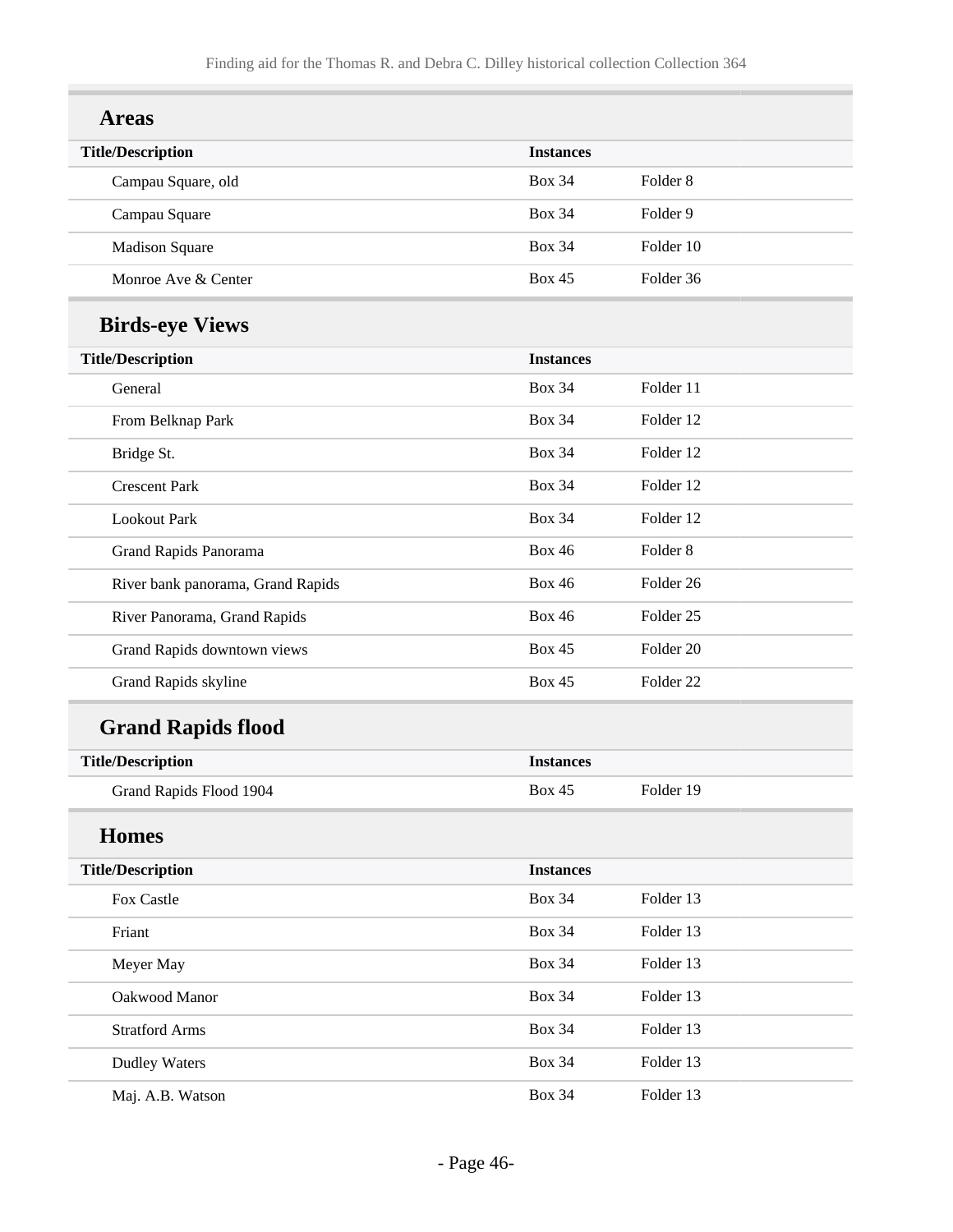| <b>Memorials</b>                    |                  |           |
|-------------------------------------|------------------|-----------|
| <b>Title/Description</b>            | <b>Instances</b> |           |
| <b>Fulton Memorial</b>              | <b>Box 34</b>    | Folder 14 |
| <b>Lincoln Statue</b>               | <b>Box 34</b>    | Folder 14 |
| Soldier's Monument in Monument Park | <b>Box 34</b>    | Folder 14 |
| Spanish American War                | <b>Box 34</b>    | Folder 14 |
| <b>Streets</b>                      |                  |           |
| <b>Title/Description</b>            | <b>Instances</b> |           |
| <b>Bradford</b>                     | <b>Box 34</b>    | Folder 32 |
| <b>Bridge</b>                       | <b>Box 34</b>    | Folder 15 |
| <b>Burton</b>                       | <b>Box 34</b>    | Folder 32 |
| Cambridge                           | <b>Box 34</b>    | Folder 32 |
| Canal                               | <b>Box 34</b>    | Folder 16 |
| Canal                               | <b>Box 34</b>    | Folder 17 |
| Cherry                              | <b>Box 34</b>    | Folder 32 |
| Coit                                | <b>Box 34</b>    | Folder 32 |
| College                             | <b>Box 34</b>    | Folder 32 |
| Crescent                            | <b>Box 34</b>    | Folder 32 |
| Division                            | <b>Box 34</b>    | Folder 18 |
| Hall Blvd                           | <b>Box 34</b>    | Folder 32 |
| Ionia                               | <b>Box 34</b>    | Folder 19 |
| Lafayette                           | <b>Box 34</b>    | Folder 32 |
| Leonard (West)                      | <b>Box 34</b>    | Folder 20 |
| Madison                             | <b>Box 34</b>    | Folder 33 |
| Market                              | <b>Box 34</b>    | Folder 33 |
| Michigan                            | <b>Box 34</b>    | Folder 21 |
| Monroe - From Campau Square         | <b>Box 34</b>    | Folder 22 |
| Monroe - From Pantlind Hotel        | <b>Box 34</b>    | Folder 23 |
| Monroe - Lower                      | <b>Box 34</b>    | Folder 24 |
| Monroe - Memorial Park              | <b>Box 34</b>    | Folder 25 |
| Monroe - Modern                     | <b>Box 34</b>    | Folder 26 |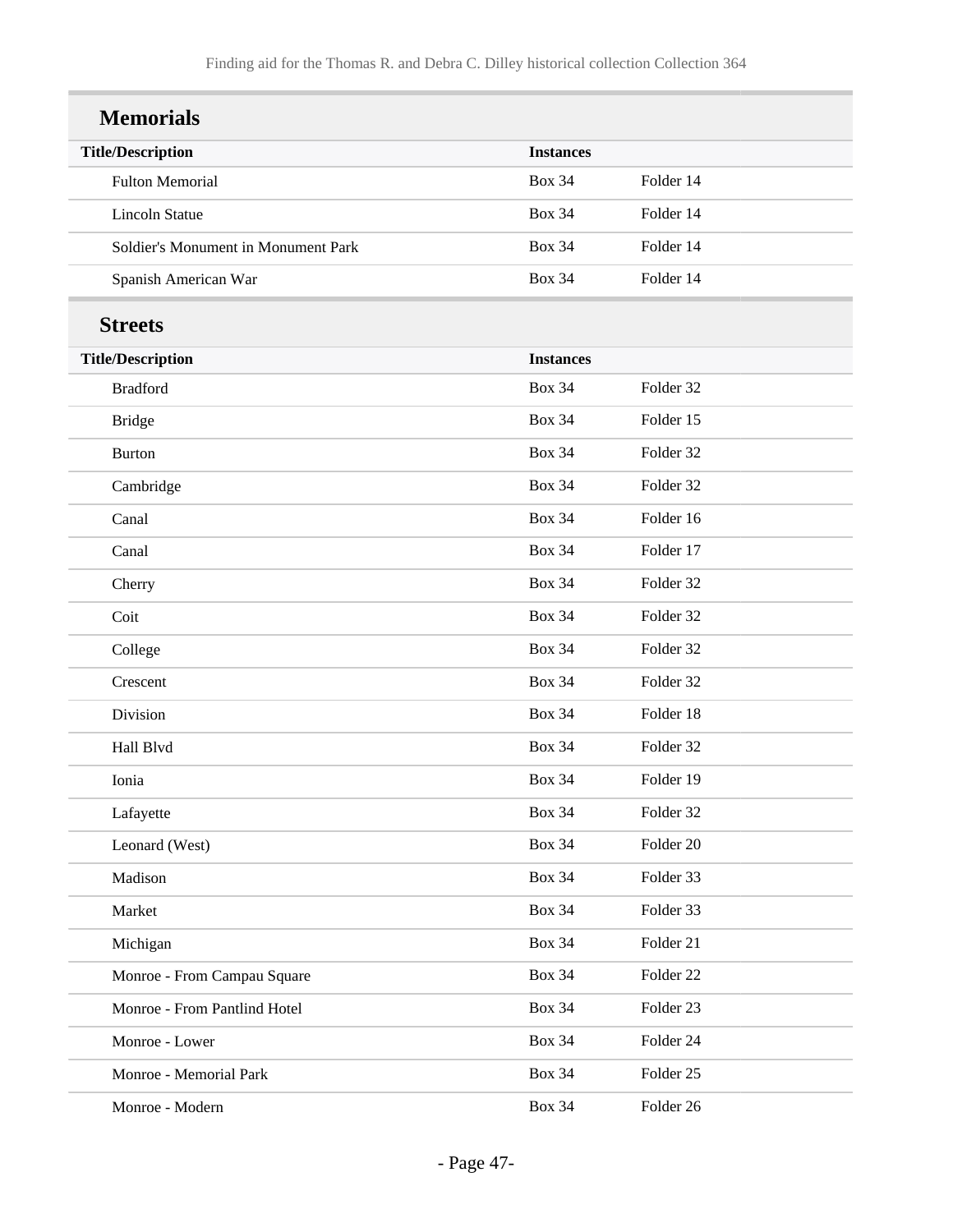| Monroe - Upper         | <b>Box 34</b> | Folder 27            |
|------------------------|---------------|----------------------|
| Monroe - Miscellaneous | <b>Box 34</b> | Folder <sub>28</sub> |
| Ottawa                 | <b>Box 34</b> | Folder <sub>29</sub> |
| Pearl                  | <b>Box 34</b> | Folder 30            |
| Prospect               | <b>Box 34</b> | Folder 33            |
| Robinson Rd.           | <b>Box 34</b> | Folder 33            |
| Sheldon                | <b>Box 34</b> | Folder 33            |
| <b>State</b>           | <b>Box 34</b> | Folder 31            |
| Washington             | <b>Box 34</b> | Folder 33            |
| Wealthy                | <b>Box 34</b> | Folder 33            |
|                        |               |                      |

## **Subseries I. Grand River**

## **Bridges**

| <b>Title/Description</b>                    | <b>Instances</b> |                     |  |
|---------------------------------------------|------------------|---------------------|--|
| Bridge St. Bridge                           | <b>Box 35</b>    | Folder 1            |  |
| Interurban                                  | <b>Box 35</b>    | Folder <sub>2</sub> |  |
| Leonard                                     | <b>Box 35</b>    | Folder <sub>2</sub> |  |
| North Park                                  | <b>Box 35</b>    | Folder <sub>2</sub> |  |
| Pearl St.                                   | <b>Box 35</b>    | Folder <sub>2</sub> |  |
| Wealthy Ave                                 | <b>Box 35</b>    | Folder <sub>2</sub> |  |
| <b>Dams</b>                                 |                  |                     |  |
| <b>Title/Description</b>                    | <b>Instances</b> |                     |  |
| Dam on Grand River, incl. construction, ice | <b>Box 35</b>    | Folder <sub>3</sub> |  |
| Ice Jam 1907                                |                  |                     |  |
| <b>Title/Description</b>                    | <b>Instances</b> |                     |  |
| Views of bridges, dynamiting, tugs          | <b>Box 35</b>    | Folder 4            |  |
| <b>Ships</b>                                |                  |                     |  |
| <b>Title/Description</b>                    | <b>Instances</b> |                     |  |
| City of Grand Rapids                        | <b>Box 35</b>    | Folder 5            |  |
| The Grand                                   | <b>Box 35</b>    | Folder 5            |  |
|                                             |                  |                     |  |

**Views**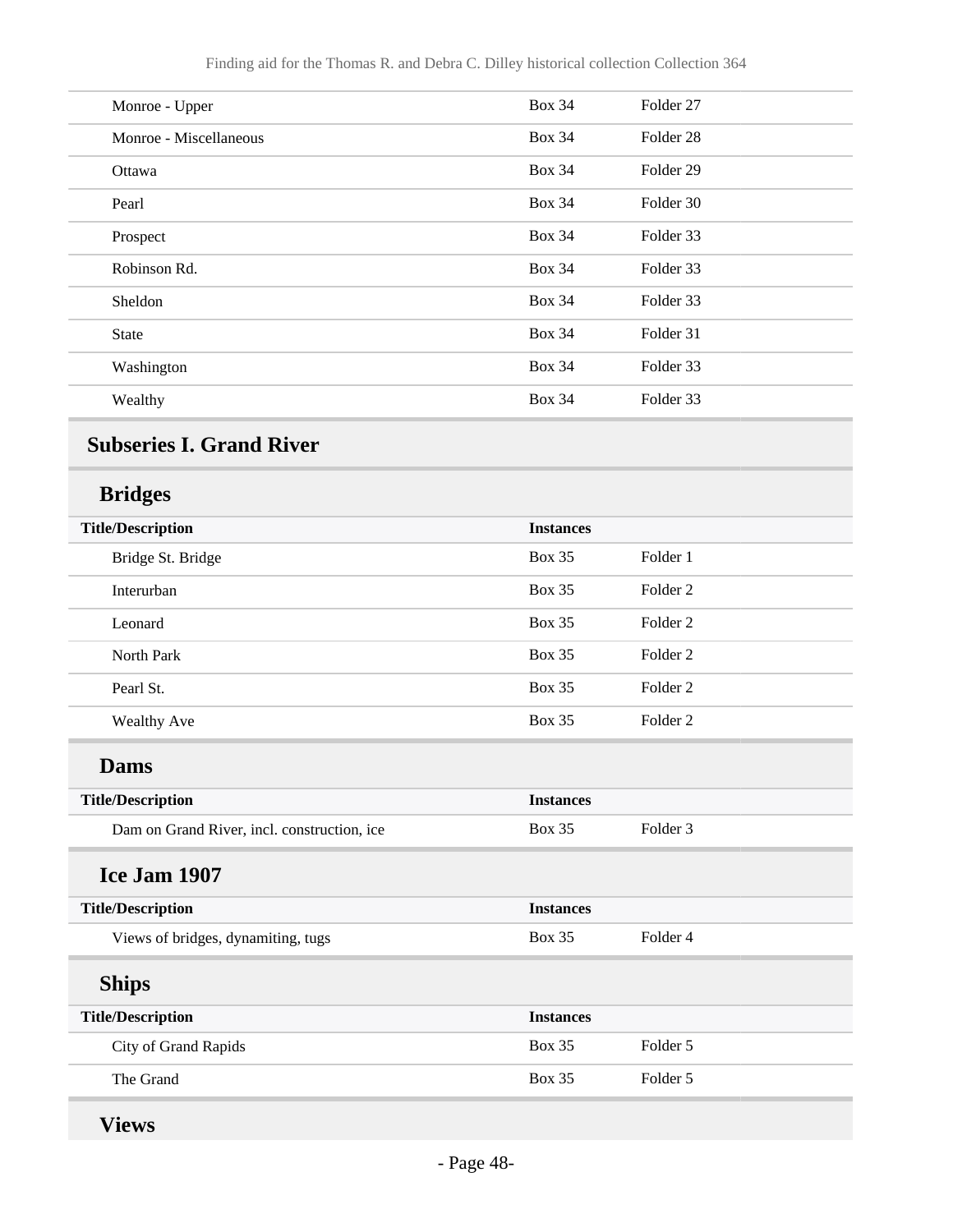| <b>Title/Description</b>                           | <b>Instances</b> |                     |
|----------------------------------------------------|------------------|---------------------|
| City of Grand Rapids is in the background          | <b>Box 35</b>    | Folder 6            |
| Rural views including Buck Creek and Plaster Creek | <b>Box 35</b>    | Folder <sub>7</sub> |
| The Grand River                                    | <b>Box 45</b>    | Folder 25           |

### **Subseries J. Kent County**

| <b>Title/Description</b>                                                                                                      | <b>Instances</b> |           |
|-------------------------------------------------------------------------------------------------------------------------------|------------------|-----------|
| Alto, Byron Center, Caledonia, Lowell                                                                                         | <b>Box 39</b>    | Folder 21 |
| Baptist and M. E. Churches, Depot, High School, Ice, State Bank<br>- Post Office - First Reformed Church, Street Views, Water | <b>Box 39</b>    | Folder 20 |

Tower

# **Subseries K. Michigan**

| <b>Title/Description</b>                         | <i><u><b>Instances</b></u></i> |          |
|--------------------------------------------------|--------------------------------|----------|
| Bridges: Little Mac; White's Bridge; Blue Bridge | <b>Box 45</b>                  | Folder 6 |

#### **Cities & Towns A-F**

| <b>Title/Description</b> | <b>Instances</b> |           |
|--------------------------|------------------|-----------|
| Ann Arbor                | <b>Box 39</b>    | Folder 27 |
| <b>Bass River</b>        | <b>Box 39</b>    | Folder 27 |
| <b>Battle Creek</b>      | <b>Box 39</b>    | Folder 27 |
| <b>Bay City</b>          | <b>Box 39</b>    | Folder 27 |
| <b>Benton Harbor</b>     | <b>Box 39</b>    | Folder 27 |
| Berlin                   | <b>Box 39</b>    | Folder 27 |
| <b>Big Rapids</b>        | <b>Box 39</b>    | Folder 27 |
| <b>Boyne City</b>        | <b>Box 39</b>    | Folder 27 |
| Casnovia                 | <b>Box 39</b>    | Folder 27 |
| Charlevoix               | <b>Box 39</b>    | Folder 27 |
| Coopersville             | <b>Box 39</b>    | Folder 27 |
| Detroit                  | <b>Box 39</b>    | Folder 27 |
| Eagle Harbor             | <b>Box 39</b>    | Folder 27 |
| East Jordan              | <b>Box 39</b>    | Folder 27 |
| Elk Rapids               | <b>Box 39</b>    | Folder 27 |
| Escanaba                 | <b>Box 39</b>    | Folder 27 |
| Flint                    | <b>Box 39</b>    | Folder 27 |
|                          |                  |           |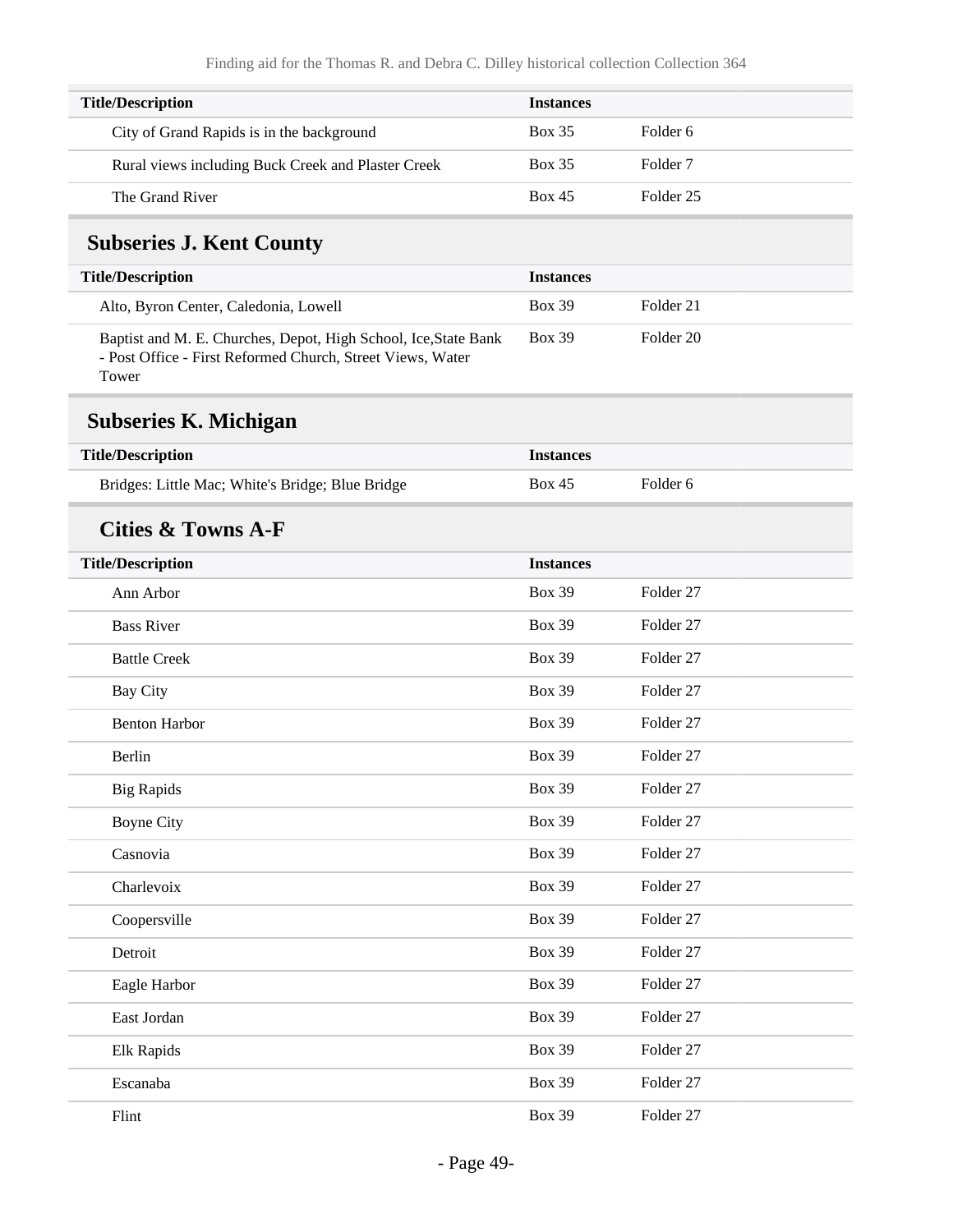| Frankfort                   | <b>Box 39</b> | Folder 27 |
|-----------------------------|---------------|-----------|
| Fremont                     | <b>Box 39</b> | Folder 27 |
| Detroit Souvenir card album | Box 46        | Folder 2  |
| Souvenir cards, Detroit     | <b>Box 46</b> | Folder 22 |

### **Cities & Towns G-Z**

| <b>Title/Description</b> | <b>Instances</b> |                      |  |
|--------------------------|------------------|----------------------|--|
| Gaylord                  | <b>Box 39</b>    | Folder 28            |  |
| <b>Grand Beach</b>       | <b>Box 39</b>    | Folder 28            |  |
| <b>Grand Haven</b>       | <b>Box 45</b>    | Folder 18            |  |
| Grant                    | <b>Box 39</b>    | Folder 28            |  |
| Greenville               | <b>Box 39</b>    | Folder 28            |  |
| Harbor Springs           | <b>Box 39</b>    | Folder 28            |  |
| Honor                    | <b>Box 39</b>    | Folder 28            |  |
| Howard City              | <b>Box 39</b>    | Folder 28            |  |
| Houghton Lake            | <b>Box 39</b>    | Folder 28            |  |
| Iron Mountain            | <b>Box 39</b>    | Folder 28            |  |
| Ishpeming                | <b>Box 39</b>    | Folder 28            |  |
| Kent City                | <b>Box 39</b>    | Folder <sub>28</sub> |  |
| Lansing                  | <b>Box 39</b>    | Folder 28            |  |
| Lapeer                   | <b>Box 39</b>    | Folder 28            |  |
| Menominee                | <b>Box 39</b>    | Folder 28            |  |
| Michillinda              | <b>Box 39</b>    | Folder <sub>28</sub> |  |
| Middleville              | <b>Box 39</b>    | Folder 28            |  |
| Muskegon                 | <b>Box 39</b>    | Folder 28            |  |
| Newaygo                  | <b>Box 39</b>    | Folder 28            |  |
| <b>Niles</b>             | <b>Box 39</b>    | Folder 28            |  |
| Paw Paw                  | <b>Box 39</b>    | Folder 28            |  |
| Ravenna                  | <b>Box 39</b>    | Folder 28            |  |
| Sanford                  | <b>Box 39</b>    | Folder 28            |  |
| Silver Lake              | <b>Box 39</b>    | Folder 28            |  |
| South Haven              | <b>Box 39</b>    | Folder 28            |  |
| Trufant                  | <b>Box 39</b>    | Folder 28            |  |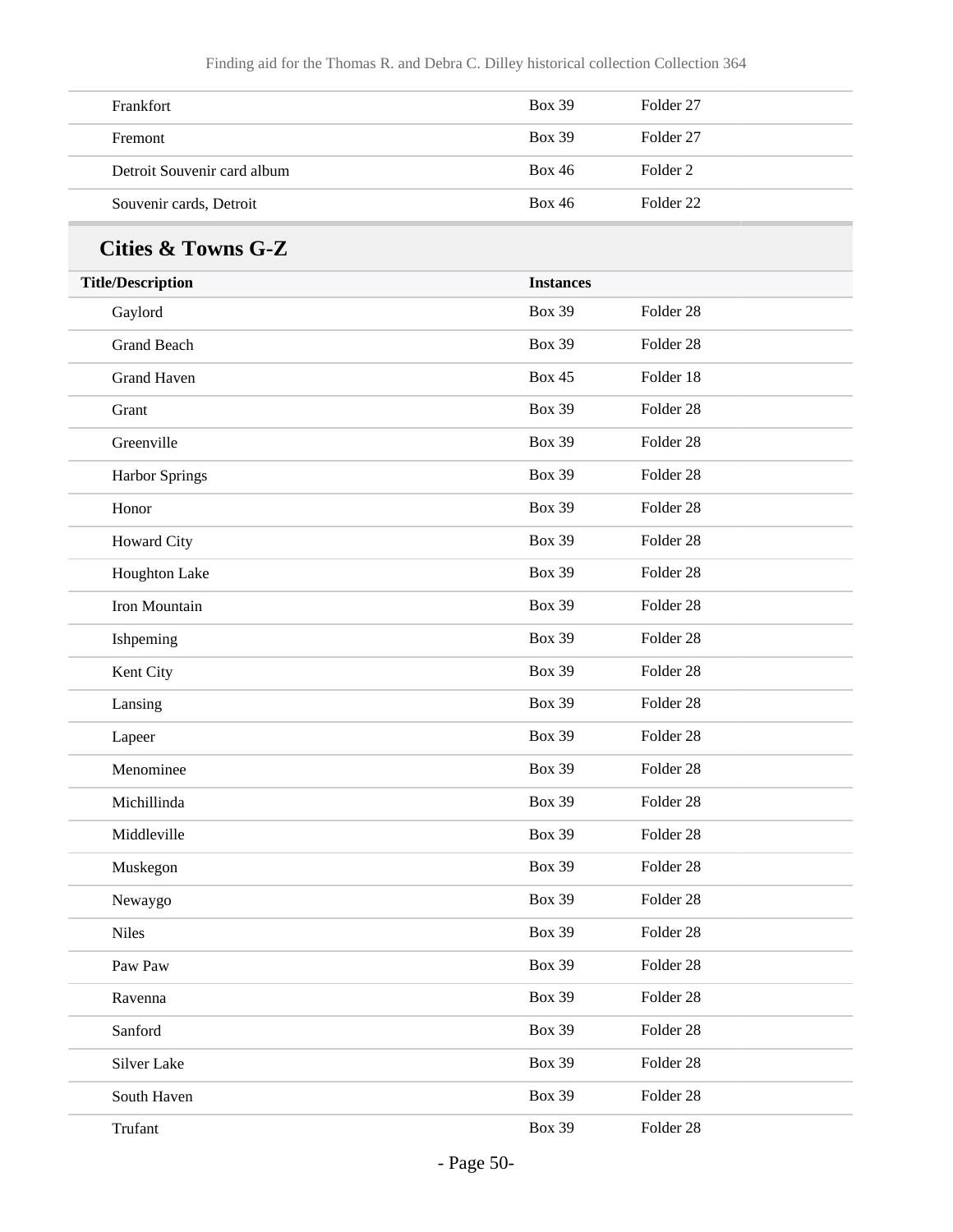| <b>Exaggeration Cards</b>                                                                         | <b>Box 39</b>    | Folder <sub>29</sub> |
|---------------------------------------------------------------------------------------------------|------------------|----------------------|
| Promotion                                                                                         | <b>Box 39</b>    | Folder <sub>29</sub> |
| Ships                                                                                             | <b>Box 39</b>    | Folder 29            |
| Birchmont Cabins on Lake Superior                                                                 | <b>Box 45</b>    | Folder 5             |
| Iron River, MI                                                                                    | <b>Box 45</b>    | Folder 31            |
| Sutton's Bay, 1907                                                                                | <b>Box 46</b>    | Folder 24            |
| Petoskey                                                                                          | <b>Box 45</b>    | Folder 38            |
| State Prison, Jackson, MI                                                                         | <b>Box 46</b>    | Folder <sub>23</sub> |
| <b>Counties</b>                                                                                   |                  |                      |
| Harbor scenes, Highland Park, Ships, State Park,                                                  | <b>Box 39</b>    | Folder <sub>22</sub> |
| <b>Ionia County</b>                                                                               |                  |                      |
| <b>Title/Description</b>                                                                          | <b>Instances</b> |                      |
| <b>Court House</b>                                                                                | <b>Box 39</b>    | Folder <sub>23</sub> |
| Fairgrounds                                                                                       | <b>Box 39</b>    | Folder <sub>23</sub> |
| <b>Grand River</b>                                                                                | <b>Box 39</b>    | Folder <sub>23</sub> |
| Memorial Library                                                                                  | <b>Box 39</b>    | Folder <sub>23</sub> |
| Old Fellows' Home                                                                                 | <b>Box 39</b>    | Folder <sub>23</sub> |
| Ypsilanti Reed Furniture                                                                          | <b>Box 39</b>    | Folder <sub>23</sub> |
| <b>Jackson County</b>                                                                             |                  |                      |
| <b>Title/Description</b>                                                                          | <b>Instances</b> |                      |
| Penitentiary                                                                                      | <b>Box 39</b>    | Folder 23            |
| <b>YWCA</b>                                                                                       | <b>Box 39</b>    | Folder 23            |
| Beach Scenes, Bridge - proposed, Ferry Dock, State Park,<br>Stimpson House, Teysen's Food & Gifts | <b>Box 39</b>    | Folder 24            |
| Locks and Ships                                                                                   | <b>Box 39</b>    | Folder 25            |
| Calvary and Congregational Churches, Helvetia Milk, Library,<br>Schoolhouse, Superior St.         | <b>Box 39</b>    | Folder 26            |
| Macatawa Park Panorama                                                                            | <b>Box 45</b>    | Folder 33            |
| Michigan Fair 1907                                                                                | <b>Box 45</b>    | Folder 34            |
| Ottawa Beach, MI                                                                                  | <b>Box 45</b>    | Folder 37            |
| U of M panorama                                                                                   | <b>Box 45</b>    | Folder 41            |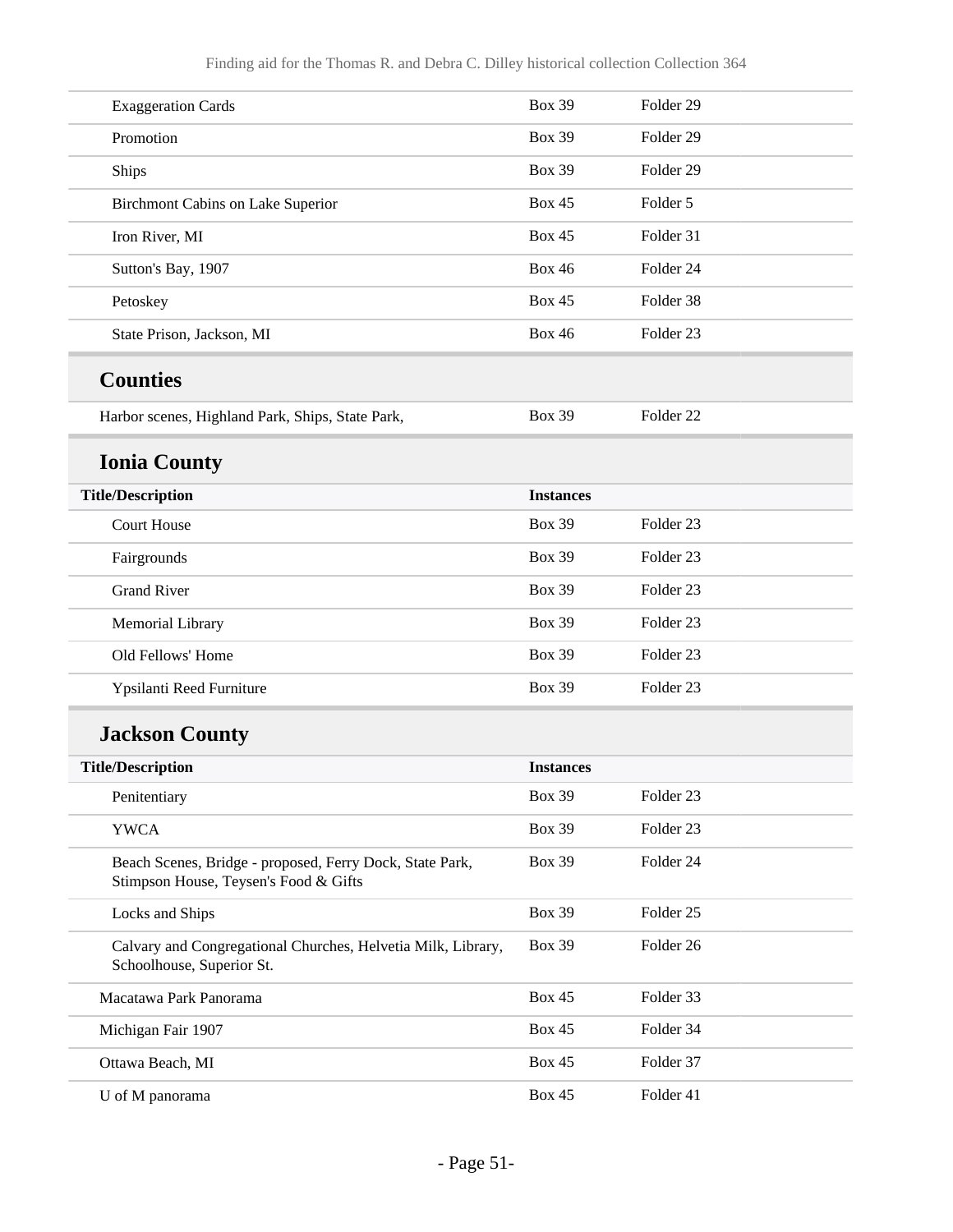| <b>Title/Description</b>                         | <b>Instances</b> |                     |
|--------------------------------------------------|------------------|---------------------|
| American Laundry                                 | <b>Box 38</b>    | Folder <sub>2</sub> |
| <b>Commercial Savings</b>                        | <b>Box 38</b>    | Folder <sub>2</sub> |
| De La Mater Drugs                                | <b>Box 38</b>    | Folder <sub>2</sub> |
| Donker                                           | <b>Box 38</b>    | Folder <sub>2</sub> |
| Mol & Seborg Coal                                | <b>Box 38</b>    | Folder <sub>2</sub> |
| G.R. Furniture Agency                            | <b>Box 38</b>    | Folder <sub>2</sub> |
| G.R. Plaster                                     | <b>Box 38</b>    | Folder <sub>2</sub> |
| Mrs. B. M. Gregory Hat Shop                      | <b>Box 38</b>    | Folder <sub>2</sub> |
| Miller & Harris Furniture                        | <b>Box 38</b>    | Folder <sub>2</sub> |
| Peter Hoek                                       | <b>Box 38</b>    | Folder <sub>2</sub> |
| P & W Quality                                    | <b>Box 38</b>    | Folder <sub>2</sub> |
| Scott-Zoet Lumber                                | <b>Box 38</b>    | Folder <sub>2</sub> |
| John G. Steketee Druggist                        | <b>Box 38</b>    | Folder <sub>2</sub> |
| <b>Glitter Cards</b>                             | <b>Box 38</b>    | Folder <sub>3</sub> |
| <b>Gold Frame</b>                                | <b>Box 38</b>    | Folder 4            |
| <b>Grand Rapids National Bank</b>                | <b>Box 38</b>    | Folder 5            |
| Iris - The Civic Flower of Grand rapids          | <b>Box 38</b>    | Folder 6            |
| Mezzograph (White Frame)                         | <b>Box 38</b>    | Folder <sub>7</sub> |
| Tuck/Boston Store: John Ball Park Birds-Eye View | <b>Box 38</b>    | Folder 10           |
| <b>Butterworth Hospital</b>                      | <b>Box 38</b>    | Folder 10           |
| <b>Canal Street</b>                              | <b>Box 38</b>    | Folder 10           |
| <b>Grand Rapids Post Office</b>                  | <b>Box 38</b>    | Folder 10           |
| North Park Pavilion                              | <b>Box 38</b>    | Folder 10           |
| Ottawa Beach                                     | <b>Box 38</b>    | Folder 10           |
| Soldiers' Home                                   | <b>Box 38</b>    | Folder 10           |
| Women's Suffrage postcards                       | <b>Box 46</b>    | Folder 34           |
| <b>Taft Political postcard</b>                   | <b>Box 46</b>    | Folder 32           |
| Christmas Cards                                  | <b>Box 45</b>    | Folder 10           |
| Misc.                                            | <b>Box 45</b>    | Folder 35           |
| Headless character cartoons                      | <b>Box 45</b>    | Folder 29           |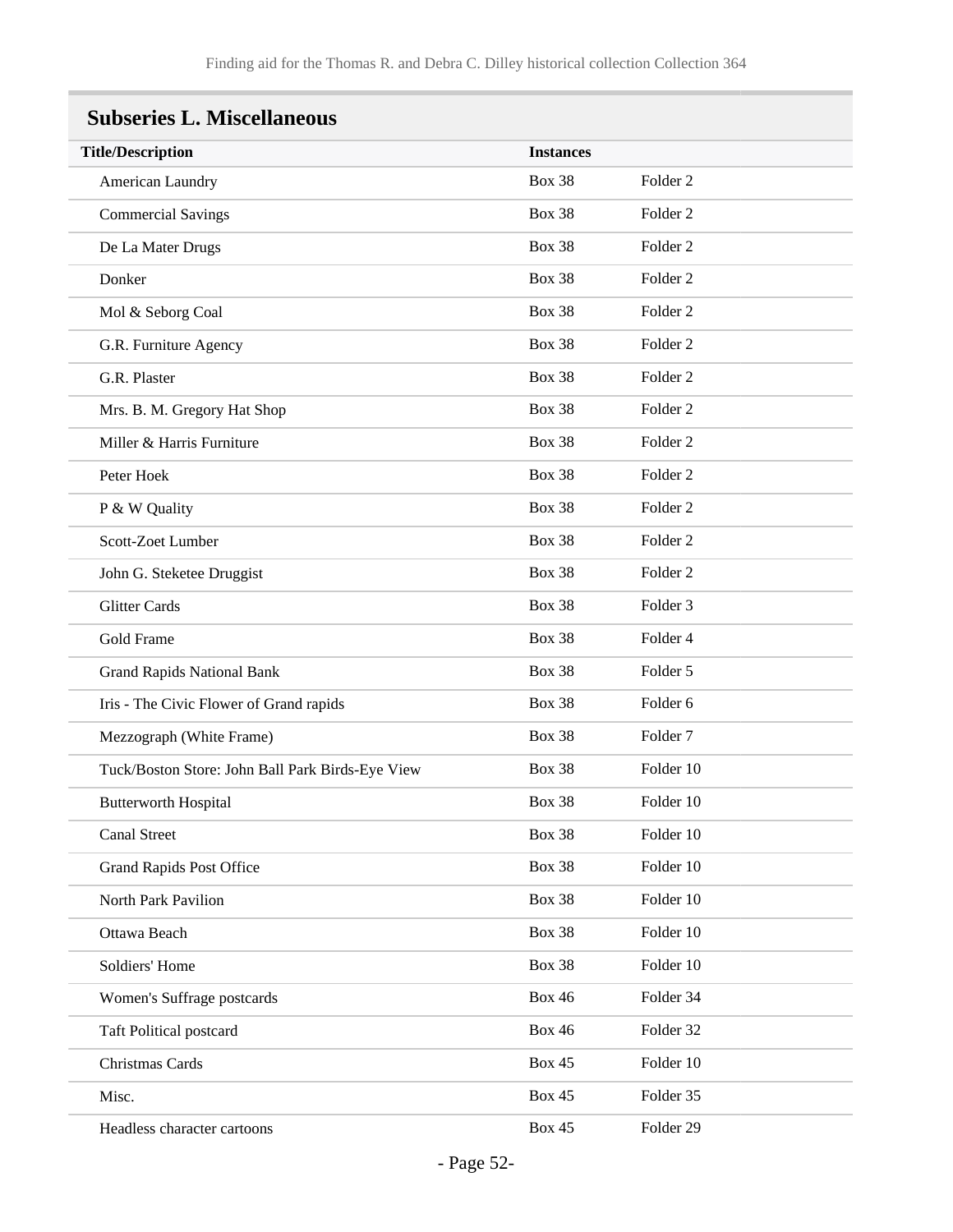| Dog with boy (James Bay Co.)                         | <b>Box 45</b> | Folder 13 |
|------------------------------------------------------|---------------|-----------|
| James A. Scully Victorian home postcards, circa 1913 | <b>Box 46</b> | Folder 10 |

## **Subseries M. Grand Rapids Organizations**

### **Clubs**

| <b>Title/Description</b>                  | <b>Instances</b> |                     |
|-------------------------------------------|------------------|---------------------|
| G.R. Woman's Club                         | <b>Box 35</b>    | Folder 8            |
| LO.O.F.                                   | <b>Box 35</b>    | Folder 8            |
| Knights of Columbus                       | <b>Box 35</b>    | Folder <sub>8</sub> |
| Ladies Literary                           | <b>Box 35</b>    | Folder <sub>8</sub> |
| National Guard Armory                     | <b>Box 35</b>    | Folder 8            |
| Peninsular Club                           | <b>Box 35</b>    | Folder 8            |
| A.B. Watson Woman's Relief                | <b>Box 35</b>    | Folder <sub>8</sub> |
| <b>Elks</b>                               |                  |                     |
| <b>Title/Description</b>                  | <b>Instances</b> |                     |
| View from the street and an interior view | <b>Box 35</b>    | Folder 9            |

#### **Masons**

| <b>Title/Description</b> | <b>Instances</b> |           |
|--------------------------|------------------|-----------|
| Knights Templar          | <b>Box 35</b>    | Folder 10 |
| Masonic Country Club     | <b>Box 35</b>    | Folder 10 |
| Masonic Home             | <b>Box 35</b>    | Folder 10 |
| Old and New Temple       | <b>Box 35</b>    | Folder 10 |
| Pythian Temple           | <b>Box 35</b>    | Folder 10 |

#### **YMCA**

| <b>Title/Description</b>      | <b>Instances</b> |           |
|-------------------------------|------------------|-----------|
| Old location, Pearl and Ionia | <b>Box 35</b>    | Folder 11 |
| New location, Library St.     | <b>Box 35</b>    | Folder 11 |
| Pere Marquette YMCA           | <b>Box 35</b>    | Folder 11 |

#### **YWCA**

| <b>Title/Description</b>    | Instances |           |
|-----------------------------|-----------|-----------|
| Exterior and interior views | Box 35    | Folder 12 |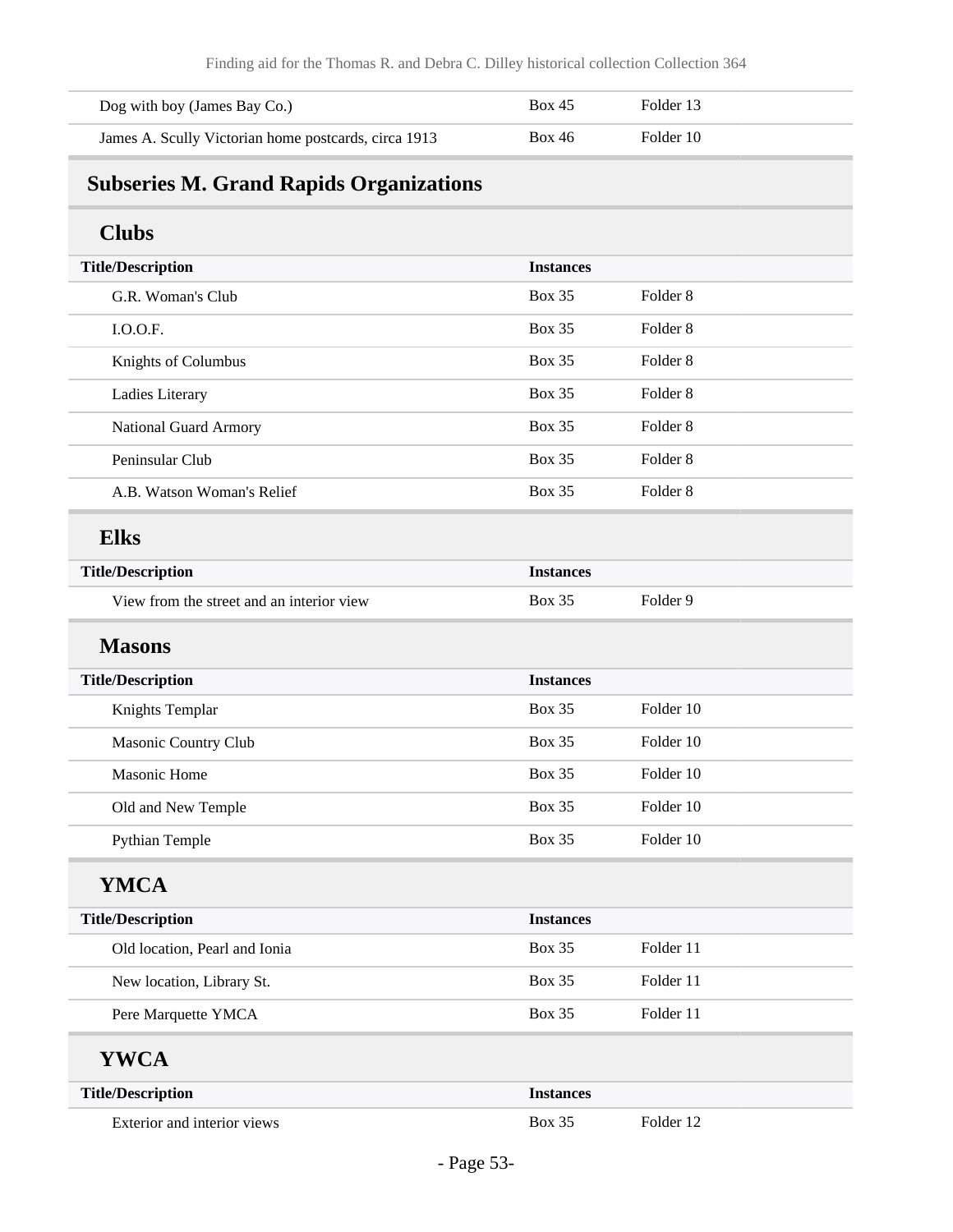#### **Subseries N. Grand Rapids People**

#### **Gerald & Betty Ford**

| <b>Title/Description</b>         | <i>Instances</i> |           |
|----------------------------------|------------------|-----------|
| Views as president, and of Betty | <b>Box 35</b>    | Folder 13 |

#### **Notable People & Groups**

| <b>Title/Description</b>                                                                                                                                         | <b>Instances</b> |           |
|------------------------------------------------------------------------------------------------------------------------------------------------------------------|------------------|-----------|
| Roger B. Chaffee                                                                                                                                                 | <b>Box 35</b>    | Folder 14 |
| Gus Grissom                                                                                                                                                      | <b>Box 35</b>    | Folder 14 |
| Ed White                                                                                                                                                         | <b>Box 35</b>    | Folder 14 |
| <b>Buck Barry</b>                                                                                                                                                | <b>Box 35</b>    | Folder 14 |
| Louis and Sophie Campau                                                                                                                                          | <b>Box 35</b>    | Folder 14 |
| <b>Thomas Ford</b>                                                                                                                                               | <b>Box 35</b>    | Folder 14 |
| <b>Stanley Ketchel</b>                                                                                                                                           | <b>Box 35</b>    | Folder 14 |
| Gordon Kibby                                                                                                                                                     | <b>Box 35</b>    | Folder 14 |
| <b>Bob Whitcomb</b>                                                                                                                                              | <b>Box 35</b>    | Folder 14 |
| Groups: American Insurance Union, Chippewa Redskins<br>Team, Creston Dance Orchestra, Furniture City Band, G.R.<br>Baseball Team 1906, Modern Woodmen of America | <b>Box 35</b>    | Folder 14 |

### **Subseries O. Recreation in Grand Rapids**

### **Country Clubs**

| <b>Title/Description</b> | <b>Instances</b>           |  |
|--------------------------|----------------------------|--|
| Blythfield               | Box 35<br>Folder 15        |  |
| Cascade Hills            | Box 35<br>Folder 15        |  |
| G. R. Boat and Canoe     | <b>Box 35</b><br>Folder 16 |  |
| Kent                     | Box 35<br>Folder 17        |  |
| Plainfield               | Folder 17<br><b>Box 35</b> |  |
| <b>Events</b>            |                            |  |

| <b>Title/Description</b> | <b>Instances</b> |           |
|--------------------------|------------------|-----------|
| Festival of the Arts     | <b>Box 45</b>    | Folder 14 |
| Homecoming 1910          | <b>Box 35</b>    | Folder 19 |

Sixth Ward Annual Field Day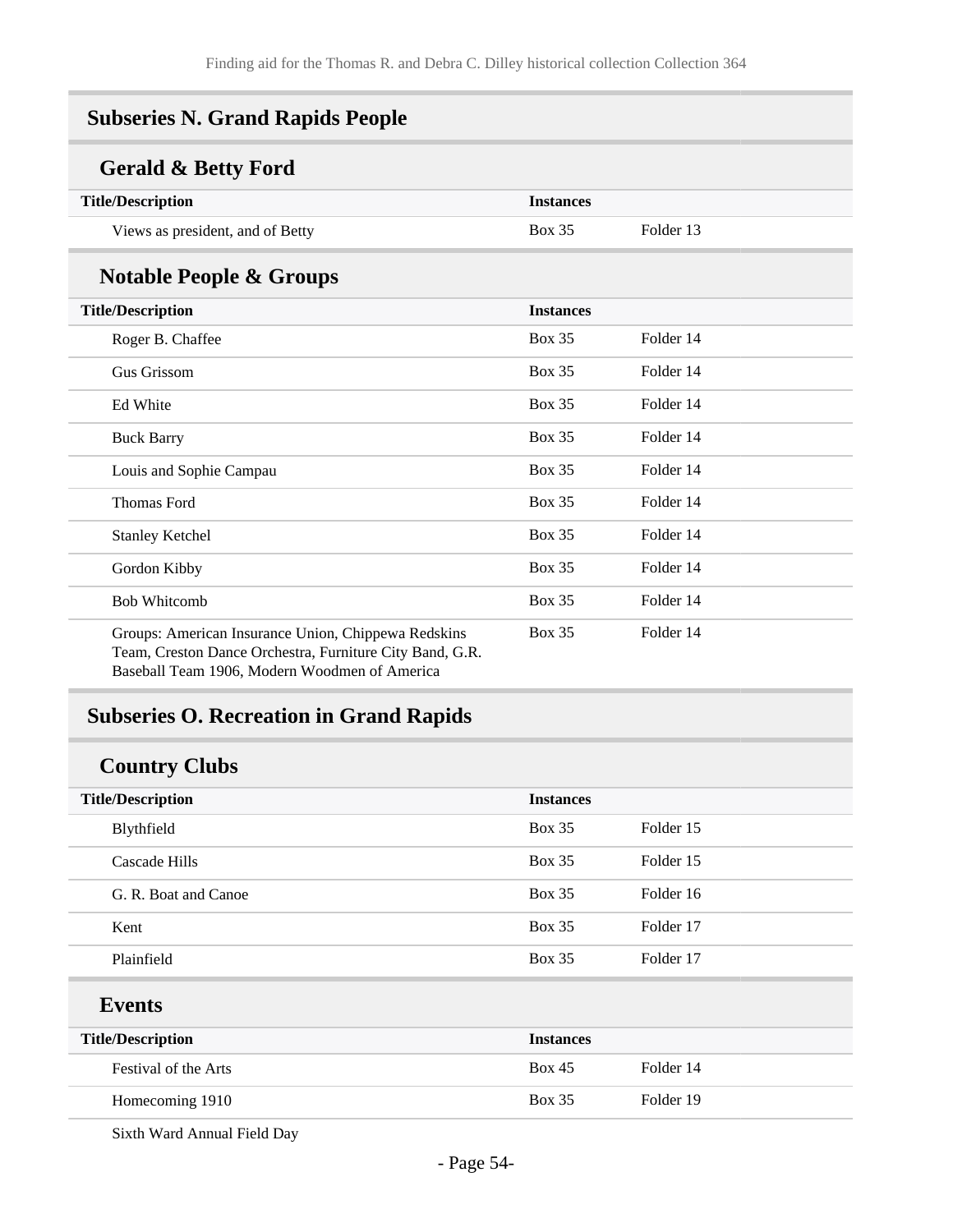|                                        | <b>Box 35</b>    | Folder 18            |
|----------------------------------------|------------------|----------------------|
| West Michigan State Fair               | <b>Box 35</b>    | Folder 18            |
| <b>Parks</b>                           |                  |                      |
| <b>Title/Description</b>               | <b>Instances</b> |                      |
| Campau                                 | <b>Box 36</b>    | Folder 11            |
| Crescent                               | <b>Box 36</b>    | Folder 12            |
| Dwight Lydell                          | <b>Box 36</b>    | Folder 21            |
| <b>Fish Hatcheries</b>                 | <b>Box 36</b>    | Folder 13            |
| Franklin                               | <b>Box 36</b>    | Folder 21            |
| Fulton St., old, fountain              | <b>Box 36</b>    | Folder 14            |
| Fulton St. old, statues                | <b>Box 36</b>    | Folder 15            |
| Fulton St., veterans memorials         | <b>Box 36</b>    | Folder 16            |
| Garfield                               | <b>Box 36</b>    | Folder 21            |
| Highland, Lookout, & Monument Parks    | <b>Box 36</b>    | Folder 17            |
| <b>Indian Mounds</b>                   | <b>Box 36</b>    | Folder 21            |
| Jenison                                | <b>Box 36</b>    | Folder 21            |
| John Ball, animals                     | <b>Box 35</b>    | Folder 20            |
| John Ball, bridges                     | <b>Box 35</b>    | Folder 21            |
| John Ball, buildings, greenhouse       | <b>Box 35</b>    | Folder <sub>22</sub> |
| John Ball, buildings, pavilion         | <b>Box 35</b>    | Folder <sub>23</sub> |
| John Ball, cages                       | <b>Box 35</b>    | Folder 24            |
| John Ball, drives, Glenwood            | <b>Box 35</b>    | Folder 25            |
| John Ball, drives, miscellaneous       | <b>Box 35</b>    | Folder 26            |
| John Ball, drives, miscellaneous       | Box 35           | Folder 27            |
| John Ball, entrance                    | <b>Box 36</b>    | Folder 1             |
| John Ball, fountain                    | <b>Box 36</b>    | Folder <sub>2</sub>  |
| John Ball, grotto                      | <b>Box 36</b>    | Folder 3             |
| John Ball, statue                      | <b>Box 36</b>    | Folder 4             |
| John Ball, stairways                   | <b>Box 36</b>    | Folder 5             |
| John Ball, views in park               | <b>Box 36</b>    | Folder 6             |
| John Ball, views of and from park      | <b>Box 36</b>    | Folder <sub>7</sub>  |
| John Ball, water features w/structures | <b>Box 36</b>    | Folder <sub>8</sub>  |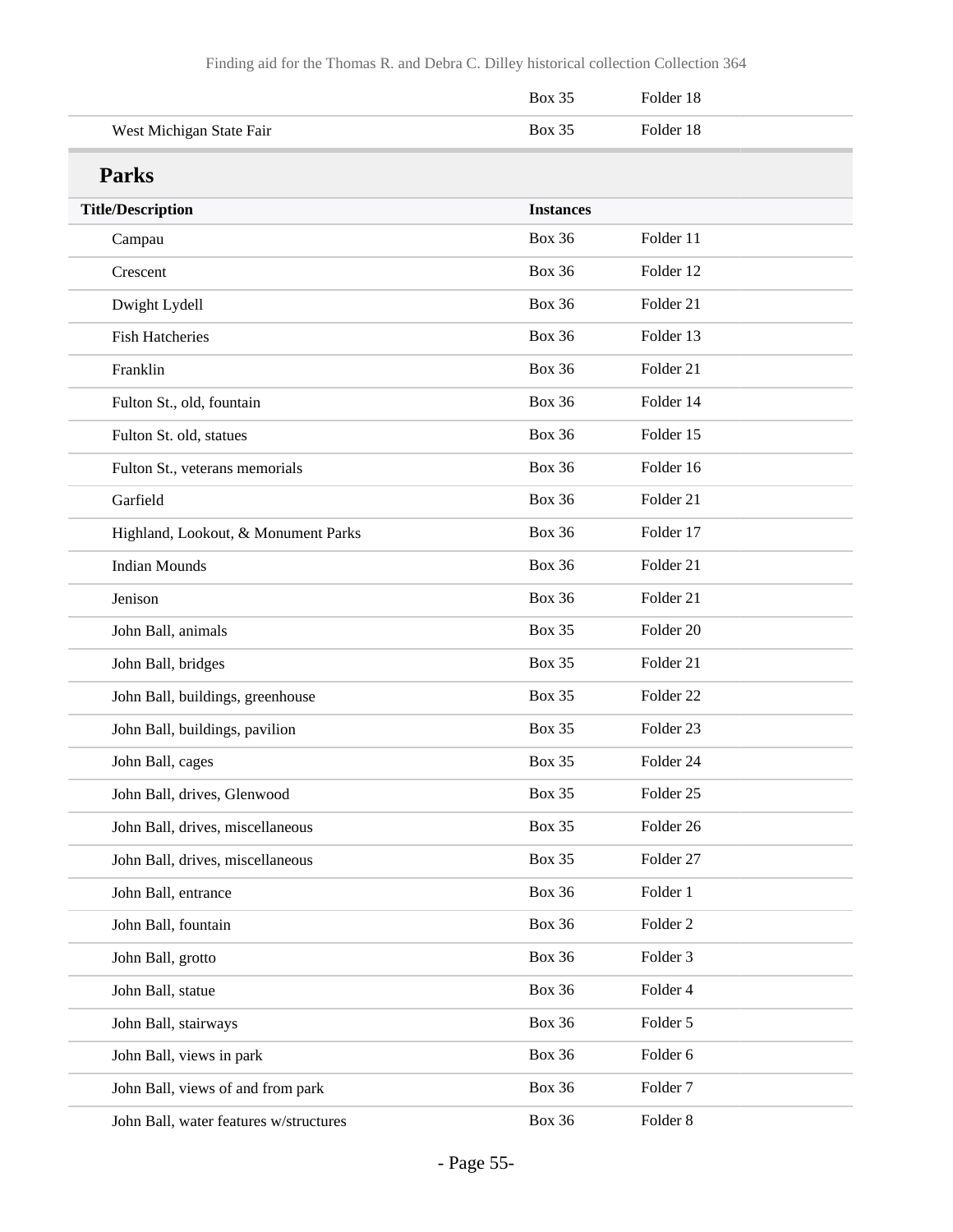| John Ball, water features w/swans                                                                                                        | <b>Box 36</b>    | Folder 9             |  |
|------------------------------------------------------------------------------------------------------------------------------------------|------------------|----------------------|--|
| John Ball, water features, wild                                                                                                          | <b>Box 36</b>    | Folder 10            |  |
| Johnson                                                                                                                                  | <b>Box 36</b>    | Folder 21            |  |
| Lincoln                                                                                                                                  | <b>Box 36</b>    | Folder 18            |  |
| North Park, pavilion                                                                                                                     | <b>Box 36</b>    | Folder 19            |  |
| North Park, Grand River                                                                                                                  | <b>Box 36</b>    | Folder 20            |  |
| Richmond                                                                                                                                 | <b>Box 36</b>    | Folder 21            |  |
| <b>Theaters</b>                                                                                                                          |                  |                      |  |
| <b>Title/Description</b>                                                                                                                 | <b>Instances</b> |                      |  |
| <b>Empress</b>                                                                                                                           | <b>Box 36</b>    | Folder <sub>22</sub> |  |
| Majestic                                                                                                                                 | <b>Box 36</b>    | Folder <sub>22</sub> |  |
| Postcards (2): long postcards – one of the Majestic Theatre<br>Orchestra; one called the Lightening multiplier (multiplication<br>table) | <b>Box 42</b>    | Folder 46            |  |
| Regent                                                                                                                                   | <b>Box 36</b>    | Folder <sub>22</sub> |  |
| St. Cecelia                                                                                                                              | <b>Box 36</b>    | Folder <sub>22</sub> |  |
| Vista Drive-In                                                                                                                           | <b>Box 36</b>    | Folder <sub>22</sub> |  |

### **Subseries P. Grand Rapids Service Industry**

#### **Banks**

| <b>Title/Description</b>               | <b>Instances</b> |                     |
|----------------------------------------|------------------|---------------------|
| Calendar Cards from G.R. National Bank | <b>Box 37</b>    | Folder 4            |
| <b>Commercial Savings</b>              | <b>Box 37</b>    | Folder 3            |
| <b>Fourth National</b>                 | <b>Box 37</b>    | Folder 3            |
| <b>Grand Rapids Savings</b>            | <b>Box 37</b>    | Folder 2            |
| National City, old and new             | <b>Box 37</b>    | Folder 1            |
| Old Kent/Vandenberg Center             | <b>Box 37</b>    | Folder 3            |
| Old National                           | <b>Box 37</b>    | Folder 3            |
| Trust                                  | <b>Box 37</b>    | Folder <sub>2</sub> |
| <b>Hotels</b>                          |                  |                     |
| <b>Title/Description</b>               | <b>Instances</b> |                     |

Beltline Box 37 Folder 14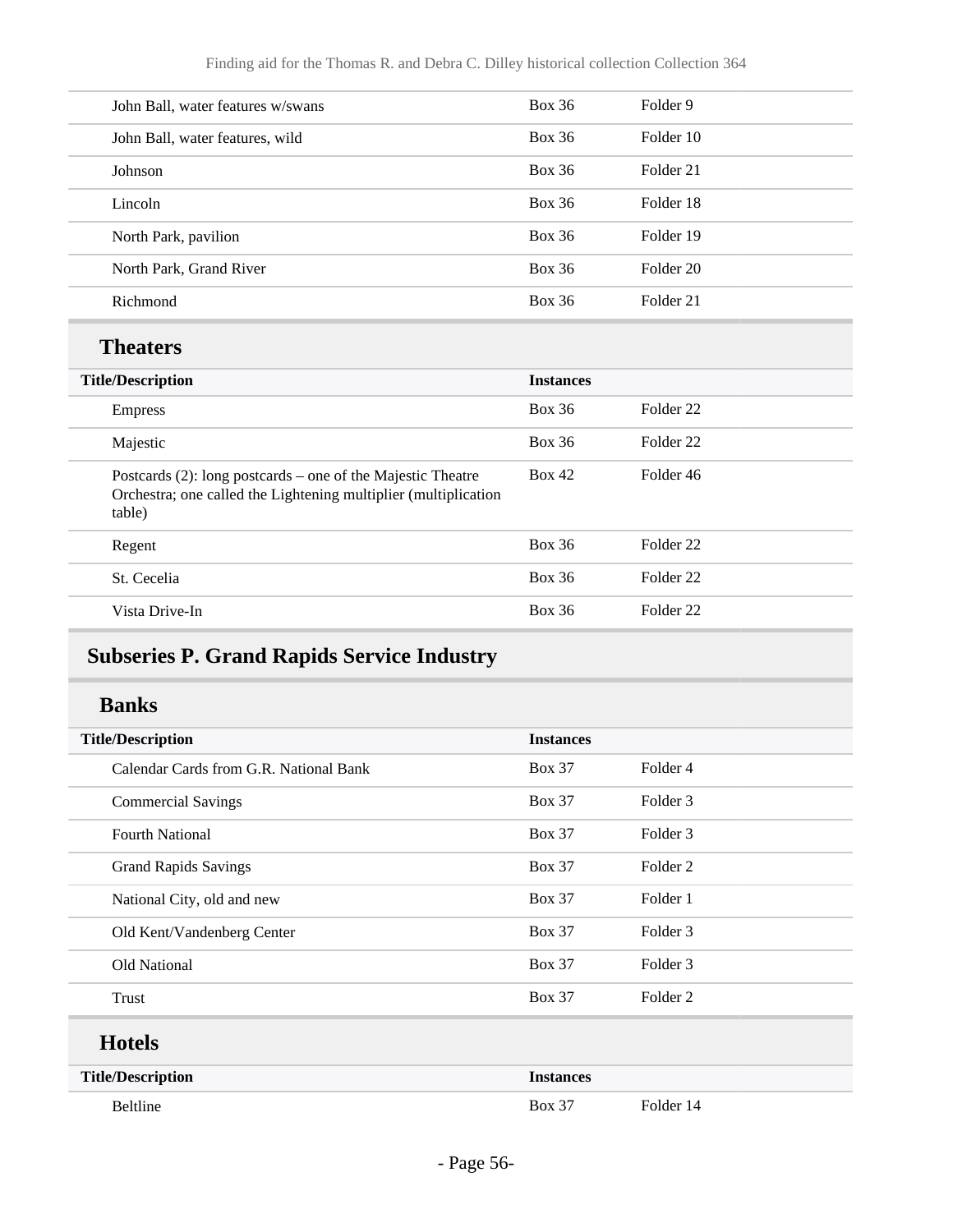| <b>Brikcrete</b>              | <b>Box 37</b>    | Folder 14           |
|-------------------------------|------------------|---------------------|
| Browning                      | <b>Box 37</b>    | Folder 13           |
| Casa Via                      | <b>Box 37</b>    | Folder 14           |
| Cascade                       | <b>Box 37</b>    | Folder 14           |
| Cody                          | <b>Box 37</b>    | Folder 5            |
| Crathmore                     | <b>Box 37</b>    | Folder 13           |
| Eagle                         | <b>Box 37</b>    | Folder 13           |
| Fountain's Tourist Court      | <b>Box 37</b>    | Folder 14           |
| Gateway                       | <b>Box 37</b>    | Folder 14           |
| Grand                         | <b>Box 37</b>    | Folder 14           |
| Green & White Cabins          | <b>Box 37</b>    | Folder 14           |
| Herkimer                      | <b>Box 37</b>    | Folder 13           |
| Hermitage                     | <b>Box 37</b>    | Folder 6            |
| Holiday Inn                   | <b>Box 37</b>    | Folder 14           |
| Jim Williams                  | <b>Box 37</b>    | Folder 14           |
| Livingston                    | <b>Box 37</b>    | Folder <sub>7</sub> |
| Maples Tourist Home           | <b>Box 37</b>    | Folder 14           |
| Mertens                       | <b>Box 37</b>    | Folder 13           |
| <b>Morton House</b>           | <b>Box 37</b>    | Folder <sub>8</sub> |
| Newton's Guest Home           | <b>Box 37</b>    | Folder 14           |
| Pantlind - old                | <b>Box 37</b>    | Folder 9            |
| Pantlind - new                | <b>Box 37</b>    | Folder 10           |
| Pantlind - new                | <b>Box 37</b>    | Folder 11           |
| Rowe                          | <b>Box 37</b>    | Folder 12           |
| Villa Motor Court             | <b>Box 37</b>    | Folder 14           |
| Windmill                      | <b>Box 37</b>    | Folder 14           |
| <b>Restaurants</b>            |                  |                     |
| <b>Title/Description</b>      | <b>Instances</b> |                     |
| Alt Heidelberg                | <b>Box 37</b>    | Folder 16           |
| Bauman's Cafe                 | <b>Box 37</b>    | Folder 15           |
| <b>Bylsma's Pancake House</b> | <b>Box 37</b>    | Folder 16           |
| Cafe Kern's                   | <b>Box 37</b>    | Folder 16           |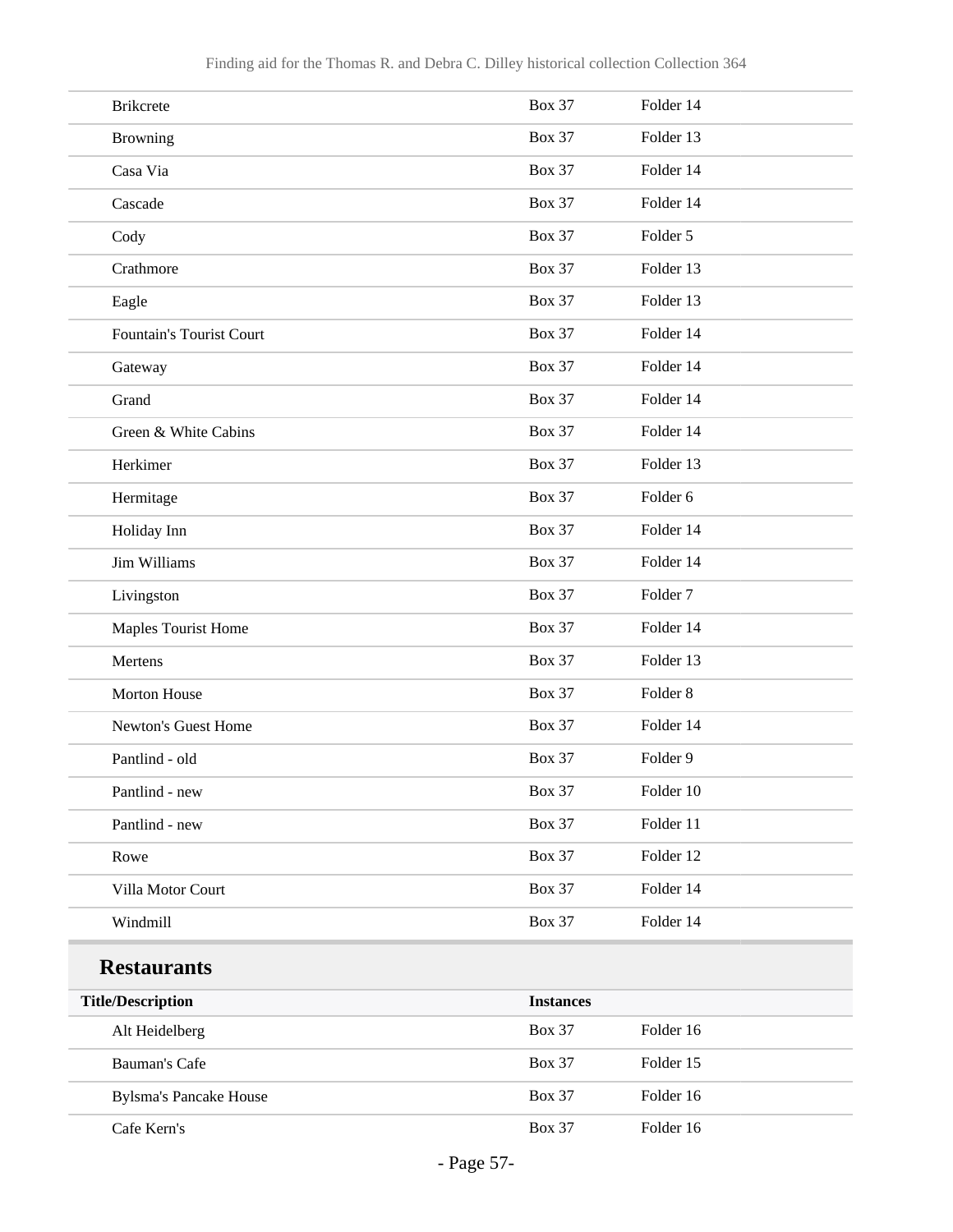| Cecil's Ranch House                                                            | <b>Box 37</b>    | Folder 16 |
|--------------------------------------------------------------------------------|------------------|-----------|
| <b>Charles Manor</b>                                                           | <b>Box 37</b>    | Folder 16 |
| Cherie Inn                                                                     | <b>Box 37</b>    | Folder 16 |
| Choals Bar                                                                     | <b>Box 37</b>    | Folder 16 |
| <b>Country House</b>                                                           | <b>Box 37</b>    | Folder 16 |
| Federal Square Grill                                                           | <b>Box 37</b>    | Folder 16 |
| Fingers                                                                        | <b>Box 37</b>    | Folder 15 |
| Granny's Kitchen                                                               | <b>Box 37</b>    | Folder 16 |
| Hannaford's                                                                    | <b>Box 37</b>    | Folder 15 |
| The Plantation                                                                 | <b>Box 37</b>    | Folder 16 |
| Postcards (2): fold out postcards, one of the Morton House's<br>Ye Olde Grille | <b>Box 42</b>    | Folder 48 |
| Schensul's                                                                     | <b>Box 37</b>    | Folder 15 |
| <b>Schmidt's Show Bar</b>                                                      | <b>Box 37</b>    | Folder 16 |
| Schnitzelbank                                                                  | <b>Box 37</b>    | Folder 15 |
| Schnitzelbank restaurant                                                       | <b>Box 45</b>    | Folder 40 |
| Scotties                                                                       | <b>Box 37</b>    | Folder 16 |
| Tea Garden Cafe                                                                | <b>Box 37</b>    | Folder 16 |
| Win Schuler's                                                                  | <b>Box 37</b>    | Folder 15 |
| <b>Media</b>                                                                   |                  |           |
| <b>Title/Description</b>                                                       | <b>Instances</b> |           |
| <b>Evening Press</b>                                                           | <b>Box 37</b>    | Folder 18 |
| G.R. Press                                                                     | <b>Box 37</b>    | Folder 18 |
| Herald                                                                         | <b>Box 37</b>    | Folder 18 |
| Radio Ads                                                                      | <b>Box 37</b>    | Folder 17 |
| Wood TV                                                                        | <b>Box 37</b>    | Folder 17 |
| <b>Miscellaneous</b>                                                           |                  |           |
| <b>Title/Description</b>                                                       | <b>Instances</b> |           |
| American Laundry                                                               | <b>Box 37</b>    | Folder 19 |
| <b>Baxter Laundry</b>                                                          | <b>Box 37</b>    | Folder 19 |
| <b>Citizens Telephone</b>                                                      | <b>Box 37</b>    | Folder 19 |

Economy Dye House Box 37 Folder 19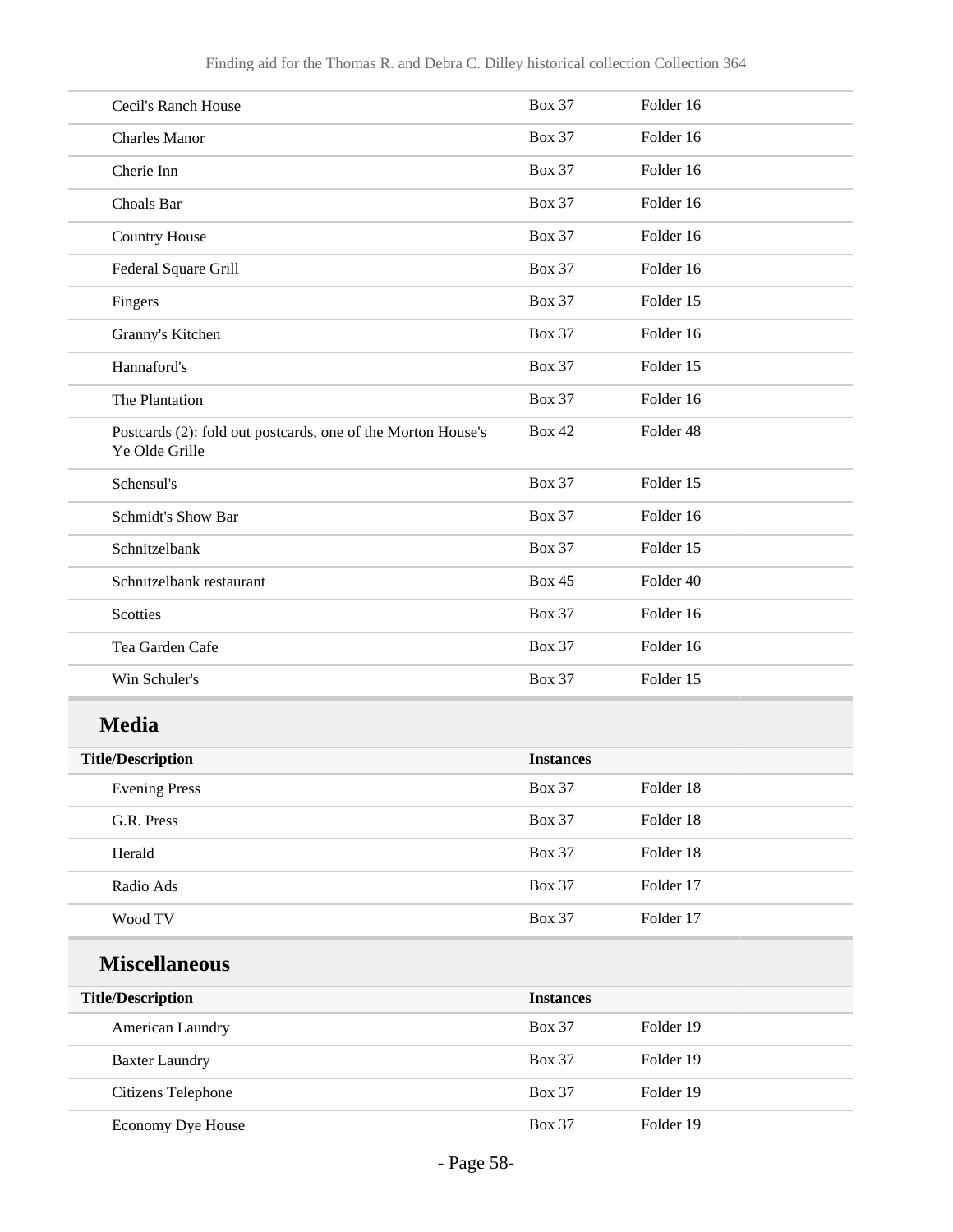| Michigan Telephone  | <b>Box 37</b> | Folder 19 |
|---------------------|---------------|-----------|
| Preferred Life      | <b>Box 37</b> | Folder 19 |
| Wells Exterminating | <b>Box 37</b> | Folder 19 |

## **Subseries Q. West Michigan Suburbs**

| <b>Title/Description</b>                                                                  | <b>Instances</b> |           |
|-------------------------------------------------------------------------------------------|------------------|-----------|
| Attractions - Circle Swing, Merry-g-round Building, Miniature<br>train                    | <b>Box 39</b>    | Folder 4  |
| Christian Reformed Church and school, School house, Street<br>and River Views             | <b>Box 39</b>    | Folder 17 |
| City Streets, Camp Lake                                                                   | <b>Box 39</b>    | Folder 19 |
| City Streets, Motor Courts, Rogue River                                                   | <b>Box 39</b>    | Folder 18 |
| Japanese Night                                                                            | <b>Box 39</b>    | Folder 5  |
| W.F. Bole's Dahlia Farm, Grand River near Ada, Street views,<br>Thornapple River near Ada | <b>Box 39</b>    | Folder 1  |

## **East Grand Rapids**

| <b>Title/Description</b>                                                                                    | <b>Instances</b> |                      |
|-------------------------------------------------------------------------------------------------------------|------------------|----------------------|
| Bathing Beaches - Rose's and Manhattan                                                                      | <b>Box 39</b>    | Folder 10            |
| Boat Clubs - Lakeside, Owashtanong                                                                          | <b>Box 39</b>    | Folder 11            |
| Boats on the lake - sailboats, rowboats                                                                     | <b>Box 39</b>    | Folder 12            |
| Channel to Reeds Lake, Views of Fisk Lake                                                                   | <b>Box 39</b>    | Folder 3             |
| House That Jack Built - William A. Jack, 2861Bonnell, later<br>owned by Charles M. Greenway                 | <b>Box 39</b>    | Folder 13            |
| Huber's, O'Keefe Sanitarium, Masonic Home, Phoenix Club                                                     | <b>Box 39</b>    | Folder <sub>2</sub>  |
| Leather Postcards (4): Steamer Watson on Reeds Lake; Police<br>Headquarters (2); St. Clair Hotel in Detroit | <b>Box 42</b>    | Folder 32            |
| Postcards (2): fold out cards, Ramona Theatre; Reeds Lake (2)                                               | <b>Box 42</b>    | Folder 54            |
| Postcards (2): more scenes: Ramona Park; New Bridge;<br>Lakeside Club                                       | Box 42           | Folder <sub>29</sub> |
| Postcards (4): 2 Reeds Lake women; 2 with ethnic cartoons                                                   | <b>Box 42</b>    | Folder 18            |
| Ramona Gardens Pavilion                                                                                     | <b>Box 39</b>    | Folder <sub>6</sub>  |
| Ramona Park (EGR): artisan well                                                                             | Box 45           | Folder 39            |
| <b>Roller Coasters</b>                                                                                      | <b>Box 39</b>    | Folder <sub>7</sub>  |
| Ships - Hazel, Ramona                                                                                       | <b>Box 39</b>    | Folder 14            |
| Ships - Watson                                                                                              | <b>Box 39</b>    | Folder 15            |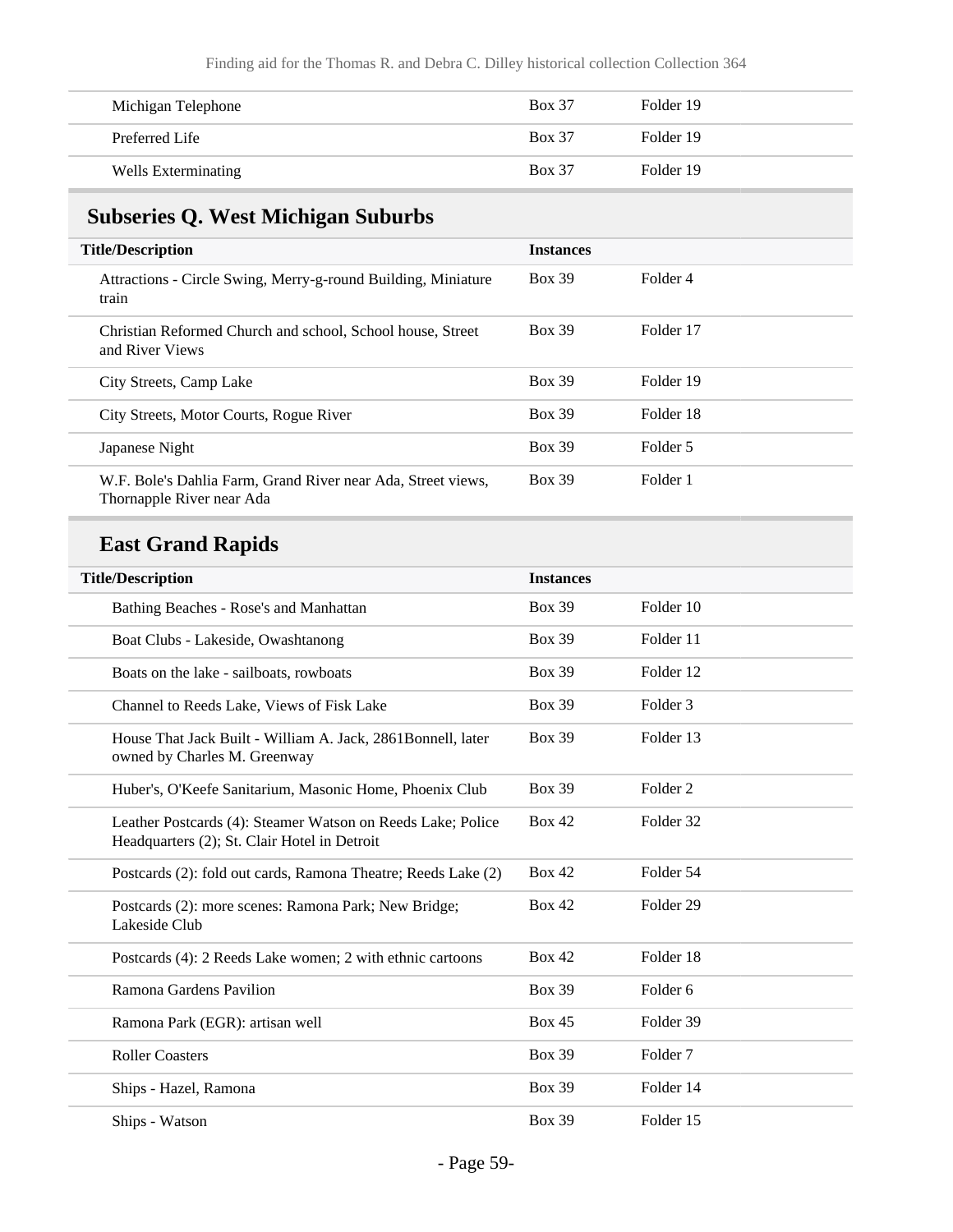| Theater Pavilion 1910 and after | <b>Box 39</b> | Folder 9  |
|---------------------------------|---------------|-----------|
| Theater Pavilion before 1910    | <b>Box 39</b> | Folder 8  |
| Western Shore                   | <b>Box 39</b> | Folder 16 |

# **Subseries R. Transportation**

#### **Airport**

| <b>Title/Description</b>                                            | <b>Instances</b> |                      |  |
|---------------------------------------------------------------------|------------------|----------------------|--|
| Kent County International Airport                                   | Box 45           | Folder 32            |  |
| Views of old airport at the end of Madison Ave. and new<br>location | <b>Box 37</b>    | Folder <sub>20</sub> |  |
| <b>Automobiles</b>                                                  |                  |                      |  |
| <b>Title/Description</b>                                            | <b>Instances</b> |                      |  |
| Greyhound Bus                                                       | <b>Box 37</b>    | Folder 21            |  |
| Jerry McSafety                                                      | <b>Box 37</b>    | Folder 21            |  |
| Jordan Buick                                                        | <b>Box 37</b>    | Folder <sub>21</sub> |  |
| Neal's Auto Repair                                                  | <b>Box 37</b>    | Folder 21            |  |
| Old Cars                                                            | <b>Box 37</b>    | Folder 21            |  |
| Reid Blickly Auto Co                                                | <b>Box 37</b>    | Folder 21            |  |
| Riorden Ford                                                        | <b>Box 37</b>    | Folder 21            |  |
| <b>Railroad</b>                                                     |                  |                      |  |
| <b>Title/Description</b>                                            | <b>Instances</b> |                      |  |
| <b>Grand Trunk Railroad</b>                                         | <b>Box 37</b>    | Folder <sub>22</sub> |  |
| <b>Union Depot/Station</b>                                          | <b>Box 37</b>    | Folder <sub>23</sub> |  |
| <b>Subseries S. Grand Rapids Buildings &amp; Landmarks</b>          |                  |                      |  |
| <b>Title/Description</b>                                            | <b>Instances</b> |                      |  |
| Alexander Calder Fine Arts Center                                   | <b>Box 45</b>    | Folder 1             |  |
| Amway – Center of Free Enterprise                                   | <b>Box 45</b>    | Folder <sub>2</sub>  |  |

Amway Grand (old Pantlind hotel) Box 45 Folder 3

Calder Plaza and Vandenberg Center **Box 45** Folder 8

City Centre Mall (new police station) Box 45 Folder 11

Civic Auditorium Box 45 Folder 12

Fish Ladder (J. Kinnebrew) Box 45 Folder 15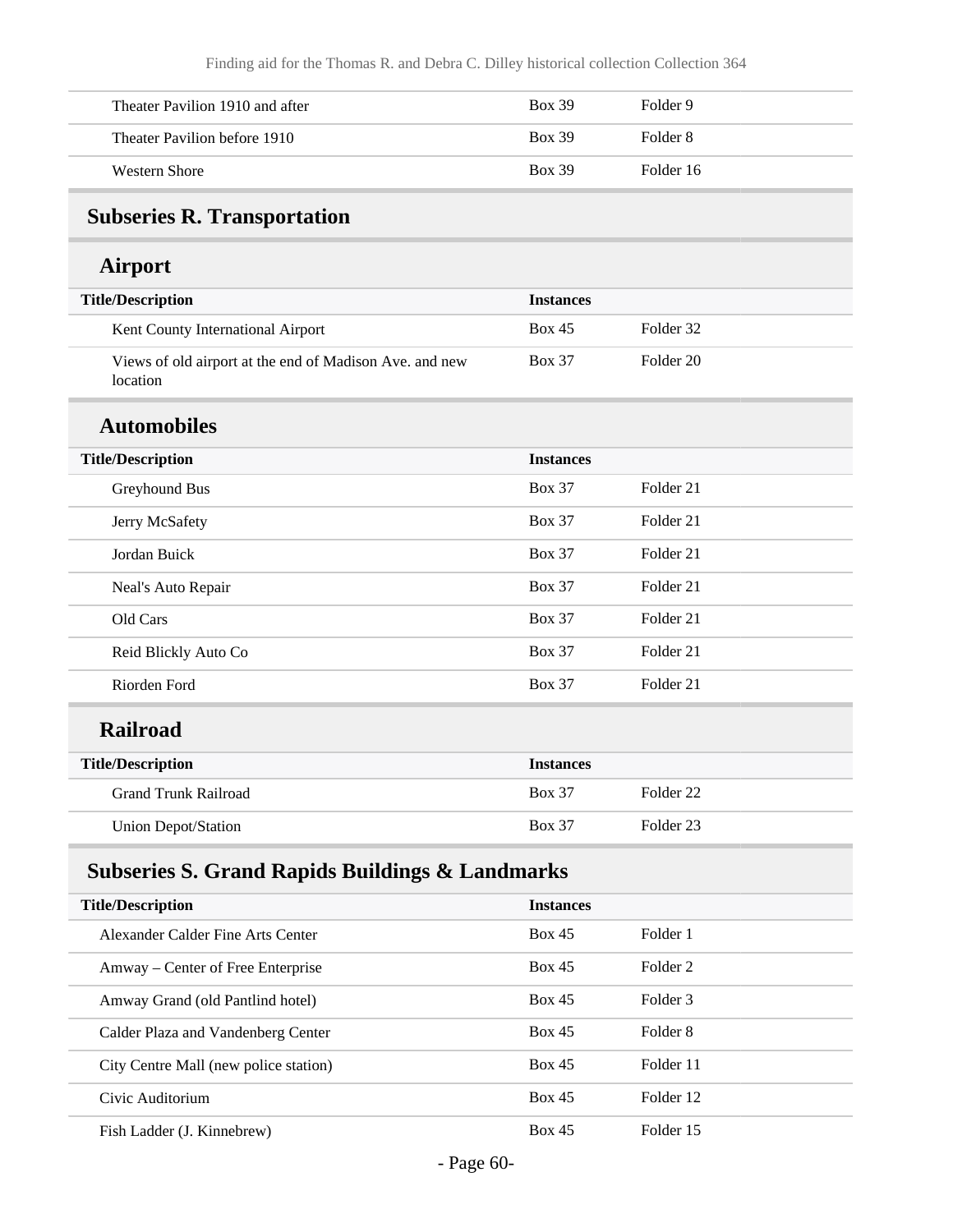| Gerald R. Ford Museum                                                                                                     | Box 45        | Folder 17 |
|---------------------------------------------------------------------------------------------------------------------------|---------------|-----------|
| Grand Rapids Press building                                                                                               | Box 45        | Folder 24 |
| Postcards (4): more Grand Rapids sites; Livingston Hotel;<br>Soldier's Monument; Fulton Park; Crescent Park; street views | Box 42        | Folder 28 |
| <b>McKay Tower</b>                                                                                                        | <b>Box 46</b> | Folder 9  |
| Postcards (4): Grand Rapids sites: city hall; library; court house;<br>Union station; St. Mary's; churches                | Box 42        | Folder 27 |
| Soldiers' Home, Souvenir cards                                                                                            | <b>Box 46</b> | Folder 14 |
| Veterans Memorial Park and Civil War Monument                                                                             | Box 45        | Folder 45 |
| Veterans of Foreign War                                                                                                   | Box 45        | Folder 44 |

#### **Subseries T. Other U.S. cities & landmarks**

| <b>Title/Description</b>                                 | <b>Instances</b> |           |
|----------------------------------------------------------|------------------|-----------|
| Independence National Historical Park – Philadelphia, PA | <b>Box 45</b>    | Folder 30 |
| United States Post Office                                | <b>Box 45</b>    | Folder 42 |
| U.S. scenes (various; black and white)                   | <b>Box 45</b>    | Folder 43 |
| Virginia Minnesota & Rainy Lake Co.                      | <b>Box 45</b>    | Folder 46 |

**^** [Return to Table of Contents](#page-1-0)

#### **Series IV. Scrapbooks.**

| <b>Title/Description</b>                                                                                           | <b>Instances</b> |
|--------------------------------------------------------------------------------------------------------------------|------------------|
| Plat map of downtown Grand Rapids, circa 1875                                                                      | Box 5            |
| General                                                                                                            |                  |
| Includes 86 hand drawn maps of the central and southern<br>downtown area, noting the dimensions of the streets and |                  |

downtown area, noting the dimensions of the streets and lots as well as the owner, tax information and sometimes property use.

#### **Rospatch Company scrapbooks**

#### **General**

Two volumes of sample labels from the Rospatch Company, Grand Rapids, Michigan, beginning in the 1920s and continuing until approximately 1960. These are samples of the product lines of the company, prepared for clothing, mattress and furniture manufacturers and retailers. (2008.092)

| <b>Title/Description</b>                                                        | <i><u><b>Instances</b></u></i> |
|---------------------------------------------------------------------------------|--------------------------------|
| SB1 Green with 51 pages of labeled and several blank pages,<br>some loose items | Box 2                          |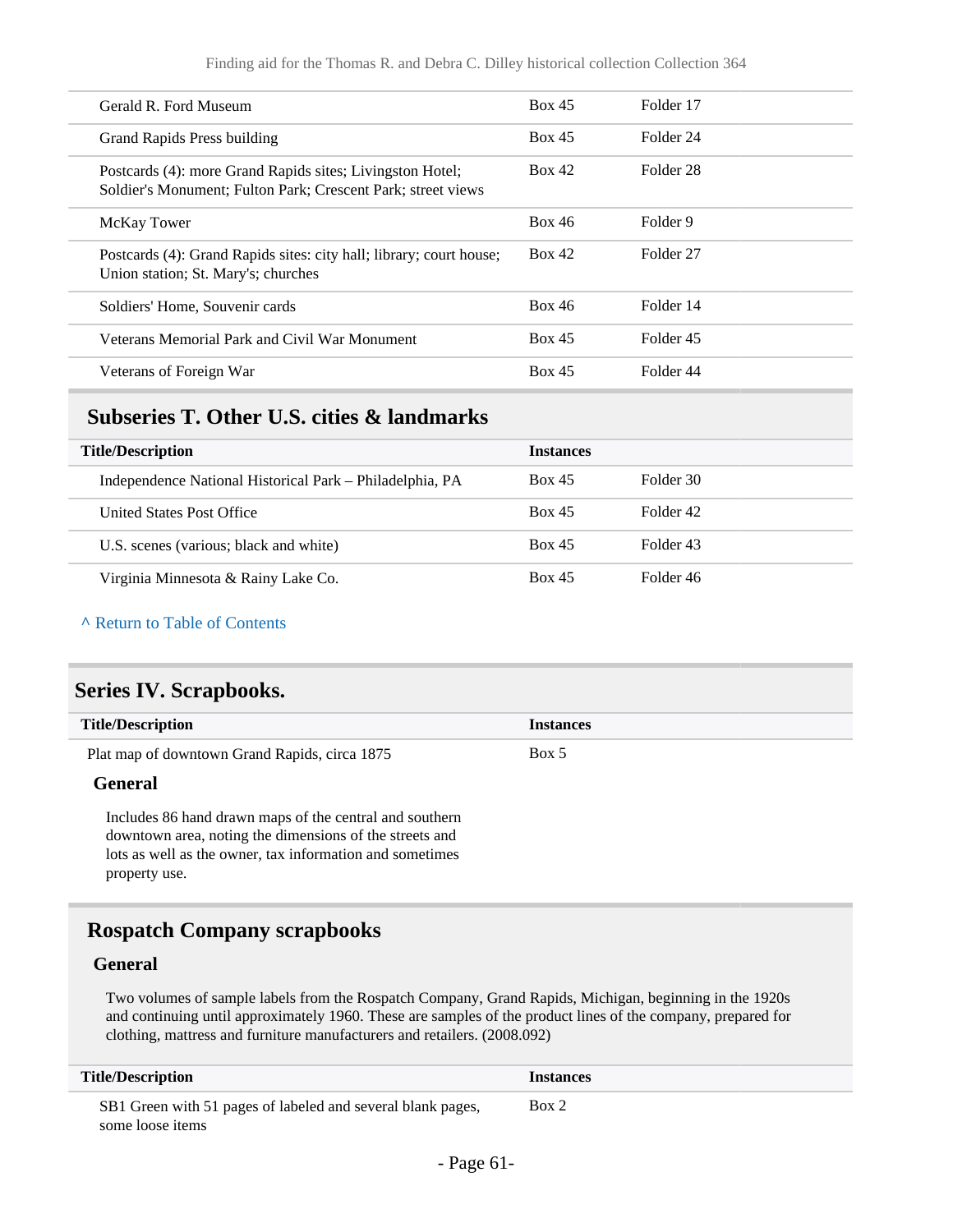| SB2 Faded marble paper boards, with 138 pages. | Box 2 |  |
|------------------------------------------------|-------|--|
|------------------------------------------------|-------|--|

# **Mary Louise Powers scrapbook**

#### **General**

University of Michigan, with select Grand Rapids items. (2008.092)

| <b>Title/Description</b>             | <b>Instances</b> |          |
|--------------------------------------|------------------|----------|
| Scrapbook                            | Box 4            |          |
| Research                             | $Box$ 3          | folder 3 |
| Loose items from scrapbook (8 items) | $Box$ 3          | folder 4 |

#### **Plays & Players: A Theatre-Goer's Record**

| <b>Title/Description</b>                                                                        | <b>Instances</b> |           |
|-------------------------------------------------------------------------------------------------|------------------|-----------|
| Scrapbook                                                                                       | <b>Box 12</b>    |           |
| <b>Loose</b> items                                                                              |                  |           |
| <b>Title/Description</b>                                                                        | <b>Instances</b> |           |
| Grand Rapids Orchestral Association Concerts; Central High<br>School recital program            | <b>Box 12</b>    | folder 1  |
| Mary Free Bed Guild Concerts. Armory                                                            | <b>Box 12</b>    | folder 2  |
| Mary Free Bed Guild Concerts. Powers Theatre                                                    | <b>Box 12</b>    | folder 3  |
| Mary Free Bed Guild Concerts. Regent Theatre                                                    | <b>Box 12</b>    | folder 4  |
| Master Artist Concert Course. Armory (1)                                                        | <b>Box 12</b>    | folder 5  |
| Powers Theatre (7)                                                                              | <b>Box 12</b>    | folder 6  |
| Regent Theatre (1)                                                                              | <b>Box 12</b>    | folder 7  |
| San Carlo Grand Opera Co. Powers-Tyson                                                          | <b>Box 12</b>    | folder 8  |
| St. Cecilia Society (1)                                                                         | <b>Box 12</b>    | folder 9  |
| Miscellaneous Clippings                                                                         | <b>Box 12</b>    | folder 10 |
| Miscellaneous national programs.                                                                | <b>Box 12</b>    | folder 11 |
| Sarah Bernhardt program cover, with signature, possible<br>printed. "The Last Visit to America" | <b>Box 12</b>    | folder 12 |
| Le Bijou, Lake Drive at Wealthy. Movie Theater programs (2)                                     | Box 12           | folder 13 |

**^** [Return to Table of Contents](#page-1-0)

#### **Series V. Ephemera**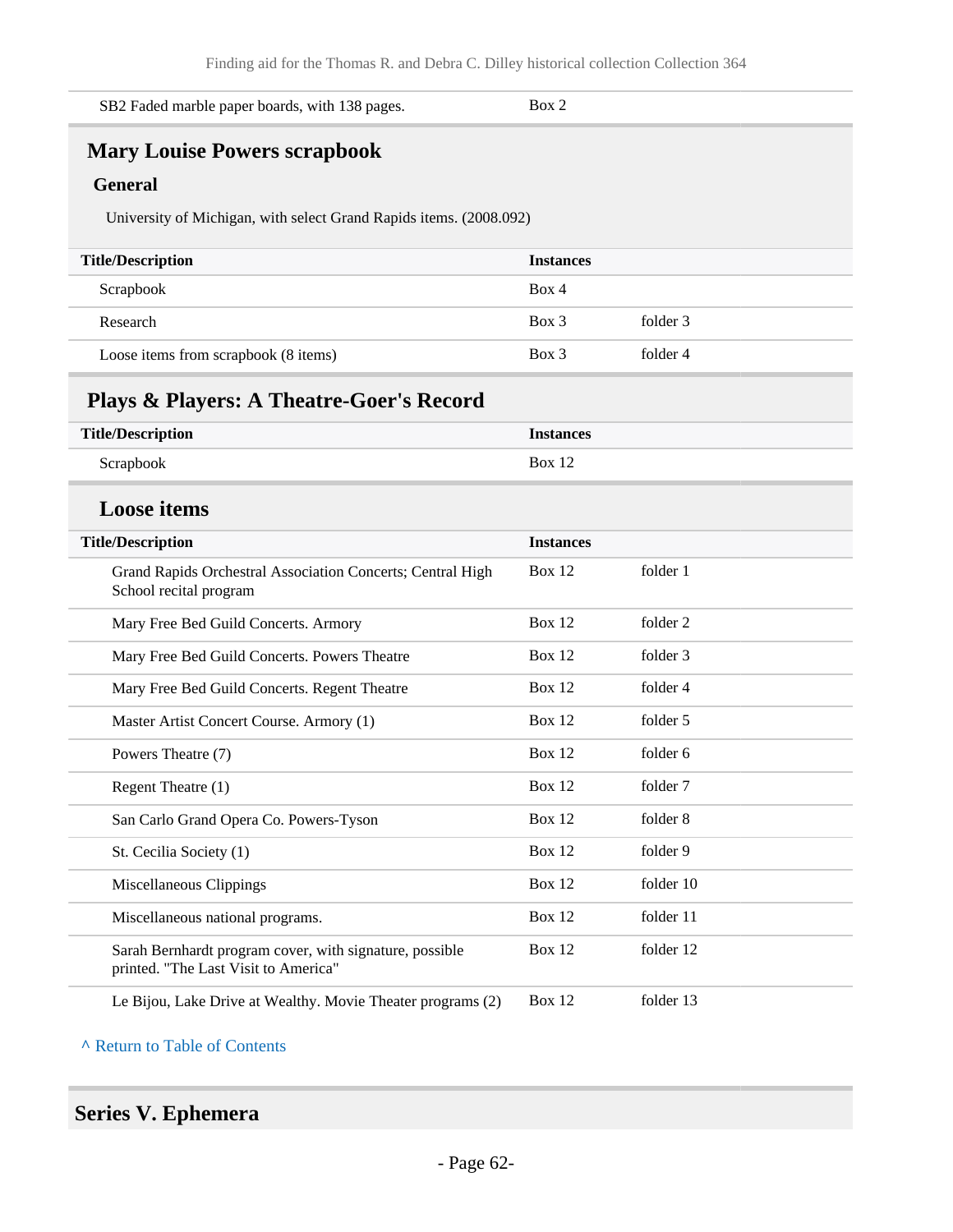## **Baseball Trading Cards [baseball cards]**

| <b>Title/Description</b>                                                                                                                                                                                                                                        | <b>Instances</b> |                     |
|-----------------------------------------------------------------------------------------------------------------------------------------------------------------------------------------------------------------------------------------------------------------|------------------|---------------------|
| Anita Foss. Grand Rapids Chicks (2008.092.2, Dilley no. 63)                                                                                                                                                                                                     | Box 3            | folder 5            |
| Inez "Lefty" Voyce. Grand Rapids Chicks (2008.092.2, Dilley<br>no. 62)                                                                                                                                                                                          | Box 3            | folder 5            |
| Salesman's book with images of furniture and brief descriptions<br>of items, for unknown Grand Rapids manufacturer, circa 1935 (2)<br>(2008.092.2)                                                                                                              | Box 3            | folder $1,2$        |
| Ribbon: Sound Money Ribbon, dated Nov 2, 1896                                                                                                                                                                                                                   | <b>Box 44</b>    | Folder 1            |
| Ribbon: Grand Rapids School Alumni Association Ribbon, dated<br>June 29, 1888                                                                                                                                                                                   | <b>Box 44</b>    | Folder 1            |
| Ribbon: Kent County Sunday School, Rally Day, June 28, 1894                                                                                                                                                                                                     | <b>Box 44</b>    | Folder 1            |
| Ribbon: C.S.A.R.A/S.W.A.R.A. Grand Rapids Boat & Canoe<br>Club, Peoria ILL, July 16-19, 1913                                                                                                                                                                    | <b>Box 44</b>    | Folder 1            |
| Ribbon: Farrell & Host company, n.d. (2)                                                                                                                                                                                                                        | <b>Box 44</b>    | Folder 1            |
| Ribbon: Madison Square Entertainment Committee, June 28, 1910                                                                                                                                                                                                   | <b>Box 44</b>    | Folder 1            |
| Bissell carpet sweeper booklet, n.d.                                                                                                                                                                                                                            | <b>Box 44</b>    | Folder <sub>2</sub> |
| Bissell carpet sweeper sales leaf; n.d.                                                                                                                                                                                                                         | <b>Box 44</b>    | Folder <sub>2</sub> |
| Bissell carpet sweeper bi-fold leaflet, Christmas sales n.d.                                                                                                                                                                                                    | <b>Box 44</b>    | Folder <sub>2</sub> |
| Voigt Milling Co.: price list, 1909                                                                                                                                                                                                                             | <b>Box 44</b>    | Folder 3            |
| Voigt Milling Co. Sales stationary (2 copies), n.d.                                                                                                                                                                                                             | <b>Box 44</b>    | folder 3            |
| Valley City Milling Co. Price list, 1924                                                                                                                                                                                                                        | <b>Box 44</b>    | folder 4            |
| Promotional leaflet, "Welcome" Merchants' week, 1908                                                                                                                                                                                                            | <b>Box 44</b>    | folder 4            |
| Map of downtown Grand Rapids, promotional leaflet circa 1955                                                                                                                                                                                                    | <b>Box 44</b>    | folder 4            |
| Flyer for "Japanese Social" at First U.B. Church, n.d. "Come and<br>see the Japs."                                                                                                                                                                              | <b>Box 44</b>    | folder 5            |
| Quit Claim Deed, for sale of real property (Mill Lots F and G)<br>on the east side of the Grand River and west of Mill Street, Nov<br>1868. Includes Martin and Desdemona Sweet, Charles and Corrine<br>Comstick, and Richard Butterworth signatures. Original. | <b>Box 44</b>    | folder 5            |
| Decal/sticker, Ramona Gardens, n.d.                                                                                                                                                                                                                             | <b>Box 44</b>    | folder 6            |
| Story of the Leonard Cleanable, sales booklet, n.d. illustrated                                                                                                                                                                                                 | <b>Box 44</b>    | folder 6            |
| My booklet on the selection and care of refrigerators, by C.H.<br>Leonard, 1913, illustrated                                                                                                                                                                    | <b>Box 44</b>    | folder 6            |
| Pierian Club Roster (1946-1947)                                                                                                                                                                                                                                 | <b>Box 44</b>    | folder 7            |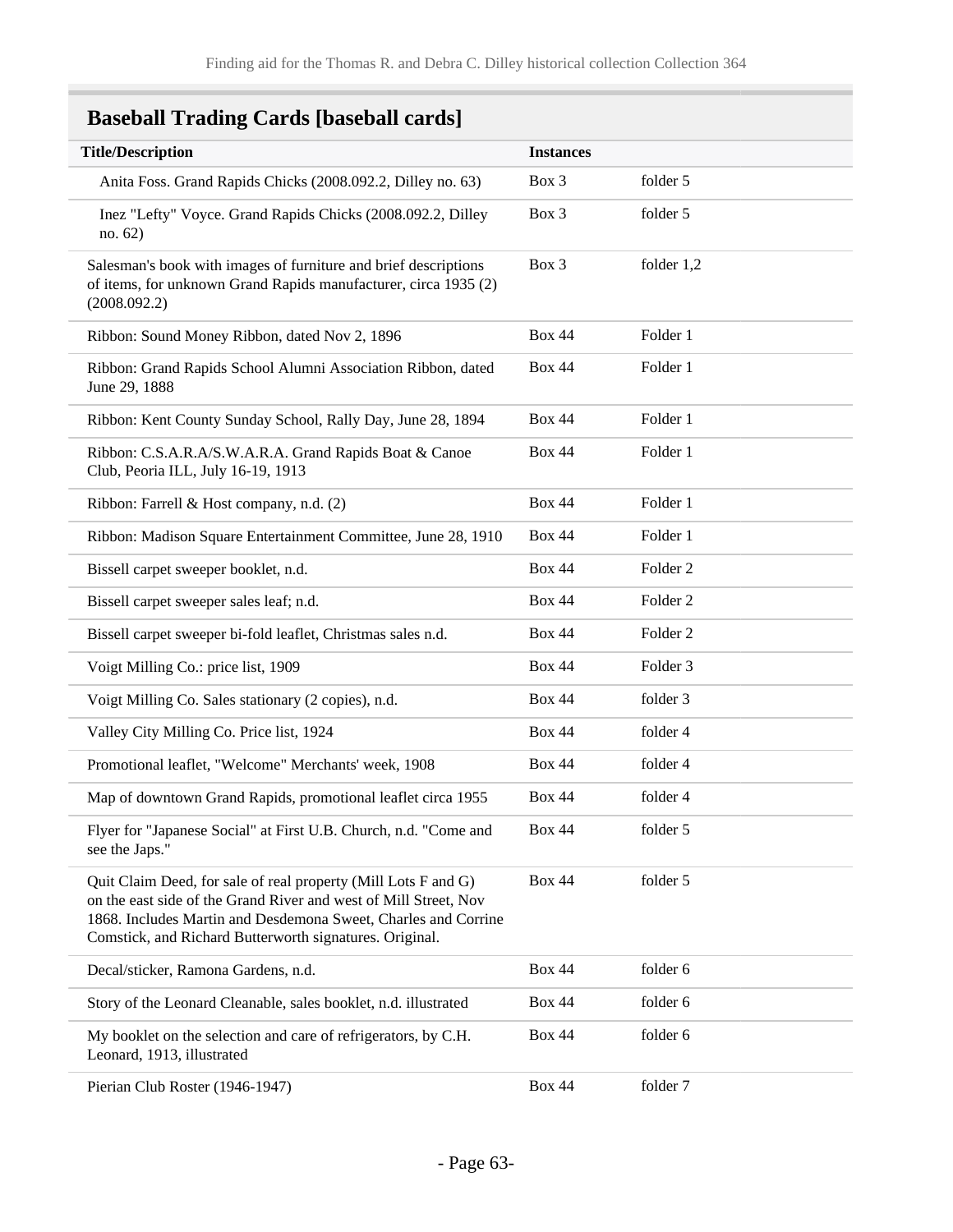| Packet of views titled "Miniature Local Views", 9 cards, circa<br>1910, with 8 of 9 views shites in the upper penninsula, one view<br>of Butterworth hospital | <b>Box 44</b> | Folder <sub>7</sub> |
|---------------------------------------------------------------------------------------------------------------------------------------------------------------|---------------|---------------------|
| Blank notebook from Breen and Halladay Fuel co. 1936                                                                                                          | <b>Box 44</b> | Folder <sub>7</sub> |
| Promotional card, Buick 1927, Thomas Lockerby Company                                                                                                         | <b>Box 44</b> | Folder <sub>8</sub> |
| Portrait, printed image, Paul Steketee, n.d.                                                                                                                  | <b>Box 44</b> | Folder <sub>8</sub> |
| Sales leaflet, Michigan Stove Company, Heyman Company,<br>Grand Rapids, n.d.                                                                                  | <b>Box 44</b> | Folder <sub>8</sub> |
| Price list, Alfred J. Brown Company Fruits and Vegetables, 1887                                                                                               | <b>Box 44</b> | Folder 9            |
| Packet of assorted views of Grand Rapids, n.d., 10 mini cards                                                                                                 | <b>Box 44</b> | Folder 9            |
| Stanley Ketchell cigarette card, mecca cigarettes, color images<br>with bio, n.d.                                                                             | <b>Box 44</b> | Folder 9            |
| Fragment, lith, two girls probably the top of a calendar, ca. 1900                                                                                            | <b>Box 44</b> | Folder 10           |
| Social Center Athletic League card, n.d.                                                                                                                      | <b>Box 44</b> | Folder 10           |
| Oak Hill Cemetery receipt for lot care, 1923                                                                                                                  | <b>Box 44</b> | Folder 10           |
| Christmas card, A.J. Brown Seed Co., n.d.                                                                                                                     | <b>Box 44</b> | Folder 11           |
| Decal V.I.B.C.A. Victory rally, July 21-24, 1942                                                                                                              | <b>Box 44</b> | Folder 11           |
| Commencement Booklet, Aldrich Memorial Deaconess Home<br>1906                                                                                                 | <b>Box 44</b> | Folder 11           |
| Political ad, James Mol, candidate for Alderman 6th ward, 1906                                                                                                | <b>Box 44</b> | Folder 11           |
| Photograph, circa 1900, unidentified but likely GR high school                                                                                                | <b>Box 44</b> | Folder 12           |
| Berkey & Gay furniture co. Tri-fold, n.d.                                                                                                                     | <b>Box 44</b> | Folder 12           |
| Souvenir of 1904 GR flood with photos                                                                                                                         | <b>Box 44</b> | Folder 12           |
| Grand Rapids Guard booklet, by-laws/membership, 1891                                                                                                          | <b>Box 44</b> | Folder 12           |
| Bissell Carpet sweeper stamp, circa 1910 (rare)                                                                                                               | <b>Box 44</b> | Folder 13           |
| Grand Opening Concert Friedrich Bro.'s music store, 1886                                                                                                      | <b>Box 44</b> | Folder 13           |
| Herpolsheimer Co. Shipping label, circa 1890s                                                                                                                 | <b>Box 44</b> | Folder 13           |
| Hotel Pantlind shipping label, n.d., circa 1913-1915                                                                                                          | <b>Box 44</b> | Folder 13           |
| Baseball picture, Grand Rapids Team-Central League, n.d.                                                                                                      | <b>Box 44</b> | Folder 14           |
| Games for Rainy Day promo booklet by Voigt Flour, n.d.                                                                                                        | <b>Box 44</b> | Folder 14           |
| Savings Pass Book, Farmers & Merchants 1919-1921                                                                                                              | <b>Box 44</b> | Folder 14           |
| Price List Montgomery, Haire & Giddings Lumber and Milling,<br>1883                                                                                           | <b>Box 44</b> | Folder 14           |
| Firemen's 6th annual ball invitation, 1888                                                                                                                    | <b>Box 44</b> | Folder 14           |

Miniature cloth sack, Voigt Milling Co., n.d.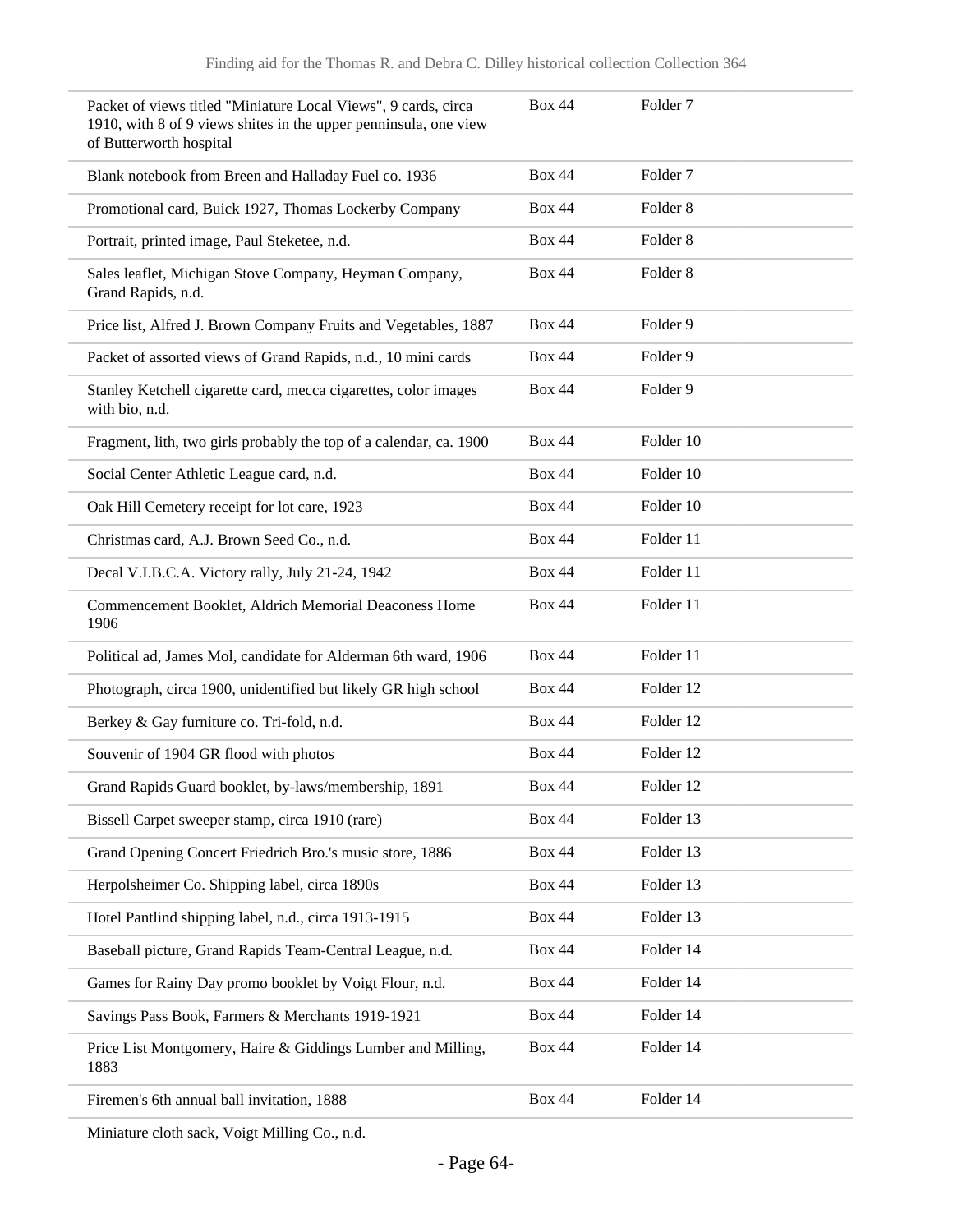|                                                                                                                                                          | <b>Box 44</b> | Folder 14 |
|----------------------------------------------------------------------------------------------------------------------------------------------------------|---------------|-----------|
| Warning and Beware sign, Halloran's National Detective Agency,<br>n.d.                                                                                   | <b>Box 44</b> | Folder 15 |
| Ribbon: City Official image of City Hall, dedication in 1888                                                                                             | <b>Box 44</b> | Folder 15 |
| Ribbon: Grand Rapids Carnival of fun, 1898                                                                                                               | <b>Box 44</b> | Folder 15 |
| Christmas Card from Valley City Milling Company, 1916                                                                                                    | <b>Box 44</b> | Folder 15 |
| Christmas Card from Valley City Milling Company, n.d.                                                                                                    | <b>Box 44</b> | Folder 15 |
| Christmas Card from Valley City Milling Company, n.d.                                                                                                    | <b>Box 44</b> | Folder 15 |
| Sticker: international baby chick association convention, 1933                                                                                           | <b>Box 44</b> | Folder 16 |
| Cigarette cards, private and officer of Custer Guards, Grand<br>Rapids, Michigan Militia, Kinney Tobacco Company, n.d.                                   | <b>Box 44</b> | Folder 16 |
| Promotional Leaflet, Protose Sanitas Nut Food Company, Battle<br>Creek Sanitarium, n.d.                                                                  | <b>Box 44</b> | Folder 16 |
| Grand Ball, Iron Moulder's Union, bi-fold leaflet program, 1888                                                                                          | <b>Box 44</b> | Folder 16 |
| Program for recital, bi-fold, circa 1895                                                                                                                 | <b>Box 44</b> | Folder 16 |
| Invitation, Canton Pierce, No. 24, bi-fold, 1889                                                                                                         | <b>Box 44</b> | Folder 16 |
| Geo. W. De Jonge announcement of store opening, bi-fold foil<br>embossed card, 1886                                                                      | <b>Box 44</b> | Folder 17 |
| Booklet, family receipts, Dr. Tutt's Standard Preparations, Mills &<br>Lacey Druggists, n.d.                                                             | <b>Box 44</b> | Folder 17 |
| 1903 Calendar, bi-fold, Voigt Cream Flakes/Voigt Cereal Food<br>Company                                                                                  | <b>Box 44</b> | Folder 17 |
| Leaflet for Westminster Base Burner Stove, Ed. Byles, n.d.                                                                                               | <b>Box 44</b> | Folder 17 |
| Menu, Birnteys Chocolate Cabin, Yellow card, n.d. Ref to "War<br>Tax"                                                                                    | <b>Box 44</b> | Folder 17 |
| A holiday greeting, Grand Rapids Dairy Company Inc., n.d.                                                                                                | <b>Box 44</b> | Folder 18 |
| The Domestic S.M. (Sewing Machine) Co. Holiday greeting, n.d.                                                                                            | <b>Box 44</b> | Folder 18 |
| 7th annual ball, Peninsular Club, invitation, Chapter 65, Order of<br>the Eastern Star, 1912, ft. image of Furniture Temple (Commerce<br><b>Building</b> | <b>Box 44</b> | Folder 18 |
| Your Sack Reproduced, printer's advertising dummy, n.d.                                                                                                  | <b>Box 44</b> | Folder 18 |
| Plymouth Congregational Church, 15th anniversary card, 1907                                                                                              | <b>Box 44</b> | folder 18 |
| Summer Session, the Grand Rapids Private School, 1907                                                                                                    | <b>Box 44</b> | folder 18 |
| Sales slip, Herpolsheimer Co., June 22, 1901(?)                                                                                                          | <b>Box 44</b> | folder 19 |
| Booklet, banquet for Mr. Justice Brown (U.S.S.C.) by members of<br>the Grand Rapids bar, at the Peninsular Club, June 12, 1891                           | <b>Box 44</b> | folder 19 |

Theater Pass, Superba Theater, 314 Monroe Ave, circa 1920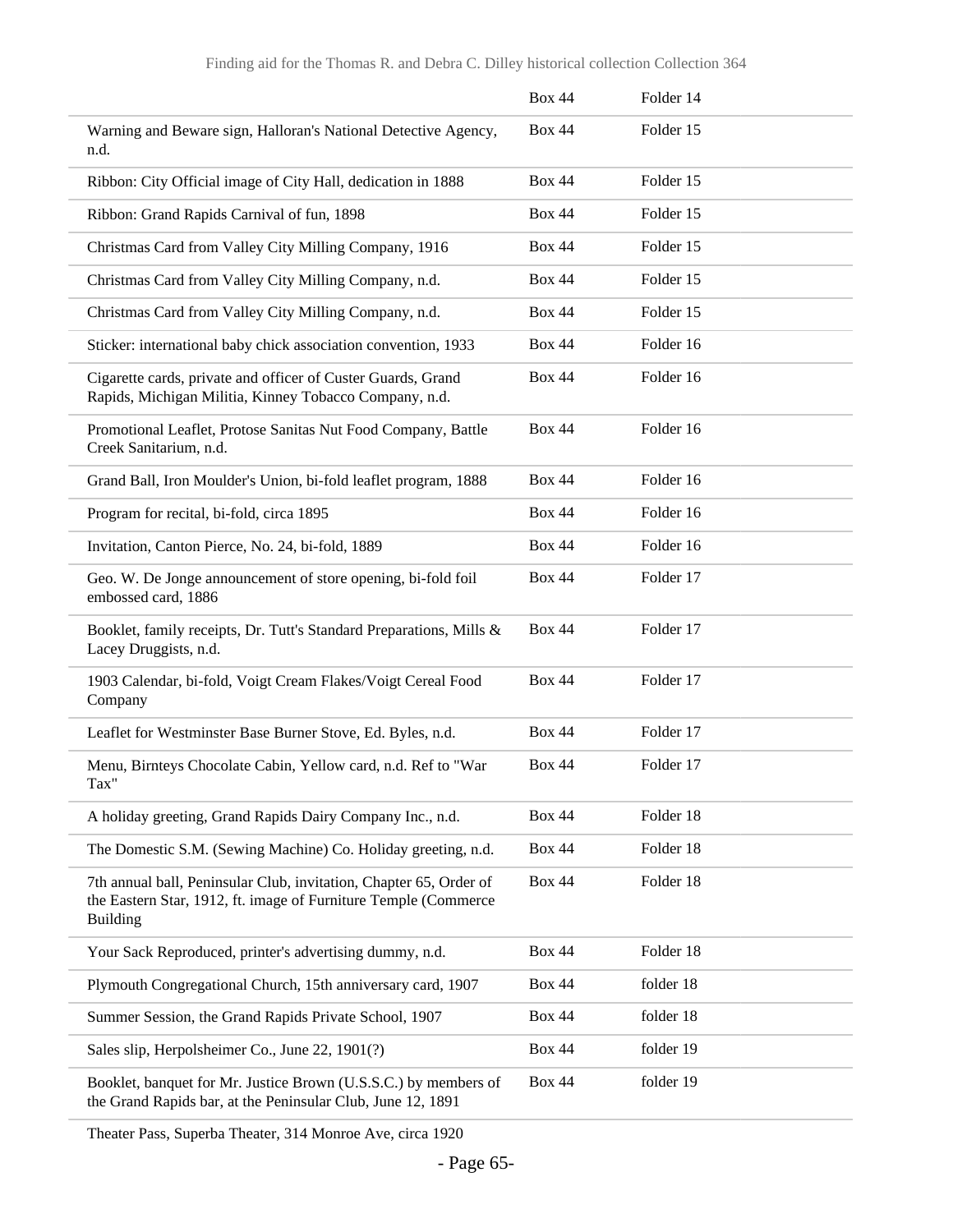|                                                                                                                        | <b>Box 44</b> | folder 19            |
|------------------------------------------------------------------------------------------------------------------------|---------------|----------------------|
| The Domestic S.M. (Sewing Machine) Co. Holiday greeting, n.d.                                                          | <b>Box 44</b> | folder 20            |
| Sales booklet, Galehouse, 136 Island (now Weston) St. n.d.                                                             | <b>Box 44</b> | folder 20            |
| New Year's party invitation, Grand Rapids Battlion. January 2,<br>1905                                                 | <b>Box 44</b> | folder 20            |
| Grand Rapids, The Furniture Capital of America, promotional<br>booklet, n.d.                                           | <b>Box 44</b> | folder 20            |
| Profit sharing certificates (2) Peck Bros. Company, n.d.                                                               | <b>Box 44</b> | folder 21            |
| Business card: Fred L. Perkins, Grand Rapids Bicycle Club                                                              | <b>Box 44</b> | Folder 21            |
| Business card: E.M. Mooar                                                                                              | <b>Box 44</b> | Folder 21            |
| Business card: Harry D. Smith, Grand Rapids Bicycle Club                                                               | <b>Box 44</b> | Folder 21            |
| Business card: Charles C. Scott, Owashtonong Tribe                                                                     | <b>Box 44</b> | Folder 21            |
| This Year's Summer Reading, Herpolsheimer Co., n.d. circa just<br>after WWI                                            | <b>Box 44</b> | Folder 21            |
| Misc. Images of Grand Rapids, cut from unknown publication,<br>circa 1890. 8 pieces.                                   | <b>Box 44</b> | Folder 21            |
| Drink ticket, circa 1890.                                                                                              | <b>Box 44</b> | Folder 21            |
| Theater ticket, Redmond Opera House, July 4, 1886. Quite rare.                                                         | <b>Box 44</b> | Folder 21            |
| Discount ticket, Hill Domestic Bakery, n.d. image of bakery.                                                           | <b>Box 44</b> | Folder 21            |
| Correspondence card, the Dr. Whitehall graine company, 1880,<br>scenic views outside.                                  | <b>Box 44</b> | Folder 22            |
| Note booklet, Edward B. Escott Drug store, ca 1885                                                                     | <b>Box 44</b> | Folder 22            |
| Package envelope, VanDenBerge cigar co., n.d.                                                                          | <b>Box 44</b> | Folder <sub>22</sub> |
| Pass, Division Street Gravel Company (corrected for Robinson<br>Road?) ca. 1880                                        | <b>Box 44</b> | Folder <sub>23</sub> |
| Fabric Sample Leaflet, bi-fold, color, 1912?                                                                           | <b>Box 44</b> | Folder 23            |
| Ticket, Lecture Course, Fountain Street Church, 1928-29, list of<br>programs on reverse                                | <b>Box 44</b> | Folder <sub>23</sub> |
| Needle packet, Voigt Flour, bi-fold, n.d.                                                                              | <b>Box 44</b> | Folder 23            |
| Needle packet, Voigt Flour, bi-fold, n.d.                                                                              | <b>Box 44</b> | Folder <sub>23</sub> |
| Booklet, Metropolitan Life Insurance Co., 16 pages, color covers,<br>general almanac, Grand Rapids Branch Office, 1886 | <b>Box 44</b> | Folder 24            |
| Promotional Leaflet, Hartshorn's Shade Rollers, Nelson Bros, 7<br>Co. Grand Rapids, bi-fold n.d.                       | <b>Box 44</b> | Folder 24            |
| Two envelopes, Grand Rapids School Furniture Co, n.d.                                                                  | <b>Box 44</b> | Folder 24            |
| Sales Flyer, Grand Rapids School Furniture Co., circa 1880                                                             | <b>Box 44</b> | Folder 24            |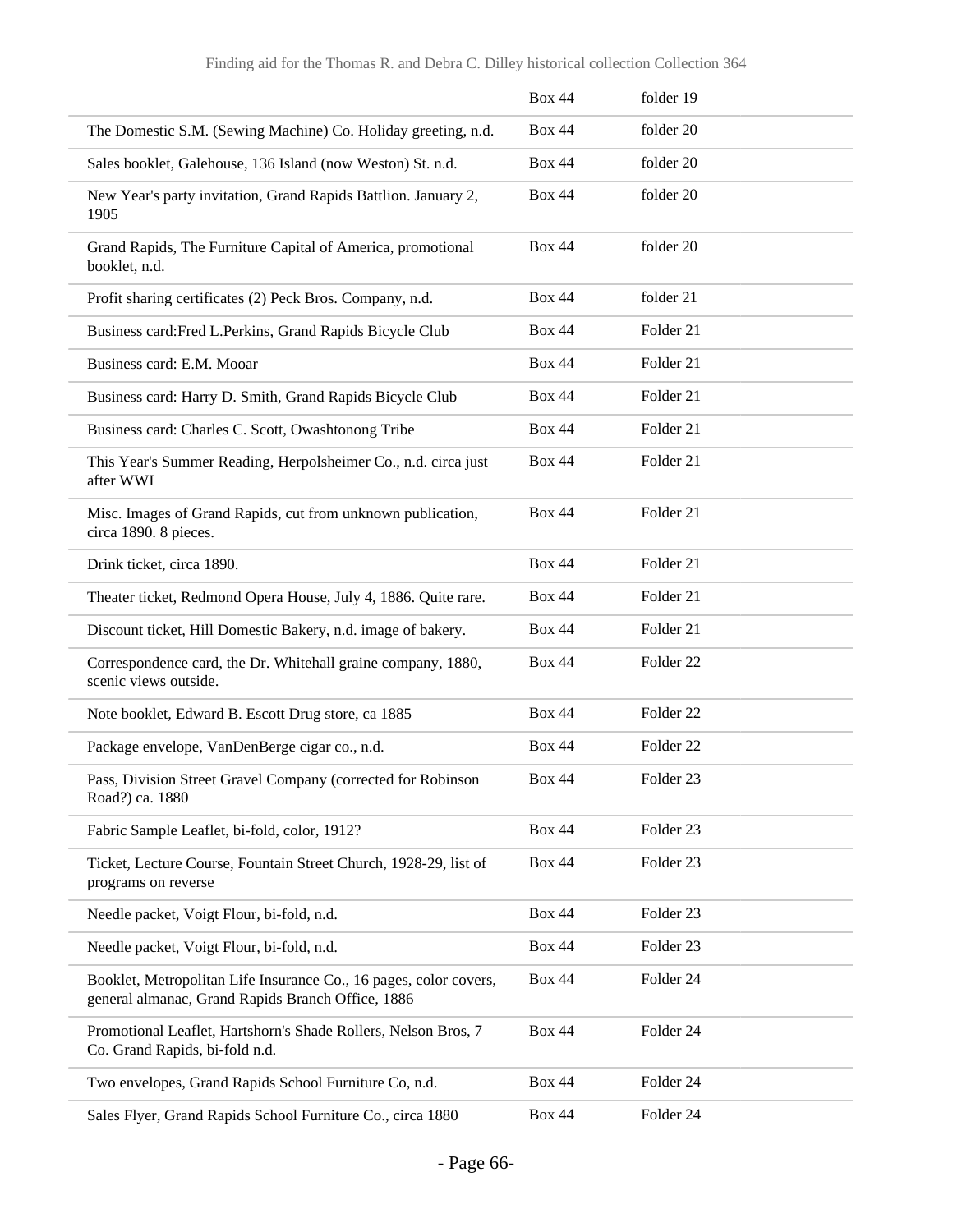| Sales Flyer, Grand Rapids School Furniture Co., yellow paper, bi-<br>fold, circa 1880s                                  | <b>Box 44</b> | Folder 24            |  |
|-------------------------------------------------------------------------------------------------------------------------|---------------|----------------------|--|
| Tourist Booklet, Holland, Michigan, 1930, 22 pages, photos                                                              | <b>Box 44</b> | Folder 24            |  |
| Campaign card, John D. Voelker for Congerss, n.d.                                                                       | <b>Box 44</b> | Folder <sub>25</sub> |  |
| Luncheon Menu, Morton House Hotel, n.d.                                                                                 | <b>Box 44</b> | Folder <sub>25</sub> |  |
| Campaign card, Roy M. Watkins for State Senator, November<br>1918                                                       | <b>Box 44</b> | Folder <sub>25</sub> |  |
| Postcard Mailer, Cody Hotel, n.d., four interior views                                                                  | <b>Box 44</b> | Folder <sub>25</sub> |  |
| Envelope, Michigan Lithographing Co., n.d., image of building                                                           | <b>Box 44</b> | Folder <sub>25</sub> |  |
| Hospital Ticket, People's Health and Accident Insurance co. 1909,<br>People's Sanitorium Hospital                       | <b>Box 44</b> | Folder <sub>25</sub> |  |
| Commemorative Cover, Adm. Richard E. Byrd, 11-17-1930                                                                   | <b>Box 44</b> | Folder <sub>25</sub> |  |
| Birthday card, miniature card and envelope, addressed to Mr.<br>William S. Herpolsheimer, from Grandma. Circa 1908-1910 | <b>Box 44</b> | Folder <sub>25</sub> |  |
| Party invitation, miniature, addressed to William Herpolsheimer<br>January 12, 1909                                     | <b>Box 44</b> | Folder 26            |  |
| Advertising card, Wurzburg, image of luggage                                                                            | <b>Box 44</b> | Folder 26            |  |
| Advertising card, Wurzburg, porch furniture                                                                             | <b>Box 44</b> | Folder 26            |  |
| Invitation, first dancing party of the Grand Rapids Wheelmen,<br>February 22, 1897, Bicycle club, plus ticket to event  | <b>Box 44</b> | Folder 26            |  |
| First premium card, Ottawa & West Kent Fair, 1911                                                                       | <b>Box 44</b> | Folder 26            |  |
| Ticket, 7th annual South High Band-Orchestra Concert, May 4,<br>1934                                                    | <b>Box 44</b> | Folder 27            |  |
| Two tickets, Smith's Opera House, n.d.                                                                                  | <b>Box 44</b> | Folder 27            |  |
| New Year Greeting Card, n.d., circa 1890, with envelope                                                                 | <b>Box 44</b> | Folder 27            |  |
| Invitation, 107th anniversary of our country, Estes House,<br>Grandville, MI July 3, 1883, bi-fold card                 | <b>Box 44</b> | Folder 27            |  |
| Election flyer, local Democratic ticket, November 1960.                                                                 | <b>Box 44</b> | Folder 29            |  |
| J.W. Baldwin Shoe Company envelope, 1923                                                                                | <b>Box 44</b> | Folder 29            |  |
| Advertising card, Dutch Novelty shops, Holland, Michigan. n.d.<br>wooden shoes.                                         | <b>Box 44</b> | Folder 29            |  |
| Ticket, graduation exercises, Central High School, June 21, 1912                                                        | <b>Box 44</b> | Folder 29            |  |
| Business card, Alt Heidelberg. Images, How to learn to play skat<br>on reverse. Circa 1910.                             | <b>Box 44</b> | Folder 29            |  |
| Advertising envelope, Kuppenheimer Cigar Company, Grand<br>Rapids, 1921                                                 | <b>Box 44</b> | Folder 29            |  |
| Advertising Envelope, The Evening Press, 1910.                                                                          | <b>Box 44</b> | Folder 29            |  |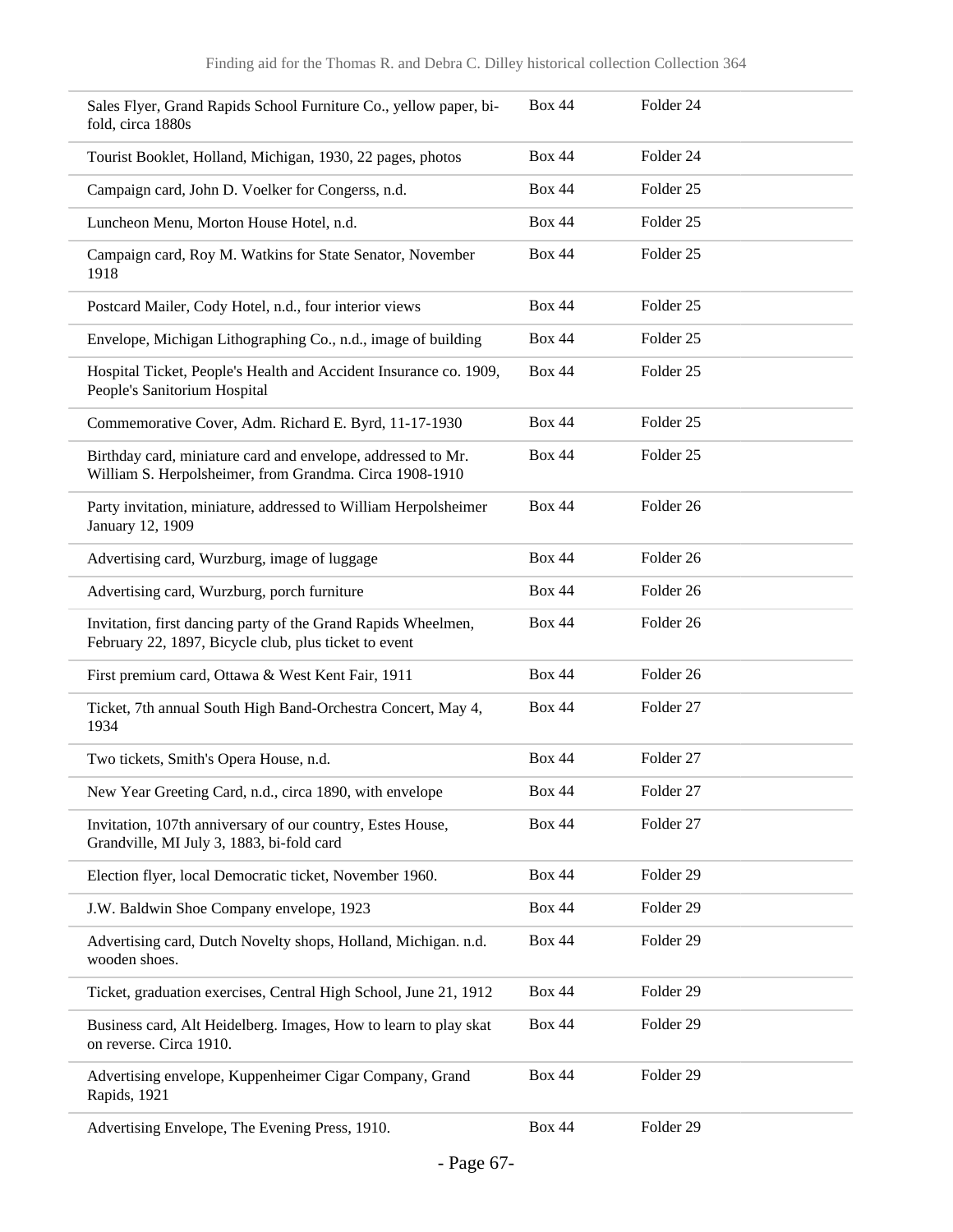| Drawing book, Hirth-Krause Co., n.d.                                                                                                       | <b>Box 44</b> | Folder 30 |
|--------------------------------------------------------------------------------------------------------------------------------------------|---------------|-----------|
| Sample envelope, DeLaMater's Drug Store, Grand Rapids. Sample<br>of El Perfecto Veda Rose Rouge, unopened.                                 | <b>Box 44</b> | Folder 30 |
| Menu, likely of Morton House. February 18, 1883                                                                                            | <b>Box 44</b> | Folder 30 |
| Envelope, for sale of streetcar tickets, Peck's Drug Store, n.d.                                                                           | <b>Box 44</b> | Folder 30 |
| Menu, Morton House, November 9, 1884                                                                                                       | <b>Box 44</b> | Folder 30 |
| Menu, Morton House, April 15, 1883                                                                                                         | <b>Box 44</b> | Folder 30 |
| Punch card, A.H. Swets Dry Goods, Groceries, etc., n.d.                                                                                    | <b>Box 44</b> | Folder 31 |
| Draft Registration card, Charles Herrick Chase Sept. 12, 1918.                                                                             | <b>Box 44</b> | Folder 31 |
| Advertisement card, T.X.L. Upholstering & Mattress Co., 1913.<br>Reverse, photo image of co. Horse and wagon, and probably A.T.<br>Driggs. | <b>Box 44</b> | Folder 31 |
| Ticket envelope, Majestic Gardens Theater, three ticket stubs,<br>January 9, 1932?                                                         | <b>Box 44</b> | Folder 31 |
| Political advertisement card, Myron H. Walker for Circuit Court<br>Judge, April 1911.                                                      | <b>Box 44</b> | Folder 31 |
| Political souvenir card, L.D. Dickinson, 1935?                                                                                             | <b>Box 44</b> | Folder 31 |
| Holiday card, Grand Rapids Plaster Co., n.d.                                                                                               | <b>Box 44</b> | Folder 31 |
| Business card, E.C. Horton, Grand Rapids & Indiana R.R., n.d.                                                                              | <b>Box 44</b> | Folder 31 |
| Newspaper advertisement for Stanley J. Davis for state Senator,<br>clipped from newspaper. n.d.                                            | <b>Box 44</b> | Folder 32 |
| Campaign card, C.J. Farley for Board of Education, April 1929.                                                                             | <b>Box 44</b> | Folder 32 |
| Political campaign card, Lucius Sargeant for Sheriff of Kent<br>County, August 1918.                                                       | <b>Box 44</b> | Folder 32 |
| Receipt for contribution of \$10 by the Otte brothers, to William<br>Alden Smith Senatorial Campaign, January 1907                         | <b>Box 44</b> | Folder 32 |
| Advertising card, Vacuum cleaning co., n.d.                                                                                                | <b>Box 44</b> | Folder 32 |
| Holidy card, Mary L. Waters, Oakhurst, n.d., engraved.                                                                                     | <b>Box 44</b> | Folder 32 |
| Story of Esquire Brown and his mule, patent medicine booklet,<br>Barth & Warren druggists, n.d.                                            | <b>Box 44</b> | Folder 32 |
| Christmas card to William Herpolsheimer from Harry Adams,<br>n.d., miniature                                                               | <b>Box 44</b> | Folder 33 |
| Christmas card to William Herpolsheimer from Frances Dregge,<br>1915                                                                       | <b>Box 44</b> | Folder 33 |
| Christmas card, probably sent to William Herpolsheimer, signed<br>Frances Dregge, n.d.                                                     | <b>Box 44</b> | Folder 33 |
| Prescription Label, W.P. Wolf, unused, n.d.                                                                                                | <b>Box 44</b> | Folder 33 |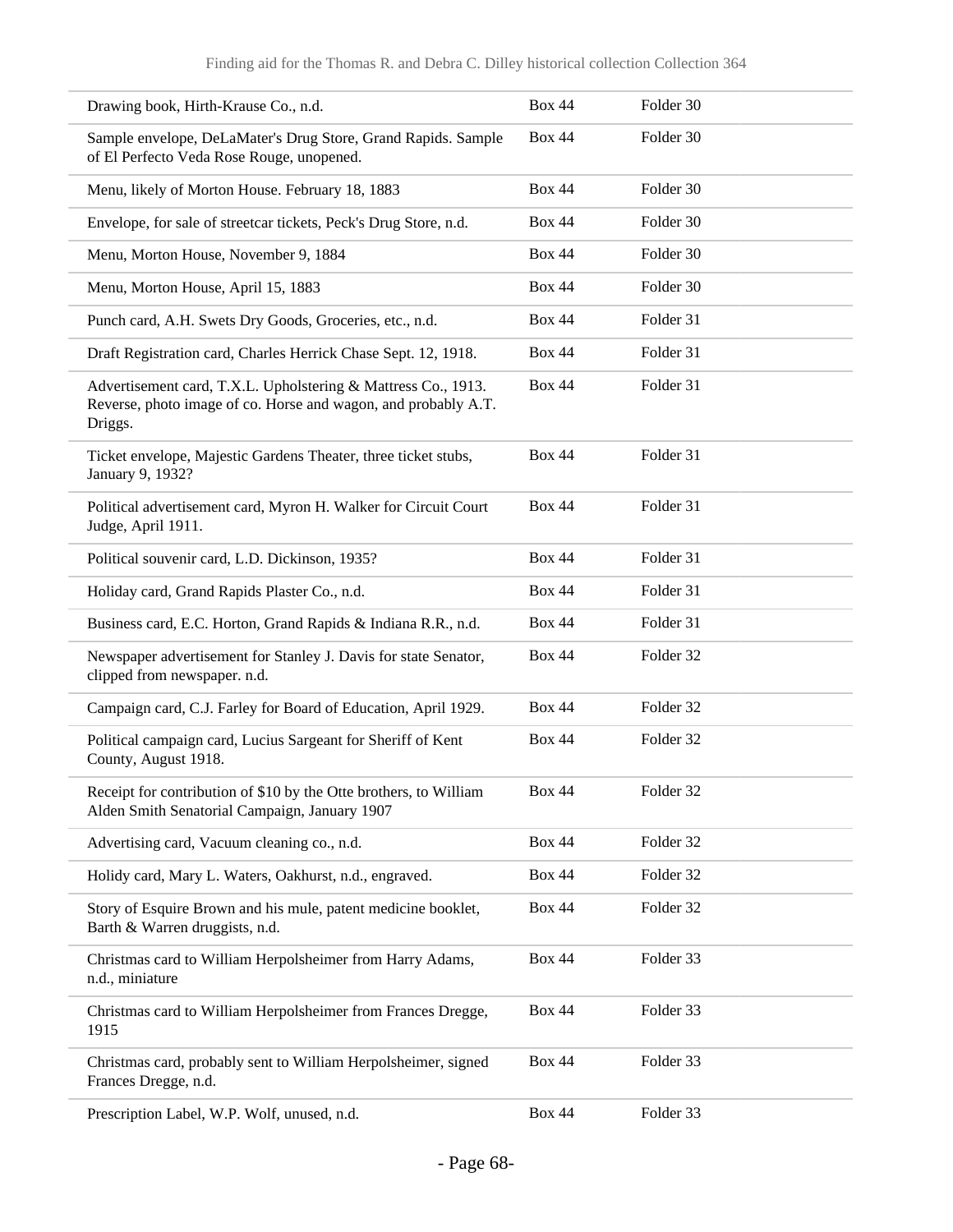| Trade card, Compton Brothers furniture, Bi-fold card. n.d.                                                                                                                           | <b>Box 44</b> | Folder 33 |  |
|--------------------------------------------------------------------------------------------------------------------------------------------------------------------------------------|---------------|-----------|--|
| Trade receipt, Greenhoe's Ambulance Service, 1936                                                                                                                                    | <b>Box 44</b> | Folder 33 |  |
| Commercial leaflet, Hazeltine, Perkins & Co., bi-fold card, 1883                                                                                                                     | <b>Box 44</b> | Folder 34 |  |
| Invitation, banquet, Valley City Lodge No. 34, P. & A.M., 1883.<br>This may be half a bi-fold card.                                                                                  | <b>Box 44</b> | Folder 34 |  |
| Holiday Greeting, H.J. Ackerman, Firestone Sales, 1916-1917.                                                                                                                         | <b>Box 44</b> | Folder 34 |  |
| Menu, Pantlind Hotel, bi-fold card, November 27, 1904.                                                                                                                               | <b>Box 44</b> | Folder 34 |  |
| High School Alumni Banquet, January 4, 1894. Three printed<br>cards held by blue ribbon.                                                                                             | <b>Box 44</b> | Folder 34 |  |
| Theater Advertising Card, Gus Williams, n.d., color image.                                                                                                                           | <b>Box 44</b> | Folder 34 |  |
| Carriage season ticket, Lake Avenue Company, May 1906.                                                                                                                               | <b>Box 44</b> | Folder 35 |  |
| Dedication program, Y.W.C.A, April 7-9, 1922. Booklet,<br>illustrated.                                                                                                               | <b>Box 44</b> | Folder 35 |  |
| Commercial Leaflet, Burleson Hospital. Bi-fold, illustrated card,<br>including map to EGR location. Stamped October 31, 1952.                                                        | <b>Box 44</b> | Folder 35 |  |
| Needle folder, bi-fold card, VanDenBerg brothers, n.d.                                                                                                                               | <b>Box 44</b> | Folder 36 |  |
| Commercial card, n.d. This may have been a sample printing.<br>"Carrier Boy's Address" suggests it may have been offered as a<br>card or premium for newspaper carrier distribution. | <b>Box 44</b> | Folder 36 |  |
| Commercial leaflet, Sintz Gas Engine Co., n.d., illustrated.                                                                                                                         | <b>Box 44</b> | Folder 36 |  |
| Calendar, The Old National Bank, August 1925.                                                                                                                                        | <b>Box 44</b> | Folder 36 |  |
| Hekman postcard, showing house of Good Taste, 1964-1965.                                                                                                                             | <b>Box 44</b> | Folder 37 |  |
| Menu, published by Dean-Hicks, Grand Rapids Gas Light Co.                                                                                                                            | <b>Box 44</b> | Folder 37 |  |
| Geo. G. Steketee, 1886 miniature calendar.                                                                                                                                           | <b>Box 44</b> | Folder 37 |  |
| Kent County Savings Bank 1896 miniature calendar.                                                                                                                                    | <b>Box 44</b> | Folder 37 |  |

**^** [Return to Table of Contents](#page-1-0)

#### **Series VI. Publications**

#### **Scope and Contents**

L

Included here are historical materials in publication form, which the Dilleys have collected. See also Series I. Biography, Subseries C. for publications written by Thomas R. Dilley about historical images of Grand Rapids, in postcards or in stereographic photographs.

| <b>Title/Description</b>                                        | <i><u><b>Instances</b></u></i> |
|-----------------------------------------------------------------|--------------------------------|
| Endless Adventure : personalities and practical politics in the | <b>Box 14</b>                  |
| Eighteenth Century England. N.Y. : Houghton Mifflin, 1931       |                                |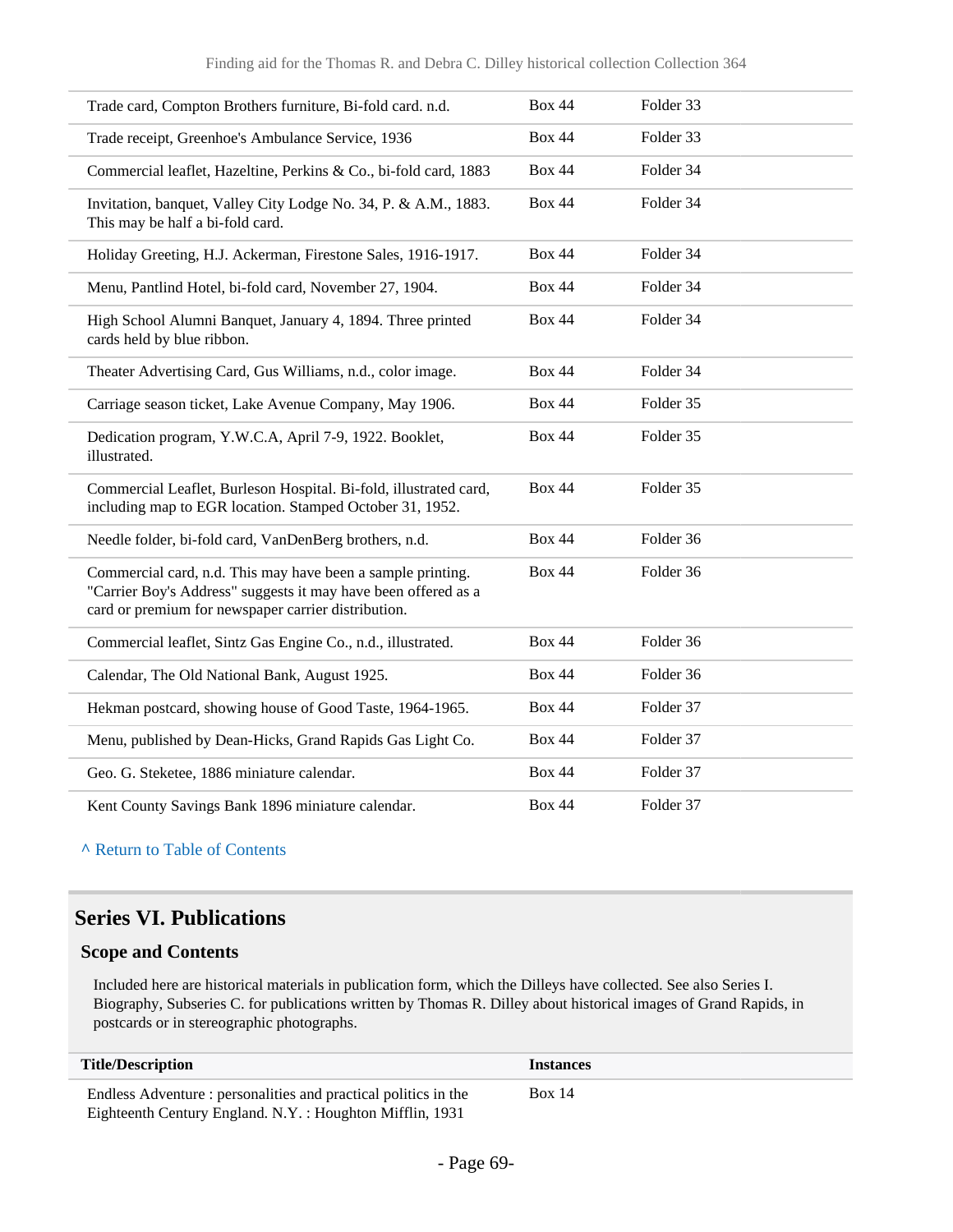#### **General**

Inscription: For Frank D. McKay with warm regards, Alf M. Landon, Topeka, December 30, 1936. (2008.092.2)

History of the 126th Infantry in the War with Germany / Emil B. Gassner, Grand Rapids : 1920 (2008.092.2) Box 13

The Imprint, Vol.s I and II. Official Newsletter of the Dean-Hicks Company of Grand Rapids. ca. 1920-1922. Box 14

#### **Independent Order of Odd Fellows, State of Michigan (2008.092.2)**

| <b>Title/Description</b>                                                                                                     | <b>Instances</b> |          |
|------------------------------------------------------------------------------------------------------------------------------|------------------|----------|
| Annual Communications of the Grand Encampment  Held at<br>Grand Rapids, February 13-14, 1878                                 | Box $13$         | folder 1 |
| Annual Communications of the Grand Encampment  Held at<br>Grand Rapids, October 9-10, 1888                                   | Box 13           | folder 1 |
| Journal of the Right Worthy Grand Encampment  at their<br>Annual Communication, held at Grand Rapids, January 15-16,<br>1872 | Box 13           | folder 2 |
| Proceedings of the Right Worthy Grand Lodge  Held in the<br>City of Grand Rapids, February 15-18, 1876                       | Box $13$         | folder 3 |
| Proceedings of the Right Worthy Grand Lodge  Held in the<br>City of Grand Rapids, February 19-22, 1878                       | Box 13           | folder 3 |
| Proceedings of the Right Worthy Grand Lodge  Held in the<br>City of Grand Rapids, February 15-18, 1881                       | Box $13$         | folder 4 |
| Proceedings of the Right Worthy Grand Lodge  Held in the<br>City of Grand Rapids, February 19-21, 1889                       | Box $13$         | folder 5 |

#### **IOOF. Daughters of Rebekah (2008.092.2)**

| <b>Title/Description</b>                                 | <i><u><b>Instances</b></u></i> |
|----------------------------------------------------------|--------------------------------|
| Proceedings of the Annual Convention, 6th, Grand Rapids, | Box 13                         |
| February 19-21, 1889                                     |                                |

**^** [Return to Table of Contents](#page-1-0)

#### **Series VII. Grand Rapids Real Photos**

#### **Subseries A: Grand Rapids Business**

#### **Manufacturing**

| <b>Title/Description</b> | Instances |               |
|--------------------------|-----------|---------------|
| <b>Excelsior Paper</b>   | 3ox 40    | <b>Folder</b> |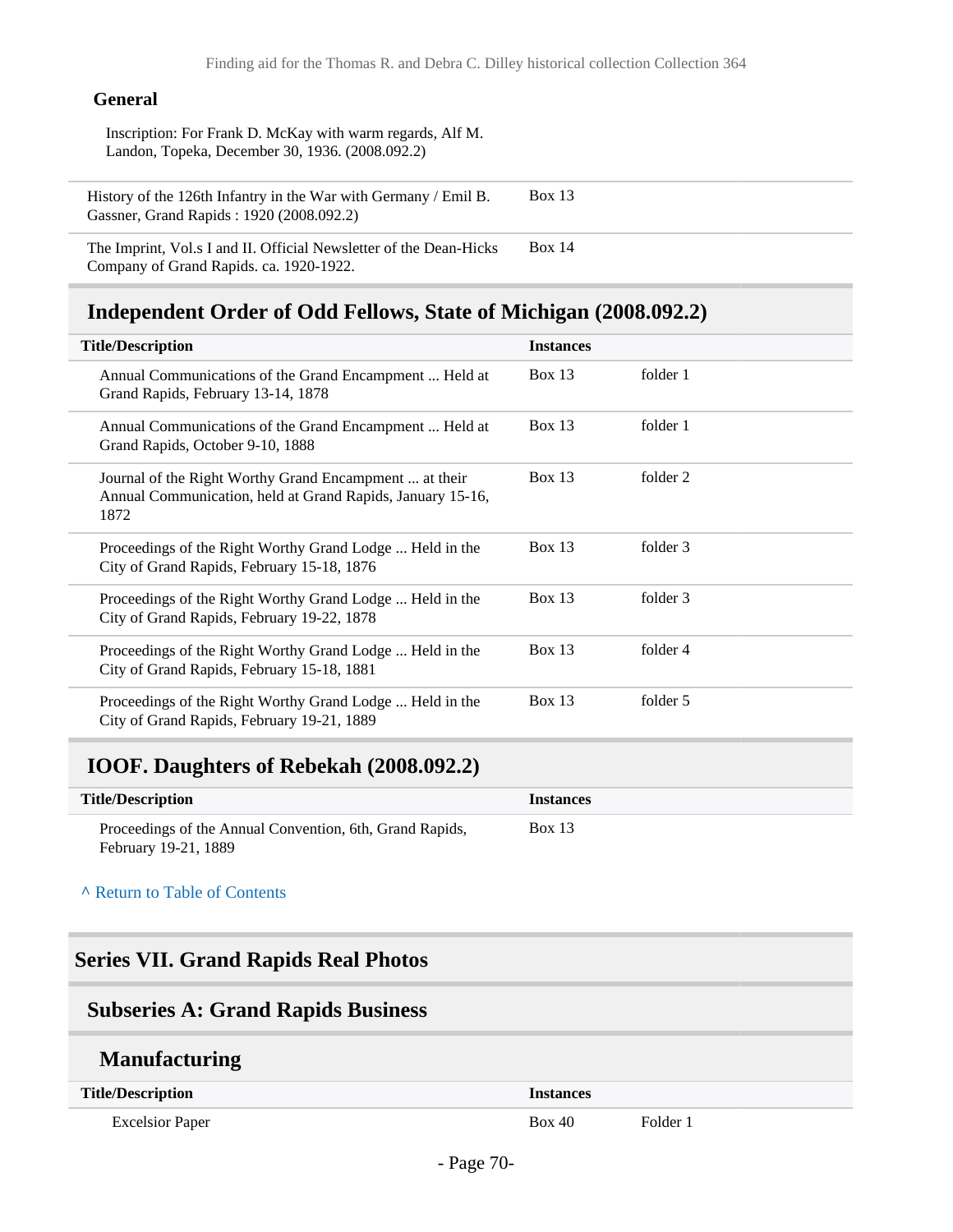| New Century Flour           | <b>Box 40</b>    | Folder 1            |
|-----------------------------|------------------|---------------------|
| <b>Standard Oil</b>         | <b>Box 40</b>    | Folder 1            |
| <b>York Band Instrument</b> | <b>Box 40</b>    | Folder 1            |
| <b>Promotion</b>            |                  |                     |
| <b>Title/Description</b>    | <b>Instances</b> |                     |
| Chase's Photo Studio        | <b>Box 40</b>    | Folder <sub>2</sub> |
| Fairbanks Rabbitry          | <b>Box 40</b>    | Folder <sub>2</sub> |
| G.R. Brewing                | <b>Box 40</b>    | Folder <sub>2</sub> |
| Harrison Wagon              | <b>Box 40</b>    | Folder <sub>2</sub> |
| <b>Ryskamp Cakes</b>        | <b>Box 40</b>    | Folder <sub>2</sub> |
| Thomasma Bros.              | <b>Box 40</b>    | Folder <sub>2</sub> |
| <b>Retail</b>               |                  |                     |
| <b>Title/Description</b>    | <b>Instances</b> |                     |
| J.F. Gaskill                | <b>Box 40</b>    | Folder <sub>3</sub> |
| G.R. Dry Goods              | <b>Box 40</b>    | Folder 3            |
| Hutchings                   | <b>Box 40</b>    | Folder <sub>3</sub> |
| Kindel                      |                  |                     |
|                             | <b>Box 40</b>    | Folder <sub>3</sub> |
| Muir Drugs                  | <b>Box 40</b>    | Folder <sub>3</sub> |
| <b>Riley Dairy</b>          | <b>Box 40</b>    | Folder 3            |
| A.J. Roesink                | <b>Box 40</b>    | Folder <sub>3</sub> |
| Silver Cloud                | <b>Box 40</b>    | Folder 3            |
| Henry Smith                 | <b>Box 40</b>    | Folder 3            |
| J.E. Sullivan               | Box $40\,$       | Folder 3            |

## **Subseries B: Grand Rapids Care Facilities**

**Medical**

| <b>Title/Description</b> | <b>Instances</b> |                     |
|--------------------------|------------------|---------------------|
| Blodgett                 | Box 40           | Folder 4            |
| <b>Butterworth</b>       | Box 40           | Folder <sub>4</sub> |
| Peoples                  | Box 40           | Folder 4            |

Pine Rest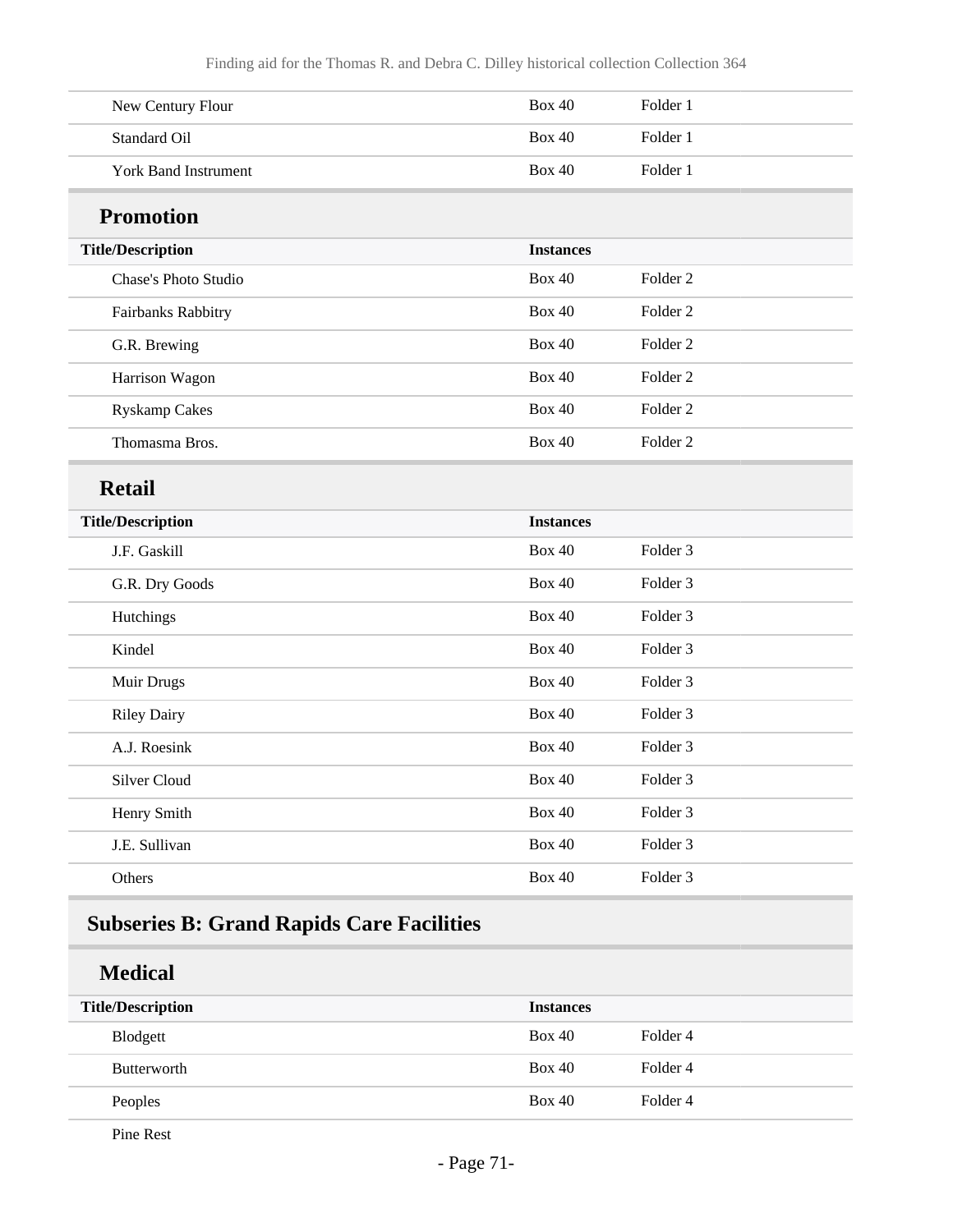|                            | <b>Box 40</b>    | Folder 4 |
|----------------------------|------------------|----------|
| U.B.A.                     | <b>Box 40</b>    | Folder 4 |
| <b>Residential</b>         |                  |          |
| <b>Title/Description</b>   | <b>Instances</b> |          |
| <b>Arthur Convalescent</b> | Box 40           | Folder 5 |
| Clark Home                 | <b>Box 40</b>    | Folder 5 |
| <b>County Poor House</b>   | <b>Box 40</b>    | Folder 5 |
| St. John.'s Orphange       | <b>Box 40</b>    | Folder 5 |
| Soldier's Home             | <b>Box 40</b>    | Folder 6 |

## **Subseries C: Grand Rapids Churches**

#### **Buildings**

| <b>Bethel Reformed</b><br><b>Box 40</b><br>Folder <sub>7</sub><br><b>Box 40</b><br>Folder <sub>7</sub><br><b>Burton Heights Baptist</b><br><b>Box 40</b><br>Folder <sub>7</sub><br>Central Christian<br><b>Box 40</b><br>Folder <sub>7</sub><br>First Pilgrim Tabernacle<br>First U.B.<br><b>Box 40</b><br>Folder <sub>7</sub><br><b>Box 40</b><br>Folder <sub>7</sub><br><b>Leonard Reformed</b><br><b>Box 40</b><br>Folder <sub>7</sub><br>Michigan Ave. M. E.<br><b>Box 40</b><br>Folder <sub>7</sub><br>North Park<br><b>Box 40</b><br>Folder <sub>7</sub><br>Park Congregational<br><b>Box 40</b><br>Folder <sub>7</sub><br>St. Alphonsus<br><b>Box 40</b><br>Folder <sub>7</sub><br>St. James<br><b>Box 40</b><br>Folder <sub>7</sub><br>St. Marks<br><b>Box 40</b><br>Folder <sub>7</sub><br>St. Paul's<br><b>Box 40</b><br>Folder <sub>7</sub><br>Second Church of Christ Scientist<br>Folder <sub>8</sub><br>Unidentified<br><b>Box 40</b> | <b>Title/Description</b> | <b>Instances</b> |  |
|-----------------------------------------------------------------------------------------------------------------------------------------------------------------------------------------------------------------------------------------------------------------------------------------------------------------------------------------------------------------------------------------------------------------------------------------------------------------------------------------------------------------------------------------------------------------------------------------------------------------------------------------------------------------------------------------------------------------------------------------------------------------------------------------------------------------------------------------------------------------------------------------------------------------------------------------------------|--------------------------|------------------|--|
|                                                                                                                                                                                                                                                                                                                                                                                                                                                                                                                                                                                                                                                                                                                                                                                                                                                                                                                                                     |                          |                  |  |
|                                                                                                                                                                                                                                                                                                                                                                                                                                                                                                                                                                                                                                                                                                                                                                                                                                                                                                                                                     |                          |                  |  |
|                                                                                                                                                                                                                                                                                                                                                                                                                                                                                                                                                                                                                                                                                                                                                                                                                                                                                                                                                     |                          |                  |  |
|                                                                                                                                                                                                                                                                                                                                                                                                                                                                                                                                                                                                                                                                                                                                                                                                                                                                                                                                                     |                          |                  |  |
|                                                                                                                                                                                                                                                                                                                                                                                                                                                                                                                                                                                                                                                                                                                                                                                                                                                                                                                                                     |                          |                  |  |
|                                                                                                                                                                                                                                                                                                                                                                                                                                                                                                                                                                                                                                                                                                                                                                                                                                                                                                                                                     |                          |                  |  |
|                                                                                                                                                                                                                                                                                                                                                                                                                                                                                                                                                                                                                                                                                                                                                                                                                                                                                                                                                     |                          |                  |  |
|                                                                                                                                                                                                                                                                                                                                                                                                                                                                                                                                                                                                                                                                                                                                                                                                                                                                                                                                                     |                          |                  |  |
|                                                                                                                                                                                                                                                                                                                                                                                                                                                                                                                                                                                                                                                                                                                                                                                                                                                                                                                                                     |                          |                  |  |
|                                                                                                                                                                                                                                                                                                                                                                                                                                                                                                                                                                                                                                                                                                                                                                                                                                                                                                                                                     |                          |                  |  |
|                                                                                                                                                                                                                                                                                                                                                                                                                                                                                                                                                                                                                                                                                                                                                                                                                                                                                                                                                     |                          |                  |  |
|                                                                                                                                                                                                                                                                                                                                                                                                                                                                                                                                                                                                                                                                                                                                                                                                                                                                                                                                                     |                          |                  |  |
|                                                                                                                                                                                                                                                                                                                                                                                                                                                                                                                                                                                                                                                                                                                                                                                                                                                                                                                                                     |                          |                  |  |
|                                                                                                                                                                                                                                                                                                                                                                                                                                                                                                                                                                                                                                                                                                                                                                                                                                                                                                                                                     |                          |                  |  |
|                                                                                                                                                                                                                                                                                                                                                                                                                                                                                                                                                                                                                                                                                                                                                                                                                                                                                                                                                     |                          |                  |  |

# **Subseries D: Grand Rapids Education**

#### **Colleges & Schools**

| <b>Title/Description</b> |
|--------------------------|
|--------------------------|

**Instances**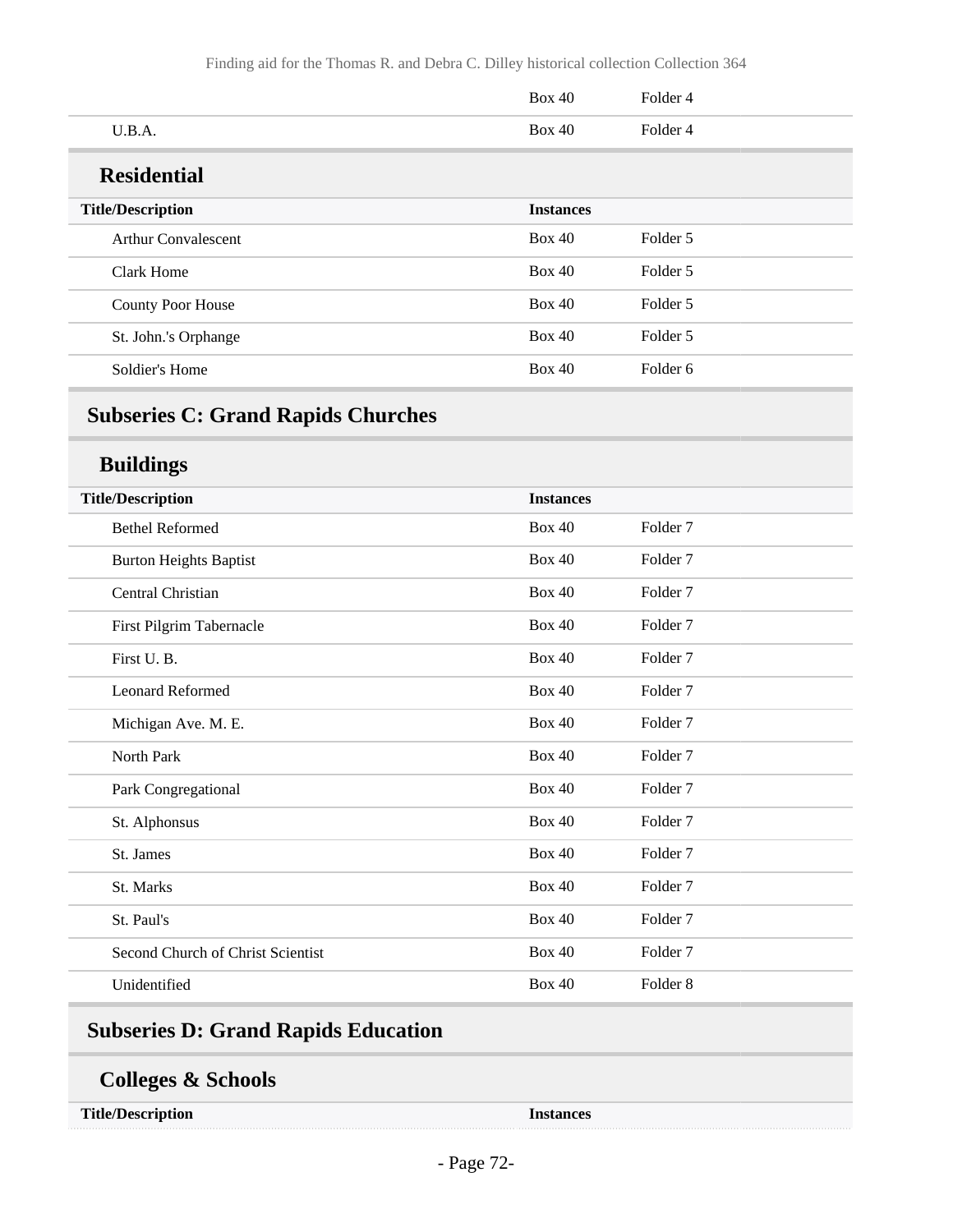| Buchanan                 | <b>Box 40</b> | Folder 9 |
|--------------------------|---------------|----------|
| <b>Burton</b>            | <b>Box 40</b> | Folder 9 |
| Calvin College           | Box 40        | Folder 9 |
| Central                  | <b>Box 40</b> | Folder 9 |
| Fountain                 | <b>Box 40</b> | Folder 9 |
| <b>GR</b> Medical        | <b>Box 40</b> | Folder 9 |
| Palmer                   | Box 40        | Folder 9 |
| South                    | <b>Box 40</b> | Folder 9 |
| Trinity Lutheran Sabbath | <b>Box 40</b> | Folder 9 |
|                          |               |          |

# **Subseries E: Grand Rapids Government**

| <b>Title/Description</b>  | <b>Instances</b> |           |
|---------------------------|------------------|-----------|
| Civic Auditorium          | Box 40           | Folder 10 |
| <b>Court House</b>        | Box 40           | Folder 10 |
| Post Office               | Box 40           | Folder 10 |
| Fire Houses               | Box 40           | Folder 11 |
| Trucks                    | Box 40           | Folder 11 |
| Fine Arts Building Museum | Box 40           | Folder 12 |
| G.R. Art Gallery Museum   | Box 40           | Folder 12 |
| G.R. Furniture Museum     | Box 40           | Folder 12 |

# **Subseries F: Grand Rapids City**

## **Bird's Eye Views**

| Folder 13<br>Box 40<br>North from Belknap Park<br>Box 40<br>Folder 13<br>West from "the Hill"<br>Box 40<br>Folder 13<br>Unidentified | <b>Title/Description</b> | <b>Instances</b> |  |
|--------------------------------------------------------------------------------------------------------------------------------------|--------------------------|------------------|--|
|                                                                                                                                      |                          |                  |  |
|                                                                                                                                      |                          |                  |  |
|                                                                                                                                      |                          |                  |  |

## **Homes**

| <b>Title/Description</b> | <b>Instances</b> |           |
|--------------------------|------------------|-----------|
| Elmerest                 | Box 40           | Folder 14 |
| <b>Oakhurst</b>          | Box 40           | Folder 14 |
| Robinwood                | Box 40           | Folder 14 |
| <b>Stratford Arms</b>    | Box 40           | Folder 14 |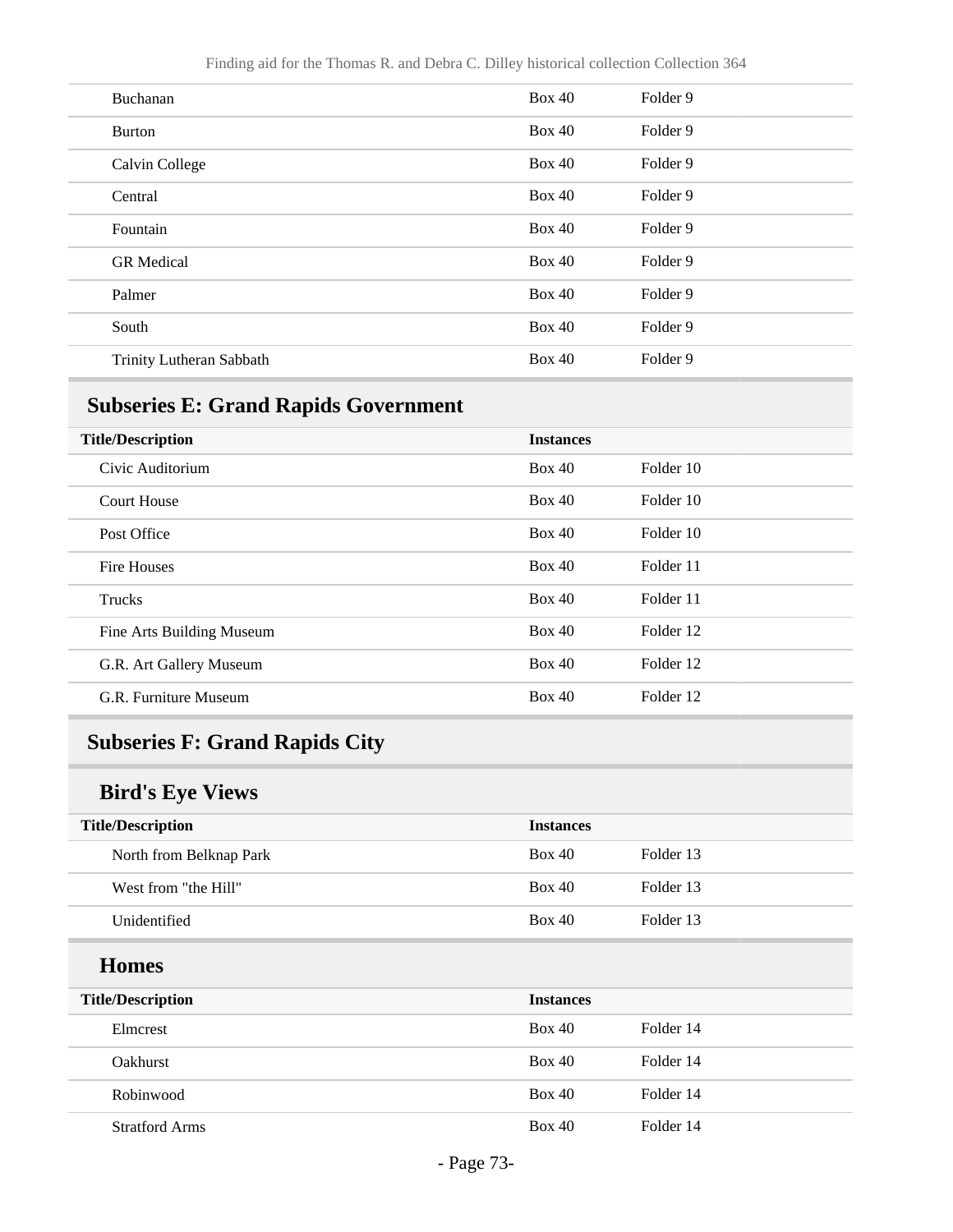| Others with names or addresses                                              | <b>Box 40</b>    | Folder 14 |  |
|-----------------------------------------------------------------------------|------------------|-----------|--|
| Not identified                                                              | <b>Box 40</b>    | Folder 15 |  |
| <b>Memorials</b>                                                            |                  |           |  |
| <b>Title/Description</b>                                                    | <b>Instances</b> |           |  |
| Hall School, Soldiers' Monument Fulton Park, Statue<br><b>Monument Park</b> | <b>Box 40</b>    | Folder 16 |  |
| <b>Streets</b>                                                              |                  |           |  |
| <b>Title/Description</b>                                                    | <b>Instances</b> |           |  |
| Church                                                                      | <b>Box 40</b>    | Folder 17 |  |
| Division                                                                    | <b>Box 40</b>    | Folder 17 |  |
| Military                                                                    | <b>Box 40</b>    | Folder 17 |  |
| Monroe                                                                      | <b>Box 40</b>    | Folder 17 |  |
| Plainfield                                                                  | <b>Box 40</b>    | Folder 17 |  |
| Construction                                                                | <b>Box 40</b>    | Folder 17 |  |
| Misc                                                                        | <b>Box 40</b>    | Folder 17 |  |
| <b>Subseries G: Grand River</b><br><b>Bridges</b>                           |                  |           |  |
| <b>Title/Description</b>                                                    | <b>Instances</b> |           |  |
| Bridge St.                                                                  | <b>Box 40</b>    | Folder 18 |  |
| Leonard                                                                     | <b>Box 40</b>    | Folder 18 |  |
| Ice Jam                                                                     | <b>Box 40</b>    | Folder 18 |  |
| <b>Floods</b>                                                               |                  |           |  |
| <b>Title/Description</b>                                                    | <b>Instances</b> |           |  |
| Views of flooded streets                                                    | <b>Box 40</b>    | Folder 19 |  |
| near river                                                                  | <b>Box 40</b>    | Folder 19 |  |
| train on tracks                                                             | <b>Box 40</b>    | Folder 19 |  |
| <b>Views</b>                                                                |                  |           |  |
| <b>Title/Description</b>                                                    | <b>Instances</b> |           |  |
| <b>Fish Ponds</b>                                                           | <b>Box 40</b>    | Folder 20 |  |
| New dam                                                                     | <b>Box 40</b>    | Folder 20 |  |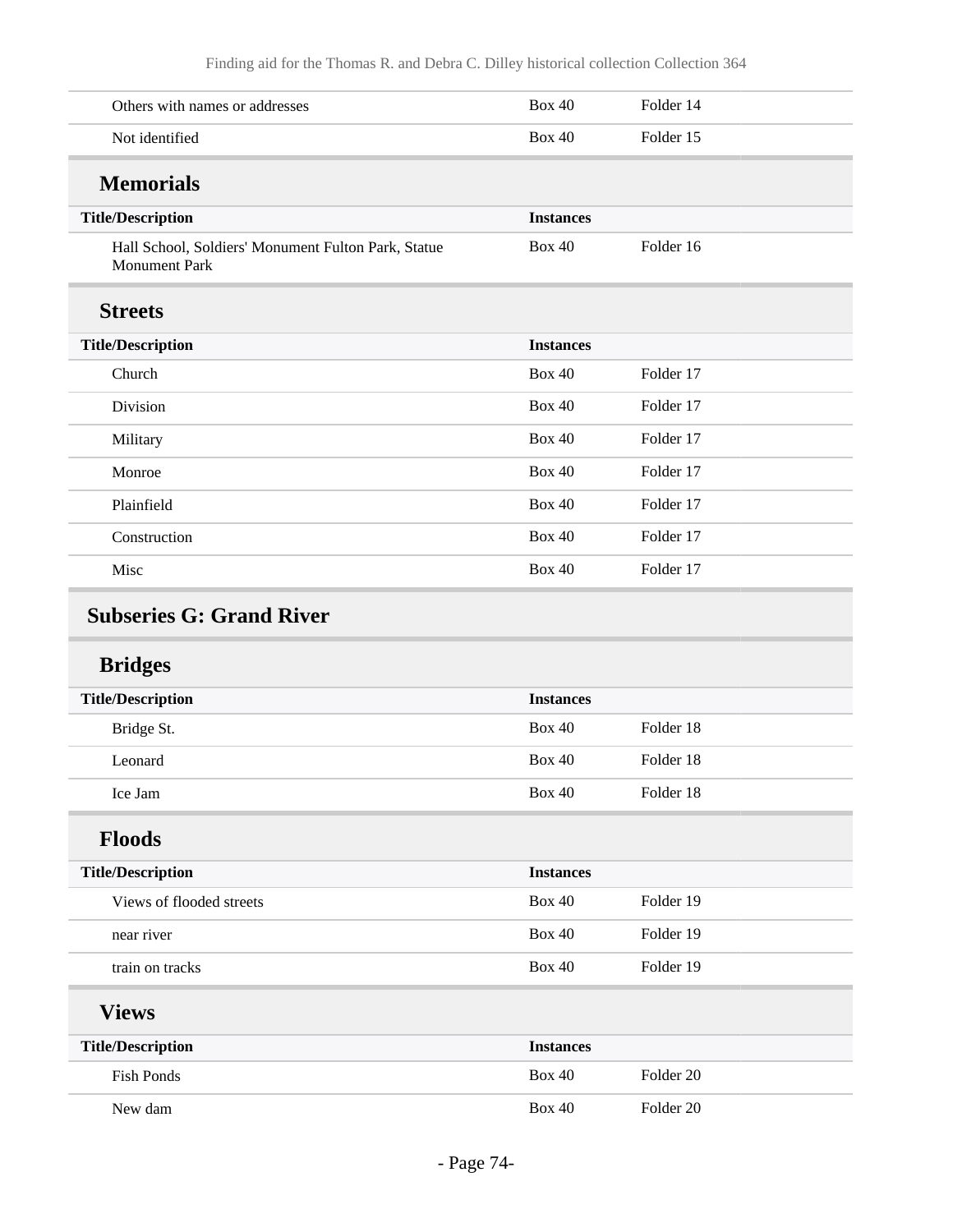| <b>Pumping Station</b>               | Box 40 | Folder 20 |
|--------------------------------------|--------|-----------|
| <b>Ships</b>                         | Box 40 | Folder 20 |
| View from and of Boat and Canoe Club | Box 40 | Folder 20 |

## **Subseries H: Grand Rapids Organizations**

| <b>Title/Description</b> | <b>Instances</b> |           |
|--------------------------|------------------|-----------|
| Decree of Honor Temple   | Box 40           | Folder 21 |
| Masonic Temple           | Box 40           | Folder 21 |

## **Subseries I: People**

### **Groups**

| <b>Title/Description</b>              | <b>Instances</b> |                      |
|---------------------------------------|------------------|----------------------|
| Baseball team with names on back      | Box 40           | Folder <sub>22</sub> |
| Evening Press Newsboys Band           | Box 40           | Folder <sub>22</sub> |
| G.R. Wholesale Dealers Assoc.         | Box 40           | Folder 22            |
| Michigan Rural letter Carriers Assoc. | Box 40           | Folder <sub>22</sub> |
| Michigan State medical Society        | Box 40           | Folder <sub>22</sub> |
| North Park High School                | Box 40           | Folder <sub>22</sub> |
| Second Regiment Band                  | Box 40           | Folder <sub>22</sub> |
| Turnverein Mens Choir                 | Box 40           | Folder <sub>22</sub> |
| 1908 Football Team                    | Box 40           | Folder <sub>22</sub> |
| Unidentified also                     | Box 40           | Folder <sub>22</sub> |

# **Identified Individuals**

| <b>Title/Description</b>                 | <b>Instances</b> |                      |
|------------------------------------------|------------------|----------------------|
| Dr. G.R. Adkin                           | Box 40           | Folder <sub>23</sub> |
| <b>Jim Barley</b>                        | Box 40           | Folder <sub>23</sub> |
| Lt. W. L. Cornell                        | Box 40           | Folder 23            |
| Agnes Feenstra                           | Box 40           | Folder <sub>23</sub> |
| Joel Gilbert                             | Box 40           | Folder 23            |
| <b>Esther Rice</b>                       | Box 40           | Folder 23            |
| Iva Scranton - Mary Wilson - Julia Finch | Box 40           | Folder 23            |
| Wilfred Sheffer                          | Box 40           | Folder 23            |
|                                          |                  |                      |

Skelcher Family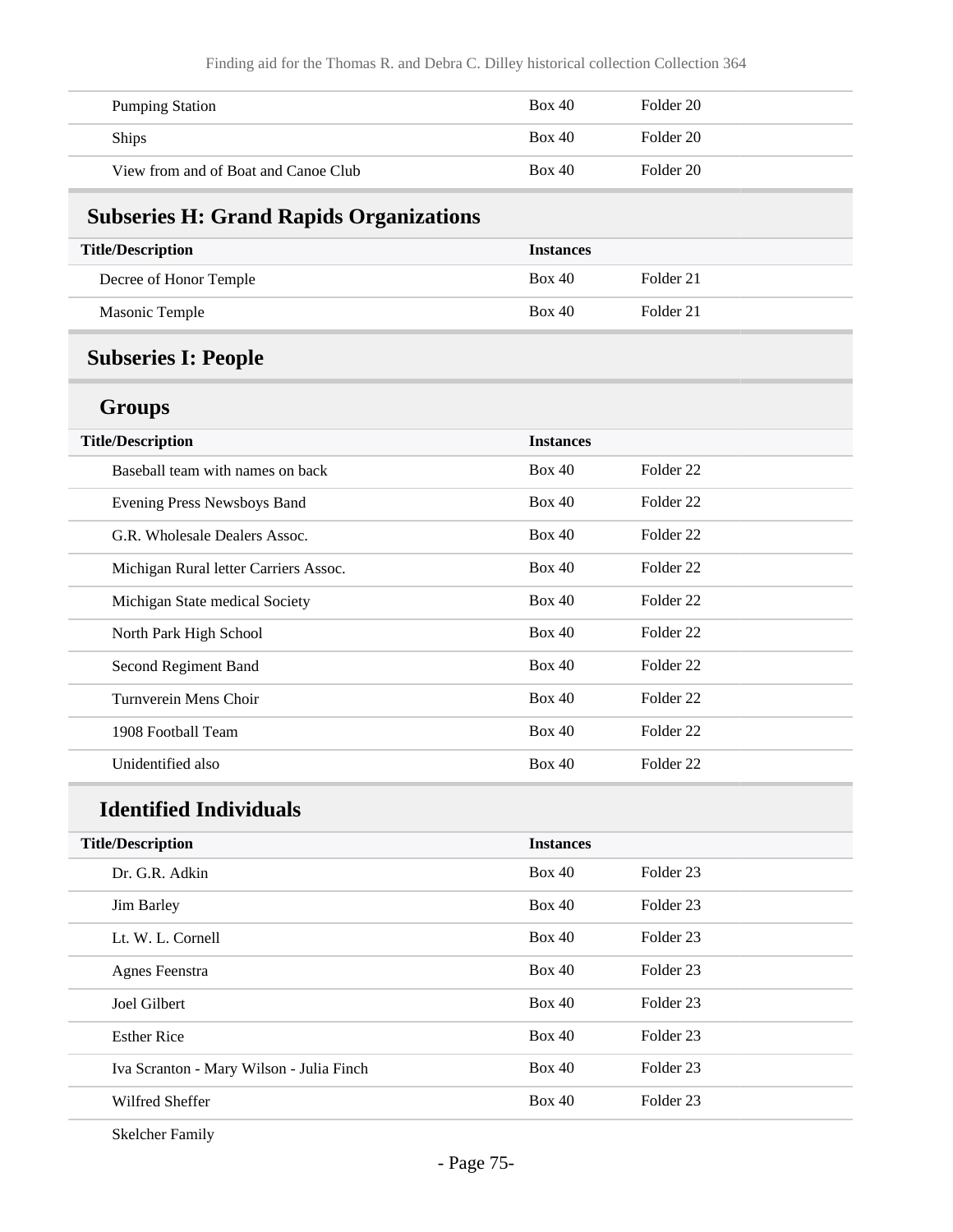|                     | Box 40        | Folder 23            |  |
|---------------------|---------------|----------------------|--|
| John & Earl Smith   | Box 40        | Folder <sub>23</sub> |  |
| Tull Snider         | Box 40        | Folder <sub>23</sub> |  |
| <b>Edward Tenis</b> | Box 40        | Folder <sub>23</sub> |  |
| Mr./Mrs. Turner     | Box 40        | Folder <sub>23</sub> |  |
| R. VanFlieten       | Box 40        | Folder <sub>23</sub> |  |
| James Zimmerman     | Box 40        | Folder <sub>23</sub> |  |
| Jerry Ford          | Box 40        | Folder <sub>23</sub> |  |
| <b>Bill Clinton</b> | <b>Box 40</b> | Folder <sub>23</sub> |  |
| George Hansen       | Box 40        | Folder <sub>23</sub> |  |
|                     |               |                      |  |

#### **Unidentified Individuals**

| <b>Title/Description</b> | <b>Instances</b> |           |
|--------------------------|------------------|-----------|
| No names on the cards    | <b>Box 40</b>    | Folder 24 |

# **Subseries J: Grand Rapids Recreation**

### **Events**

| <b>Title/Description</b>                                   | <b>Instances</b> |                      |
|------------------------------------------------------------|------------------|----------------------|
| Homecoming 1910                                            | Box 40           | Folder <sub>25</sub> |
| Parades                                                    | Box 40           | Folder 26            |
| <b>Auto Races</b>                                          | <b>Box 40</b>    | Folder <sub>26</sub> |
| <b>Bronco Riding</b>                                       | Box 40           | Folder 26            |
| Animals and Floats and People walking in streets           | Box 40           | Folder 26            |
| <b>Parks</b>                                               |                  |                      |
| <b>Title/Description</b>                                   | <b>Instances</b> |                      |
| John Ball                                                  | <b>Box 40</b>    | Folder 27            |
| <b>Theater</b>                                             |                  |                      |
| <b>Title/Description</b>                                   | <b>Instances</b> |                      |
| Photos of people who performed in G.R. (not the buildings) | <b>Box 40</b>    | Folder <sub>28</sub> |
| Also Bowling                                               | <b>Box 40</b>    | Folder <sub>28</sub> |
| Fanatorium                                                 | Box 40           | Folder <sub>28</sub> |
|                                                            |                  |                      |

### **Subeseries K: Grand Rapids Service Businesses**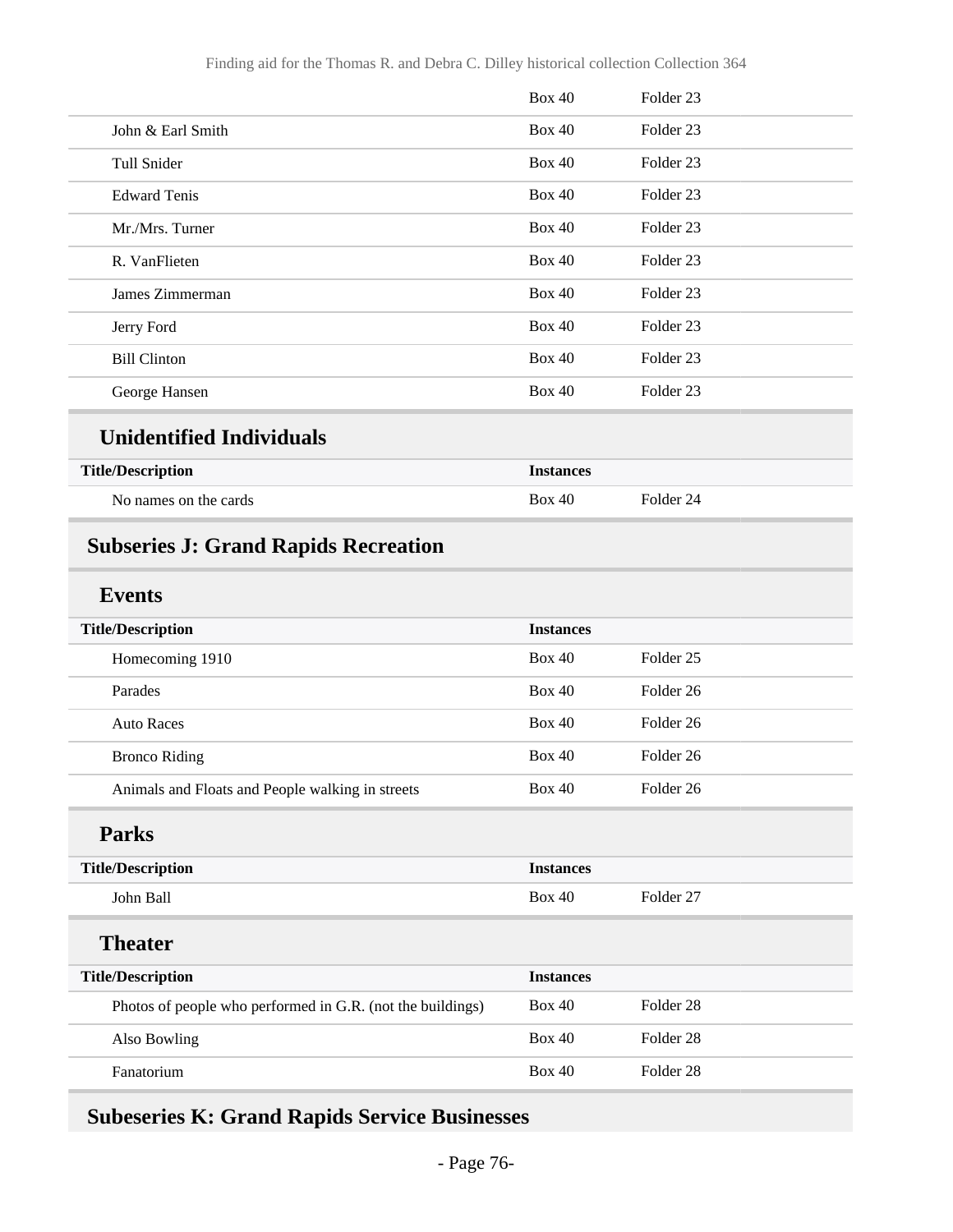| <b>Banks</b>             |                  |                      |
|--------------------------|------------------|----------------------|
| <b>Title/Description</b> | <b>Instances</b> |                      |
| G.R. National Bank       | <b>Box 40</b>    | Folder <sub>29</sub> |
| G.R. Trust               | <b>Box 40</b>    | Folder <sub>29</sub> |
| <b>Madison Square</b>    | <b>Box 40</b>    | Folder <sub>29</sub> |
| <b>Hotels</b>            |                  |                      |
| <b>Title/Description</b> | <b>Instances</b> |                      |
| Alano Club               | <b>Box 40</b>    | Folder 30            |
| Morton                   | <b>Box 40</b>    | Folder 30            |
| Rowe                     | <b>Box 40</b>    | Folder 30            |
| Pantlind                 | <b>Box 40</b>    | Folder 30            |
| <b>Restaurants</b>       |                  |                      |
| <b>Title/Description</b> | <b>Instances</b> |                      |
| <b>Boston Lunch</b>      | <b>Box 40</b>    | Folder 31            |
| Cody Cafeteria           | <b>Box 40</b>    | Folder 31            |
| Fulton Home Bakery       | <b>Box 40</b>    | Folder 31            |
| Portuin's?? Bakery       | <b>Box 40</b>    | Folder 31            |

## **Subseries L: Grand Rapids Transportation**

### **Airport**

| <b>Title/Description</b>                | <b>Instances</b> |           |
|-----------------------------------------|------------------|-----------|
| Buildings and Planes at the old airport | Box 40           | Folder 32 |
| <b>Railroad</b>                         |                  |           |
| <b>Title/Description</b>                | <b>Instances</b> |           |
| Depots                                  | Box 40           | Folder 33 |
| <b>Streetcars</b>                       | Box 40           | Folder 33 |

Trains Box 40 Folder 33

### **Subeseries M: Grand Rapids Miscellaneous**

| <b>Title/Description</b> | <i>Instances</i> |           |
|--------------------------|------------------|-----------|
| Horses & wagons          | <b>Box 40</b>    | Folder 34 |

"Jimmie's Inn"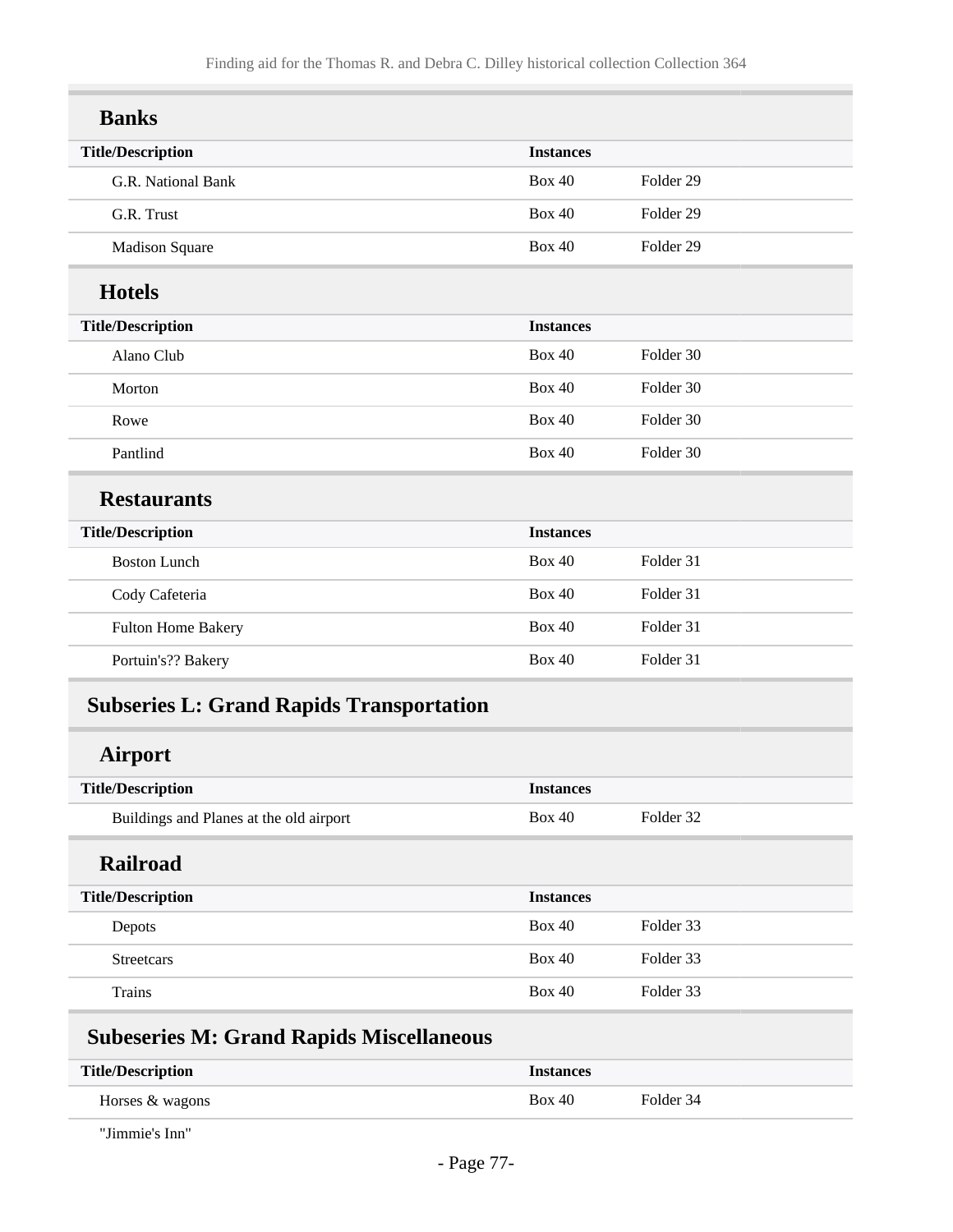|                                    | Box 40 | Folder 34 |
|------------------------------------|--------|-----------|
| Women's Suffrage group with stamps | Box 40 | Folder 34 |

### **Subseries N: Suburbs**

#### **East Grand Rapids**

| . ___.___________         |                  |           |
|---------------------------|------------------|-----------|
| <b>Title/Description</b>  | <b>Instances</b> |           |
| <b>Burleson Hospital</b>  | Box 40           | Folder 35 |
| Derby Racer               | Box 40           | Folder 35 |
| Hodenpyl Park             | Box 40           | Folder 35 |
| Lake Ave. Maintenance     | Box 40           | Folder 35 |
| Ramona Gardens            | Box 40           | Folder 35 |
| Reeds Lake Sanitarium     | Box 40           | Folder 35 |
| C.F. Sargeant home        | Box 40           | Folder 35 |
| Major A.B. Watson steamer | Box 40           | Folder 35 |
| <b>Western Shore</b>      | Box 40           | Folder 35 |

#### **^** [Return to Table of Contents](#page-1-0)

## **Subseries VIII: Michigan Real Photos**

## **Subseries A: Cities Near Grand Rapids**

| <b>Cedar Springs</b>     |                  |          |
|--------------------------|------------------|----------|
| <b>Title/Description</b> | <b>Instances</b> |          |
| <b>Baptist Church</b>    | Box 41           | Folder 1 |
| Main Street              | Box 41           | Folder 1 |
| Long Lake                | Box 41           | Folder 1 |
| Meyers Lake              | Box 41           | Folder 1 |
| Olin Lake                | <b>Box 41</b>    | Folder 1 |
| <b>Rockford</b>          |                  |          |
| <b>Title/Description</b> | <b>Instances</b> |          |
| <b>Baptist Church</b>    | Box 41           | Folder 2 |
| <b>High School</b>       | Box 41           | Folder 2 |
| M.E. Church              | Box 41           | Folder 2 |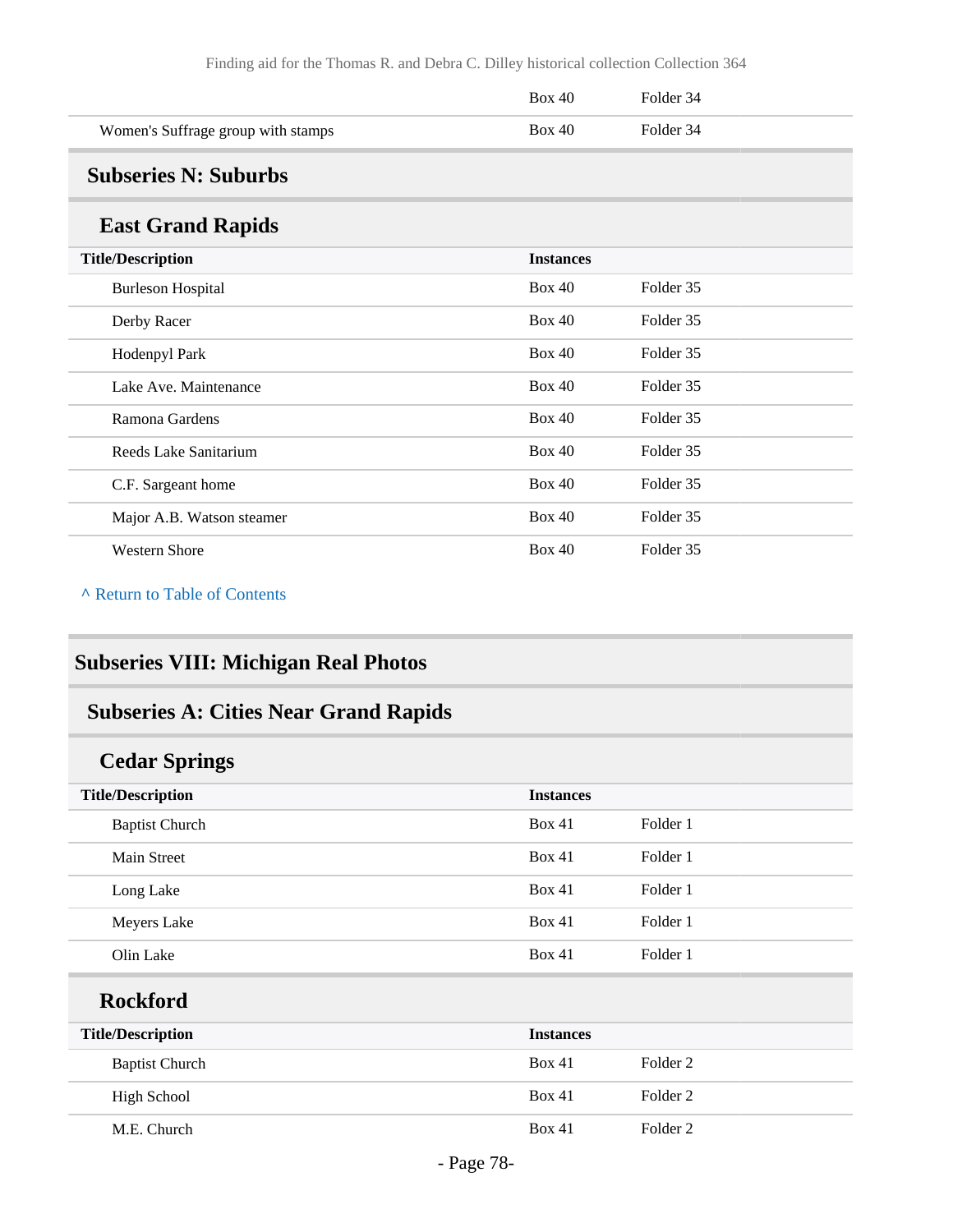| Railroad Bridge and Depot | <b>Box 41</b>    | Folder <sub>2</sub> |
|---------------------------|------------------|---------------------|
| <b>Rockford Mills</b>     | <b>Box 41</b>    | Folder <sub>2</sub> |
| Rogue River and Dam       | <b>Box 41</b>    | Folder <sub>2</sub> |
| Wolverine                 | <b>Box 41</b>    | Folder <sub>2</sub> |
| <b>Sparta</b>             |                  |                     |
| <b>Title/Description</b>  | <b>Instances</b> |                     |
| Camp Lake                 | <b>Box 41</b>    | Folder 3            |
| Professional Building     | <b>Box 41</b>    | Folder <sub>3</sub> |
| Rogue River               | <b>Box 41</b>    | Folder <sub>3</sub> |
| <b>Miscellaneous</b>      |                  |                     |
| <b>Title/Description</b>  | <b>Instances</b> |                     |
| Ada                       | <b>Box 41</b>    | Folder 4            |
| <b>Byron Center</b>       | <b>Box 41</b>    | Folder 4            |
| <b>Comstock Park</b>      | <b>Box 41</b>    | Folder 4            |
| Grandville                | <b>Box 41</b>    | Folder 4            |
| Kent City                 | Box 41           | Folder 4            |
| Ravenna                   | Box 41           | Folder 4            |
| Wayland                   | <b>Box 41</b>    | Folder 4            |
|                           |                  |                     |

### **Subseries B: Cities Lower Peninsula**

## **Mackinaw City**

| <b>Title/Description</b> | <b>Instances</b> |                     |
|--------------------------|------------------|---------------------|
| Beach                    | Box 41           | Folder 5            |
| <b>Bridge</b>            | Box 41           | Folder 5            |
| Ice                      | Box 41           | Folder 5            |
| <b>Traverse City</b>     |                  |                     |
|                          |                  |                     |
| <b>Title/Description</b> | <b>Instances</b> |                     |
| Clinch Park              | Box 41           | Folder <sub>6</sub> |
| Fire Dept.               | Box 41           | Folder <sub>6</sub> |
| Lake Arbutus             | Box 41           | Folder <sub>6</sub> |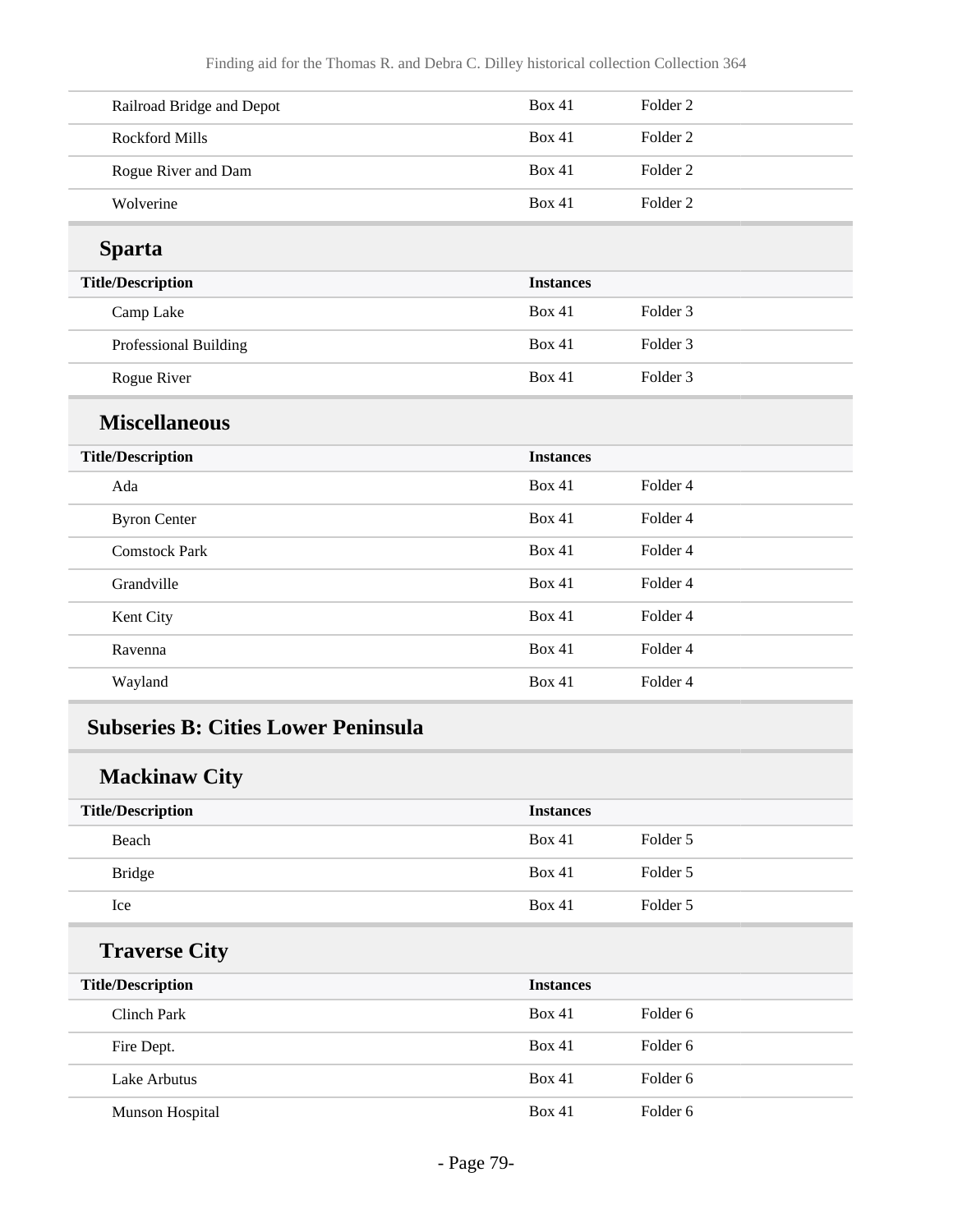| <b>Traverse Bay</b>      | <b>Box 41</b>    | Folder 6            |
|--------------------------|------------------|---------------------|
| <b>Winter Scenes</b>     | <b>Box 41</b>    | Folder 6            |
| <b>Miscellaneous</b>     |                  |                     |
| <b>Title/Description</b> | <b>Instances</b> |                     |
| Atlanta                  | <b>Box 41</b>    | Folder <sub>7</sub> |
| Baldwin                  | <b>Box 41</b>    | Folder <sub>7</sub> |
| Berlin                   | <b>Box 41</b>    | Folder <sub>7</sub> |
| <b>Big Rapids</b>        | <b>Box 41</b>    | Folder <sub>7</sub> |
| East Jordan              | <b>Box 41</b>    | Folder <sub>7</sub> |
| Ferry                    | <b>Box 41</b>    | Folder <sub>7</sub> |
| Fremont                  | <b>Box 41</b>    | Folder <sub>7</sub> |
| Gaylord                  | <b>Box 41</b>    | Folder <sub>7</sub> |
| Grayling                 | <b>Box 41</b>    | Folder <sub>7</sub> |
| Grindstone City          | <b>Box 41</b>    | Folder <sub>7</sub> |
| Ionia                    | <b>Box 41</b>    | Folder <sub>7</sub> |
| Marshall                 | <b>Box 41</b>    | Folder <sub>7</sub> |
| Mears                    | <b>Box 41</b>    | Folder <sub>7</sub> |
| Middleville              | <b>Box 41</b>    | Folder <sub>7</sub> |
| Newaygo                  | <b>Box 41</b>    | Folder <sub>7</sub> |
| Oscoda                   | Box 41           | Folder <sub>7</sub> |
| Prudenville              | Box 41           | Folder <sub>7</sub> |
| Roscommon                | <b>Box 41</b>    | Folder 7            |
| Shingleton               | <b>Box 41</b>    | Folder 7            |
| Vicksburg                | <b>Box 41</b>    | Folder 7            |
| Waters                   | <b>Box 41</b>    | Folder <sub>7</sub> |
| White Cloud              | <b>Box 41</b>    | Folder 7            |

# **Subseries C: Upper Peninsula**

## **Grand Marais**

| <b>Title/Description</b> | <b>Instances</b> |          |
|--------------------------|------------------|----------|
| Bay                      | <b>Box 41</b>    | Folder 8 |
| Beach and Dune Views     | Box 41           | Folder 8 |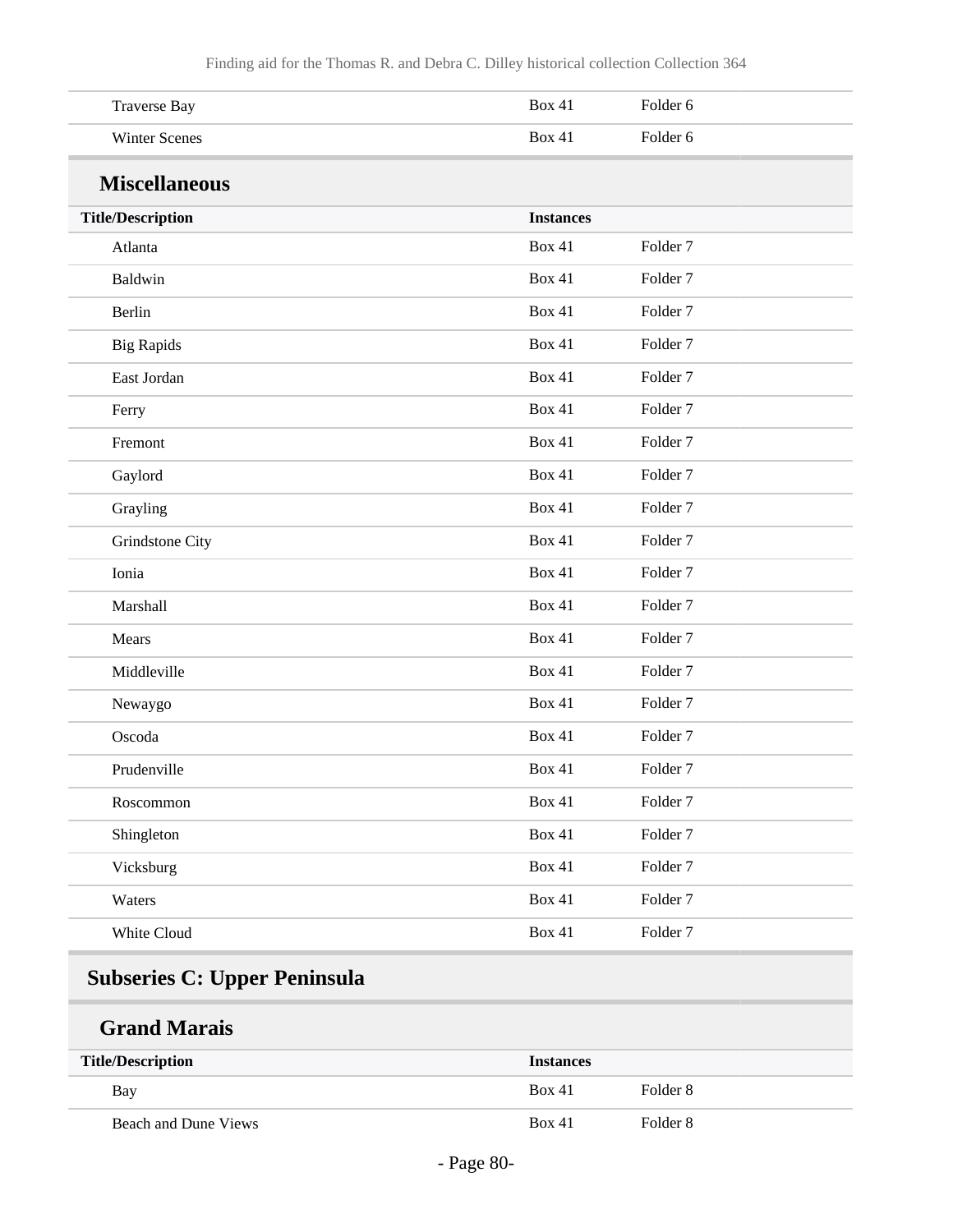| <b>Grand Sable Falls</b>                               | <b>Box 41</b>    | Folder <sub>8</sub> |
|--------------------------------------------------------|------------------|---------------------|
| <b>Keweenaw Peninsula</b>                              |                  |                     |
| <b>Title/Description</b>                               | <b>Instances</b> |                     |
| Brockway Mtn                                           | <b>Box 41</b>    | Folder 9            |
| Calumet                                                | <b>Box 41</b>    | Folder 9            |
| Copper Harbor                                          | <b>Box 41</b>    | Folder 9            |
| Houghton                                               | <b>Box 41</b>    | Folder 9            |
| <b>Manistique</b>                                      |                  |                     |
| <b>Title/Description</b>                               | <b>Instances</b> |                     |
| <b>Indian Lake</b>                                     | <b>Box 41</b>    | Folder 10           |
| Kitch-iti-ki-pi                                        | <b>Box 41</b>    | Folder 10           |
| <b>Munising</b>                                        |                  |                     |
| <b>Title/Description</b>                               | <b>Instances</b> |                     |
| <b>Pictured Rocks</b>                                  | <b>Box 41</b>    | Folder 11           |
| Waterfalls - Alger, Miner's, Munising, Tannery, Wagner | <b>Box 41</b>    | Folder 12           |
| Roads and Paths, Uno Lake                              | <b>Box 41</b>    | Folder 13           |
| <b>Ontonagon</b>                                       |                  |                     |
| <b>Title/Description</b>                               | <b>Instances</b> |                     |
| Lake of the Clouds                                     | Box 41           | Folder 14           |
| Porcupine Mountains                                    | <b>Box 41</b>    | Folder 14           |
| <b>Miscellaneous</b>                                   |                  |                     |
| <b>Title/Description</b>                               | <b>Instances</b> |                     |
| Au Train                                               | Box 41           | Folder 15           |
| Engadine                                               | <b>Box 41</b>    | Folder 15           |
| Escanaba                                               | <b>Box 41</b>    | Folder 15           |
| Gladstone                                              | <b>Box 41</b>    | Folder 15           |
| Ironwood                                               | <b>Box 41</b>    | Folder 15           |
| Iron River                                             | <b>Box 41</b>    | Folder 15           |
| Newberry                                               | <b>Box 41</b>    | Folder 15           |
| Presque Isle                                           | <b>Box 41</b>    | Folder 15           |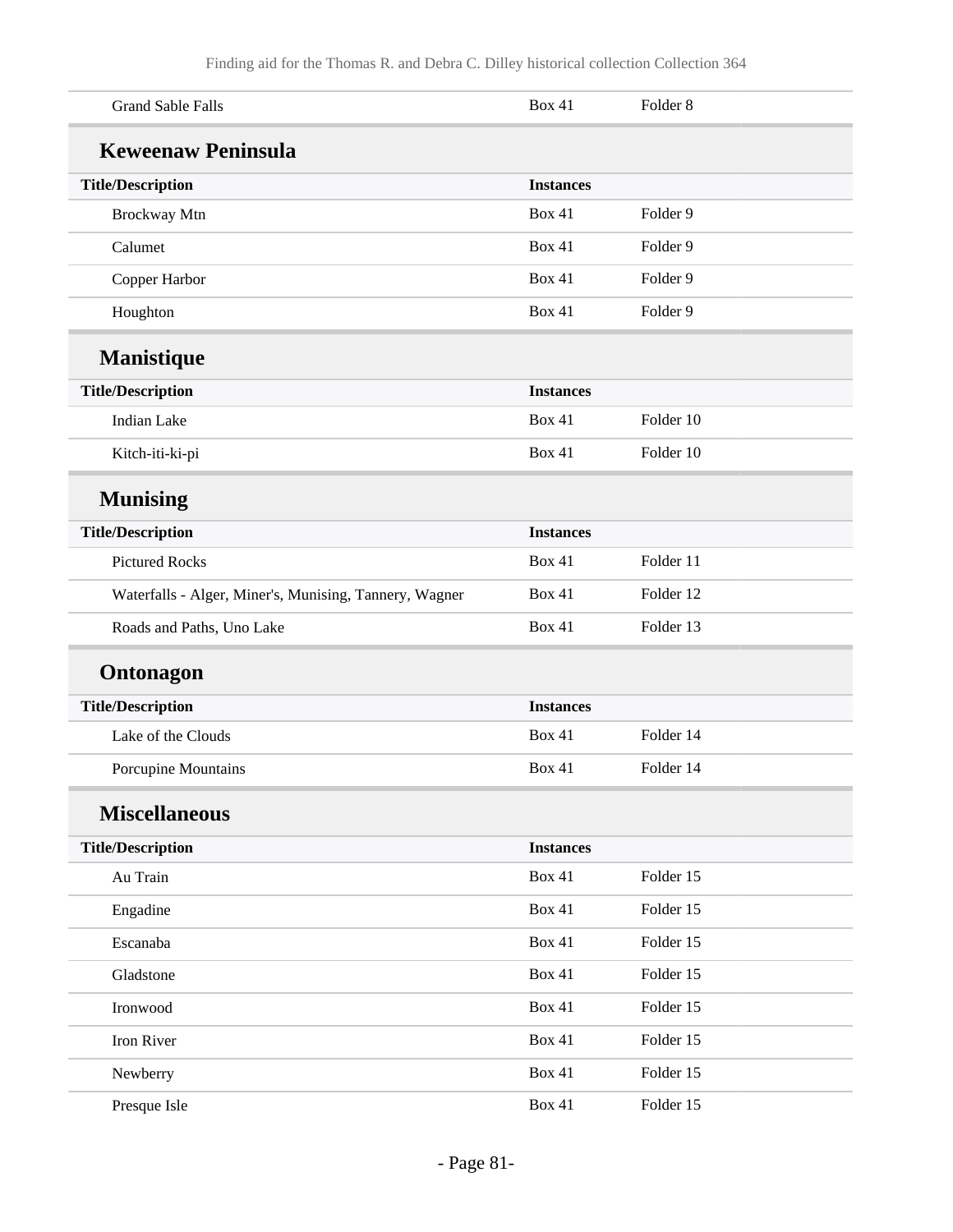| Rapid River (Bay De Noc) | Box 41 | Folder 15 |
|--------------------------|--------|-----------|
| St. Jacques              | Box 41 | Folder 15 |
| Tahquamenon              | Box 41 | Folder 15 |

### **Subseries D: Waterways**

#### **Beach / Dunes**

| <b>Title/Description</b>    | <b>Instances</b> |           |
|-----------------------------|------------------|-----------|
| <b>Ludington State Park</b> | Box 41           | Folder 16 |
| Sand Scenes                 | Box 41           | Folder 16 |
| <b>Ships</b>                | Box 41           | Folder 16 |

# **Bridges / Dams**

| <b>Title/Description</b> | <b>Instances</b> |           |
|--------------------------|------------------|-----------|
| Ada                      | Box 41           | Folder 17 |
| Fallasburg               | Box 41           | Folder 17 |
| Grandville               | Box 41           | Folder 17 |
| Hardy                    | Box 41           | Folder 17 |

### **Lakes / Rivers**

#### **Lakes**

| <b>Title/Description</b> | <b>Instances</b> |           |  |
|--------------------------|------------------|-----------|--|
| Fife                     | Box 41           | Folder 18 |  |
| Glen Arbor               | Box 41           | Folder 18 |  |
| Green                    | Box 41           | Folder 18 |  |
| Houghton                 | Box 41           | Folder 18 |  |
| Otsego                   | Box 41           | Folder 18 |  |
| Whitefish                | Box 41           | Folder 18 |  |

### **Rivers**

| <b>Title/Description</b> | <b>Instances</b> |           |
|--------------------------|------------------|-----------|
| Grand                    | Box 41           | Folder 18 |
| Ocqueoc                  | Box 41           | Folder 18 |
| Pere Marquette           | Box 41           | Folder 18 |
| Platte                   | Box 41           | Folder 18 |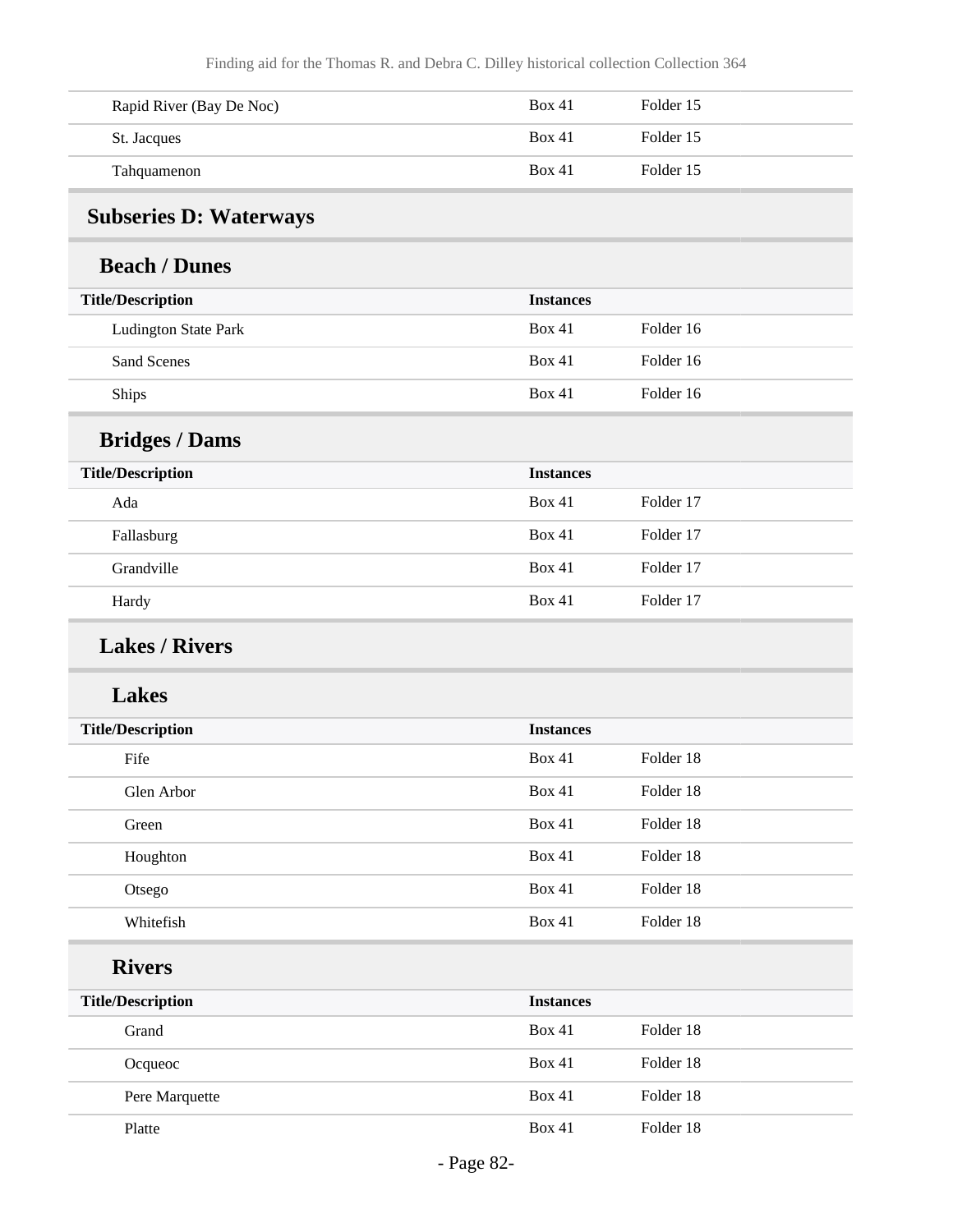| Thornaple | Box 41 | Folder 18 |
|-----------|--------|-----------|
| Van Ellen | Box 41 | Folder 18 |

### **Subseries E: Miscellaneous**

### **Logging**

| <b>Title/Description</b> | <b>Instances</b> |           |
|--------------------------|------------------|-----------|
| Baraga                   | Box 41           | Folder 19 |
| Cedar River              | Box 41           | Folder 19 |
| Emerson                  | Box 41           | Folder 19 |
| Munising                 | Box 41           | Folder 19 |
| Prudenville              | Box 41           | Folder 19 |
| St. Ignace               | Box 41           | Folder 19 |

#### **Unidentified**

| <b>Title/Description</b>                     | <b>Instances</b> |           |
|----------------------------------------------|------------------|-----------|
| Building labeled "Pioneer Inn"               | Box 41           | Folder 20 |
| Building with stained glass windows upstairs | Box 41           | Folder 20 |
| Group of men with shovels                    | Box 41           | Folder 20 |
| Tourboats on River                           | Box 41           | Folder 20 |
| possibly a dam in background                 | Box 41           | Folder 20 |

## **Niagara Falls**

| <b>Title/Description</b>    | <b>Instances</b> |           |
|-----------------------------|------------------|-----------|
| Cave of the Winds           | Box 41           | Folder 21 |
| Falls                       | Box 41           | Folder 21 |
| View from Goat Island       | Box 41           | Folder 21 |
| Whirlpool Bridge and Rapids | Box 41           | Folder 21 |
| <b>Winter Scene</b>         | Box 41           | Folder 21 |

**^** [Return to Table of Contents](#page-1-0)

### **Subseries IX. Additions by year**

### **2009 addition**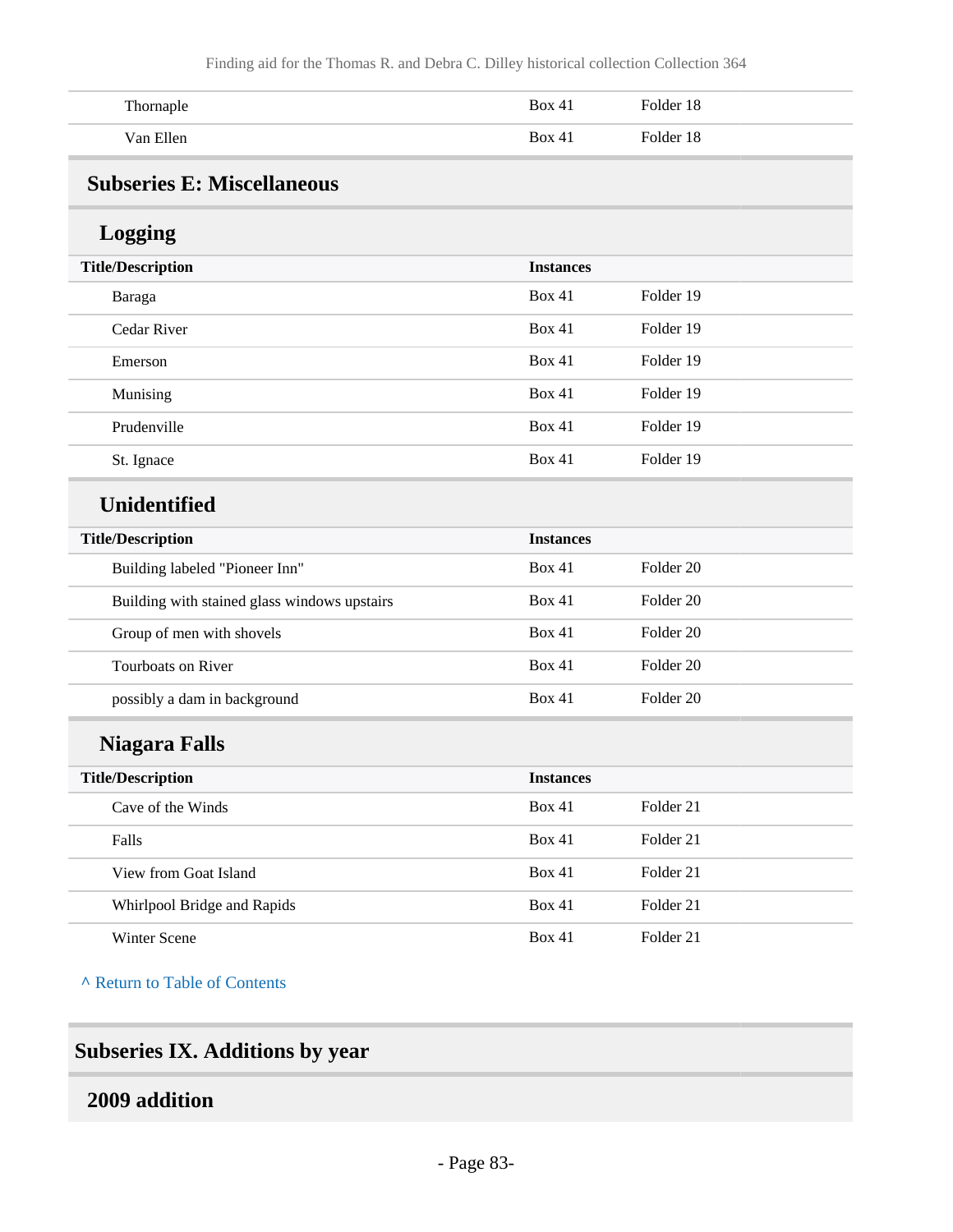#### **Scope and Contents**

These materials were donated in 2009. They mostly relate to the furniture industry. A register from the Rathbun House is also included. Accession 2009.092.

### **Rathbun House register**

| <b>Title/Description</b>                                                              | <i><u><b>Instances</b></u></i> |
|---------------------------------------------------------------------------------------|--------------------------------|
| Hotel register, Rathbun House, Grand Rapids, Mich., June 29,<br>1867-January 15, 1868 | <b>Box 16</b>                  |

#### **^** [Return to Table of Contents](#page-1-0)

#### **Furniture**

| <b>Title/Description</b>                                                                                                                                           | <b>Instances</b> |           |
|--------------------------------------------------------------------------------------------------------------------------------------------------------------------|------------------|-----------|
| The Furniture Career of Grand Rapids                                                                                                                               | <b>Box 15</b>    | folder 3  |
| A Guide to English and French Furniture of the Eighteenth<br>Century by William John MacMullin, published by Baker<br>Furniture, Inc., 1940                        | <b>Box 15</b>    | folder 11 |
| Correct Adam Period Furniture, Rettig Furniture Company,<br>circa 1920                                                                                             | <b>Box 15</b>    | folder 12 |
| Grand Rapids Centennial Furniture Festival, Souvenir<br>Program, July 1936                                                                                         | <b>Box 15</b>    | folder 13 |
| Reflections: Commemorating fifty years progress in the<br>making of fine furniture by the Grand Rapids Chair Company,<br>1922                                      | <b>Box 15</b>    | folder 14 |
| Inside the Door, Imperial Tables, Imperial Furniture Company                                                                                                       | <b>Box 15</b>    | folder 15 |
| Brochure, The Manor House, Baker Furniture, Inc.                                                                                                                   | <b>Box 15</b>    | folder 16 |
| Irwin: At a Century of Progress                                                                                                                                    | <b>Box 15</b>    | folder 17 |
| <b>General</b>                                                                                                                                                     |                  |           |
| Brochure advertising first prize bedroom group in the<br>National Design Competition of the American Walnut<br>Manufacturer's Association, Robert W. Irwin Company |                  |           |
| Dealer's and Decorator's Guide to the Exhibitors Building,<br>Grand Rapids, circa 1950                                                                             | <b>Box 15</b>    | folder 18 |
| The Story of Grand Rapids Furniture, Furniture Manufacturers<br><b>Association of Grand Rapids</b>                                                                 | <b>Box 15</b>    | folder 19 |
| Furniture: its selection and use. Report of the subcommittee on<br>Furniture: its selection and use, National Committee on Wood<br>Utilization, 1931               | <b>Box 15</b>    | folder 20 |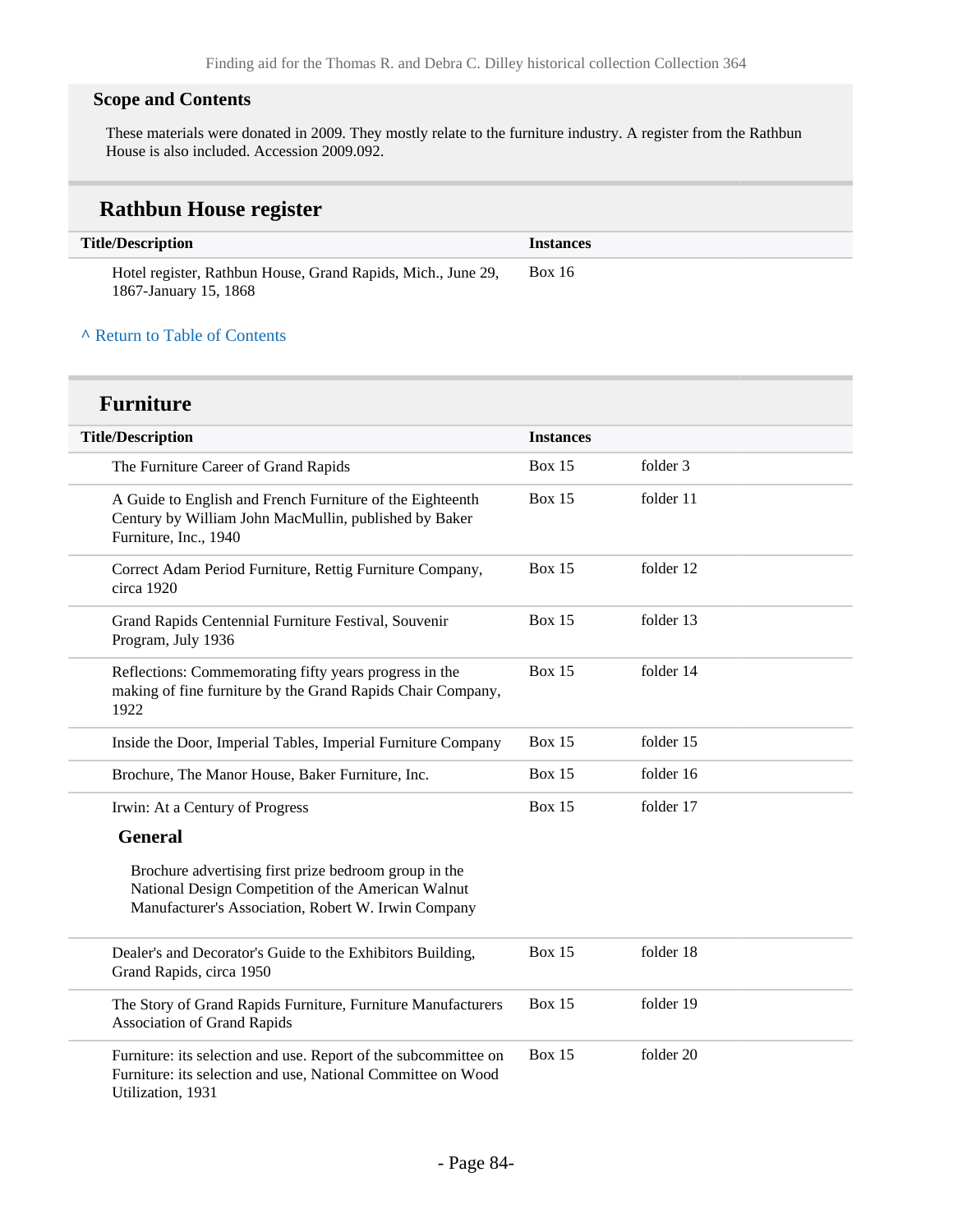| Advertisement for Berkey & Gay Furniture (The Modern<br>Expression of Spanish Art) from The American Magazine,<br>circa 1917 | <b>Box 15</b>    | folder 21 |
|------------------------------------------------------------------------------------------------------------------------------|------------------|-----------|
| Sheet of decals, Murray Furniture Co. Grand Rapids                                                                           | Box $15$         | folder 22 |
| <b>Catalogs</b>                                                                                                              |                  |           |
| <b>Title/Description</b>                                                                                                     | <b>Instances</b> |           |
| Catalog, Grand Rapids Fancy Furniture Company,<br>1925-1926                                                                  | <b>Box 15</b>    | folder 1  |
| Catalog, Grand Rapids Fancy Furniture Company,<br>1938-1939                                                                  | Box $15$         | folder 2  |
| Catalog, Widdicomb Furniture Company, 1878                                                                                   | Box $15$         | folder 4  |
| Catalog, Widdicomb Furniture Company, 1879                                                                                   | Box 15           | folder 5  |
| Catalog, Widdicomb Furniture Company, 1880                                                                                   | <b>Box 15</b>    | folder 6  |
| Catalog, Widdicomb Furniture Company, 1882                                                                                   | Box $15$         | folder 7  |
| Catalog, Widdicomb Furniture Company, 1883                                                                                   | Box $15$         | folder 8  |
| Catalogue No. 32, Quaint Furniture, Stickley Bros. Co.,<br>1908-1909                                                         | Box $15$         | folder 9  |
| The 1912 Quaint Furniture Catalog, Stickley Brothers<br>Company (reproduction with introduction), 1993                       | <b>Box 15</b>    | folder 10 |

#### **^** [Return to Table of Contents](#page-1-0)

#### **^** [Return to Table of Contents](#page-1-0)

#### **June 2011 addition**

#### **Scope and Contents**

The materials in this donation consisted mostly of ephemera relating to various local businesses, churches, events and organizations. Material is arranged into broad subseries to gather like items together. Within the subseries material is arranged either chronologically or alphabetically. Subseries O contains a number of miscellaneous items that did not fit elsewhere. These materials were donated in 2011. Accession 2013.011.

#### **Subseries A: Banks**

| <b>Title/Description</b>                                         | <b>Instances</b> |              |
|------------------------------------------------------------------|------------------|--------------|
| Cloth bag, First National Bank & Trust Company, no date          | <b>Box 21</b>    | folder B-184 |
| booklet, Souvenir, The Grand Rapids National Bank, circa<br>1905 | <b>Box 21</b>    | folder B-187 |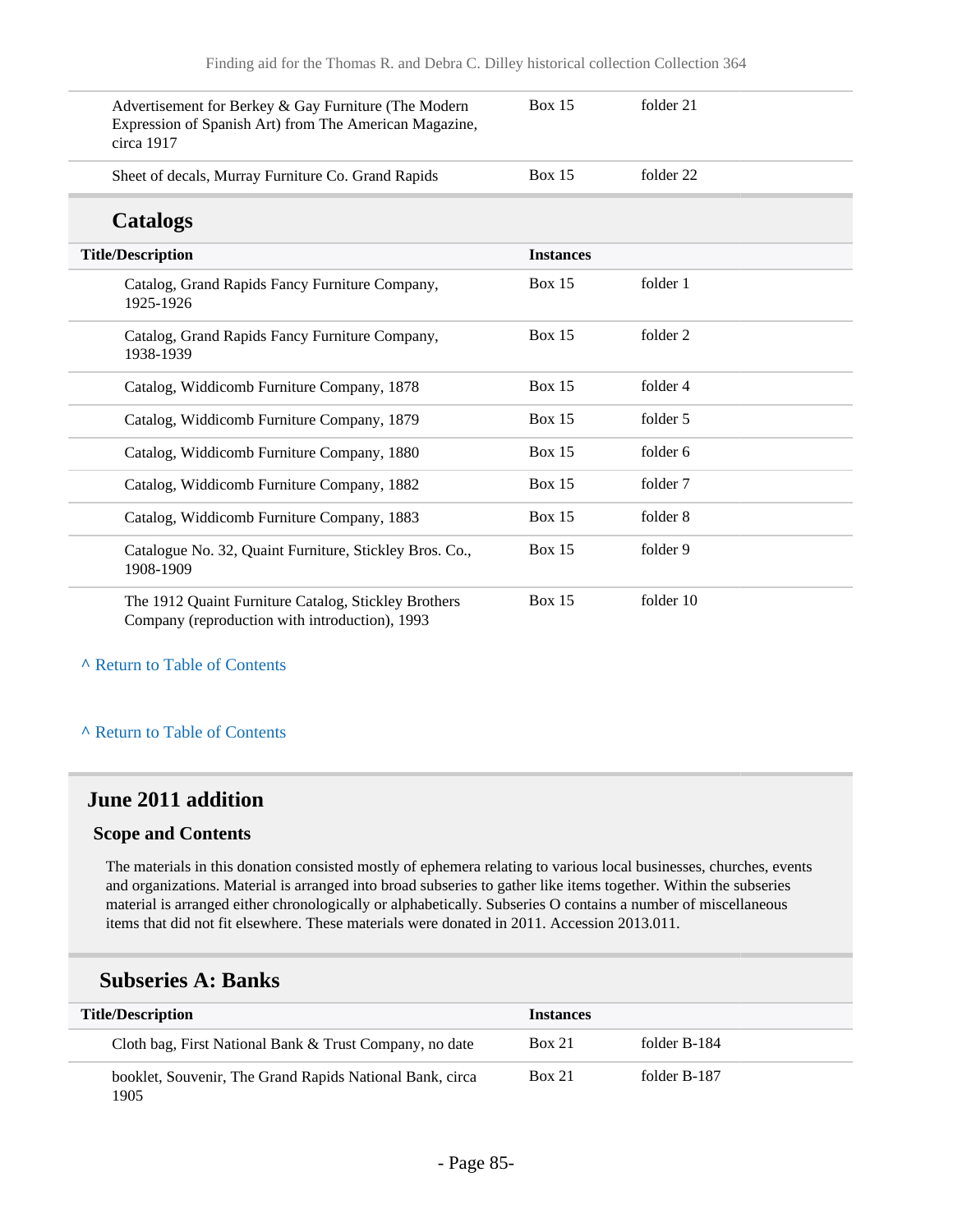| Certificate of 5 Shares of the Capital Stock of the Home State<br>Bank for Savings, issued to Henry Hubert, October 26, 1922 | <b>Box 21</b> | folder B-207   |
|------------------------------------------------------------------------------------------------------------------------------|---------------|----------------|
| Notebook, Security National Bank, no date                                                                                    | Box 21        | folder B-180   |
| Leather bag [coin purse], National City Bank, Campau Square,<br>no date                                                      | <b>Box 21</b> | folder B-185   |
| Account book/Pass book, Kent County Savings Bank, no date                                                                    | <b>Box 21</b> | folder B-178   |
| Needle Kit, Peoples Savings Bank, Burton Heights Branch,<br>Madison Square Branch, no date                                   | <b>Box 21</b> | folder B-179   |
| Dictionary of Grand Rapids, Issued by The Old National<br>Bank. circa 1911                                                   | <b>Box 25</b> | folder $C-117$ |

# **Grand Rapids Savings Bank**

| <b>Title/Description</b>                                                    | <b>Instances</b> |              |
|-----------------------------------------------------------------------------|------------------|--------------|
| Calendar, Grand Rapids Savings Bank, 1921                                   | <b>Box 21</b>    | folder B-174 |
| Account Book, Mrs. J.W. [Kirkhoff], Grand Rapids Savings<br>Bank, 1903-1923 | <b>Box 21</b>    | folder B-181 |
| School Savings Book, Grand Rapids Savings Bank, 1919                        | <b>Box 21</b>    | folder B-182 |

### **Old Kent Bank**

| <b>Title/Description</b> |                                                                                                                                                                          | <b>Instances</b> |              |  |
|--------------------------|--------------------------------------------------------------------------------------------------------------------------------------------------------------------------|------------------|--------------|--|
|                          | Yearbook, Old Kent Bank, 1933                                                                                                                                            | Box 21           | folder B-177 |  |
|                          | Old Kent Bank: Financial Statement, December 13, 1942;<br>Deposit Envelope, no date                                                                                      | Box 21           | folder B-186 |  |
|                          | Annual Report, Old Kent Bank and Trust Company, 1968                                                                                                                     | Box 21           | folder B-190 |  |
|                          | Annual Report, Old Kent Financial Corporation, 1973                                                                                                                      | <b>Box 21</b>    | folder B-191 |  |
|                          | Old Kent Financial Corporation: Officer's Directory, no<br>date; Notice of Annual Meeting of Stockholders and Proxy<br>Statement, February 28, 1975; Annual Report, 1974 | <b>Box 21</b>    | folder B-189 |  |

### **Subseries B: Business and businesses**

| <b>Title/Description</b> |                                                                                                               | <b>Instances</b> |              |
|--------------------------|---------------------------------------------------------------------------------------------------------------|------------------|--------------|
|                          | Program, Complete Home Show, Klingman Exhibition<br>Building, March, 1924.                                    | Box 21           | folder B-246 |
|                          | Grand Rapids Business Men (individual portraits of 90 men,<br>torn in half) 1871                              | <b>Box 22</b>    | folder 15    |
|                          | The Hub o'Trade, A small Handbook Devoted to Trade<br>Facilities in the Grand Rapids Zone, Fall Edition, 1916 | Box 20           | folder B-134 |
|                          | Advertisement, Grand Rapids Industries, Inc. (B-209), 1940s                                                   | <b>Box 22</b>    | folder 21    |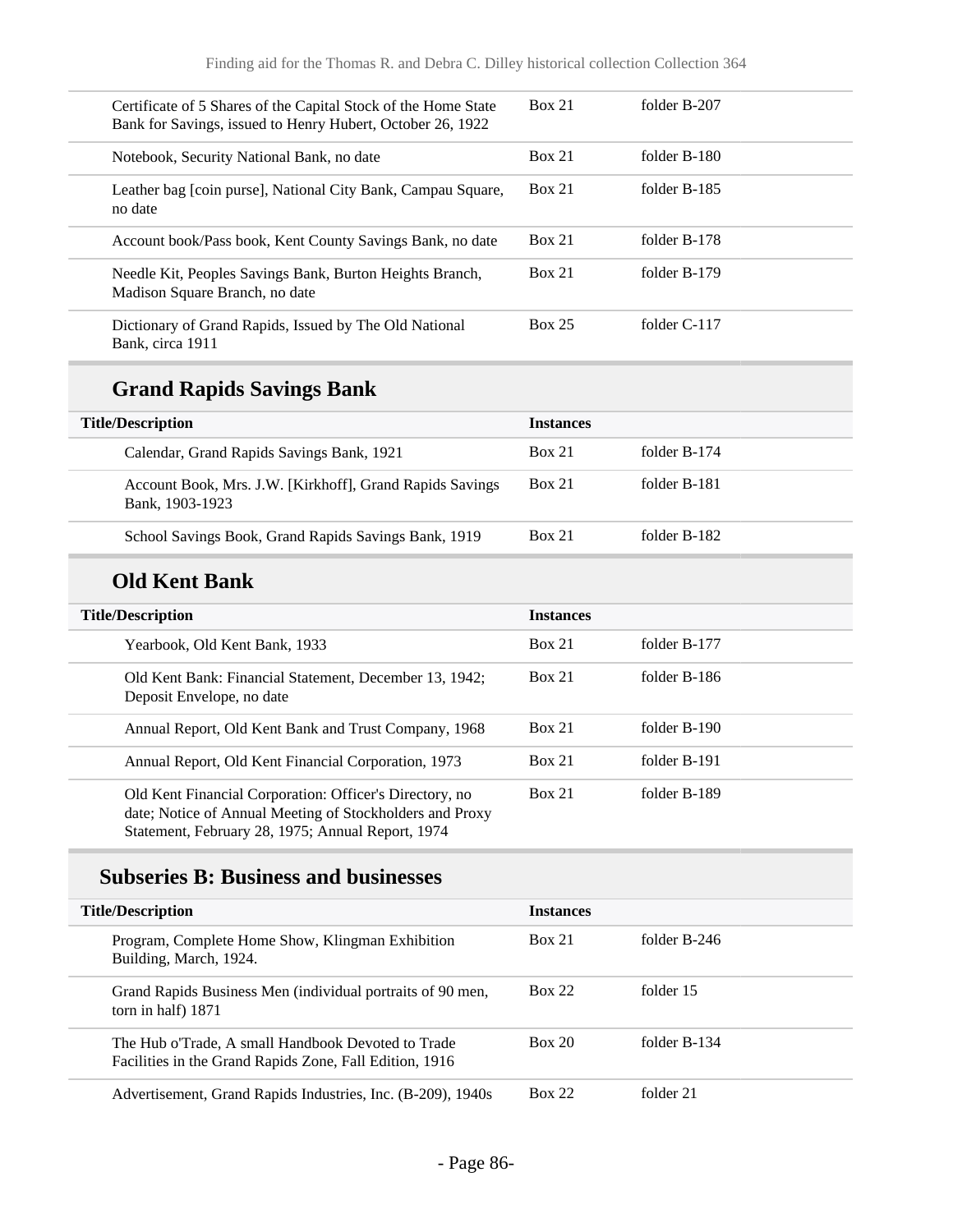| Book, Fifty Years Forward, American Box Board Company<br>(B-261), circa 1953                                                                                     | <b>Box 23</b> |              |
|------------------------------------------------------------------------------------------------------------------------------------------------------------------|---------------|--------------|
| [booklet], Beckmann Egg-Bred Baby Chicks, Beckmann<br>Hatchery, no date                                                                                          | <b>Box 20</b> | folder G-229 |
| Needle Kit, compliments Bennett Fuel & Ice Co.                                                                                                                   | <b>Box 21</b> | folder B-183 |
| Fan, Century Coal, Century Fuel & Materials Company<br>$(G-173)$                                                                                                 | <b>Box 22</b> | folder 19    |
| Fan, City Coal & Coke Company (G-171)                                                                                                                            | <b>Box 22</b> | folder 19    |
| Perrin's Gloves, Cole's Exclusive Glove Store, 1900 [Display<br>material?]                                                                                       | <b>Box 19</b> | folder G-185 |
| Ice Cold Danities, Selected by the Consumers Ice Co. [Cook<br>book], no date                                                                                     | <b>Box 19</b> | folder G-198 |
| Invitation, White Opening; Corl, Knott & Company; May 5<br>and 6, no year                                                                                        | <b>Box 20</b> | folder B-143 |
| [blank notebook], National Stoves, Ranges & Furnaces, Geo<br>F. Cornell & Son                                                                                    | <b>Box 20</b> | folder G-229 |
| The Master Cigar, G.J. Johnson Cigar Co.                                                                                                                         | <b>Box 19</b> | folder G-157 |
| Catalog No. 24, Furniture Fittings, Grand Rapids Brass Co.<br>With Supplement. No date. (F-105)                                                                  | <b>Box 24</b> |              |
| Home Service Recipes, Grand Rapids Gas Light Company                                                                                                             | <b>Box 25</b> | folder G-187 |
| Catalog, Grand Rapids Growers, Inc., 1931                                                                                                                        | <b>Box 21</b> | folder B-250 |
| Grand Rapids, A City of Homes, Why You Should Live<br>There; Grand Rapids Real Estate Board, no date [circa 1905]                                                | <b>Box 20</b> | folder B-125 |
| Pocket Lumber Scale, compliments The James Ohlen & Sons<br>Saw Mfg [Ohio], Grand Rapids Supply Company, no date                                                  | <b>Box 21</b> | folder B-158 |
| booklet, Trusts, by W.H. Groverman of the Grand Rapids<br>Trust Company, 1930. Two copies, limited editions, one<br>inscribed to Joseph F. Quimby and one blank. | <b>Box 21</b> | folder B-188 |
| Speaking of Spices, compliments Grand Rapids Wholesale<br>Gro. Co., no date                                                                                      | <b>Box 19</b> | folder G-188 |
| Advertisement: Over Night to Chicago, Greyhound, no date                                                                                                         | <b>Box 20</b> | folder G-227 |
| Advertisement, H.M. Reynolds Shingle Co., no date (includes<br>shingle samples)                                                                                  | <b>Box 21</b> | folder B-150 |
| Heritage Hill Wall Clock Collection, Howard Miller Clock<br>Co., no date                                                                                         | Box 21        | folder B-257 |
| Scrapbook of Capitols of the United States of America,<br>Joppe's Dairy Co., no date                                                                             | Box 21        | folder B-173 |
| Calendar pages, Lily White Flour, April 1917, February 1918                                                                                                      | <b>Box 19</b> | folder G-186 |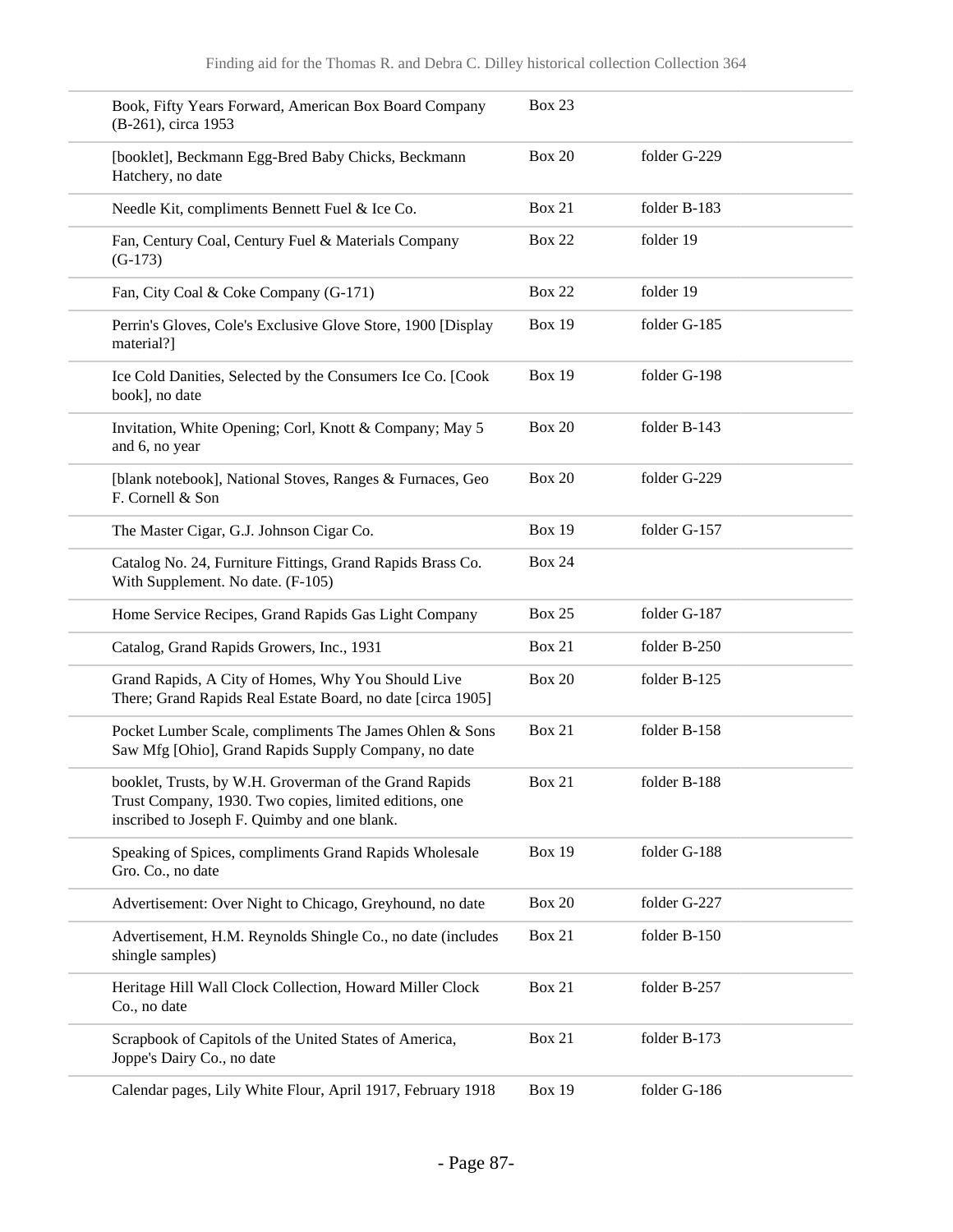| 1897 | The Home Almanac, compliments of L.K. Bishop & Co.,                                                                                                                | <b>Box 21</b> | folder B-254 |
|------|--------------------------------------------------------------------------------------------------------------------------------------------------------------------|---------------|--------------|
|      | booklet, Industrial Gems, compliments Metropolitan Insurance<br>Co., circa 1888                                                                                    | <b>Box 21</b> | folder B-163 |
|      | Street life in North Africa, [Christmas annual], published by<br>the Michigan Trust Company. From gum prints by Eleanor<br>Withey Willard (B-149), December 1910   | Box 18        | folder 3     |
|      | Notepad, Millard's Liquor Beer Wine, 1944                                                                                                                          | <b>Box 21</b> | folder B-168 |
|      | Pictorial History of Fencing, Page Woven Wire Fence Co.<br>(Adrian, Mi)                                                                                            | <b>Box 20</b> | folder G-214 |
|      | Two Thousand Years of Progress, Preferred Auto<br>Underwriters Company, 1922                                                                                       | <b>Box 19</b> | folder G-122 |
|      | Newsletter: R.C. Allen Keyboard, June 1945                                                                                                                         | <b>Box 20</b> | folder B-106 |
|      | booklet, "The Dainty Decorator," Standard Varnish Works.<br>Stamped M. Veenstra. No date.                                                                          | <b>Box 21</b> | folder B-164 |
|      | Walker's Method of Easy Bread Making, compliments of<br>Valley City Milling Co., 1916                                                                              | <b>Box 19</b> | folder G-189 |
|      | Pamphlet, Wagemaker Wolverine Boats, no date                                                                                                                       | <b>Box 21</b> | folder B-247 |
|      | Fifty Years of Looking Forward: The Story of a Man and the<br>Business He Builded, W.C. Hopson Company, 1932                                                       | <b>Box 20</b> | folder B-129 |
|      | 1924 White Knocker / The House that "At" Built Being<br>the Seventh Annual Knocker and the 1924 Year Book of the<br>White Companies (featuring Arthur Scott White) | <b>Box 25</b> | folder C-112 |
|      | Envelope, W.J. Dykstra Company (B-258)                                                                                                                             | <b>Box 17</b> | folder 15    |
| date | Can label: Templar Brand Sweet Peas, W.R. Roach & Co., no                                                                                                          | <b>Box 21</b> | folder B-203 |
|      | Catalog, York Band Instruments, 1928                                                                                                                               | <b>Box 21</b> | folder B-255 |
|      | Paper shopping bag from Zimmer Bros. Engraving Co., with 6<br>note cards and envelopes                                                                             | <b>Box 19</b> | folder G-159 |
|      | Book, The House of Zondervan, James E. Ruark, Ted W.<br>Engstrom, 1981                                                                                             | <b>Box 21</b> | folder B-248 |

# **Alabastine Company**

| <b>Title/Description</b>                             | <i><u><b>Instances</b></u></i> |                |
|------------------------------------------------------|--------------------------------|----------------|
| Brochure, Alabastine Company, no date (with samples) | <b>Box 21</b>                  | folder $B-160$ |
| Home Color Book, Alabastine Company, 1928            | <b>Box 21</b>                  | folder B-268   |
| Advertisement, Alabastine Company, no date (B-162)   | <b>Box 22</b>                  | folder 10      |

# **Burleson Sanitarium**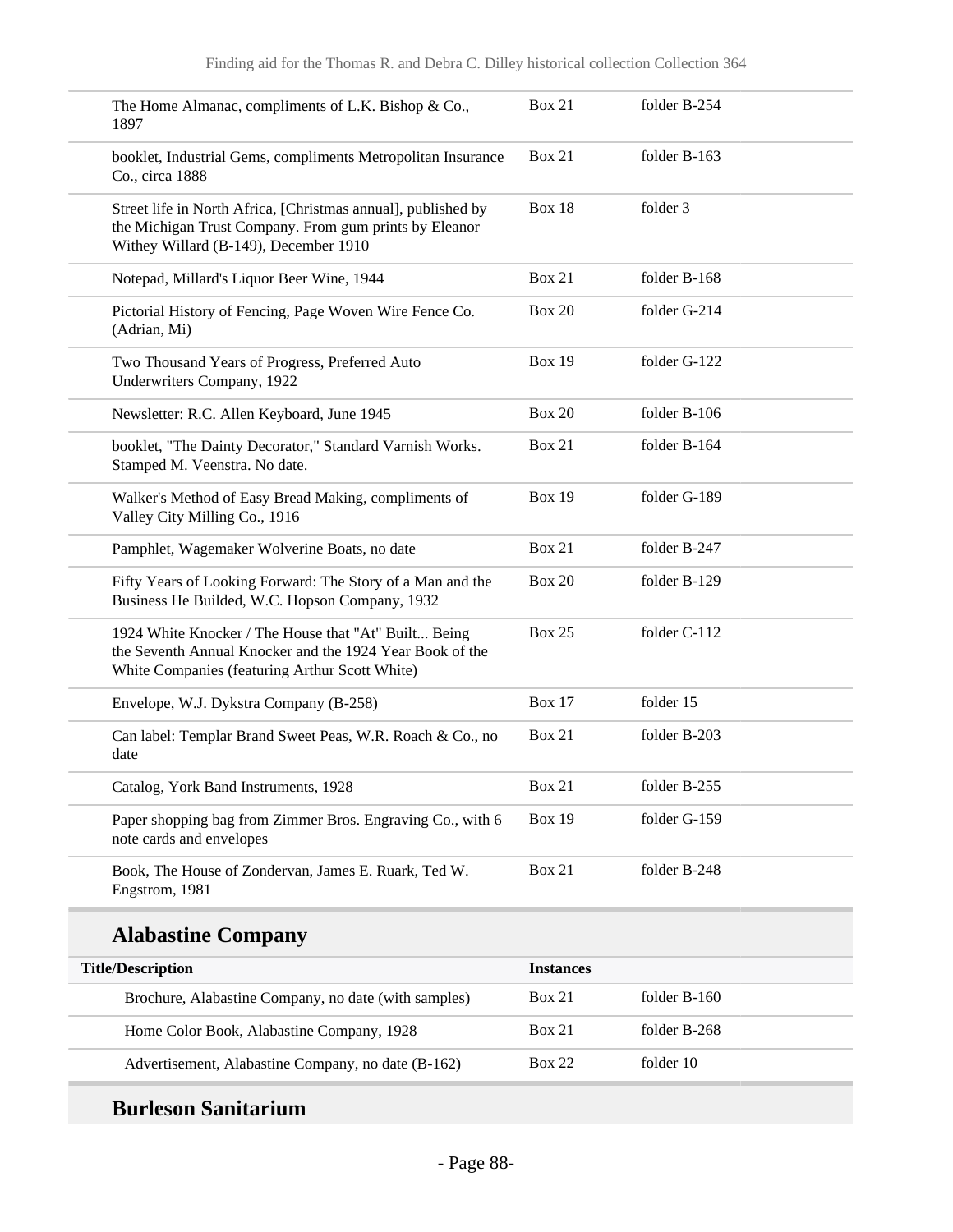| <b>Title/Description</b>                     | <i><u><b>Instances</b></u></i> |              |
|----------------------------------------------|--------------------------------|--------------|
| Booklet, The Burleson Sanitarium, 1923       | Box 20                         | folder B-140 |
| Booklet, The Burleson Sanitarium, circa 1928 | <b>Box 21</b>                  | folder B-266 |

## **Cargill Company**

| <b>Title/Description</b> |                                                                                        | <b>Instances</b> |                |
|--------------------------|----------------------------------------------------------------------------------------|------------------|----------------|
|                          | Program, 16th Convention of the Cargill Party, Myers Lake<br>Auditorium, June 28, 1924 | <b>Box 21</b>    | folder $B-153$ |
|                          | Cargill 17th Annual Picnic, Whitefish Lake, June 27, 1925                              | Box 20           | folder B-145   |
|                          | Program, The Cargill Organization Outing Annual, Myer's<br>Lake, July 10, 1926         | Box 21           | folder B-151   |
|                          | Catalog, Demonstrations of Engraving and Printing, Cargill<br>Company (B-262)          | Box 22           | folder 22      |

### **Friedrich Music House**

| <b>Title/Description</b>                                                                                       | <b>Instances</b> |              |
|----------------------------------------------------------------------------------------------------------------|------------------|--------------|
| Songs of Long Ago, Published by The Baldwin Piano Co.,<br>The Friedrich Music House, 1905                      | <b>Box 21</b>    | folder B-253 |
| Manufacturer's Certificate of and Warranty (blank), The<br>Friedrich Piano, The Friedrich Music House, no date | <b>Box 17</b>    | folder 4     |

## **Grand Rapids Board of Trade**

| <b>Title/Description</b>                                                                                                          | <b>Instances</b> |              |
|-----------------------------------------------------------------------------------------------------------------------------------|------------------|--------------|
| Things Done in Nineteen-Nine and Things Doing in<br>Nineteen-Ten (Annual Report), Grand Rapids Board of<br>Trade, Februar 1, 1910 | Box 20           | folder B-124 |
| Photograph, The Grand Rapids Board of Trade Wholsalers'<br>Fifth Annual Trade Extension Excursion Party, no date                  | <b>Box 22</b>    | folder 2     |

## **Harrison Wagon**

| <b>Title/Description</b>               | <b>Instances</b> |              |
|----------------------------------------|------------------|--------------|
| booklet, Harrison Wagon Works, no date | Box 21           | folder B-171 |
| boolet, Harrison Wagon Co., no date    | <b>Box 21</b>    | folder B-172 |
| <b>Leonard</b>                         |                  |              |

| <b>Title/Description</b>                                  | <b>Instances</b> |
|-----------------------------------------------------------|------------------|
| H. Leonard $& Sons - advertisement, order forms, papers,$ | <b>Box 17</b>    |
| history $(B-258)$                                         | folder 15        |
| A Money Saving Guide, Catalog 223, H. Leonard & Sons      | folder 20        |
| $(B-259), 1925$                                           | <b>Box 18</b>    |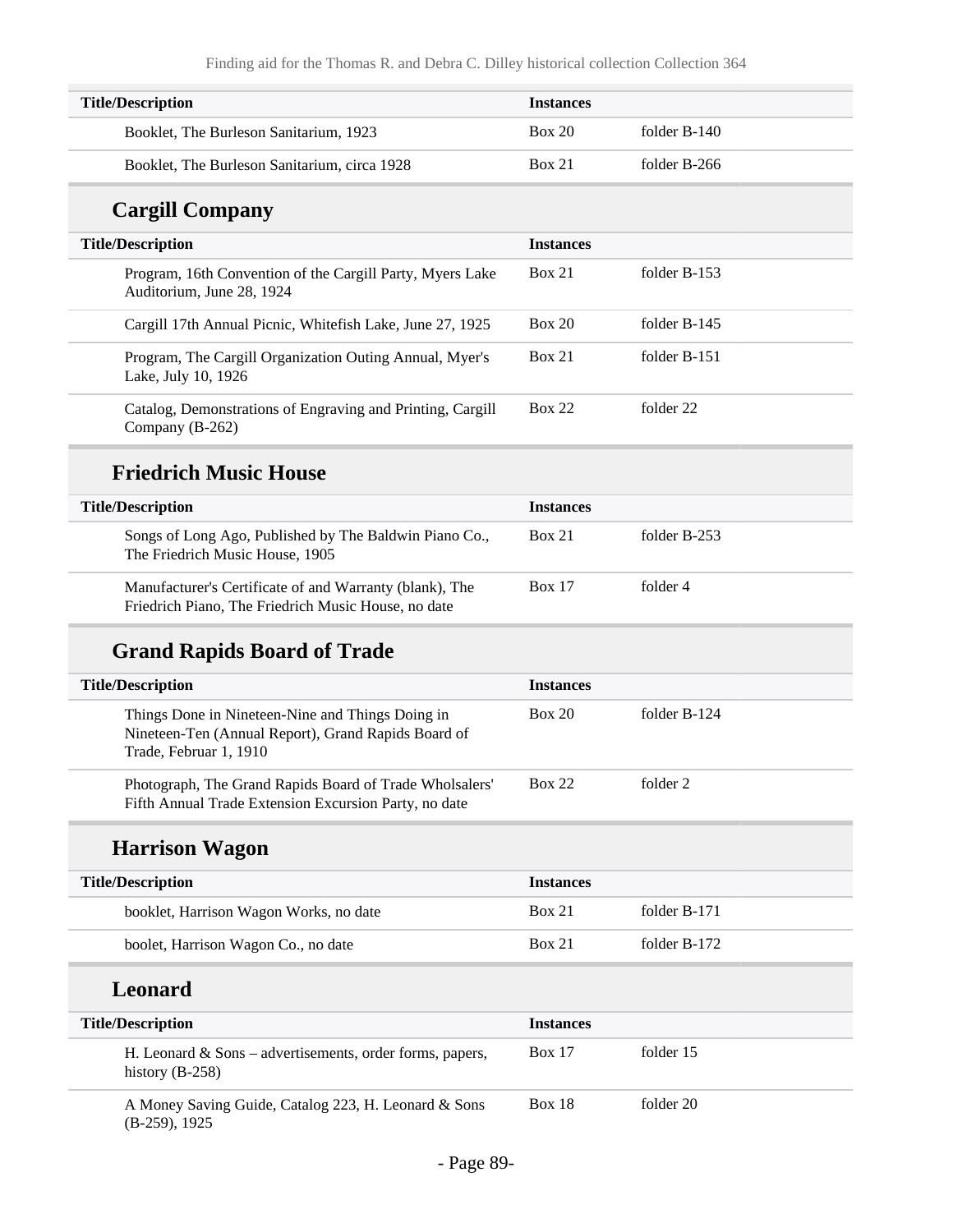| Newsletter: Leonard Shop Talk, for and by the Employees<br>of the Grand Rapids Refrigerator Company; March 1922<br>and August 1922                    | <b>Box 20</b>    | folder B-102 |
|-------------------------------------------------------------------------------------------------------------------------------------------------------|------------------|--------------|
| Pamphlet, Story of the Manufacture of China, H. Leonard<br>and Sons, Selling Agents for The Homer Laughlin China<br>Co.                               | <b>Box 21</b>    | folder B-192 |
| <b>General</b>                                                                                                                                        |                  |              |
| With receipt from The Manton State Bank to H.<br>Leonard & Sons, 1946; Advertisements: Joseph A.<br>Bossler Hair Shop, Dykemas Rx Shop                |                  |              |
| Catalog, Gameboards, Catalogue & Electrotype Cabinets,<br>Leonard Manufacturing Co., 1902-1903                                                        | <b>Box 21</b>    | folder B-256 |
| Fancy Goods Catalogue No. 116, H. Leonard &<br>Sons' (B-211), 1894-1895                                                                               | <b>Box 22</b>    | folder 24    |
| House Furnishing Journal, H. Leonard & Sons. Fragile – use<br>copy in Box 22, Folder 30. (B-260), May 1, 1889                                         | <b>Box 23</b>    | folder 3     |
| Copy - House Furnishing Journal, H. Leonard & Sons, May<br>1,1889                                                                                     | <b>Box 23</b>    | folder 4     |
|                                                                                                                                                       |                  |              |
| <b>Morton House</b>                                                                                                                                   |                  |              |
| <b>Title/Description</b>                                                                                                                              | <b>Instances</b> |              |
| Advertisement, Roddis Lumber and Veneer Company<br>(Illustration Morton Hotel), The Architectural Forum, July<br>1924                                 | <b>Box 17</b>    | folder 8     |
| Menu, The Morton, Monday, March 4, 1889                                                                                                               | <b>Box 21</b>    | folder B-194 |
| March the Morton, Composed by Ellis Brooks, Dedicated to<br>J. Boyd Pantlind, Prop., Morton House, Published by J.W.<br>York & Sons (T-117), ca. 1901 | <b>Box 23</b>    | folder 6     |
| <b>Pantlind Hotel</b>                                                                                                                                 |                  |              |
| <b>Title/Description</b>                                                                                                                              | <b>Instances</b> |              |
| Brochure, Mr. Bunny Club, Pantlind Cafeteria, no date (cut-<br>out of rabbit)                                                                         | Box 21           | folder B-198 |
| Menu, Knife and Fork, Pantlind Hotel, [1963]; Menu, Knife<br>& Ford Coffee Shop, [1963]                                                               | <b>Box 21</b>    | folder B-201 |

# **Voigt Milling**

| <b>Title/Description</b>                                                                        | <i><u><b>Instances</b></u></i> |          |
|-------------------------------------------------------------------------------------------------|--------------------------------|----------|
| Voigt Cream Flake Company, Special Offer No. 2, Roger's<br>Three Piece Tea Set, no date (V-114) | <b>Box</b> 17                  | folder 1 |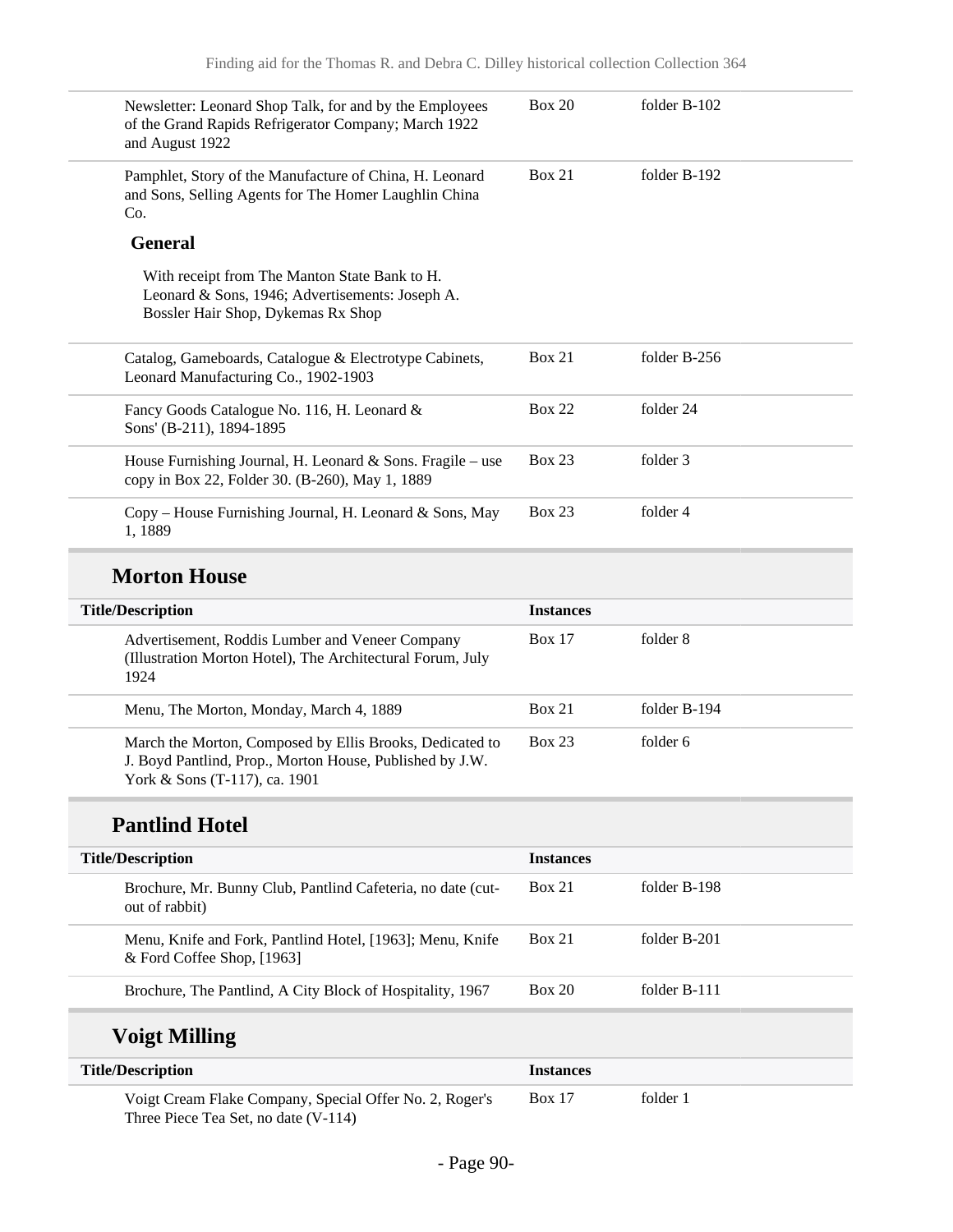| Voigt's Crescent Brand Self-Rising Pancake Flour,<br>illustration, no date (V-115)                             | <b>Box 17</b> | folder 2     |
|----------------------------------------------------------------------------------------------------------------|---------------|--------------|
| Legal documents, Voigt Milling Co. (V-117), 1895, 1898                                                         | <b>Box 18</b> | folder 1     |
| Pamphlet, order form and coupon; Voigt Milling; no dates                                                       | <b>Box 17</b> | folder 3     |
| Cuts, Voigts Milling Co. advertisements, Powers-Tyson<br>Printing Co. (V-116), 1915                            | <b>Box 22</b> | folder 1     |
| Paper flour bag, Crescent Brand, Buckwheat, Voigt Milling<br>Co., 10 Lbs.                                      | <b>Box 22</b> | folder 16    |
| Flour bag, Gorilla, Voigt Milling Co., 98 Lbs. (V-106)                                                         | Box 23        | folder 8     |
| Flour bag, Carnation Brand Self Rising Flour, Voigt Milling<br>$Co. (V-107)$                                   | <b>Box 23</b> | folder 8     |
| Legal documents, Voigt Milling Co., circa 1880s-1920s                                                          | <b>Box 21</b> | folder B-176 |
| Signs: Voigt's Columbian Flour, Always Gives Satisfaction<br>and Try Voigt's Crescent Flour "'Mothers Delight" | <b>Box 20</b> | folder V-118 |
| Letter, regarding coupon offers, Voigt Milling, no date                                                        | <b>Box 20</b> | folder V-111 |
| Metal Sign, Push and Try a Sack of Crescent Flour, Voigt<br>Milling                                            | <b>Box 20</b> | folder V-111 |
| Sign, Voigt's Royal Patent Flour, Voigt's Milling                                                              | <b>Box 20</b> | folder V-110 |
| Advertisement, Seymour Airplane Factory with Voigt's<br>Flour Products (coupons), Voigt Milling Co.            | <b>Box 20</b> | folder V-109 |
| Sign, Try Voigt's Crescent Flour "'Mothers Delight"                                                            | <b>Box 20</b> | folder V-108 |
| Envelopes, Voigt Milling Co.                                                                                   | <b>Box 20</b> | folder V-105 |
| Invoices (blank), Voigt Milling Company                                                                        | <b>Box 20</b> | folder V-104 |
| Fliers with prices for flour, Voigt Milling Co.                                                                | <b>Box 20</b> | folder V-103 |
| Tag, Voigt Milling Co., no date                                                                                | <b>Box 20</b> | folder V-102 |
| Bag, Free Sample, Voigt's Crescent Brand, American<br>Family Flour, Voigt Milling Co., no date                 | <b>Box 20</b> | folder V-101 |
| Sharp Points (needles), Compliments Voigt Milling Co., no<br>date                                              | <b>Box 20</b> | folder V-100 |
| Notebooks/Memo Books                                                                                           |               |              |
| Neil Malloy's, Boots, Shoes and Slippers                                                                       | <b>Box 21</b> | folder B-159 |
| Hauger's \$9.99 Store                                                                                          | <b>Box 21</b> | folder B-159 |
| <b>Giant Clothing Company</b>                                                                                  | <b>Box 21</b> | folder B-159 |
| Grand Rapids Paper Company (Julius J. Wagner)                                                                  | <b>Box 21</b> | folder B-159 |
| Jos. Watslawik, Merchant Tailor, 1915-1916 (notes,<br>tailoring)                                               | <b>Box 21</b> | folder B-159 |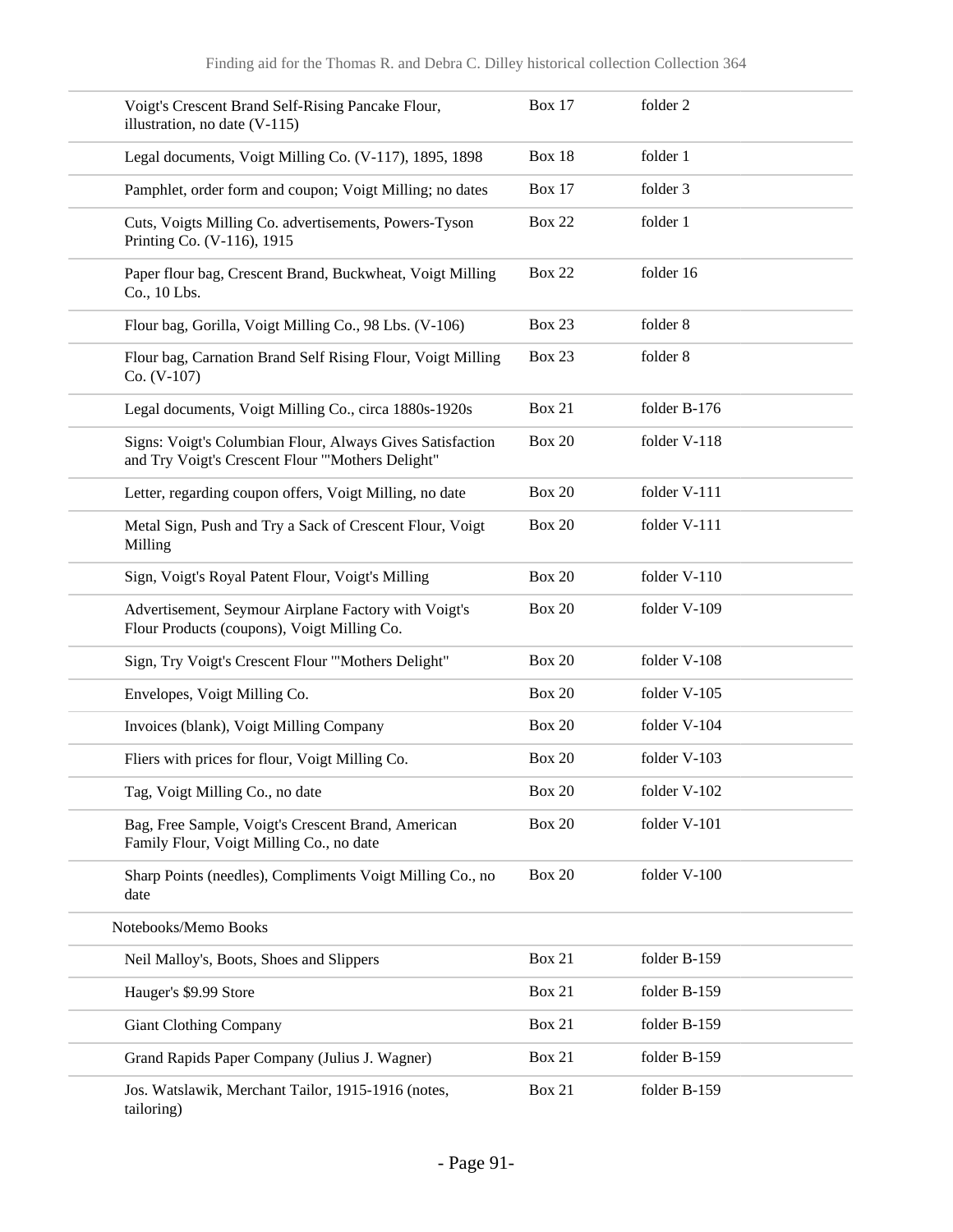| Martin Clothes/Martin's, 1935-1936, no paper           | Box 21        | folder B-159 |  |
|--------------------------------------------------------|---------------|--------------|--|
| Martin Clothes/Martin Stores, 1938                     | <b>Box 21</b> | folder B-159 |  |
| Adams & Hart, Farm Implements and Carriages, 1892-1893 | <b>Box 21</b> | folder B-159 |  |

# **Subseries C: Churches**

| <b>Title/Description</b>                                                                                                             | <b>Instances</b> |              |
|--------------------------------------------------------------------------------------------------------------------------------------|------------------|--------------|
| Grand Rapids Church Directory and Souvenir, American<br>Church Directory Co., no date                                                | <b>Box 20</b>    | folder A-156 |
| Calendar, Church of the Nazarene (with advertisements),<br>1923-1924                                                                 | <b>Box 22</b>    | folder 9     |
| Diamond Jubilee (75th Anniversary), First Christian Reformed<br>Church, March 17, 18 and 20, 1932                                    | <b>Box 19</b>    | folder G-137 |
| Geschichte der Deutschen Evang.-luth. Immanuels-Gemeinde<br>(History of the German Evangelical Lutheran Immanuel<br>Community), 1906 | <b>Box 25</b>    | folder C-105 |
| The North Park Cook Book, Church Building Edition, North<br>Park Ladies Circle, 1922                                                 | <b>Box 19</b>    | folder G-194 |
| Souvenir Booklet, Dedication of the Completed Seymour<br>Christian Reformed Church, March 16-17, 1950                                | <b>Box 19</b>    | folder G-136 |
| Dedication Souvenir, Seymour Christian Reformed Church,<br>May 8-9, 1941                                                             | <b>Box 19</b>    | folder G-135 |
| Remembrance of my First Holy Mass, St. Adalbert's Church,<br>June 15, 1919                                                           | <b>Box 19</b>    | folder G-158 |
| St. Francis Xavier Directory, 1928                                                                                                   | <b>Box 19</b>    | folder G-127 |
| Pamphlet, Christmas 1932, St. Stephen's Church, 1932                                                                                 | <b>Box 19</b>    | folder G-158 |
| Priscilla Cook Book, Priscilla Division Ladies' Guild, Trinity<br>Lutheran Church, 1935 [Conklin, MI]                                | <b>Box 19</b>    | folder G-191 |
| The Grand Rapids Cook Book, Published by the Ladies' Aid<br>Society of Trinity English Lutheran Church, no date                      | <b>Box 19</b>    | folder G-197 |
| Directory, Wyoming Park Church of the United Brethren in<br>Christ, 1931-1932                                                        | <b>Box 19</b>    | folder G-141 |

### **Fountain Street**

| <b>Title/Description</b>                                                                                                         | <b>Instances</b> |           |
|----------------------------------------------------------------------------------------------------------------------------------|------------------|-----------|
| The Fountain Street Church Centennial (G-147), 1969                                                                              | <b>Box 18</b>    | folder 14 |
| Program, Fountain Street Church – worship service and<br>reception in honor of Verdi Reusser, June 3, 1973                       | <b>Box 17</b>    | folder 11 |
| Article, Spirit and the Spark: Explosive Fountain Street<br>Church, Grand Rapids Press, Wonderland (G-150), February<br>15, 1987 | <b>Box 18</b>    | folder 16 |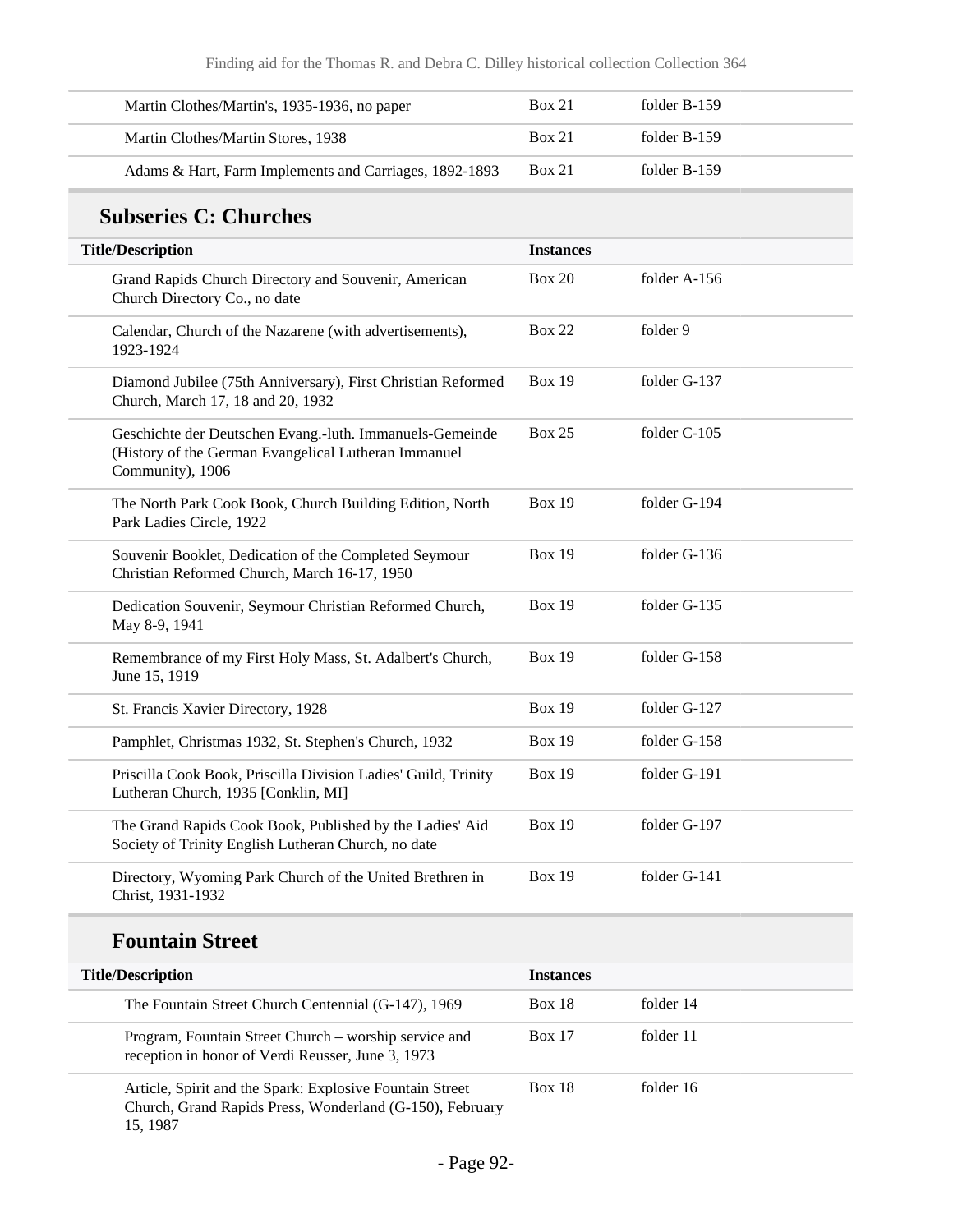| Article, Radical or Righteous, Popular or Profane There's<br>a Pulpit at Fountain St. Church, Grand Rapids Press,<br>Wonderland, February 9, 1969                                                                                                                                                                                                                                                                               | <b>Box 18</b> | folder 18    |
|---------------------------------------------------------------------------------------------------------------------------------------------------------------------------------------------------------------------------------------------------------------------------------------------------------------------------------------------------------------------------------------------------------------------------------|---------------|--------------|
| Dedication of the Fountain Street Baptist Church (G-150),<br>February 3, 1924                                                                                                                                                                                                                                                                                                                                                   | <b>Box 22</b> | folder 3     |
| Fountain Street Baptist Church, A Living, Growing Church:<br>Its Record Its Activity Its Opportunity (G-148), 1938                                                                                                                                                                                                                                                                                                              | <b>Box 22</b> | folder 4     |
| Fountain Flow [newsletter], Fountain Street Church<br>(G-174), May 1974                                                                                                                                                                                                                                                                                                                                                         | <b>Box 22</b> | folder 20    |
| Program, Mother and Daughter Banquet, Fountain Street<br>Baptist Church, April 3, 1929                                                                                                                                                                                                                                                                                                                                          | <b>Box 19</b> | folder G-128 |
| Pastor's Anniversary Dinner and Church Rally, Fountain<br>Street Baptist Church, October 24, circa 1928                                                                                                                                                                                                                                                                                                                         | <b>Box 19</b> | folder G-130 |
| Annual Reports of the Fountain Street Baptist Church, 1940                                                                                                                                                                                                                                                                                                                                                                      | <b>Box 19</b> | folder G-129 |
| Bulletins, Fountain Street Baptist Church/Fountain Street<br>Church, 1898-1974, including October 9, 1898; March<br>31, 1929 (Easter); March 16, 1930; May 18, 1930; May<br>25, 1930; December 20, 1931 (Christmas Sunday); April<br>5, 1931 (Easter Day); October 2, 1932; October 11, 1942<br>(Centennial Year); December 26, 1948; April 17, 1949<br>(Easter); June 2, 1974 ("The Chimes"); June 16, 1974 ("The<br>Chimes"); | <b>Box 19</b> | folder G-130 |
| Painted Glass Windows, Fountain Street Baptist Church,<br>1929                                                                                                                                                                                                                                                                                                                                                                  | <b>Box 19</b> | folder G-131 |
| A Message from the Pastor of the Fountain Street Baptist<br>Church, Alfred W. Wishart, November 16, 1928                                                                                                                                                                                                                                                                                                                        | <b>Box 19</b> | folder G-132 |
| The Porgal of Fountain Street Baptist Church, February-<br>March, 1936                                                                                                                                                                                                                                                                                                                                                          | <b>Box 19</b> | folder G-133 |
| Sermons, Duncan E. Littlefair, Minister of Fountain Street<br>Baptist Church Including World Religion Series: Is There<br>Any Religious Truth?, February 2, 1947; World Religion<br>Series: "Hinduism," February 9, 1947; World Religion<br>Series: The Religion of China-Confucius and Lao-Tse,<br>February 23, 1947; Should Protestants Marry Roman<br>Catholics?, May 11, 1947                                               | <b>Box 19</b> | folder G-134 |
| Like a flowing river the people of Fountain Street Church,<br>June 1974                                                                                                                                                                                                                                                                                                                                                         | <b>Box 19</b> | folder G-139 |
| 1973-1974 Membership, Women's Association Fountain<br><b>Street Church</b>                                                                                                                                                                                                                                                                                                                                                      | <b>Box 19</b> | folder G-142 |
| Sketches and Plans for the proposed new building of the<br>Fountain Street Baptist Church, circa 1921                                                                                                                                                                                                                                                                                                                           | <b>Box 19</b> | folder G-145 |
| The Tragic Fall of the First [Fountain Street] Baptist<br>Church, Baptist Testimony Publishers, March 1956                                                                                                                                                                                                                                                                                                                      | <b>Box 19</b> | folder G-146 |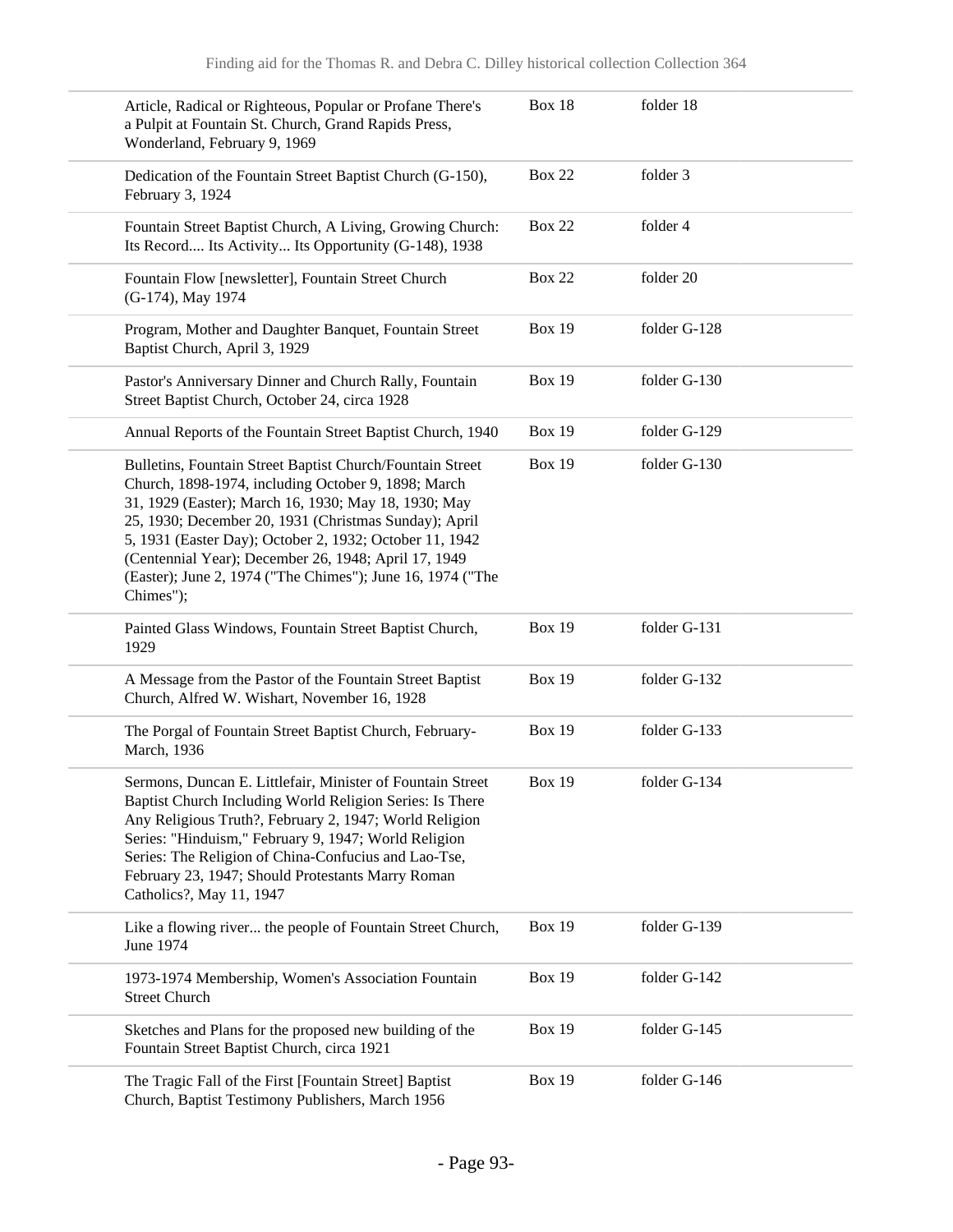| American Walnut, [Fountain Street Baptist Church], The<br>Architectural Forum, July 1924                                             | Box 19        | folder G-151   |
|--------------------------------------------------------------------------------------------------------------------------------------|---------------|----------------|
| What Does Fountain Street Church Believe? Duncan E.<br>Littlefair, 1948                                                              | <b>Box 25</b> | folder $C-124$ |
| Choice Collection of Tested Recipes Contributed by the<br>Ladies of Jackson Circle of the Fountain Street Baptist<br>Church, no date | Box 19        | folder G-193   |
| Calendar, Fountain Street Baptist Church, 1907                                                                                       | Box 19        | folder G-184   |

# **First (Park) Congregational**

| <b>Title/Description</b>                                                                                                            | <b>Instances</b> |              |
|-------------------------------------------------------------------------------------------------------------------------------------|------------------|--------------|
| Souvenir Program, Diamond Jubilee commorating the 75th<br>Anniversary of the First Congregational Church, September<br>17-21, 1911. | <b>Box 19</b>    | folder G-144 |
| The Story of Park Congregational Church and its Windows,<br>1916                                                                    | <b>Box 25</b>    | folder C-106 |
| Manual of Park (First) Congregational Church, 1911                                                                                  | <b>Box 19</b>    | folder G-143 |
| Bulletin, Park Congregational Church, April 12, 1903                                                                                | <b>Box 19</b>    | folder G-140 |

## **Subseries D: Directories and telephone books**

| <b>Title/Description</b>                                                                                                         | <b>Instances</b> |                |
|----------------------------------------------------------------------------------------------------------------------------------|------------------|----------------|
| Directory/Telephone book, Grand Rapids, no date [missing]<br>cover                                                               | <b>Box 19</b>    | folder G-199   |
| Directory of Rural Free Mail Delivery, Kent County, Mich,<br>Rural Mail Directory Co., 1909                                      | Box 20           | folder B-135   |
| Telephone book, Citizens Telephone Company, April 1918                                                                           | <b>Box 19</b>    | folder $G-200$ |
| Telephone book, Citizens Telephone Company, January 1919                                                                         | <b>Box 19</b>    | folder G-201   |
| Telephone book/directory, Grand Rapids, Dutton, Marne;<br>Michigan Bell, June 1927                                               | <b>Box 19</b>    | folder G-203   |
| Grand Rapids Business Directory (Includes Kent County),<br>Grand Rapids Listing Co., October 1927                                | Box 20           | folder B-101   |
| Grand Rapids Business Directory, also includes Kent, Ottawa<br>and Allegan Counties; Grand Rapids Listing Company, April<br>1933 | <b>Box 19</b>    | folder G-204   |
| City Directory of Grandville, Star-Alliance Publishing Co.,<br>1939                                                              | Box 20           | folder B-116   |
| Telephone Directory, Grand Rapids including Grandville,<br>Followed by Suburban Section, January 1951                            | <b>Box 24</b>    |                |

# **Subseries E: Furniture industry**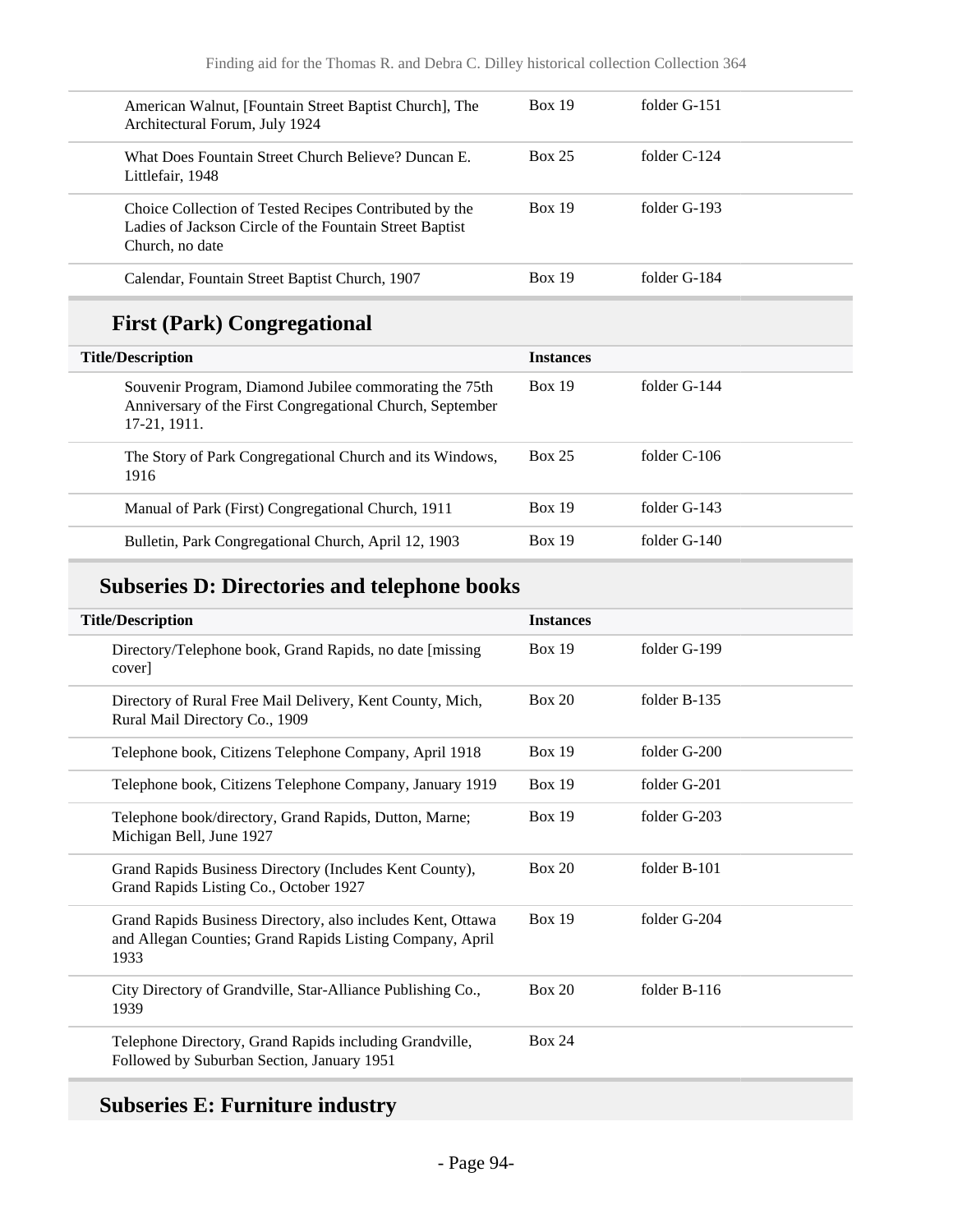| <b>Title/Description</b>                                                                                                   | <b>Instances</b> |                |
|----------------------------------------------------------------------------------------------------------------------------|------------------|----------------|
| Advertisement, American Seating Company, The<br>Architectural Forum, October 1923 and July 1924                            | <b>Box 17</b>    | folder 8       |
| Advertisement, Columbian's Furniture Dept., no date (B-199)                                                                | <b>Box 18</b>    | folder 4       |
| [booklet], Coye Economic Service for the Furniture Industry,<br>no date                                                    | Box 20           | folder B-128   |
| History of Furniture Designing, Stephen M. Wirts, 1915                                                                     | <b>Box 25</b>    |                |
| The Furniture Career of Grand Rapids: A Brief Story<br>Compiled by the City's Furniture Interests, no date (after<br>1938) | Box 20           | folder $A-136$ |
| Advertisement, The Macey Company, The American<br>Magazine, November 1917                                                  | Box 17           | folder 8       |
| Mueller Furniture Company [ad]                                                                                             | Box 20           | folder $F-100$ |
| Colonial Furniture: Furniture of our Forefathers, by Albert<br>Stickley, no date                                           | <b>Box 25</b>    | folder $C-123$ |

## **Subseries F: Government**

| <b>Title/Description</b>                                                                                                                     | <b>Instances</b> |                |
|----------------------------------------------------------------------------------------------------------------------------------------------|------------------|----------------|
| Print, U.S. Court House and Post Office, American Architect<br>and Building News (2 copies), July 22, 1876                                   | <b>Box 23</b>    | folder 2       |
| The Grand Rapids Michigan Post Office Guide, 1910                                                                                            | Box 20           | folder $B-136$ |
| \$6,000,000 in Good Roads, Annual Report, Board of County<br>Road Commissioners for Kent County, 1924 (Photographs)                          | Box 20           | folder $A-166$ |
| 1924-1925 Review, City of Grand Rapids (2 copies)                                                                                            | Box 20           | folder $B-133$ |
| The Grand Rapids City Plan, City Plan Department, March<br>1927                                                                              | Box 20           | folder $B-123$ |
| Booklet, Vandenberg Center, Central Core Urban Renewal<br>Project No. Mich. R-34, Central Core-North Urban Renewal<br>Project No. Mich. R-60 | <b>Box 23</b>    | folder 5       |
| Traffic Guide for Routes 131, 196, 96, 296; Old Kent Bank/<br>Traffic Engineering Division Grand Rapids, no date                             | Box 20           | folder B-131   |

## **Subseries G: Henry Hubert stocks and papers**

| <b>Title/Description</b>                                                                                                                          | <b>Instances</b> |              |
|---------------------------------------------------------------------------------------------------------------------------------------------------|------------------|--------------|
| Certificate, Disability Insurance for Henry Hubert (Berkey)<br>& Gay Furniture Company), William H. Gay Good Will<br>Association, October 5, 1921 | <b>Box 21</b>    | folder B-206 |
| Twenty Year 5 Per Cent Second Mortgage Note, Luce<br>Furniture Corporation, Henry Hubert (B-205), 1935                                            | <b>Box 22</b>    | folder 17    |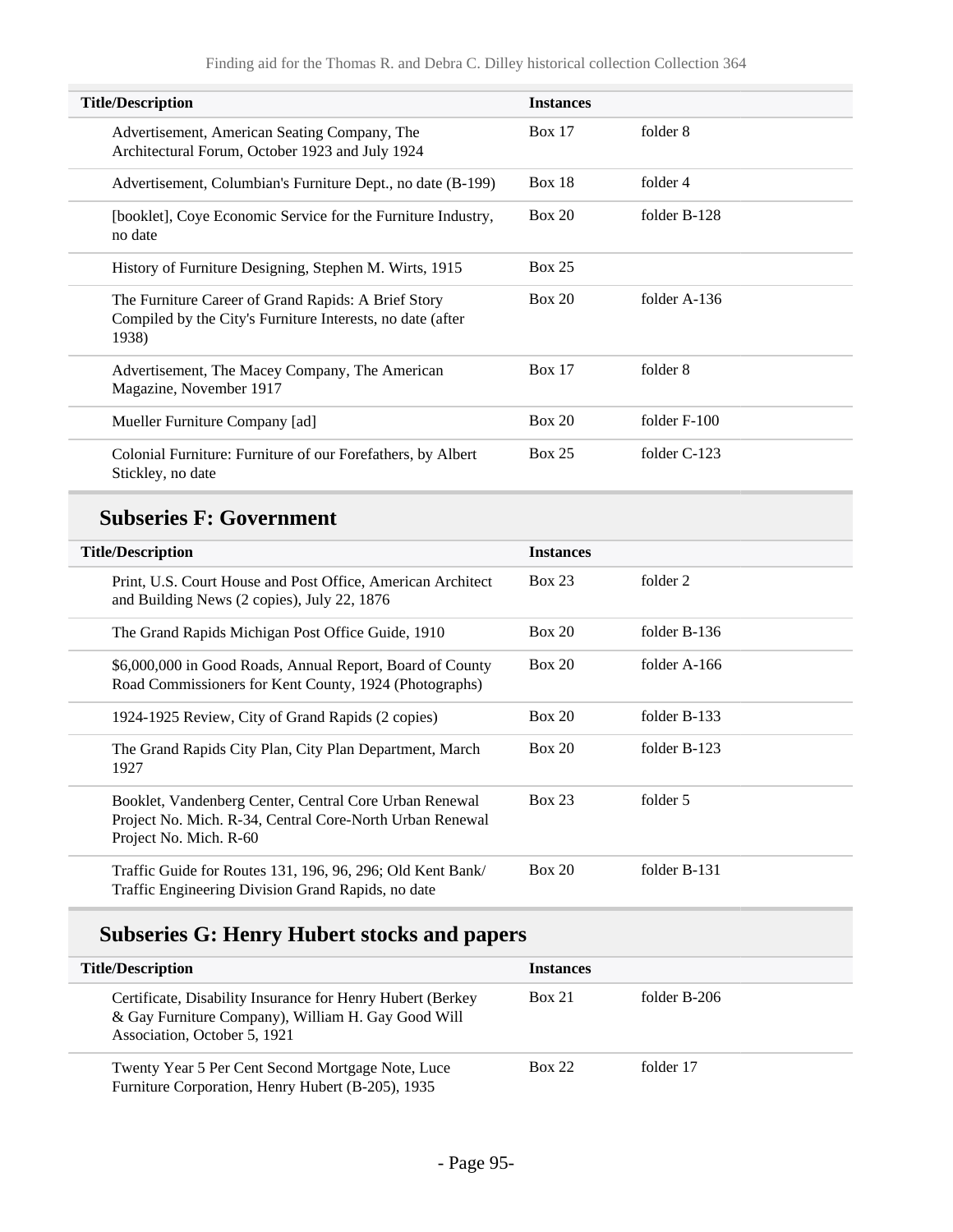Authorized Capital Stock, No P226, Berkey & Gay Furniture Company, issued to Henry Hubert. (B-204), December 31, 1926

Box 18 folder 5

#### **Subseries H: Military**

| <b>Title/Description</b>                                                                                                                                         | <b>Instances</b> |                |
|------------------------------------------------------------------------------------------------------------------------------------------------------------------|------------------|----------------|
| Program, Memorial Service at Armory, September 27, 1918                                                                                                          | <b>Box 20</b>    | folder A-158   |
| Memoria in Aeterna, A Remembrance of the Dedication of the<br>Memorial Pillars Erected in Fulton Street Park, November 11,<br>1926 (Cover embossed "Elmer Roos") | <b>Box 20</b>    | folder $A-160$ |
| First Annual Banquet, Grand Rapids Battalion at the Armory,<br>April 29, 1908 [Spanish War Veterans]                                                             | Box 20           | folder G-219   |
| Booklet, Our Presidents [United States], Published by<br>Women's Relief Corps of G.A.R., No. 41, circa 1917                                                      | <b>Box 19</b>    | folder $G-155$ |

#### **Subseries I: Newspapers**

#### **General**

Includes publications by local newspapers, especially relating to Newsboys and newspaper carriers.

### **Grand Rapids Herald**

| <b>Title/Description</b>                                                                                                                                           | <b>Instances</b> |              |
|--------------------------------------------------------------------------------------------------------------------------------------------------------------------|------------------|--------------|
| Greeting from the Herald Newsboys, January 1, 1912                                                                                                                 | Box 21           | folder B-217 |
| Herald Greetings, 1914                                                                                                                                             | Box 21           | folder B-218 |
| The Herald Newsboy's Greeting for a Happy and Prosperous<br>1926. A Book of Verses, Edgar A. Guest, The Herald's Poet.                                             | Box 21           | folder B-220 |
| The Herald Newsboys Broadcast their 1927 Greetings. A<br>Book of Verses, Edgar A. Guest, The Herald's Poet.                                                        | Box 21           | folder B-221 |
| Happy New Year from the Herald Newsboy, 1929. A Book<br>of Verses, Edgar A. Guest, The Herald's Poet.                                                              | Box 21           | folder B-223 |
| Happy New Year from the Herald Newsboy, 1930. "In the<br>Good Old Days" Korff, Ray Barnes.                                                                         | Box 21           | folder B-225 |
| The Herald Newsboys' Greetings for a Happy 1931. A Book<br>of Verses by Harry Glass.                                                                               | <b>Box 21</b>    | folder B-228 |
| The Grand Rapids Herald Newspaper Boy's Greeting for<br>a Happy 1933. "Speaking of Depression" by Marguerite<br>Kerns. Includes illustrations by Ray Barnes.       | Box 21           | folder B-230 |
| The Grand Rapids Herald Newspaper Boy's Greeting for a<br>Happy 1934. Turning Back the Clock. Compiled and written<br>by Carleton Cady. Illustrated by J.H. Korff. | Box 21           | folder B-231 |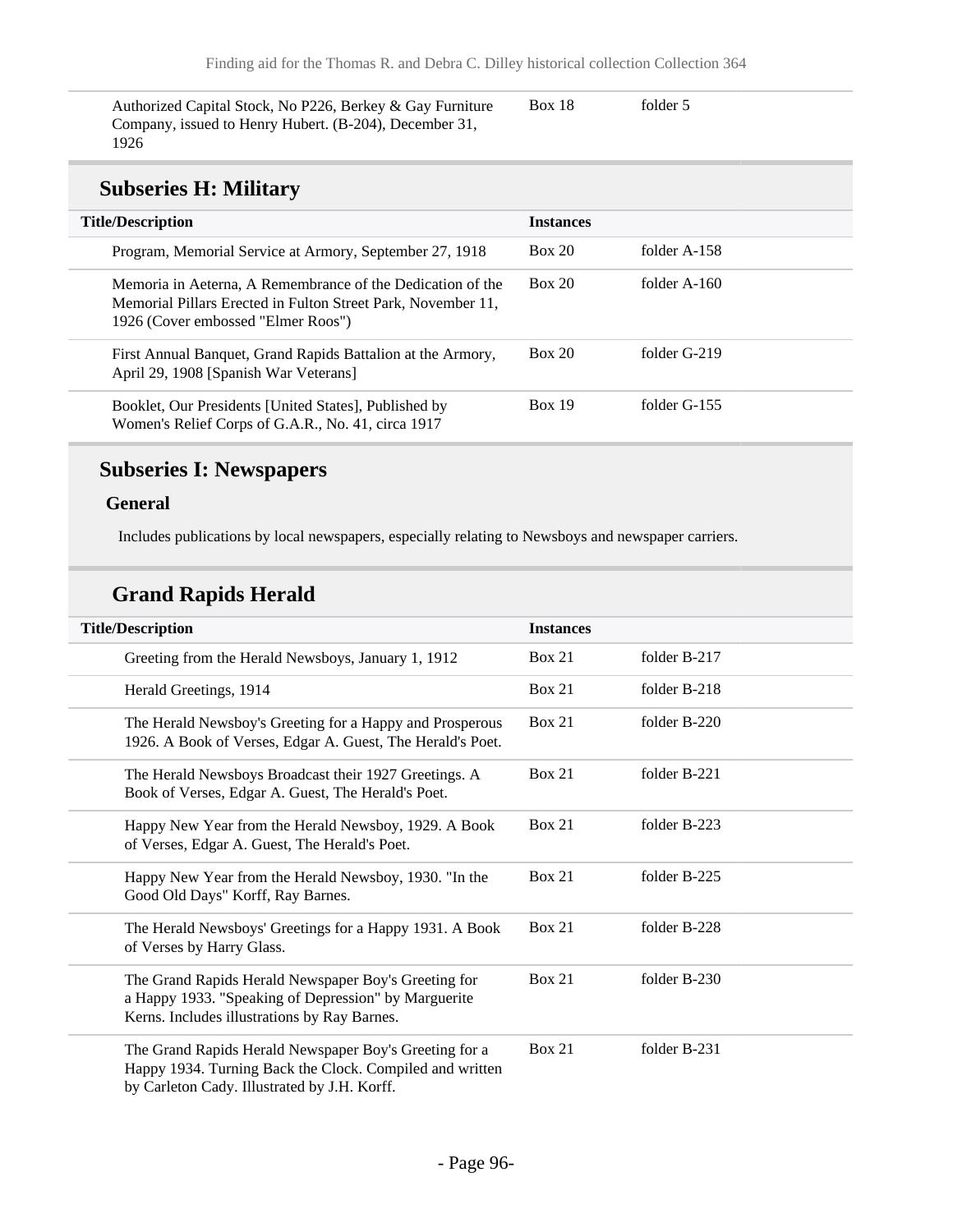| The Grand Rapids Herald Newspaper Boy's Greeting<br>for a Happy 1935. Grand Rapids Yesterday and Today.<br>Illustrations by Ray Barnes. Test by Carleton Cady. | Box 21 | folder B-232   |  |
|----------------------------------------------------------------------------------------------------------------------------------------------------------------|--------|----------------|--|
| Advertisement, Where The Grand Rapids Herald Circulates,<br>Harpers Magazine Advertiser (excerpt), circa 1903                                                  | Box 21 | folder $B-215$ |  |
| Souvenir, A Happy New Year-1905, World's Greatest<br>Exposition, The Grand Rapids Herald                                                                       | Box 21 | folder $B-216$ |  |
| Booklet, How to Raise and Train Your Dog, Home Institute,<br>The Grand Rapids Herald, 1939                                                                     | Box 21 | folder B-214   |  |

# **Grand Rapids Press**

| <b>Title/Description</b>                                                                                         | <b>Instances</b> |              |
|------------------------------------------------------------------------------------------------------------------|------------------|--------------|
| Calendar, Grand Rapids Press Newsboy's Greeting (B-263),<br>1922                                                 | <b>Box 18</b>    | folder 6     |
| Calendar, Greetings from your Grand Rapids Press<br>Newsboy (B-264), 1935                                        | <b>Box 18</b>    | folder 7     |
| The Days We Celebrate, New Year's Greeting, from the<br>Newsboys of the Grand Rapids Press, 1917                 | <b>Box 21</b>    | folder B-219 |
| Calendar, Greetings for 1927 from your Grand Rapids Press<br>Newsboy                                             | <b>Box 21</b>    | folder B-222 |
| Your Grand Rapids Press Newsboy's Greeting, 1932.<br>Reproduction of new Civic Auditorium.                       | <b>Box 21</b>    | folder B-229 |
| Greetings from Your Grand Rapids Press Carrier. Calendar.<br>Isle Royale. 1936.                                  | <b>Box 21</b>    | folder B-233 |
| Greetings from your Grand Rapids Press Carrier. Calendar.<br>Playgrounds of Michigan. 1937.                      | <b>Box 21</b>    | folder B-234 |
| Greetings from your Grand Rapids Press Carrier. Calendar.<br>1938.                                               | <b>Box 21</b>    | folder B-235 |
| Greetings from your Grand Rapids Press Carrier. Calendar.<br>1939.                                               | <b>Box 21</b>    | folder B-236 |
| Greetings from your Grand Rapids Press Carrier. Calendar.<br>Michigan's Wild Gardens, by Ben East. 1940.         | <b>Box 21</b>    | folder B-237 |
| Greetings from your Grand Rapids Press Carrier. Calendar.<br>Colorful Michigan, by Ben East. 1941. (two copies). | <b>Box 21</b>    | folder B-238 |
| Greetings from your Grand Rapids Press Carrier. Calendar.<br>Wild Wings Over Michigan. 1942.                     | Box 21           | folder B-239 |
| Greetings from your Grand Rapids Press Carrier. Calendar.<br>1943.                                               | Box 21           | folder B-240 |
| Greetings from your Grand Rapids Press Carrier. Calendar.<br>1944.                                               | Box 21           | folder B-241 |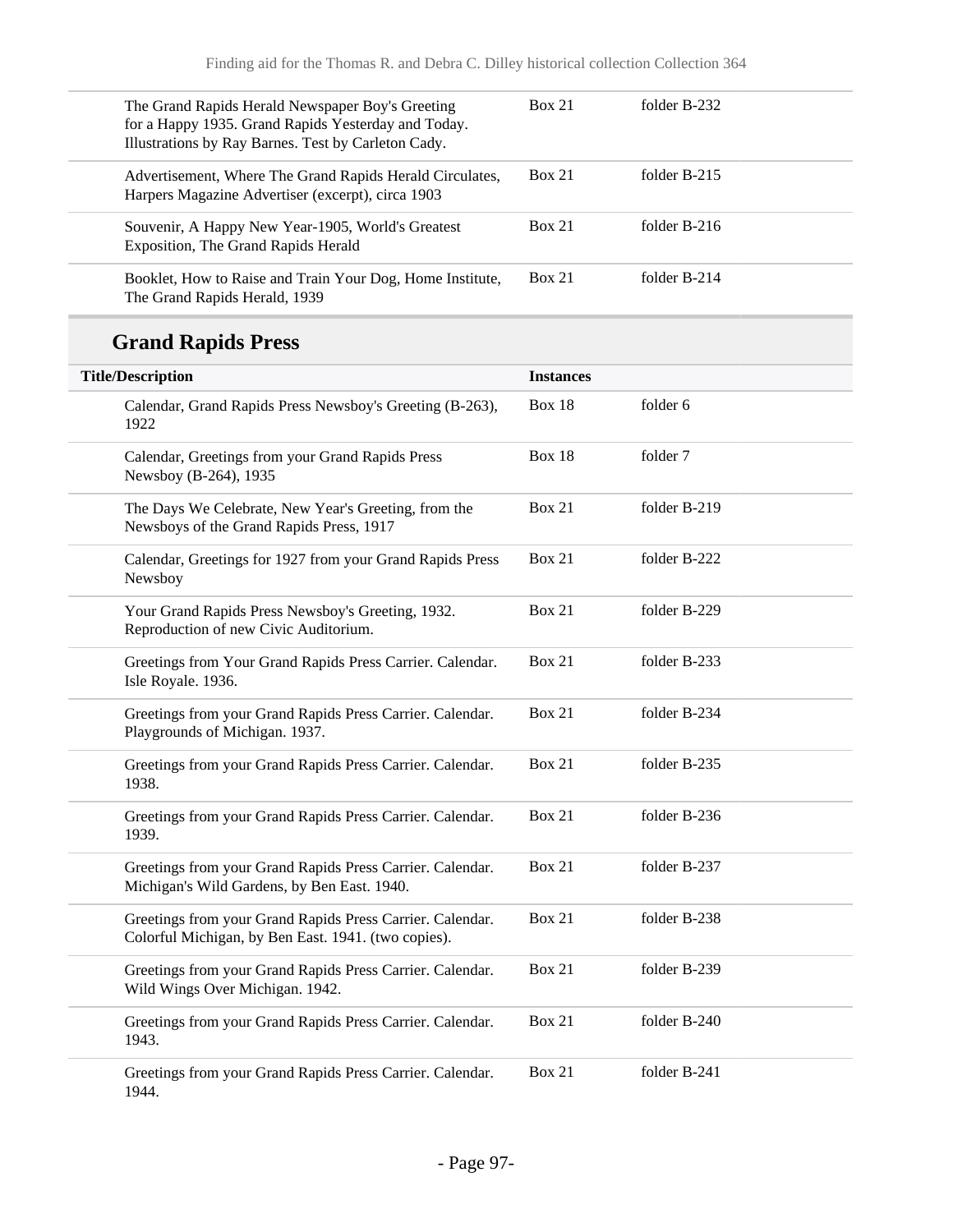| Greetings from your Grand Rapids Press Carrier. Calendar.<br>1945.                                                               | <b>Box 21</b> | folder B-242 |  |
|----------------------------------------------------------------------------------------------------------------------------------|---------------|--------------|--|
| Greetings from your Grand Rapids Press Carrier. Calendar.<br>1946.                                                               | <b>Box 21</b> | folder B-243 |  |
| Greetings from your Grand Rapids Press Carrier. Calendar.<br>1947.                                                               | <b>Box 21</b> | folder B-244 |  |
| Greetings from your Grand Rapids Press Carrier. Calendar.<br>1948.                                                               | <b>Box 21</b> | folder B-245 |  |
| Booklet, 1930 Grand Rapids, Grand Rapids Press Newsboy                                                                           | <b>Box 21</b> | folder B-227 |  |
| Prize Cataloge, The Grand Rapids Press, Carrier Boys' and<br>State Agents' New Subscriptions, 1928-1929.                         | Box 21        | folder B-224 |  |
| Booklet, Recreational Spots Near Grand Rapids, Grand<br>Rapids Press Newsboy, no date                                            | <b>Box 21</b> | folder B-226 |  |
| Pamphlet, Display Advertising Department, The Grand<br>Rapids Press; February 1966 and March 1966                                | Box 21        | folder B-212 |  |
| Booklet, Back-fired at Random, From the Fired At Random<br>Column of the Grand Rapids Press, by Roger Allen                      | <b>Box 21</b> | folder B-213 |  |
| Booklet, The New Grand Rapids Press, circa 1966                                                                                  | Box 21        | folder B-208 |  |
| Newspaper, Agricultural World, Official Organ of the West<br>Michigan Farmer's Club (G-220), October 1, 1883                     | <b>Box 23</b> | folder 7     |  |
| Doin' the Town, weekly magazine of Grand Rapids Life, July<br>27, 1945                                                           | <b>Box 20</b> | folder G-222 |  |
| De Spiegel [Dutch], August 22, 1908                                                                                              | <b>Box 22</b> | folder 25    |  |
| Annual for the Year 1893, Showing How to Make Good<br>Things to Eat, Published by the Grand Rapids Eagle                         | <b>Box 19</b> | folder G-181 |  |
| Magazine Section of The Grand Rapids News (G-164),<br>October 5, 1912                                                            | <b>Box 22</b> | folder 13    |  |
| Grand Rapids Progress, December 1913                                                                                             | <b>Box 20</b> | folder B-141 |  |
| Michigan Artisan, Vol 5, No 11, May 1, 1885                                                                                      | <b>Box 22</b> | folder 8     |  |
| [bound], The News, April 5, 1902-September 19, 1903                                                                              | <b>Box 20</b> | folder G-221 |  |
| Newspaper, Voice of Labor, International Union, United<br>Automobile Workers of America, Local No. 206. (G-212),<br>May 15, 1937 | Box 23        | folder 1     |  |

# **Subseries J: Organizations**

| <b>Title/Description</b>                                                                                             | <b>Instances</b> |              |
|----------------------------------------------------------------------------------------------------------------------|------------------|--------------|
| Souvenir Programm, 34. Convention, Allgemeiner Arbeiter<br>Bund, des Staates Michigan, 1902 (in German; Labor Union) | Box 20           | folder A-114 |
| Antique Automobile, Official Publication of the Antique<br>Automobile Club of America, Inc., March-April 1978        | Box 20           | folder G-228 |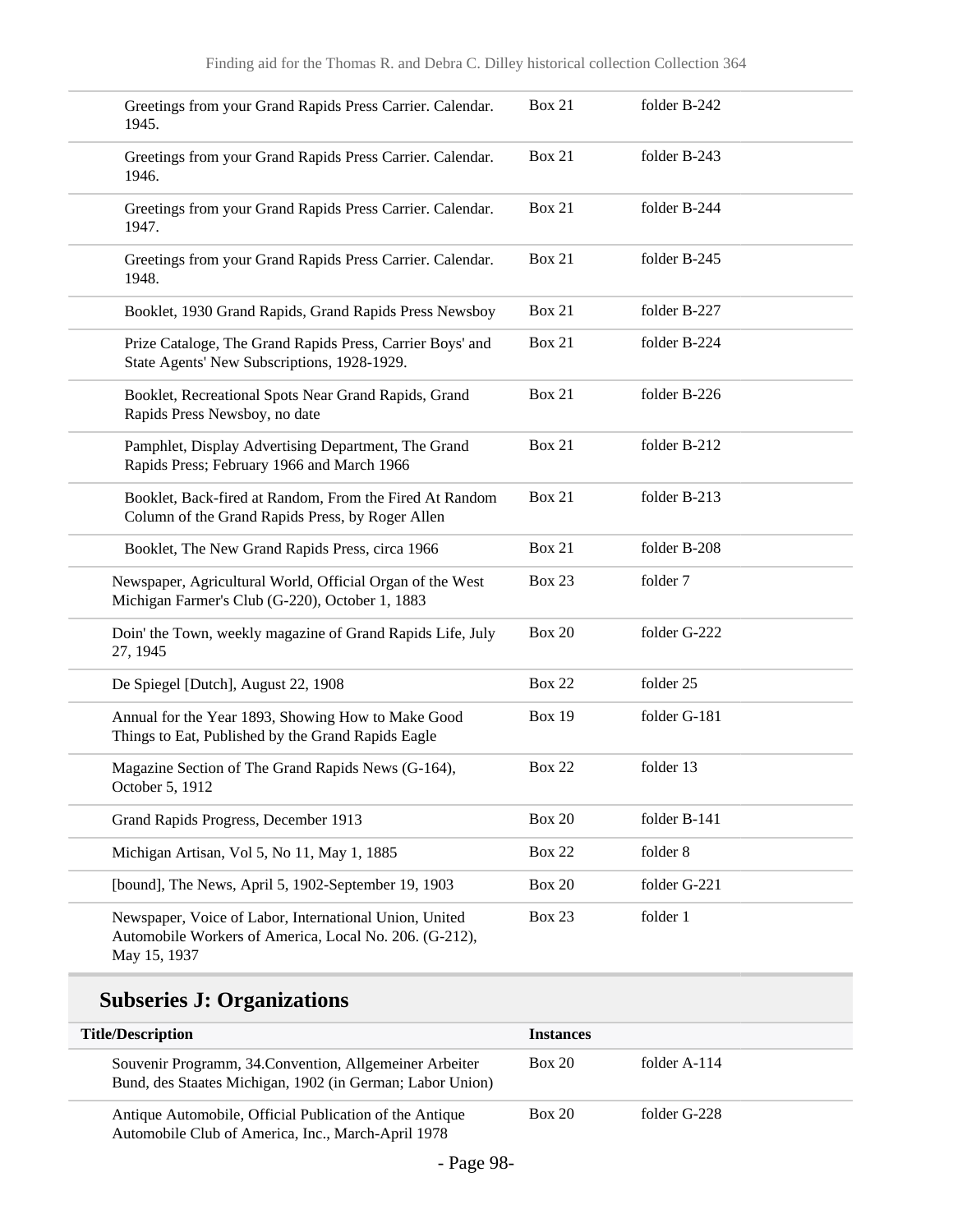|                    | Booklet, Berger School of Music, Inc., 1930-1931                                                                                                                        | <b>Box 21</b> | folder B-195 |
|--------------------|-------------------------------------------------------------------------------------------------------------------------------------------------------------------------|---------------|--------------|
|                    | Souvenir Program, The Pirates of Penzance, Under the<br>Auspices of B.P.O. Elks, 1908                                                                                   | <b>Box 20</b> | folder T-111 |
|                    | The Breweriana Collector, Journal of the National Association<br>Breweriana Advertising, Fall 1991 [article - Braumeisters of<br>Old Grand Rapids by William W. Seeger] | <b>Box 20</b> | folder G-224 |
|                    | Program, Grand Opera House, Season 1897-1898, Fifth Week<br>(with advertisements) (T-107), 1897                                                                         | <b>Box 22</b> | folder 6     |
|                    | Brochure, The LaClaire Tradition, Grand Rapids Art Museum,<br>February 12-March 2, 1975                                                                                 | <b>Box 20</b> | folder B-120 |
|                    | Official Song Book for Scouts, Grand Rapids Council Boy<br>Scouts of America, no date                                                                                   | <b>Box 20</b> | folder G-218 |
| Police, 1965       | Street Guide - Year Book, Grand Rapids Fraternal Order of                                                                                                               | <b>Box 20</b> | folder B-115 |
| 1, 1938, [no date] | Pamphlet, Grand Rapids Furniture Museum, Opened January                                                                                                                 | <b>Box 20</b> | folder B-110 |
|                    | [Calendar], Grand Rapids Then and Now, 1876-1976; Grand<br>Rapids Jaycee Women's Association; 1975                                                                      | <b>Box 20</b> | folder A-153 |
|                    | Booklet, Grand Rapids Park and Boulevard Association, 1913                                                                                                              | <b>Box 25</b> | folder C-110 |
|                    | Working Card, Grand Rapids Printing Pressmen and<br>Assistants' Unon No. 13, Wm [Mayfore], circa 1938                                                                   | <b>Box 21</b> | folder B-161 |
|                    | A Little Journey in the Ryerson Public Library Building, 1906                                                                                                           | <b>Box 19</b> | folder G-121 |
| building]          | A guide to the Grand Rapids Public Library, no date [1967                                                                                                               | <b>Box 20</b> | folder B-121 |
| 1950s?]            | Brochure, Grand Rapids Public Museum, no date [circa                                                                                                                    | <b>Box 20</b> | folder B-132 |
|                    | Eleventh Season, Grand Rapids Symphony Orchestra<br>Announced the Concert Season of 1940 and 1941                                                                       | <b>Box 20</b> | folder G-216 |
|                    | Program, Street Scene [play], The Junior League of Grand<br>Rapids, Inc. (G-231), April 1930                                                                            | Box 18        | folder 12    |
|                    | Odd Fellow's Celebration Souvenir (B-148), April 26, 1893                                                                                                               | <b>Box 22</b> | folder 5     |
|                    | Roster of the Knights of Pythias, 1895                                                                                                                                  | <b>Box 19</b> | folder G-153 |
|                    | Souvenir Program, Inaugural Masonic Fair, Grand Rapids,<br>Michigan (G-113), November 19-27, 1915                                                                       | <b>Box 18</b> | folder 13    |
| 4-6, 1895          | Program, Bench Show, Held at Masonic Temple, November                                                                                                                   | <b>Box 20</b> | folder B-114 |
| November 25, 1924  | Report of the Masonic Temple Association on the Proposed<br>Addition to the Grand Rapids Masonic Temple (B-270),                                                        | Box 18        | folder 9     |
|                    | Program, 15th National Convention of Exchange Clubs, 1921                                                                                                               | <b>Box 25</b> | folder C-114 |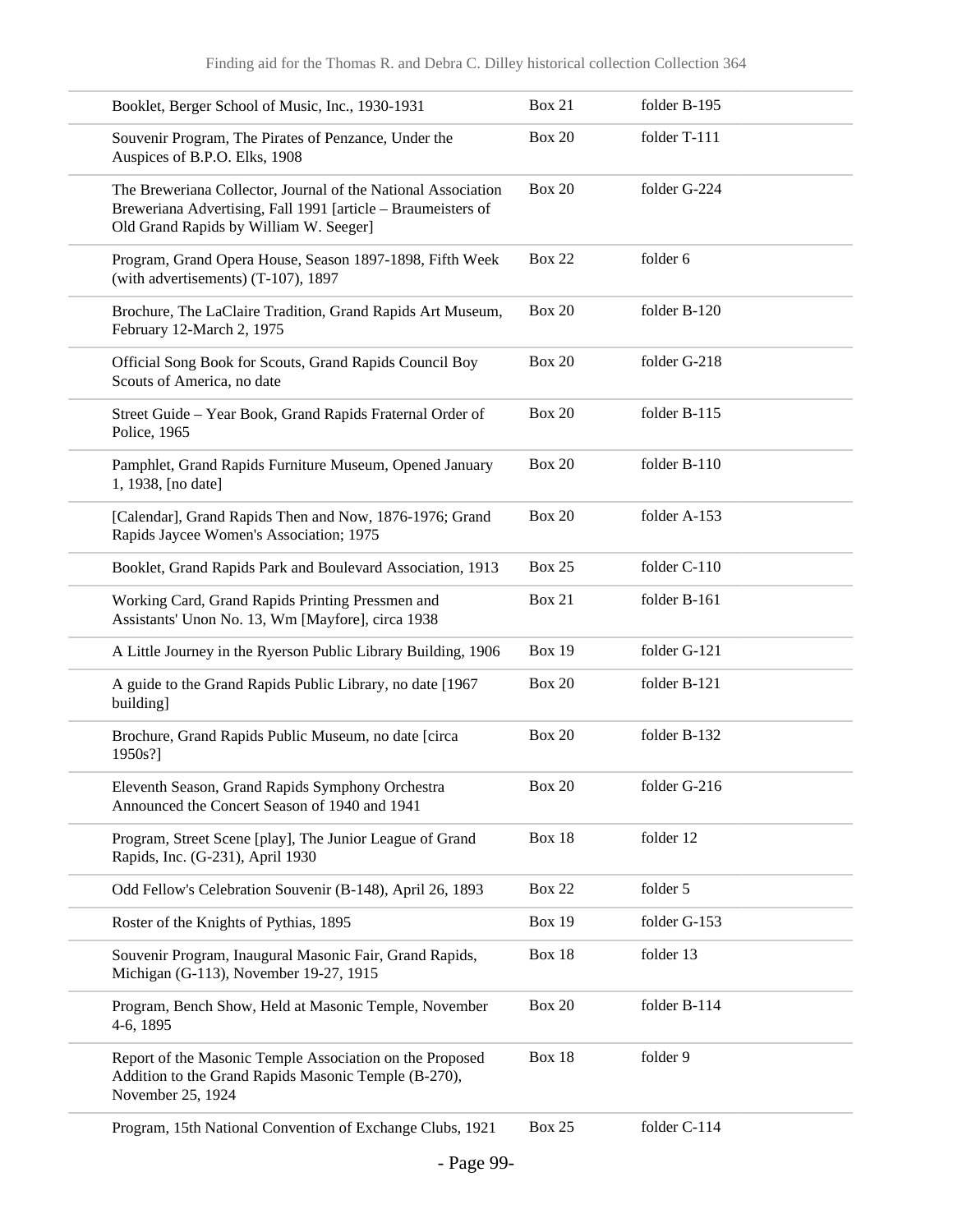| Brochure/invitation, Mary Free Bed Hospital and<br>Rehabilitation Center, June 18, 1973                                                                                                                            | <b>Box 20</b> | folder B-122 |  |
|--------------------------------------------------------------------------------------------------------------------------------------------------------------------------------------------------------------------|---------------|--------------|--|
| Program, Mid-Winter Round-Up and Grand Ball at the<br>Coliseum, Saladin Temple, February 23, 1912                                                                                                                  | <b>Box 20</b> | folder T-120 |  |
| Official Program, Saladin Temple Shrine Circus, Civic<br>Auditorium, Week of January 27, 1936                                                                                                                      | <b>Box 20</b> | folder G-226 |  |
| Sticker, SPEBSQSA [Society for Preservation and<br>Encouragement of Barbershop Quartests for Singing in<br>America], National Championships, Grand Rapids, 1942.<br>Printed by Continental Decalomania Co. Fragile | <b>Box 20</b> | folder T-100 |  |
| St. Cecilia Cook Book, 1909-1910                                                                                                                                                                                   | <b>Box 19</b> | folder G-196 |  |
| Souvenirs of the Saints, an evening of music and memories,<br>St. Cecilia Society, November 6, 1964                                                                                                                | <b>Box 20</b> | folder T-110 |  |
| Labor Day Souvenir, Trades and Labor Council, September 5,<br>1898                                                                                                                                                 | <b>Box 20</b> | folder B-104 |  |
| [Yearbook], The Whist Club, no date                                                                                                                                                                                | <b>Box 25</b> | folder C-109 |  |
| Gospel and Temperance Songster, to the WCTU with<br>compliments of the advertisers, no date                                                                                                                        | <b>Box 20</b> | folder B-137 |  |
| The Bulletin of the Women's City Club May 1973; September,<br>1973; October, 1973                                                                                                                                  | <b>Box 19</b> | folder G-152 |  |
| Program, Openbare Uitvoering van de Jongelieden<br>Vereeniging [Public Performance of the Young Men<br>Association], May 22, 1919                                                                                  | <b>Box 17</b> | folder 6     |  |

# **Grand Rapids Conservatory of Music**

| <b>Title/Description</b>                               | <b>Instances</b> |                |
|--------------------------------------------------------|------------------|----------------|
| Booklet, Grand Rapids Conservatory of Music, 1927-1928 | <b>Box 21</b>    | folder $B-210$ |
| Booklet, Grand Rapids Conservatory of Music, 1928-1929 | <b>Box 21</b>    | folder B-210   |
| Booklet, Grand Rapids Conservatory of Music, 1929-1930 | <b>Box 21</b>    | folder B-196   |

# **Kent Country Club**

| <b>Title/Description</b>                                                                                 | <b>Instances</b> |                |
|----------------------------------------------------------------------------------------------------------|------------------|----------------|
| Membership List, Treasurer's Report, By-Laws; Kent<br>Country Club, January 1, 1928                      | <b>Box 25</b>    | folder C-122   |
| Yearbook/By-laws, Kent Country Club, 1901                                                                | <b>Box 25</b>    | folder $C-121$ |
| When Kent Was Young: An Early History and<br>Reminiscences, Josephine Bender, 1980 [Kent Country<br>Club | Box 20           | folder G-217   |

### **Peninsular Club**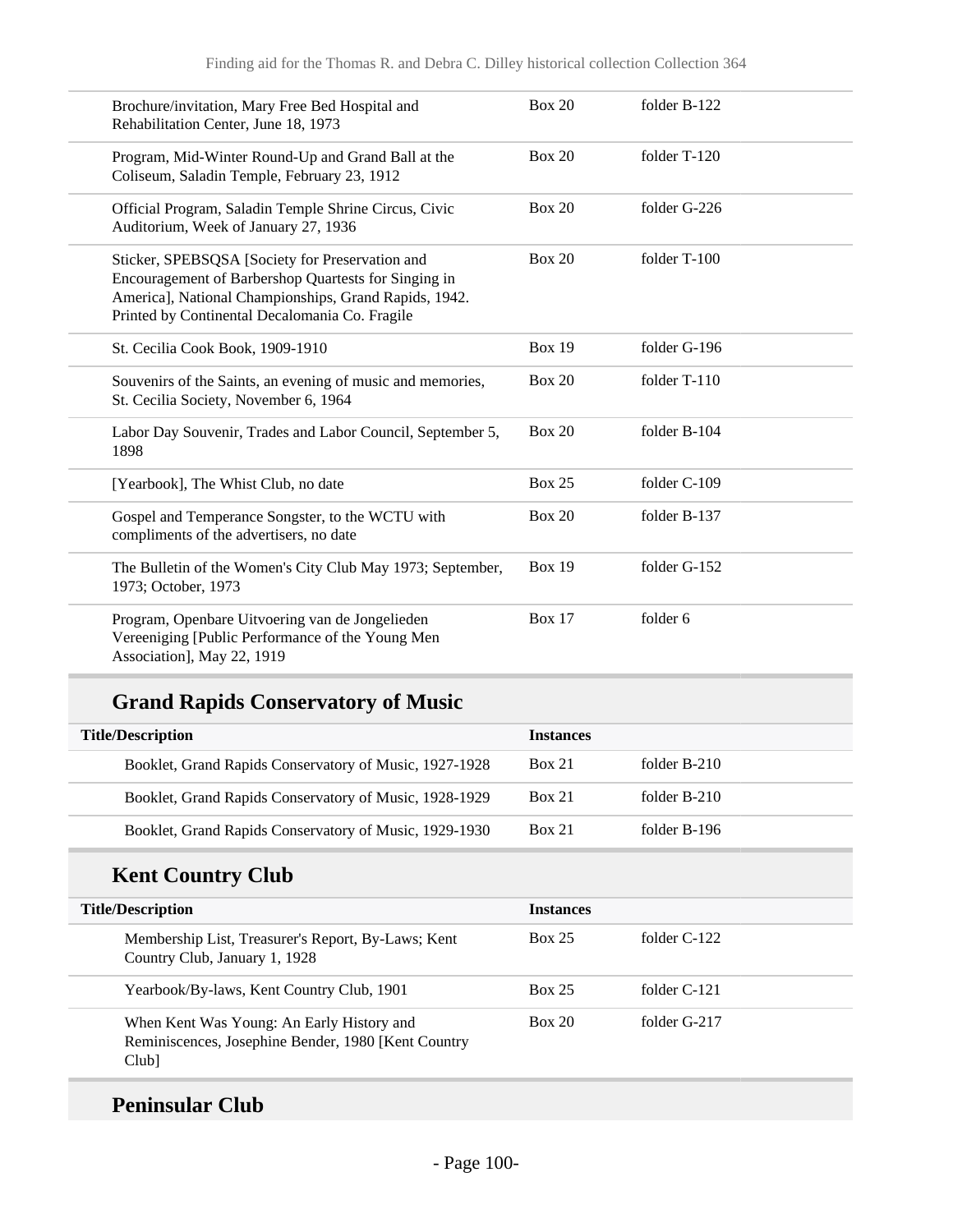| <b>Title/Description</b>                                                          | <b>Instances</b> |                |
|-----------------------------------------------------------------------------------|------------------|----------------|
| [Yearbook/Directory], The Peninsular Club, 1881-1885                              | <b>Box 25</b>    | folder $C-119$ |
| Print, The Peninsular Club, American Architect and<br>Building News, July 5, 1884 | Box 23           | folder 2       |
| Membership Roster, The Peninsular Club, 1972-1973                                 | Box 21           | folder B-166   |
| Membership Roster, The Peninsular Club, 1973-1974                                 | <b>Box 21</b>    | folder B-167   |

### **Grand Chapter of Michigan, Order of the Eastern Star**

| <b>Title/Description</b>                                                                                       | <b>Instances</b> |              |
|----------------------------------------------------------------------------------------------------------------|------------------|--------------|
| Program of the Bluebird Session, Grand Chapter of<br>Michigan, Order of the Eastern Star, October 1950         | Box 19           | folder G-124 |
| Program of the Four Leaf Clover Session, Grand Chapter of<br>Michigan, Order of the Eastern Star, October 1951 | <b>Box 19</b>    | folder G-123 |

### **Ladies Literary Club**

| <b>Title/Description</b>                                                                   | <b>Instances</b> |                |
|--------------------------------------------------------------------------------------------|------------------|----------------|
| Club Calendar, Ladies Literary Club, 1894-1895                                             | Box 25           | folder $C-115$ |
| Annual Announcement of the Ladies Literary Club,<br>1898-1899                              | Box 25           | folder C-100   |
| Year Book of the Ladies Literary Club (2 copies),<br>1899-1900                             | Box 25           | folder $C-101$ |
| Souvenir, Ladies Literary Club, 1901                                                       | <b>Box 25</b>    | folder C-103   |
| History of the Ladies' Literary Club, Hogue Stinchcomb,<br>1910                            | Box 25           | folder C-103   |
| Announcement, Ladies' Literary Club, 1912-1913                                             | Box 25           | folder $C-104$ |
| Tested Recipes by West Side Ladies' Literary Club, circa<br>1915                           | <b>Box 19</b>    | folder G-195   |
| Shakespeare Casket Story (From Merchant of Venice),<br>Loraine Pratt-Immen [Signed?], 1915 | Box 25           | folder C-111   |
| <b>Pine Rest</b>                                                                           |                  |                |
| <b>Title/Description</b>                                                                   | <b>Instances</b> |                |
| Souvenir, Christian Psychopathic Hospital, Cuttlerville, MI<br>[Pine Rest] (G-138), 1929   | Box $18$         | folder 15      |

Pine Rest Christian Hospital, 75 Years, Herbert J. Brinks, 1910-1985 Box 25 folder C-108

### **Subseries K: Schools**

**Instances**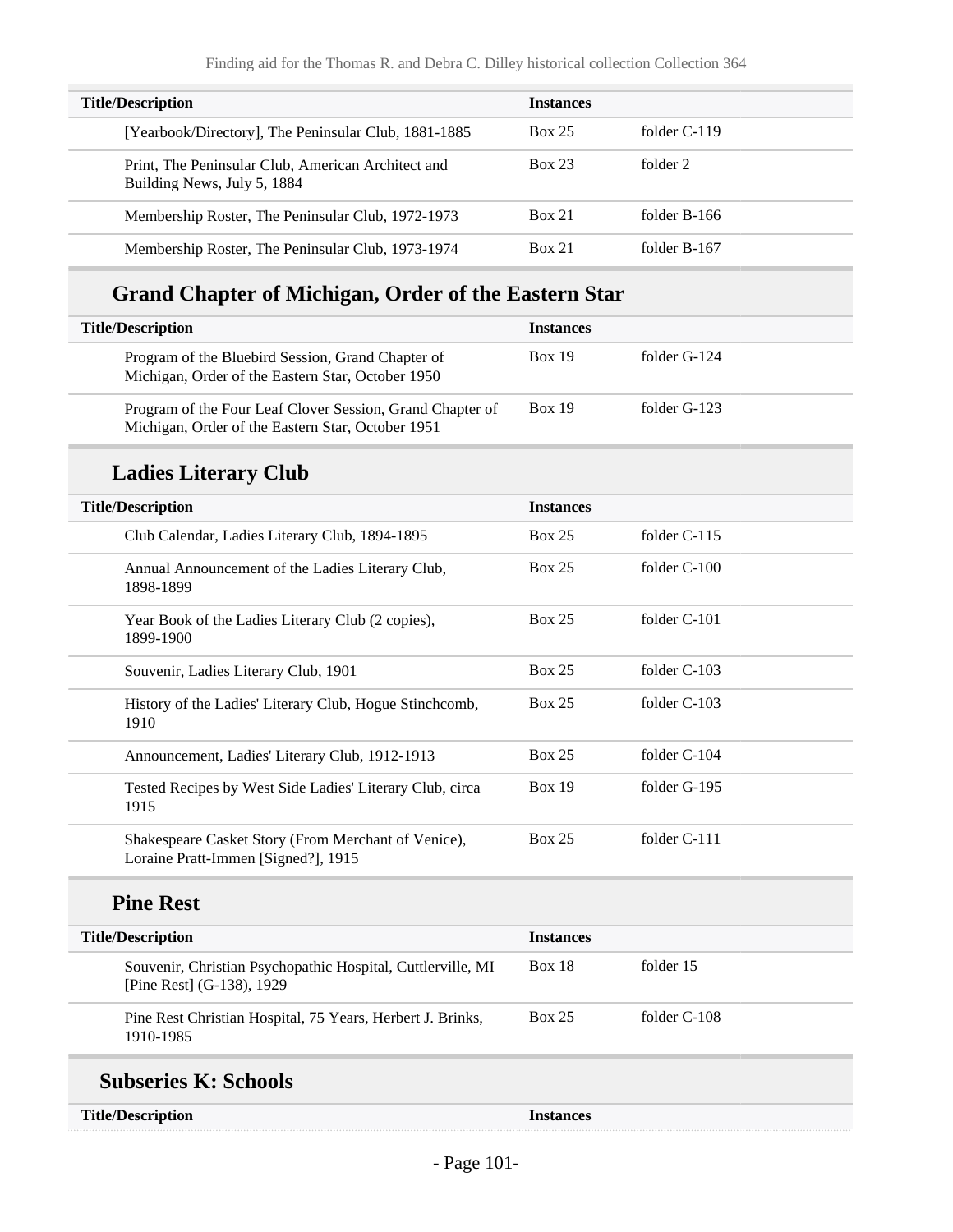| Souvenir, East Bowne Public School, 1907                                                                | Box 19        | folder G-163   |
|---------------------------------------------------------------------------------------------------------|---------------|----------------|
| Booklet, Michigan's Greatest School of Business. The<br>McLachlan Business University, no date          | Box 22        | folder 14      |
| Tenth Annual Comencement, Grand Rapids Medical College,<br>May 3, 1906                                  | Box 20        | folder B-139   |
| Prospectus for 1935-1936 Terms, David Wolcott Kendall<br>Memorial School, an Incorporated School of Art | Box 20        | folder B-127   |
| Portfolio, Kendall School of Design, 1980                                                               | Box 20        | folder B-103   |
| Souvenir, Mount Mercy Academy, no date                                                                  | Box 20        | folder $B-130$ |
| Ottawa Hills High School, Songs and Yells, no date (G-211)                                              | <b>Box 18</b> | folder 11      |
| First Annual Commencement, South High School, June 19,<br>1917                                          | <b>Box 19</b> | folder G-183   |
| Unionite, Union High School, February, March, May 1922                                                  | <b>Box 17</b> | folder 14      |

# **Central High School**

| <b>Title/Description</b>                                                          | <b>Instances</b> |                |
|-----------------------------------------------------------------------------------|------------------|----------------|
| The Mirror, Central High School, 1894                                             | <b>Box 25</b>    | folder $C-120$ |
| Helios, Central High School, January, May 1915                                    | <b>Box 17</b>    | folder 13      |
| Program, Central High vs. South High [football], Island<br>Park, November 3, 1923 | <b>Box 17</b>    | folder 5       |

## **Subseries L: Sports**

| <b>Title/Description</b>                                                                                             | <b>Instances</b> |              |
|----------------------------------------------------------------------------------------------------------------------|------------------|--------------|
| Page from Spalding's Official Base Ball Guide, Grand Rapids<br>Team – Champions Central League (Photograph), no date | <b>Box 19</b>    | folder G-161 |
| Initial Awards Banquet, Grand Rapids Sports Hall of Fame,<br>February 21, 1973                                       | Box 19           | folder G-179 |
| Souvenir Program, Skating Vanities of 1948 [rollerskating]                                                           | Box 20           | folder T-118 |

#### **Subseries M: Stores**

| <b>Title/Description</b> |                                                                                                                    | <b>Instances</b> |                |
|--------------------------|--------------------------------------------------------------------------------------------------------------------|------------------|----------------|
|                          | 666 Salve, Compliments Ball Park Pharmacy                                                                          | Box 19           | folder G-180   |
|                          | Bag (brown), The Boston Store, no date                                                                             | Box 21           | folder $B-156$ |
|                          | The Romance of Merchandising: The Earl Robson Story, The<br>Earl Robson Department Store, circa 1977               | Box 20           | folder B-108   |
|                          | Pamphlet, The House of Kuppenheimer, Styles for Fall and<br>Winter, The Brink Co., 1917-1918.                      | <b>Box 21</b>    | folder B-252   |
|                          | Print, "The Storm," E.A. Wright. Compliments of Houseman<br>& Jones, Fashionable Merchant Tailors, no date (B-194) | <b>Box 22</b>    | folder 12      |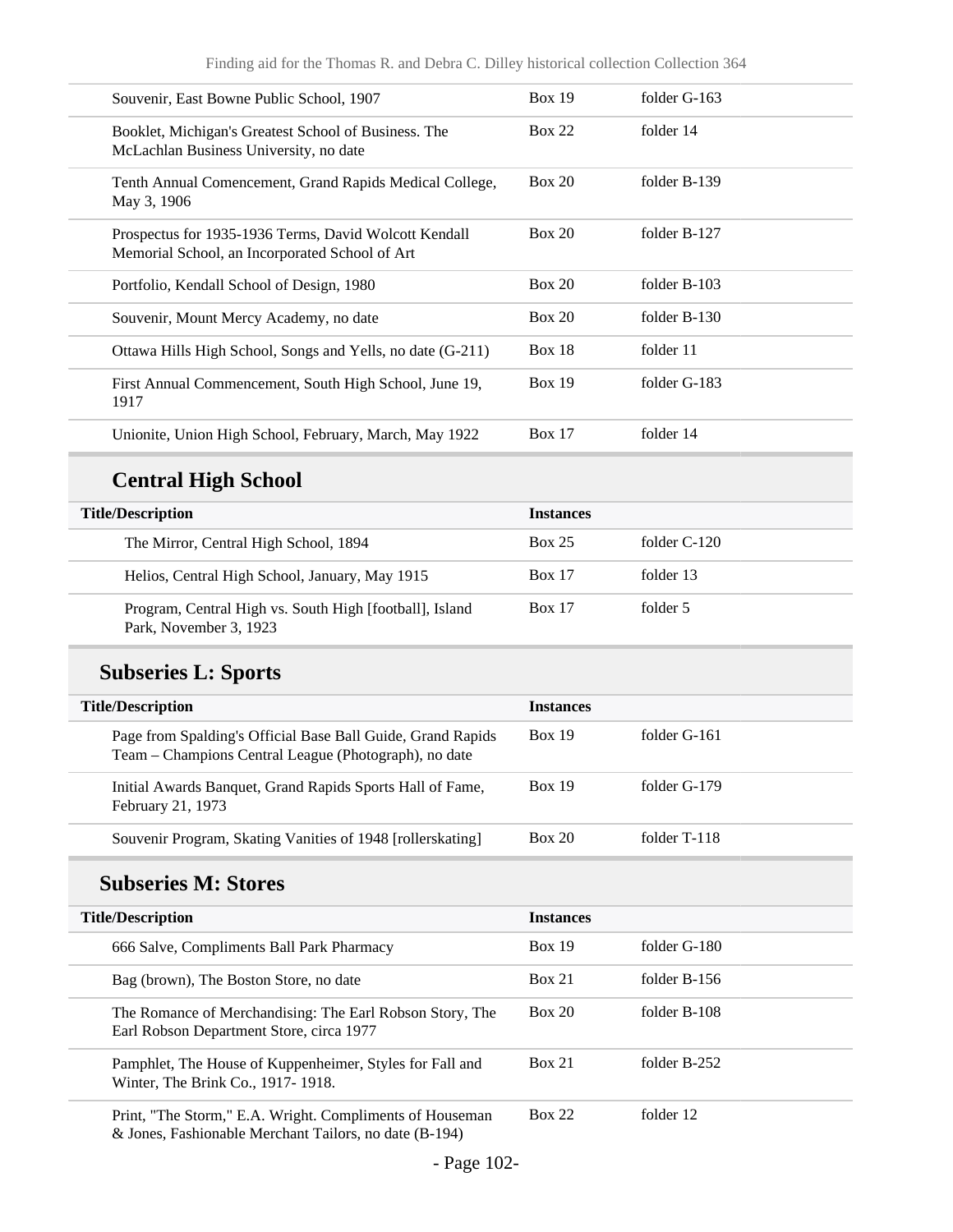| 1929                                          | Store News [catalog], The Jurgens & Holtvluwer Store, June                                                    | <b>Box 20</b>    | folder B-147 |  |
|-----------------------------------------------|---------------------------------------------------------------------------------------------------------------|------------------|--------------|--|
| Needle Kit, Liberal Clothing Company, no date |                                                                                                               | <b>Box 21</b>    | folder B-162 |  |
| Peck Bros., no date (with color samples)      | Advertisement, Champion Ready Mixed Paints, For Sale by                                                       | <b>Box 21</b>    | folder B-251 |  |
| no date                                       | Broadhead Dress Goods, compliments of P. Steketee & Sons,                                                     | <b>Box 21</b>    | folder B-169 |  |
| Rademaker-Dooge Grocer Co., no date           | booklet, "A Trip Through Spice Land," compliments of                                                          | <b>Box 21</b>    | folder B-165 |  |
| manufactured by E.A. Stowe & Bro., circa 1889 | Tradesman Credit Coupon Book, store of Russell Jones,                                                         | <b>Box 19</b>    | folder G-162 |  |
| Grocery                                       | Oriental "Show-You," Recipes, compliments of Ryan's                                                           | <b>Box 19</b>    | folder G-192 |  |
| $(G-215)$                                     | New Popular Song Hits, S.S. Kresge's 5 & 10c Store, no date                                                   | <b>Box 22</b>    | folder 26    |  |
|                                               |                                                                                                               |                  |              |  |
| Herpolsheimer's                               |                                                                                                               |                  |              |  |
| <b>Title/Description</b>                      |                                                                                                               | <b>Instances</b> |              |  |
| Johnson Chevrolet Company.                    | Herpolsheimer's Welcomes You to Grand Rapids, [circa<br>1944]. Addressed to Andrew Jorgensen. Coupon for A.B. | <b>Box 21</b>    | folder B-155 |  |
| Souvenir Booklet, Herpolsheimer's, no date    |                                                                                                               | <b>Box 20</b>    | folder B-142 |  |
| War I], illustrations Ray Barnes              | Grand Rapids Christmas Letter to her Boys in "The<br>Service", Published by Herpolsheimer Co., no date [World | <b>Box 20</b>    | folder B-138 |  |
| 1927                                          | Catalog, The Pier-Glass, Herpolsheimer Co. (B-269), March                                                     | <b>Box 18</b>    | folder 8     |  |
| Paper bag, Herpolsheimer's (B-267)            |                                                                                                               | <b>Box 17</b>    | folder 10    |  |
| copies)                                       | [booklet], Herpolsheimer Co., no date [circa 1904] (2                                                         | <b>Box 20</b>    | folder B-146 |  |

# **Judson Grocer Company**

| <b>Title/Description</b>                                                                                     | <b>Instances</b> |              |
|--------------------------------------------------------------------------------------------------------------|------------------|--------------|
| Menu, Annual Banquet Given by Judson Grocer Company<br>to their Employees, Hotel Pantlind, December 17, 1910 | Box 20           | folder B-126 |
| Day Book, March-July, 1913 [Sales record]. Note book<br>compliments of Judson Grocer Company.                | Box 20           | folder B-112 |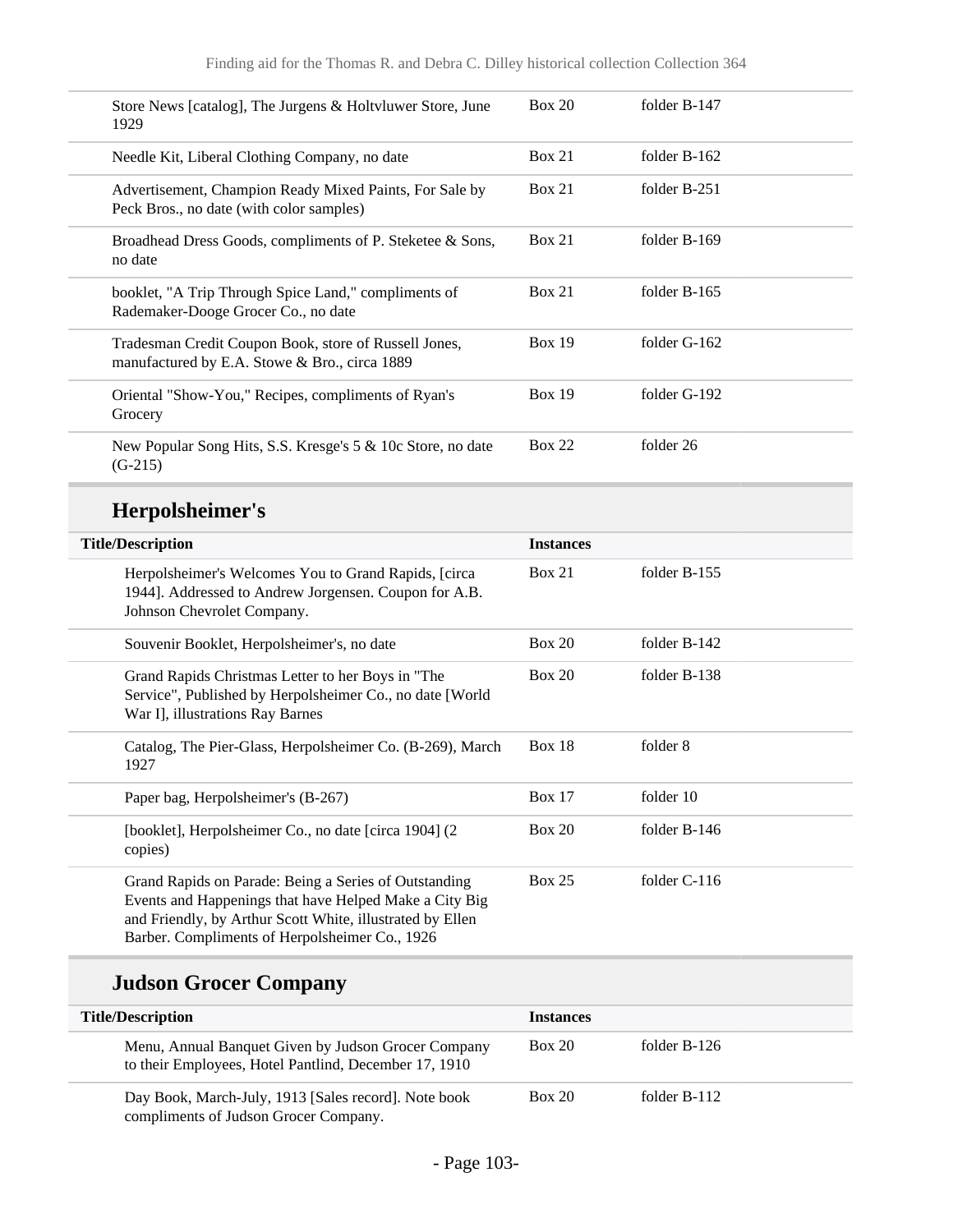#### **Star Clothing House Title/Description Instances** Around the World, Christmas Souvenir of the Star Clothing House, no date Box 20 folder B-119 booklet, Happy Hours in Picture Land, compliments of Star Clothing House Box 21 folder B-170 **Wurzburg's Title/Description Instances** Bag (plastic), Wurzburg's, no date Box 21 folder B-157 Wurzburg: Pamphlet, no date; Pamphlet, S. & H. Green Stamps, circa 1952; Envelope Box 21 folder B-154 Store directory, Wurzburg, no date Box 21 folder B-152 **Subseries N: Theatres Title/Description Instances** Program, Empress, Keith Vaudeville, [1916] and no date Box 20 folder T-113 Program, "The Bonnie Brier Brush," Majestic Theatre, no date Box 20 folder T-116 Majestic Theatre, "The Middleman," November [1903] Box 20 folder T-101 Program, "The Wolf," New Powers Theatre, [1908] Box 20 folder T-115 Program, Richard Carle in "The Spring Chicken," New Powers Theatre, no date [circa 1908] Box 20 folder T-105 Program, Baby Mine, Powers' Theater, [1911] Box 20 folder T-114 Program, "Wedding Bells," Powers Theater, no date Box 20 folder T-112 Souvenir Programme, "Omar, The Tentmaker," Powers Theatre, no date Box 20 folder T-103 Program, The Furniture City Band, Powers Theater, March 15, [no year] Box 20 folder T-108 [Harry] Kellar, The Peerless Magician, Power's Opera House, April 1896-1897 Box 20 folder T-104 Program, Eddie Foy in "Over the River," Powers Theatre, September, [1912] Box 20 folder T-106 Program, "America," Power's Theatre (T-119) 1921 Box 18 folder 21 Program, "The Woman of Bronze," Powers Theater, [circa 1922] Box 20 folder T-109

Program, Ramona Theatre, Week of Saturday, May 25, 1935 Box 20 folder T-102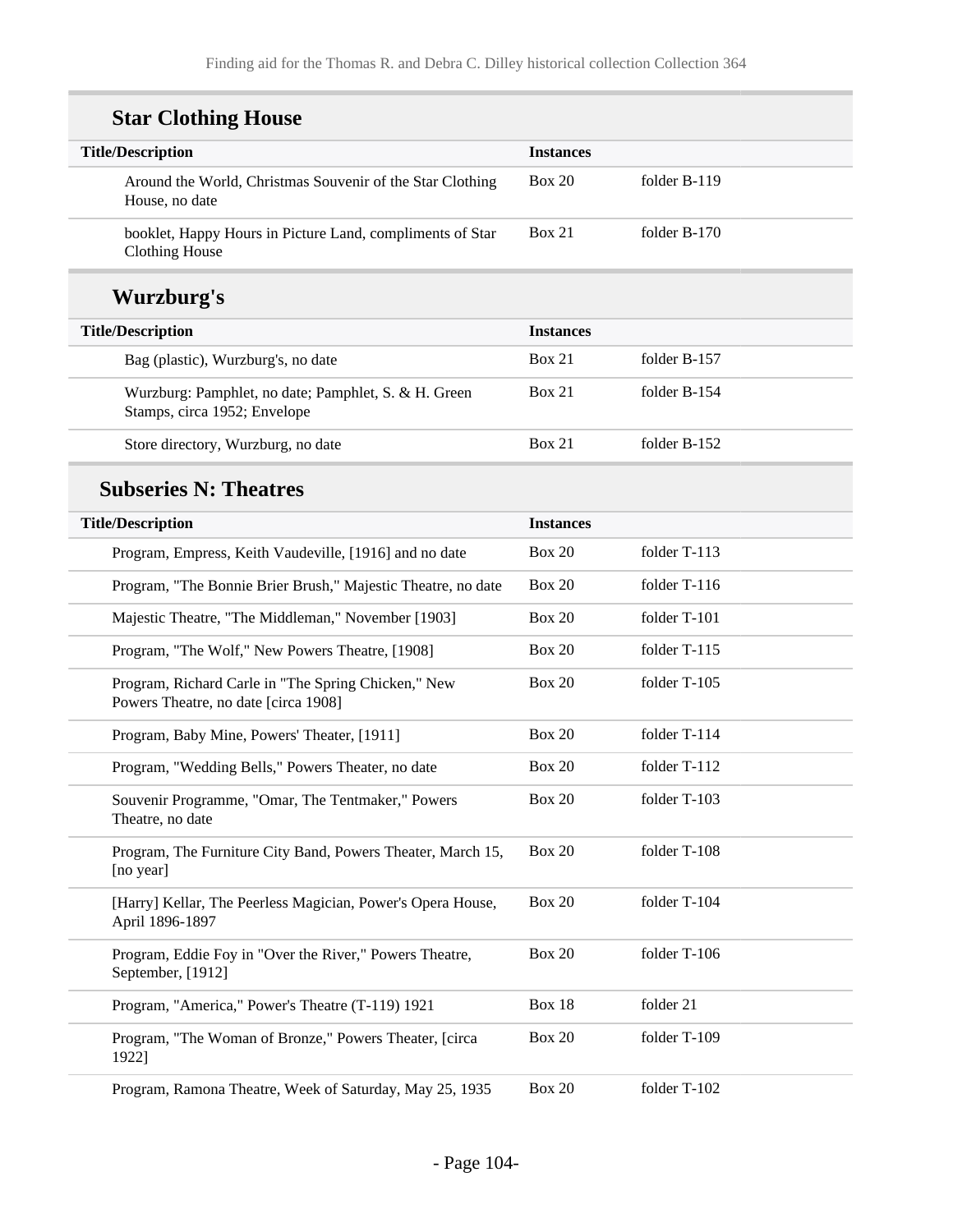#### **Title/Description Instances** Page from "Down the Great River" by Captain Willard Glazier, 1889, Chapter XI: Grand Rapids to Aitkin [Grand Rapids, Minnesota] Box 19 folder G-169 Street Railway Operators' Magazine, Grand Rapids, Annual Number, 1927-1928 Box 22 folder 7 Ticket, Pere Marquette Railway Auto Ferries, City of Midland, 1946 Box 20 folder B-118 The Railway Clerk, Official Organ of the Brotherhood of Railway Clerks, Souvenir and Shippers Guide, Grand Rapids, 1911 Box 20 folder B-100 Program, Indian Play – Hiawatha, Played at WA-YA-GA-MUG on the Grand Rapids and Indiana Railway near Petoskey, 1912. Box 21 folder B-249 Welcome Aboard, United States Ship Grand Rapids PG-98, no date Box 21 folder B-175 Hit and Miss Jottings of a Summer in Europe, Edmund W. Booth, 1926 Box 25 folder C-113 Munsey's Magazine, May 1899 [national, local ads bookmarked] Box 20 folder G-213 Kutz, Mrs. M. Jennie. Wab-Ah-See, The White Swan; A Legend of the Sleeping Dew: and Other Poems, Grand Rapids, 1870 Box 25 folder C-119 The "Titantic Disaster" Speech of Hon. William Alden Smith, May 28, 1912 Box 25 folder C-107 [cardboard poster, round] Grand Rapids Homecoming & 60th Anniversary Celebration, August 22-27, 1910, printed by Mich Litho Box 20 folder G-223 Pages from Lower Peninsula, 1873-1876. Includes illustrations: Quarry of the Grandville Plaster Co. and Quarry of the Grand Rapids Plaster Co. Box 21 folder B-202 Bell-Cap-Sic Plaster Almanac and Weather Forecasts, J.C. West & Co., 1902 Box 20 folder B-109 [booklet], History of East Grand Rapids, Michigan, 1926 [Annexation] Box 20 folder B-117 [booklet], The Telephone in Grand Rapids, Michigan Bell Telephone Company, [circa 1966?] Box 20 folder B-105 Official Program, Campau Centennial Celebration, September 23-26, 1926 Box 20 folder B-113

#### **Subseries O: Miscellaneous**

Pamphlet, Campau Centennial Celebration, September, 1926 Box 20 folder A-165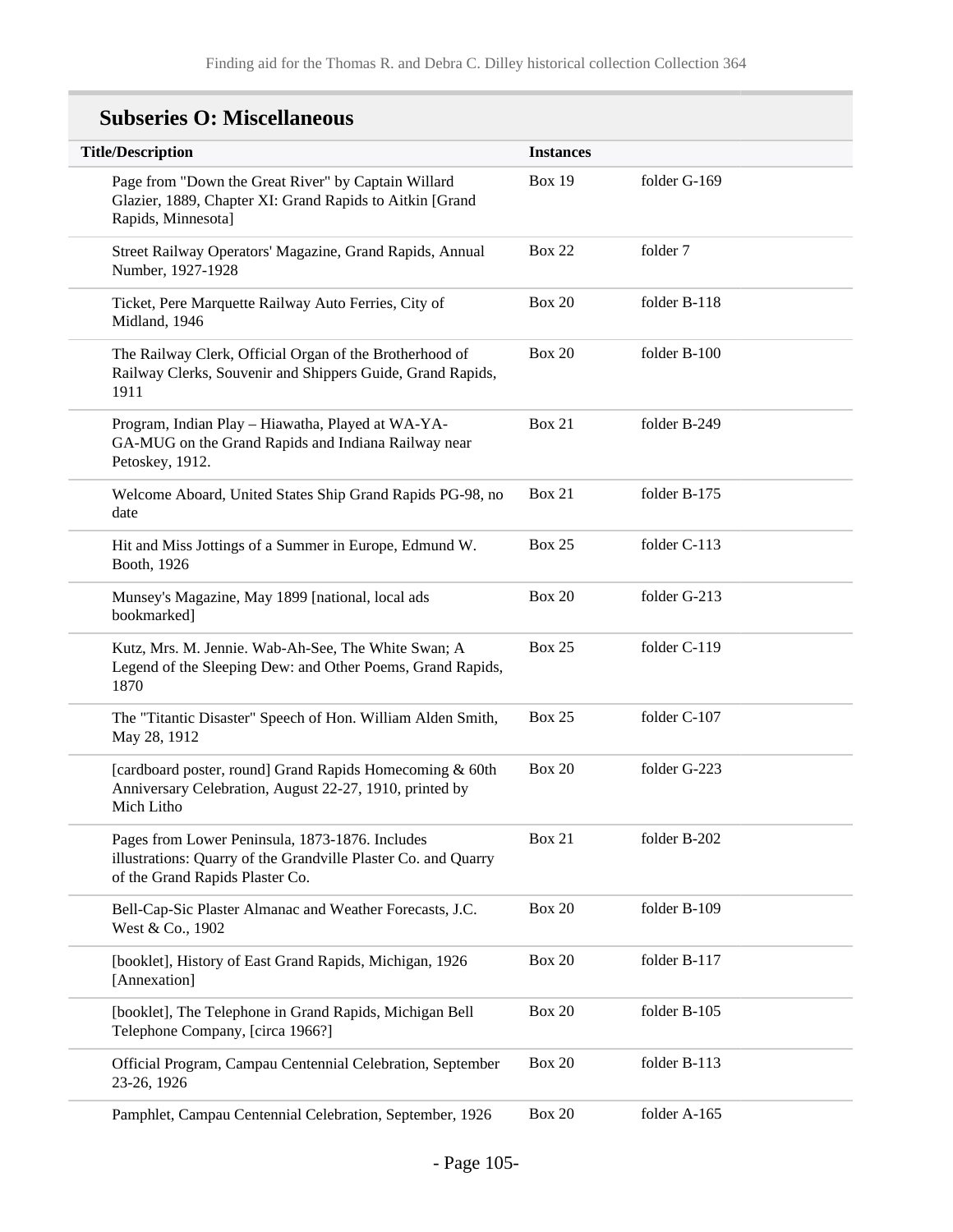| Sketch (reproduction), Grand Memorial Arch, Centennial<br>Celebration, July 4, 1876                                                                                                       | <b>Box 20</b> | folder G-225 |
|-------------------------------------------------------------------------------------------------------------------------------------------------------------------------------------------|---------------|--------------|
| Inauguration of Commercial Air Transportation Between<br>Grand Rapids and Detroit and the dedication of the Daniel<br>Waters Cassard Field, the Airport of Grand Rapids, July 31,<br>1926 | <b>Box 20</b> | folder A-157 |
| Letter, Leah to Barbara Todd, January 2, 1909, on Grand<br>Rapids letterhead with images                                                                                                  | <b>Box 20</b> | folder A-164 |
| [booklet], Where to go and how to get there: Ask the<br>Policeman; Dickinson Bros., no date                                                                                               | <b>Box 20</b> | folder A-154 |
| [booklet], Historic Tour, East Side, West Side, All Around<br>Downtown; 1977                                                                                                              | <b>Box 20</b> | folder A-155 |
| Grand Rapids Marriage Record: For the Brides who Wish<br>to be Competent Homemakers, G. B. Anderson Publishing<br>Company, no date [guide and cook book]                                  | <b>Box 19</b> | folder G-190 |
| Jerry, our Vice President, comes home, 25th Anniversary<br>Homecoming of Gerald R. Ford, January 17, 1974                                                                                 | <b>Box 19</b> | folder G-178 |
| Streakers Manual, Hickey/Kupris Enterprises, 1974                                                                                                                                         | <b>Box 19</b> | folder G-171 |
| Page from book: Geography of Michigan/Map of Illinois                                                                                                                                     | <b>Box 19</b> | folder G-160 |
| Poster, Michigan World's Fair Building, no date [circa 1893]                                                                                                                              | <b>Box 19</b> | folder G-170 |
| Premium List, West Michigan Fair, 1928                                                                                                                                                    | <b>Box 19</b> | folder G-166 |
| Premium List, West Michigan Fair, 1934                                                                                                                                                    | <b>Box 19</b> | folder G-156 |
| Flier, Admiral Byrd, Grand Rapids Civic Auditorium,<br>November 25, [no year]                                                                                                             | <b>Box 19</b> | folder G-154 |
| Book, What the Dutch have done in the West of the United<br>States, by George Ford Huizinga, 1909                                                                                         | <b>Box 17</b> | folder 12    |
| Nederlandsche Almanak voor 1895, Herman P. Hugenholtz                                                                                                                                     | <b>Box 19</b> | folder G-125 |
| Hollandsche Almanak, 1891                                                                                                                                                                 | <b>Box 20</b> | folder B-144 |
| Stephan's Hollandsche Almanak, 1902                                                                                                                                                       | <b>Box 19</b> | folder G-126 |
| Photograph album (fragile). People are not identified.<br>Mentions Grand Haven, Angel Lake, Brooklyn Crossing.,<br>Circa 1904-1932                                                        | <b>Box 24</b> |              |
| Marriage Certificate, Carrie M. Knapp and Hiram H. Smith,<br>Pastor J.H. Hammond. Includes photographs of bride, groom<br>and minister., 1881                                             | <b>Box 23</b> | folder 9     |
| Booklet, The Grand River and Industry: Past Present Future,<br>Community Resources Workshop, July 1960                                                                                    | <b>Box 18</b> | folder 2     |
| Broadsheet, Bristol Heights Lots, J. Jay Wood & Co., no date<br>$(B-265)$                                                                                                                 | <b>Box 22</b> | folder 23    |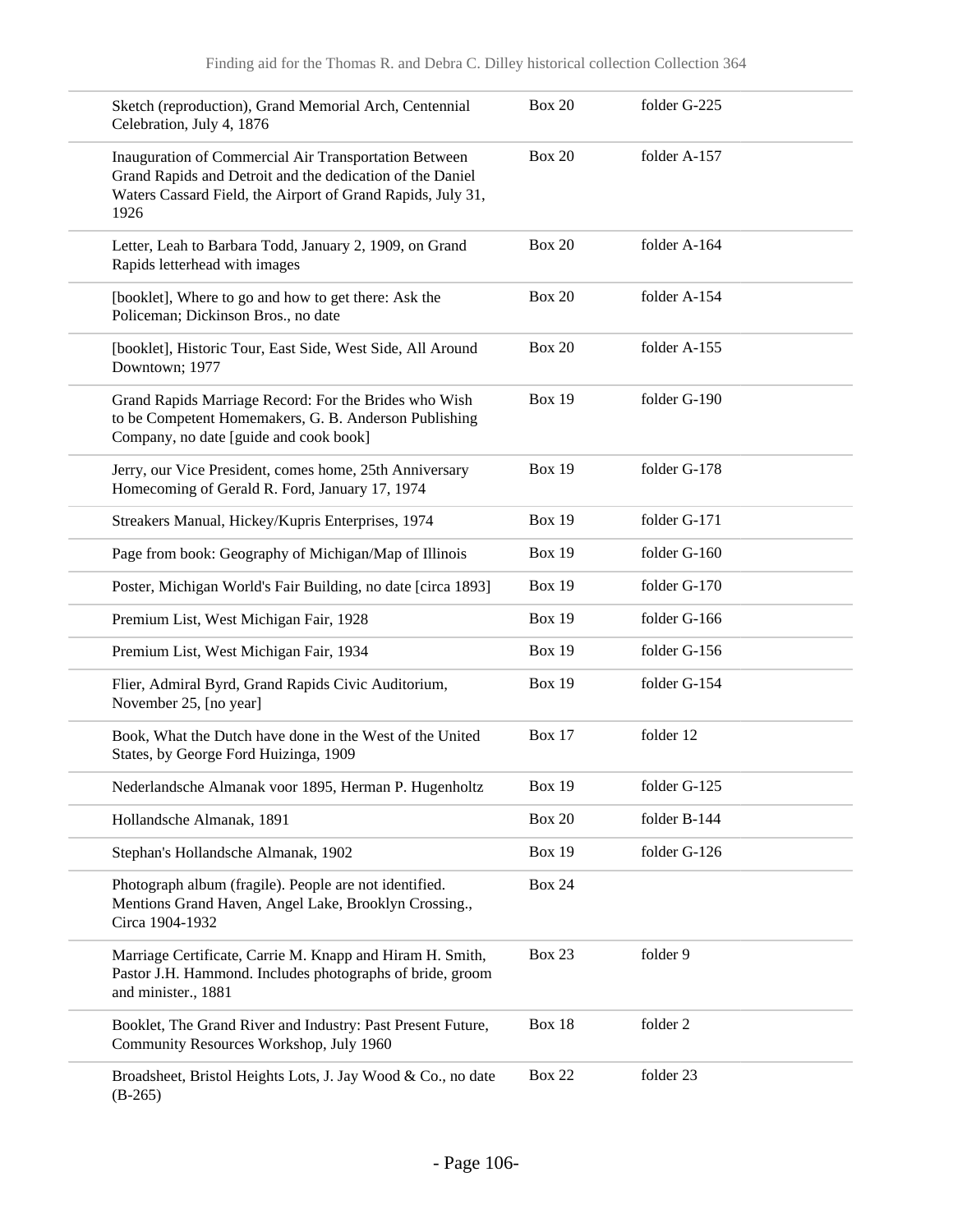| Advertisement (cutout), Come to the Second Michigan Land<br>and Apple Show (B-200), November 12-16, 1912                                                                                                                                                                     | <b>Box 22</b> | folder 18    |
|------------------------------------------------------------------------------------------------------------------------------------------------------------------------------------------------------------------------------------------------------------------------------|---------------|--------------|
| Photograph, Mr. E.A. Stowe, Editor, Michigan Tradesman, no<br>date (B-193)                                                                                                                                                                                                   | <b>Box 22</b> | folder 11    |
| Newspaper clippings, including Voigt Milling, Voigt house,<br>YWCA and Coldwater School, Charles H. Leonard, Clare<br>County, Campau and Lyon, Louis Campau home at 422 East<br>Fulton, Martin L. Sweet home at 254 East Fulton, 1883 log<br>jam, Thomas Friant, 1950s-1970s | <b>Box 18</b> | folder 19    |
| Souvenir Pennant Stickers, Grand Rapids [store display]                                                                                                                                                                                                                      | <b>Box 18</b> | folder 17    |
| Record (45 RPM), The Lord's Prayer, Blue Prairie, Buck<br><b>Barry (G-182)</b>                                                                                                                                                                                               | <b>Box 18</b> | folder 10    |
| Article, Flashover! Grand Rapids Warehouse Erupts Into<br>Flames [1016 Sibley Street], Firehouse magazine, January<br>1984                                                                                                                                                   | <b>Box 17</b> | folder 9     |
| Page 1141/1142, excerpted from book, regarding Grand<br>Rapids and Michigan Note: May be from Our Whole Country<br>by John Warner Barber and Henry Howe, 1861                                                                                                                | <b>Box 17</b> | folder 7     |
| The Grand Rapids Singer, American Book Company, 1953                                                                                                                                                                                                                         | <b>Box 19</b> | folder G-205 |
| [magazine] Snap: Grand Rapids' Own Pictorial, October 1937                                                                                                                                                                                                                   | <b>Box 20</b> | folder B-107 |

#### **^** [Return to Table of Contents](#page-1-0)

#### **December 2011 addition**

#### **Scope and Contents**

These materials were donated by the Dilley's daughter, Sarah E. Dilley. The items are arranged as found. Accession 2012.005.

| <b>Title/Description</b>                                                                     | <b>Instances</b> |           |  |
|----------------------------------------------------------------------------------------------|------------------|-----------|--|
| Booklet, The Panama Canal, Published by the Michigan Trust<br>Co., 1918                      | <b>Box 18</b>    | folder 22 |  |
| Old and New Grand Rapids, 1831-1914; New Year Greeting,<br>Grand Rapids Press Newsboys, 1914 | <b>Box 18</b>    | folder 23 |  |
| Pictures of Ford Hunger March Massacre, Bloody Monday,<br>March 7, 1932                      | <b>Box 18</b>    | folder 24 |  |
| Photograph, Ottawa Hills High School football team, 1930                                     | <b>Box 26</b>    | folder 1  |  |
| Calendar/account book, compliments of Herold-Bertsch Shoe<br>Co., 1915                       | <b>Box 26</b>    | folder 2  |  |
| Photographs, Leonard and Sons                                                                | <b>Box 26</b>    | folder 3  |  |
| Leonard Building, 38 West Fulton Street, by M.R. Rottschafer                                 | <b>Box 26</b>    | folder 4  |  |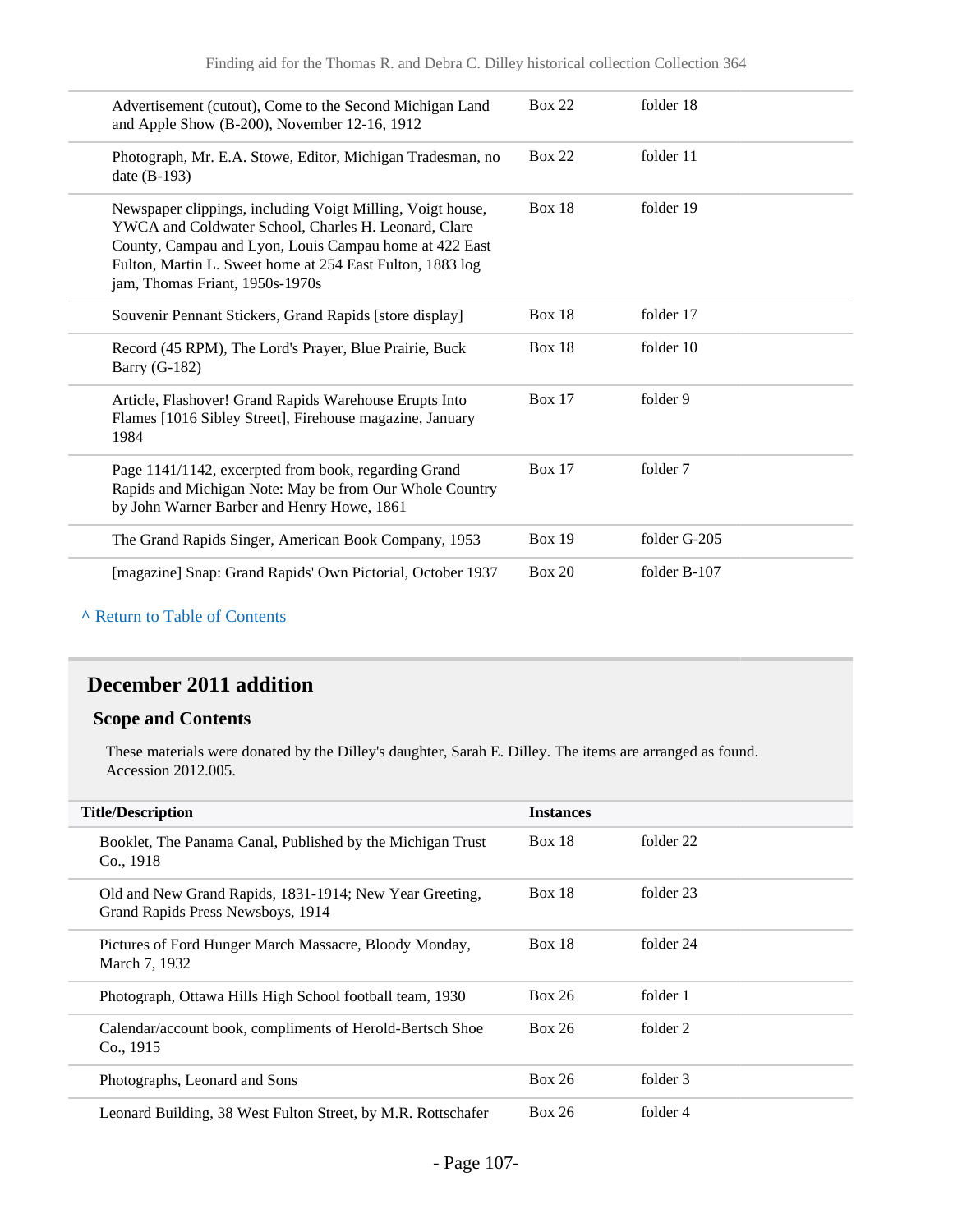| Catalogs and ephemera, H. Leonard & Sons                                                                     | <b>Box 26</b> | folder 4  |
|--------------------------------------------------------------------------------------------------------------|---------------|-----------|
| Yearbook, The Voyager, Butterworth School of Nursing, 1929                                                   | <b>Box 26</b> | folder 5  |
| Yearbook, The Voyager, Butterworth Hospital Nursing School,<br>1928                                          | <b>Box 26</b> | folder 6  |
| Card, Workers of Grand Rapids!, Agitprop. Dept. Communist<br>Party, USA, Local Grand Rapids, 1929            | <b>Box 26</b> | folder 7  |
| Booklets, Lithuanian Labor, 1911, 1921                                                                       | <b>Box 26</b> | folder 8  |
| Invitation, Dedication of Grand Rapids City Hall, 1888                                                       | <b>Box 26</b> | folder 9  |
| Booklet, Sigsbee Park 6th Grade Printing Project, 1991                                                       | <b>Box 26</b> | folder 10 |
| Team photograph (from scorebook), Grand Rapids Jets [baseball<br>team], 1948                                 | <b>Box 26</b> | folder 11 |
| Commemorative program, dedication of La Grande Vitesse by<br>Alexander Calder, June 14, 1969                 | <b>Box 26</b> | folder 12 |
| Catalog, Designs and Materials for Art Fibre Weaving Projects,<br>Grand Rapids Fibre Cord Company, 1930      | <b>Box 26</b> | folder 13 |
| Program, Smith's Opera House, December 18, 1904                                                              | <b>Box 26</b> | folder 14 |
| Advertisement, airplane factory set offer, Voigt Milling<br>Company                                          | <b>Box 26</b> | folder 15 |
| Teachers' Third Grade Certificate, Public Schools of Michigan,<br>for Miss Gertrude Brooks, August 19, 1906  | <b>Box 26</b> | folder 16 |
| Periodical, The Furniture Manufacturer and Artisan, August<br>1916, February 1917                            | <b>Box 26</b> | folder 17 |
| Manuscript, Little stories about furniture (second edition), John<br>Widdicomb Co., August 1953              | <b>Box 26</b> | folder 18 |
| Booklet, 75th Anniversary, Hazeltine & Perkins Drug Co., 1948                                                | <b>Box 26</b> | folder 19 |
| Souvenir and Shippers Guide, The Railway Clerk, official organ<br>of the Brotherhood of Railway Clerks, 1911 |               |           |
| Seventh Annual Report, City Rescue Mission [Mel Trotter],<br>1907                                            | <b>Box 26</b> | folder 21 |
| Season program, Grand Rapids Symphony Orchestra,<br>1934-1935                                                | <b>Box 26</b> | folder 22 |
| Program, Dedication Ceremonies, United States Post Office,<br>Grand Rapids, December 1, 1962                 | <b>Box 26</b> | folder 23 |
| Stock certificate, Merchant's Advertising Company, 1917                                                      | <b>Box 26</b> | folder 24 |
| Stock certificate, Michigan Radio Corporation, 1924                                                          | <b>Box 26</b> | folder 24 |
| Stock certificate, Taplin Furnace Company (2), 1923                                                          | <b>Box 26</b> | folder 24 |
| Stock certificate, Lewis Electric Co., 1921                                                                  | <b>Box 26</b> | folder 24 |
|                                                                                                              |               |           |

Stock certificate, Michigan Process Coal Company, 1918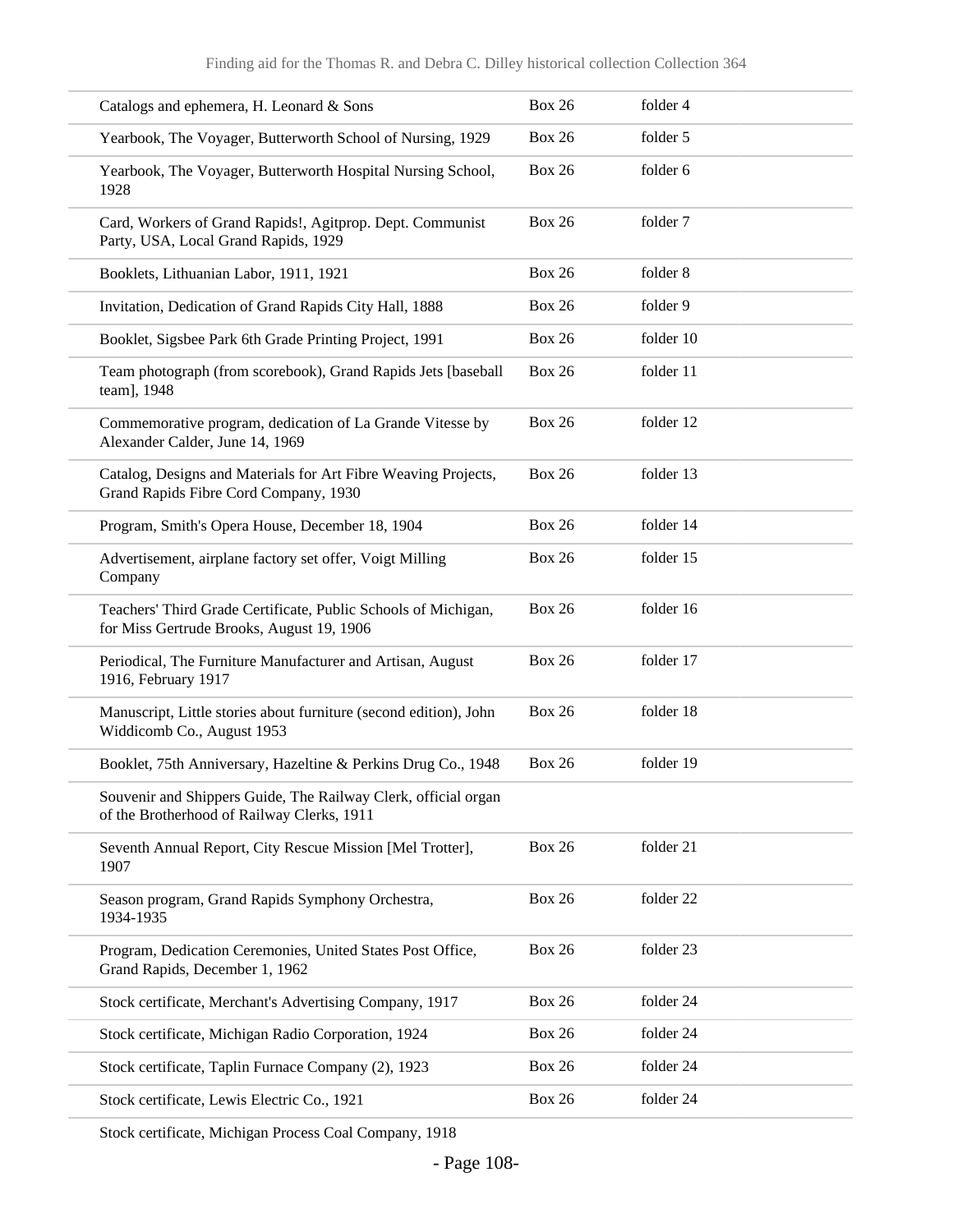|                                                                                                                                                                                                            | <b>Box 26</b> | folder 24 |
|------------------------------------------------------------------------------------------------------------------------------------------------------------------------------------------------------------|---------------|-----------|
| Certificate of Deposit, Thad E. Leland, 1926                                                                                                                                                               | <b>Box 26</b> | folder 24 |
| Stock certificate, Valley City Chair Company, 1924                                                                                                                                                         | <b>Box 26</b> | folder 24 |
| Booklet, Low Cost Homes [floor plans for 60 models], Stiles<br>Associated Yards, circa 1940                                                                                                                | <b>Box 27</b> | folder 1  |
| Catalogue of the Fifth Dog Show given by the Butterfly Bench<br>Show, for the benefit of Butterworth Hospital, April 1910                                                                                  | <b>Box 27</b> | folder 2  |
| Advertisement, The Original Perfect Automatic, Grand Rapids<br>School Furniture Company, circa 1890                                                                                                        | <b>Box 27</b> | folder 3  |
| Post card, "A typical lake freighter locking down in the Sabin<br>Lock, Sault Ste. Marie, Mich., circa 1935                                                                                                | <b>Box 27</b> | folder 4  |
| Booklet, "The Grand Rapids Public Library is Yours: Use It!"                                                                                                                                               | <b>Box 27</b> | folder 5  |
| Periodical, The Twentieth Century Photographer, March 1903                                                                                                                                                 | <b>Box 27</b> | folder 6  |
| Advertisement, Peirsons Flying School [Piersons Flying<br>School], Plainfield Ave. Airport                                                                                                                 | <b>Box 27</b> | folder 7  |
| Ephemera, Furniture Capital Air Service, circa 1920s                                                                                                                                                       | <b>Box 27</b> | folder 8  |
| Booklet, "Grand Rapids, Mich.: The Furniture Capital of<br>America" (with Wurzburg's news clippings), circa 1937                                                                                           | <b>Box 27</b> | folder 9  |
| Badges, Grand Rapids Police, circa 1920                                                                                                                                                                    | <b>Box 27</b> | folder 10 |
| Scrapbook, 1920s                                                                                                                                                                                           | <b>Box 27</b> | folder 11 |
| <b>General</b>                                                                                                                                                                                             |               |           |
| Post card addressed to Hazel Kinne. Scrapbook includes<br>First Methodist Episopal Church, Young Women's<br>Christian Association, Griggs St. Evangelical Church.                                          |               |           |
| Senior Class Song for 1932, Ottawa Hills High School, 1932                                                                                                                                                 | <b>Box 27</b> | folder 12 |
| Booklet, The Grand Consolidated Fair of Michigan, September<br>1873                                                                                                                                        | <b>Box 27</b> | folder 13 |
| <b>General</b>                                                                                                                                                                                             |               |           |
| Title page: Premium List and Rules and Regulations of the<br>Michigan State Agricultural Society and Michigan State<br>Pomological Society for the Twenty-Fifth Annual Fair, to<br>be held at Grand Rapids |               |           |
| 1922 Premium List, West Michigan Fair, September 1922                                                                                                                                                      | <b>Box 27</b> | folder 14 |
| Booklets, Grand Rapids Convention Bureau, circa 1938                                                                                                                                                       | <b>Box 27</b> | folder 15 |
| Directory of the Masonic Temple, 1897                                                                                                                                                                      | <b>Box 27</b> | folder 16 |
| Card, "Fireman Freddy" (photograph, [Don Melvoin]), WOOD-<br>TV Channel 8, circa 1960                                                                                                                      | <b>Box 27</b> | folder 17 |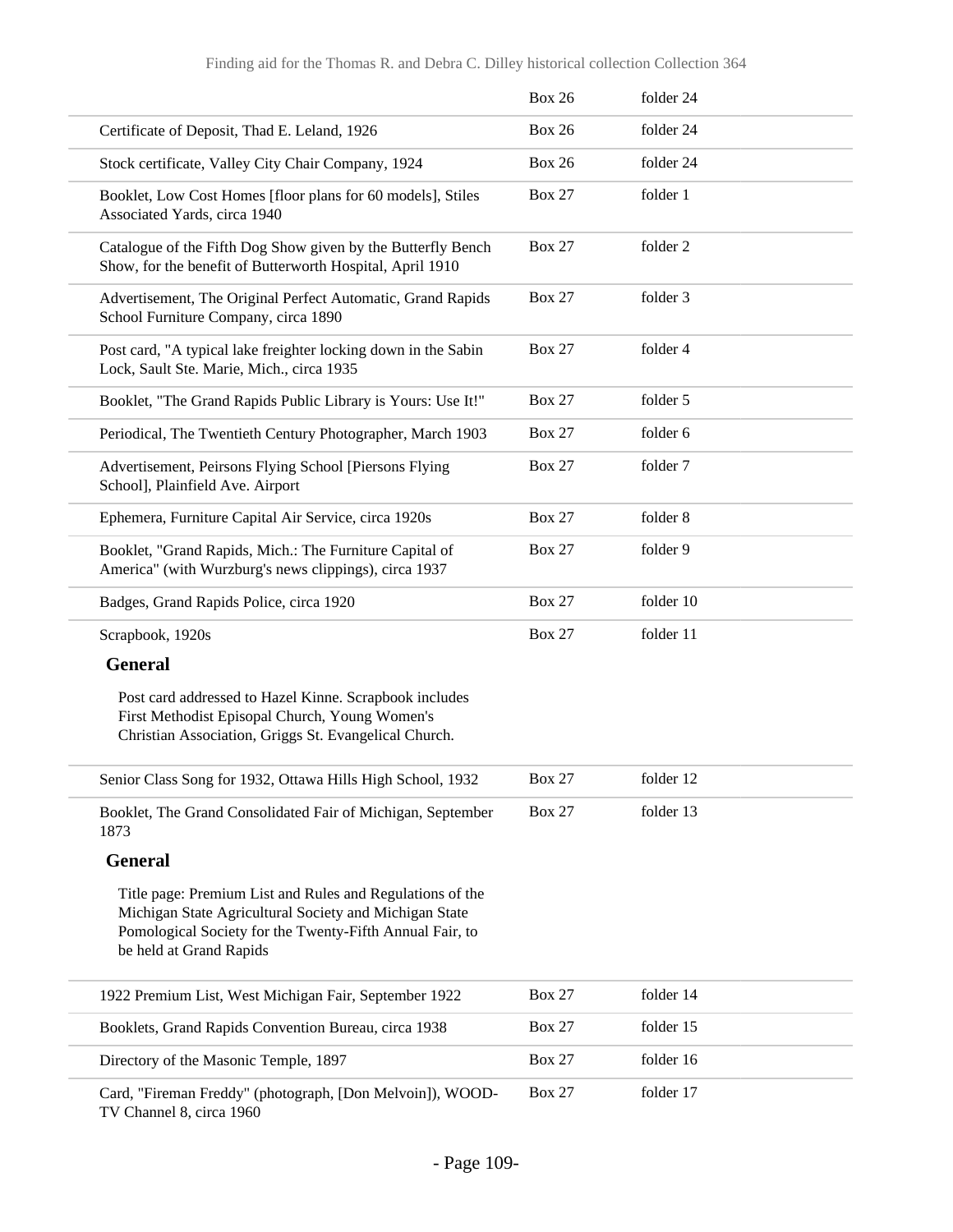| Card, Buck Barry, WOOD-TV, circa 1960                                                                                | <b>Box 27</b> | folder 18            |
|----------------------------------------------------------------------------------------------------------------------|---------------|----------------------|
| Booklet, For Michigan Women Everywhere, University of<br>Michigan Women's League, circa 1925                         | <b>Box 27</b> | folder 19            |
| Dedication program, New Control High School, 1911                                                                    | <b>Box 27</b> | folder 20            |
| Rules for Combinola [board game], Leonard Manufacturing Co.,<br>circa 1910                                           | <b>Box 27</b> | folder 21            |
| Dance card, Third Annual Informal, Theta Chapter of Beta Zeta<br>Phi Fraternity, December 30, 1908                   | <b>Box 27</b> | folder <sub>22</sub> |
| Program, Majestic Theatre, circa 1910                                                                                | <b>Box 27</b> | folder 23            |
| Menu, Fountain and Tea Service, Marian Gray Candy Shop,<br>circa 1920                                                | <b>Box 27</b> | folder 24            |
| An Illustrated Souvenir Edition of Holland, Mich., 1901                                                              | Box 18        | folder 25            |
| History of the M.J. Clark Memorial Home, 1959                                                                        | <b>Box 27</b> | folder 26            |
| Catalog, George C. Hollister & Co's "All Oak Line", circa 1910                                                       | <b>Box 27</b> | folder 27            |
| Catalog, Grand Rapids Refrigerators [Grand Rapids Refrigerator<br>Co.], circa 1910                                   | <b>Box 27</b> | folder 28            |
| Booklet, Grand Rapids Speedrome, 1951                                                                                | <b>Box 27</b> | folder 29            |
| Yearbook, Aurora, Union High School, 1913                                                                            | <b>Box 27</b> | folder 30            |
| Program, Christina of Greenland [musical], South High School,<br>December 1928                                       | <b>Box 27</b> | folder 31            |
| Catalogue of Paintings, Tapestries, Sculptures and Etchings,<br>Grand Rapids Art Gallery, October 1929               | <b>Box 27</b> | folder 32            |
| Book, A Religious Primer for Modern Man, Duncan E.<br>Littlefair, 1955                                               | <b>Box 27</b> | folder 33            |
| Portfolio, Worlds Fair, Chicago, 1893                                                                                | <b>Box 28</b> | folder 1             |
| High School Schedule [football], Herpolsheimer's Campus<br>Shop, 1930                                                | <b>Box 28</b> | folder 2             |
| Booklet, Old King Coal, Valley City Ice and Coal Company,<br>1899                                                    | <b>Box 28</b> | folder 3             |
| Booklet, The Manufacturing of Brikcrete: the 7 Star Business<br>Opportunity                                          | <b>Box 28</b> | folder 4             |
| Student's Life, Davenport-McLachlan Institute, September,<br>October 1930; August 1931                               | <b>Box 28</b> | folder 5             |
| Note to Mr. and Mrs. Howard S. Gunn from Red Skelton,<br>December 1977                                               | <b>Box 28</b> | folder 6             |
| Commencement and Annual Banquet program, Davenport-<br>McLachlan Institute, including report card (Mayme Long), 1932 | <b>Box 28</b> | folder 7             |
| Our Favorite Recipes, Knowlson Circle, First Methodist<br>Episcopal Church, 1933                                     | <b>Box 28</b> | folder 8             |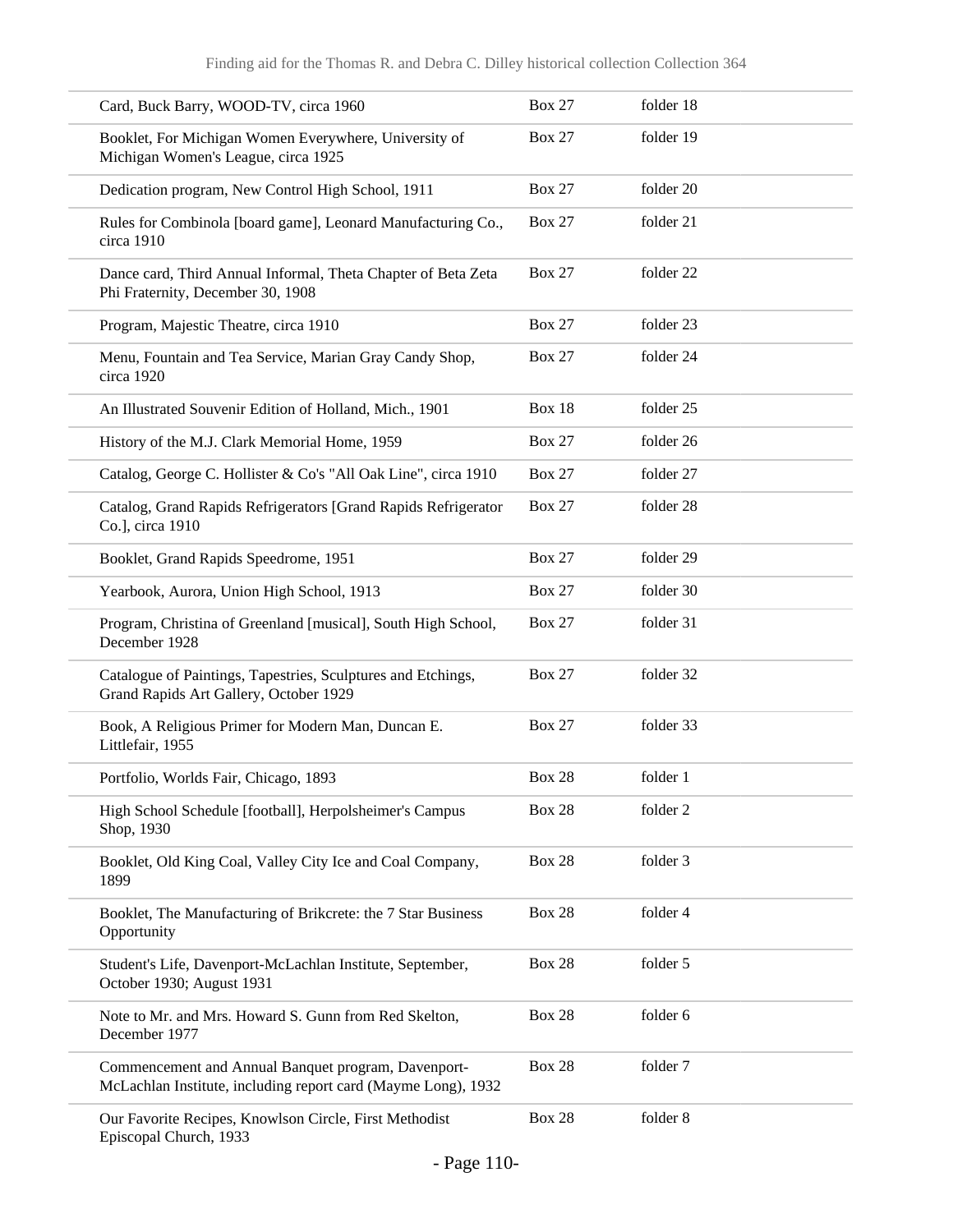| Booklet, Grand Rapids Woman's Club, including roster, rules,<br>programs, 1933-1934                                           | <b>Box 28</b> | folder 9  |
|-------------------------------------------------------------------------------------------------------------------------------|---------------|-----------|
| Dedication program (Topping Out Ceremony), Federal Office<br>Building and U.S. Courthouse, Grand Rapids, September 2,<br>1971 | <b>Box 28</b> | folder 10 |
| Booklet, Grand Rapids plaster and its uses, Grand Rapids Plaster<br>Co. Works, Wm. Hovey, Agent, circa 1880                   | <b>Box 28</b> | folder 11 |
| Booklet, Simplex Brooder Stove, circa 1928                                                                                    | <b>Box 28</b> | folder 12 |
| Cocktail Menu, New Hotel Mertens, circa 1950                                                                                  | <b>Box 28</b> | folder 13 |
| Bus and Us, employee newsletter, Grand Rapids Motor Coach<br>Co., February - November 1951                                    | <b>Box 28</b> | folder 14 |
| Program, Thurston the Famous Magician, Powers Theatre                                                                         | <b>Box 28</b> | folder 15 |
| Ottawa Hills Spectator, Ottawa Hills High School, 1939-1940                                                                   | <b>Box 28</b> | folder 16 |
| Autograph album, Emma Stokes (includes notes, autographs and<br>pictures), circa 1885-1906                                    | <b>Box 28</b> | folder 17 |
| Travel diary, trip to Europe (begins in Grand Rapids), author<br>unknown, June-August 1925                                    | <b>Box 28</b> | folder 18 |
| Bursma family photographs and post cards, circa early 1900s                                                                   | <b>Box 29</b> |           |

## **^** [Return to Table of Contents](#page-1-0)

## **October 2014 Addition**

## **Scope and Contents**

These materials were donated by the Dilley's daughter, Sarah E. Dilley. Accession 2016.016.

| <b>Title/Description</b>                                                                                                   | <b>Instances</b> |                     |
|----------------------------------------------------------------------------------------------------------------------------|------------------|---------------------|
| A Revue of a Manhattan Cocktail. Grand Rapids Junior League<br>production at Power's Theater., January 17th and 18th, 1927 | <b>Box 30</b>    | Folder 1            |
| Manual of the City Commission, 1921                                                                                        | <b>Box 30</b>    | Folder 2            |
| Envelope, containing materials relating to Liberty Loan<br>Campaign, September 1919                                        | Box 30           | Folder 3            |
| Exhibition Manual, Masterpieces of Dutch Art, Grand Rapids<br>Art Gallery, May 1940                                        | Box 30           | Folder 4            |
| Workers' Handbook, Victory Liberty Loan, 1919                                                                              | Box 30           | Folder 5            |
| Patient's Handbook, Ferguson-Droste-Ferguson Hospital, Circa<br>1955                                                       | Box 30           | Folder 6            |
| Traffic Ordinances and Street Guide, 1938. Grand Rapids,<br>Michigan., 1938                                                | Box 30           | Folder <sub>7</sub> |